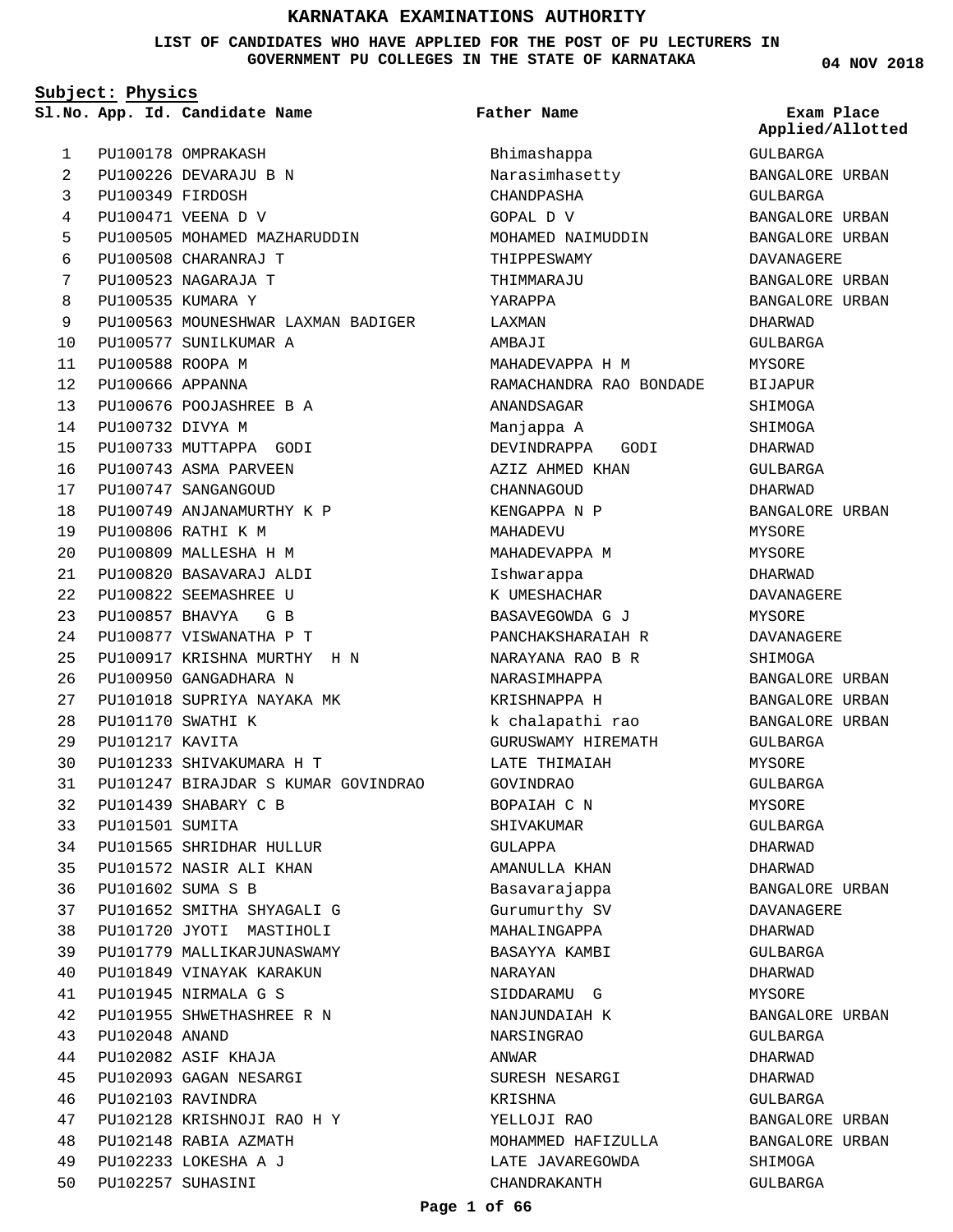**LIST OF CANDIDATES WHO HAVE APPLIED FOR THE POST OF PU LECTURERS IN GOVERNMENT PU COLLEGES IN THE STATE OF KARNATAKA**

**Father Name**

**Subject: Physics**

**App. Id. Candidate Name Sl.No. Exam Place**

PU102294 TEJASWINI S K PU102318 SOWMYA N 52 PU102323 MANJULA 53 PU102362 VINAYKUMAR L PU102366 SHIVALINGAPPA PU102387 SHRUTI B R PU102505 JYOTHI P PU102534 VISVANATHACHARYA P KAMMAR PU102579 ARIFASHEREEN JAKATI PU102596 VASUDHA G S PU102628 GURURAJ PU102669 VIJAYALAKSHMI BELLIKATTI PU102762 ADILSAB MULLA PU102765 JANJIRE JYOTI PU102803 KRANTI PATIL PU102808 SURESH KUMAR SP PU102815 PRANESH G H PU102817 PARASHIVAMURTHY PU102841 SHUBHA M BHAT PU102919 MAHIBOOB OLEKAR PU102943 KUM ARCHANADEVI PU102964 CHANDRASHEKHAR PU102982 KOTRESH G S PU103003 ANJANA ITTANGIHAL PU103038 SHILPA M PU103096 AJAY ELSON PAIS PU103107 NAGEENA PU103108 SURESH PU103167 SHRIKANTA PU103207 TRIVIKRAMANAND WALI PU103212 KOTRESHA H PU103213 SWAPNA JOSHI PU103323 ARSHIYA BEGUM PU103355 SWAMY G R PU103466 VEDASHREE J N PU103508 KAVITHA M PU103522 ANITHA B T PU103624 TEJASWI M N PU103625 FIRDOUS NAYEEM PU103666 AJAY KUMAR Y S PU103737 NETRA PU103764 KARTHIK P S PU103779 KOTRESHA H PU103793 ARPITHA H J PU103865 DHARESH PU103900 SHRIKANT PADMANNAVAR PU103908 SUDHARSHAN N PU103911 VIDYAVATHI KL PU103937 BASAVARAJU D V PU103997 VEDA KONDI 100 51 54 55 56 57 58 59  $60$ 61 62 63 64 65 66 67  $68$ 69  $70$ 71 72 73 74 75 76 77 78 79 80 81 82 83 84 85  $86$ 87 **88** 89 90 91  $92$ 93 94  $95$ 96 97 98 99

KUMAR N S NAGENDRAIAH B CHANDRASHEKAR ARAKERI LINGANNA V VEERANNA RAMESHA B G PANCHAKSHARAPPA N S PADMACHARYA **BABUSAB** G R SRINIVASAMURTHY KISHANRAO Ishwarlinga HUSENASAB SADASHIVARAI Krishna Keru Patil S PAKEERAPPA TIRUMALA RAO NANJAIAH Mahabaleshwar G Bhat FAREEDSAHEB RAMANNA SIDDARUDHA SUBHAS G MADIWALAPPA MALLAIAH B SALVADORE PAIS NISAR BASHA K SHANKER VEERAPPA MELLIKERI RAMACHANDRAPPA VAMADEVAPPA H SURESHRAO NURULLA MULLA RAJASHEKARAPPA G S NARSHIMHA JOSHI MUNIYAPPA M THIMMAPPA B R NIJAGUNA M G UMAR SAB SANNEGOWDA HANAMANTHRAO SHIVAPPA P VAMADEVAPPA H JAYARAMU H K SANGAPPA MALLAPPA NARAYANAPPA LOKANNA K P VEERABHADRASWAMY YALLAPPA

**04 NOV 2018**

**Applied/Allotted**

# **SHIMOGA** MANGALORE BANGALORE URBAN MYSORE GULBARGA DAVANAGERE BANGALORE URBAN DAVANAGERE DHARWAD BANGALORE URBAN GULBARGA DHARWAD DHARWAD GULBARGA DHARWAD DAVANAGERE GULBARGA **MYSORE** DHARWAD BIJAPUR GULBARGA GULBARGA DAVANAGERE BIJAPUR BANGALORE URBAN SHIMOGA BANGALORE URBAN GULBARGA BIJAPUR DHARWAD DAVANAGERE DHARWAD DAVANAGERE DAVANAGERE GULBARGA BANGALORE URBAN SHIMOGA MYSORE DAVANAGERE MYSORE GULBARGA MYSORE DAVANAGERE MYSORE GULBARGA DHARWAD BANGALORE URBAN DAVANAGERE BANGALORE URBAN DHARWAD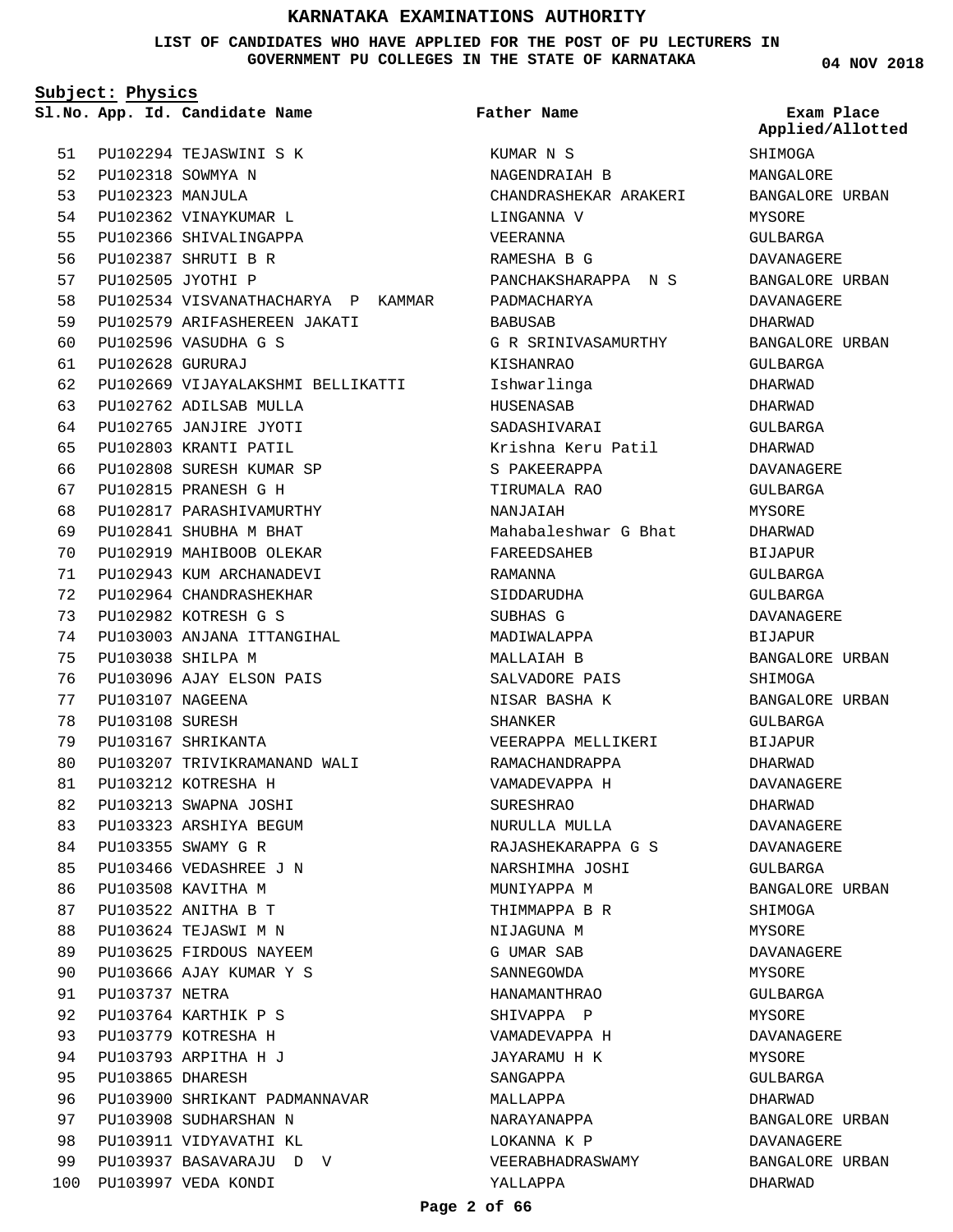**LIST OF CANDIDATES WHO HAVE APPLIED FOR THE POST OF PU LECTURERS IN GOVERNMENT PU COLLEGES IN THE STATE OF KARNATAKA**

> krishnappa n THIMMAIAH T MADHAVRAO

**Father Name**

SHANMUGAM MUDALIAR

**Subject: Physics**

**App. Id. Candidate Name Sl.No. Exam Place**

101 PU104063 NETHRAVATHI S K PU104105 SHIVAPRAKASH T 102 PU104111 NANDKUMAR 103 PU104141 SHUBHA M S 104 PU104145 PRIYANKA A S 105 106 PU104150 SHIVAPPA S YATTINAHALLI PU104167 ASHOKA H R 107 PU104174 ASHWINI JAMDAR 108 PU104212 SURESHA NAIK H 109 PU104242 YATHIRAJ C S 110 111 PU104276 BUSHRA BEGUM 112 PU104302 PATTADDEVARA MATHADA AISWARYA PU104355 SHAIK SABIRA BEGUM 113 PU104372 ABDUL YANDIGERI 114 PU104387 GURUNATH HONNIKOLLA 115 PU104390 RAMESH HERUR 116 PU104394 SWETA S HIREMATH 117 PU104408 RAMESH HERUR 118 PU104417 SHWETHA M 119 PU104461 SUJITH KUMAR C 120 PU104514 RAJESHWARI K V 121 PU104522 SHAGUFTA BAGWAN 122 PU104545 SUNIL GLADSON V 123 PU104555 SOMASHEKARAPPA A 124 PU104577 PRATHIMA M U 125 PU104588 MADHURA HEGDE 126 PU104590 KAVITHA S 127 PU104666 HANUMESH 128 PU104692 DINESHA 129 PU104719 BHUVANESHWARI HARIHAR 130 PU104727 UMAMAHESHWARI M B 131 PU104758 SAHANASHREE B M 132 PU104891 MAMATHA G 133 PU104895 PRAPULLA C B 134 PU104967 GIRISH SHIVANAGI 135 PU105022 SMITHA M N 136 PU105046 SRINATH N R 137 PU105073 RAGHAVENDRA M S 138 139 PU105122 VEDAMURTHY PU105223 JAYASHREE R 140 141 PU105253 RADHAMMA V 142 PU105265 KAREKALLU VEERABHADRAPPA 143 PU105268 PRATHAP B V PU105350 RAMESH K 144 PU105393 MANJUNATH 145 PU105412 SHUBHALAKSHMI M S 146 147 PU105465 CHARAN KUMAR K PU105481 LAXMIBAI 148 149 PU105490 MADHAVI K B 150 PU105536 REKHA BIRADAR

SHANTHAPPA A B Siddappa RAJANNA C CHANDRASHEKHAR HALANAIK SHIVANANJAPPA MD OMER P M VIVEKANANDA SWAMY SHAIK HUSSAIN PEERAN ABDULAJEEJ MARUTI BASALINGAPPA HERUR Shekharayya BASALINGAPPA HERUR mariyappa n CHIKKAVEERAIAH VEERANNA NAJEERAHMED VARADARAJ G ANANTHALINGAPPA UMESHA M RAMA HEGDE SUBBANNA GOUDAPPA RAMAKRISHNAIAH SHANKARAPPA M BASAVARAJ SHARANAIAH B M GURAPPA M T BORAIAH C RUDRAPPA M K NARASIMHAMURTHY RAMACHANDRA G SATHYANARAYANA RAJU M R THIMMEGOWDA KR NAGARAJU BHEEMAPPA V K YERRI SWAMY VEERESHA B THODIYAIAH Shankreppa SHEENAPPA GOWDA MADHU SUDHANA RAO K SUBHASH BALASUBRAHMANYA K N GOLLALAPPA

**04 NOV 2018**

BANGALORE URBAN BANGALORE URBAN GULBARGA GULBARGA SHIMOGA DHARWAD BANGALORE URBAN DHARWAD DAVANAGERE BANGALORE URBAN GULBARGA DAVANAGERE DHARWAD BIJAPUR DHARWAD GULBARGA DHARWAD GULBARGA BANGALORE URBAN BANGALORE URBAN BANGALORE URBAN DHARWAD MYSORE DAVANAGERE MANGALORE DHARWAD BANGALORE URBAN GULBARGA BANGALORE URBAN BANGALORE URBAN DAVANAGERE DAVANAGERE DAVANAGERE MYSORE BIJAPUR **SHIMOGA** DHARWAD SHIMOGA SHIMOGA BANGALORE URBAN DAVANAGERE DAVANAGERE DAVANAGERE MYSORE GULBARGA MANGALORE DAVANAGERE GULBARGA MYSORE DHARWAD **Applied/Allotted**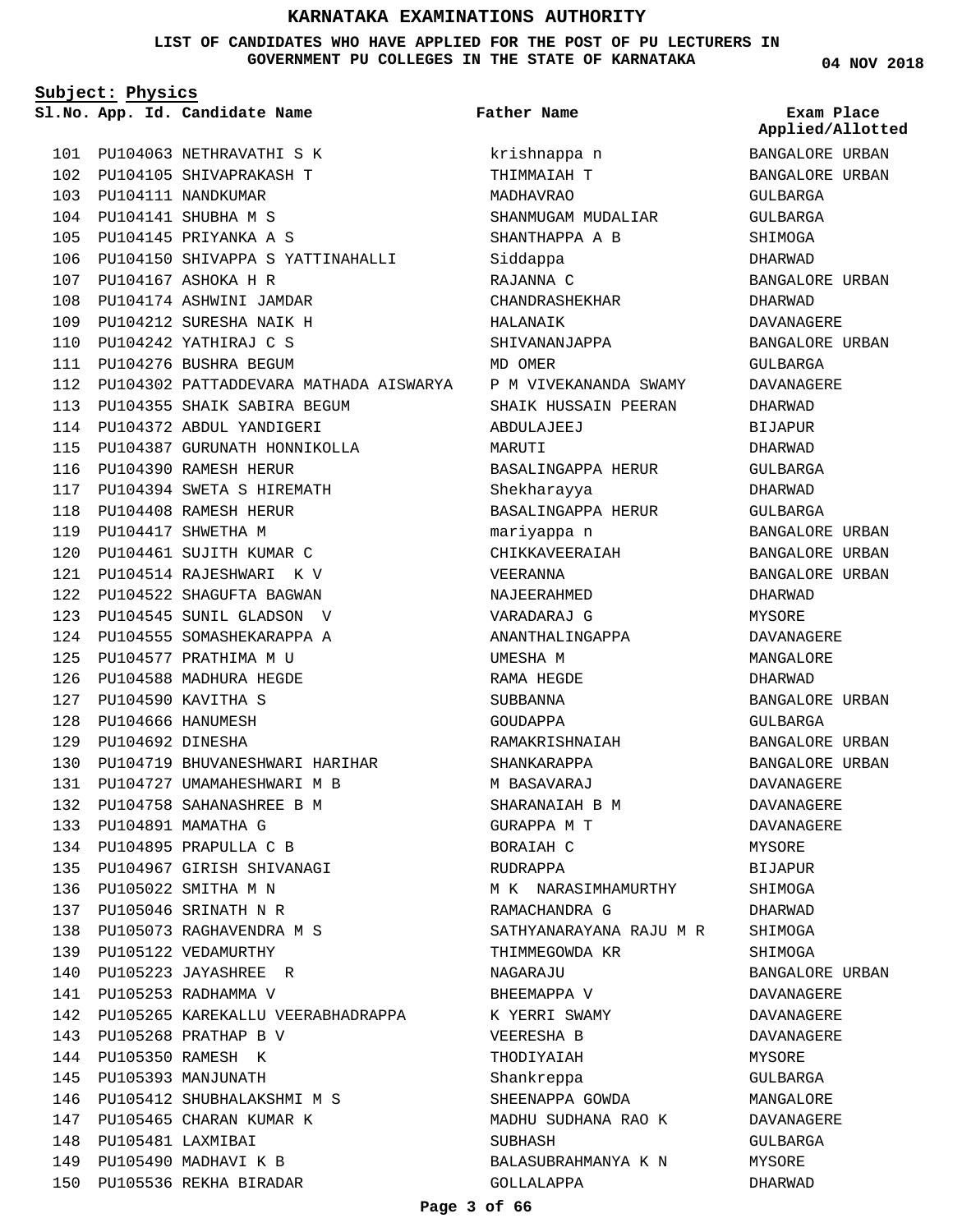**LIST OF CANDIDATES WHO HAVE APPLIED FOR THE POST OF PU LECTURERS IN GOVERNMENT PU COLLEGES IN THE STATE OF KARNATAKA**

**Subject: Physics**

**App. Id. Candidate Name Sl.No. Exam Place**

PU105550 PRIYA PRABHAYYA CHOUKIMATH PRABHAYYA CHOUKIMATH 151 PU105558 GURUPRASAD M A 152 PU105623 NARSINGARAO 153 PU105631 JAGADEESH G I 154 PU105646 MAHEJABEENA FIRDUS 155 PU105697 ARUN K G 156 PU105700 SATEESH S 157 158 PU105723 SUMA MAHADEVAPPA BANAKAR PU105731 MOHAMED SHANAWAZ C S 159 160 PU105766 MADHUA 161 PU105817 MAHANTHESHA T 162 PU105894 AZILEEN PU105908 SHWETA MATH 163 PU105968 YASHODA 164 165 PU106021 MALAPPA MANUR PU106083 NARENDRA J 166 167 PU106207 VIDHYASREE K PU106217 NANJEGOWDA D M 168 PU106300 RAJESWARI ANKALAGI 169 PU106302 ANJALI K 170 PU106305 MANJUNATH 171 172 PU106316 NITHYA SOMANNA K PU106325 NAVEEN H S 173 PU106385 SHILPA S 174 175 PU106451 SOWMYASREE P S PU106461 SHILPASHREE K H 176 177 PU106609 MALLAPPA KUMBAR 178 PU106656 GOPALA V PU106664 SHAHEENA BEGUM 179 PU106666 CHETAN S R 180 181 PU106687 TAISIN JAMADAR 182 PU106767 ANU RADHA KV 183 PU106855 NETHRAVATHI M 184 PU106866 CHANNABASAVA 185 PU106902 REVANASIDDAPPA 186 PU106919 VEENASHREE D PU106948 MAHANANDA 187 188 PU106961 SURESH 189 PU107007 BASAVARAJ MADIWALAR 190 PU107023 PURNIMA GURUBASAYYA HIREMATH PU107034 BALAJI 191 192 PU107043 DEEPA KUMARI PU107046 SUJATA HANDI 193 PU107051 PRASHANTH KUMAR B N 194 PU107061 MOHAN PRAKASH Y H 195 196 PU107062 DIVYASHREE B S PU107076 RAZIKHA BANU S 197 198 PU107111 SOWGANDHI S PU107112 ROOPA G V 199 PU107123 ASHIKA S 200

### **Father Name**

ANANTHAMURTHY M R RANGARAO GIREESHAPPA G S MOHD SAIFULLAH GOPALAPPA K SREERAMAPPA B N MAHADEVAPPA mohamed sadathulla c ANAND PRASAD M THIPPANNA MOHAMMAD H K SHARANAYYA SWAMI MATH SHIVALAL PUROHIT SIDDAPPA JAYANNA KRISHNAMURTHY A H MYLARAIAH D M MUTTAPPA KRISHNAPPA PRABHAKAR SOMANNA K A SHIVALINGAPPA SHIVANNA C SOMASHEKARAIAH P M HONNAPPA GOWDA K LAXMAN VEDAMURTHY G ZAHEERUDDIN RUDRAPPA S L IBRAHIM Venkateshu MANJUNATHA M SHARANAPPA NAGENDRAPPA DOREYAPPA DHARMARAO PATIL LATE VENKANNA TIPPANNA GURUBASAYYA SURYAKANT RANGADALE K MADHUSUDHAN RAO Veerappa NARASIMHA MURTY B M HANUMANTHAIAH SEETHARAMU B R C MOHAMMED SADATHULLA SURESH KUMAR SHETTY VEERANNA G A SHIVAGANGAIAH

**04 NOV 2018**

DHARWAD BANGALORE URBAN GULBARGA DAVANAGERE GULBARGA SHIMOGA BANGALORE URBAN DAVANAGERE DAVANAGERE BANGALORE URBAN DHARWAD MANGALORE GULBARGA GULBARGA DHARWAD DAVANAGERE BANGALORE URBAN BANGALORE URBAN DHARWAD MYSORE GULBARGA MYSORE BANGALORE URBAN MYSORE BANGALORE URBAN MANGALORE **BIJAPUR** SHIMOGA BANGALORE URBAN BANGALORE URBAN DHARWAD BANGALORE URBAN DAVANAGERE DAVANAGERE GULBARGA **SHIMOGA** GULBARGA GULBARGA BIJAPUR GULBARGA GULBARGA BANGALORE URBAN DHARWAD SHIMOGA BANGALORE URBAN DAVANAGERE DAVANAGERE BANGALORE URBAN BANGALORE URBAN BANGALORE URBAN **Applied/Allotted**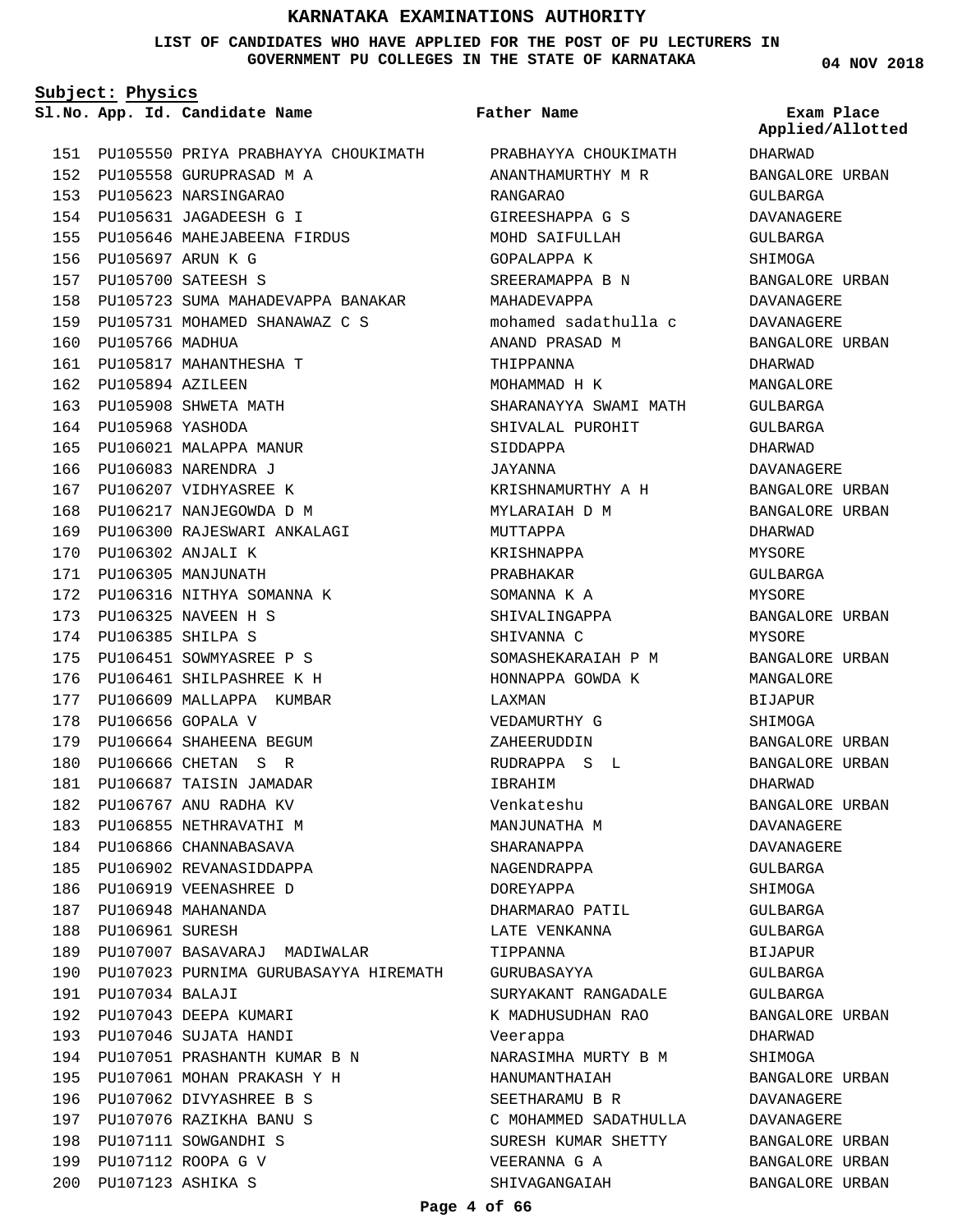**LIST OF CANDIDATES WHO HAVE APPLIED FOR THE POST OF PU LECTURERS IN GOVERNMENT PU COLLEGES IN THE STATE OF KARNATAKA**

**Subject: Physics**

**App. Id. Candidate Name Sl.No. Exam Place**

PU107169 SATISHKUMAR TANVASHI 201 PU107248 LATHA K M 202 PU107280 AKHILA KADRI 203 PU107291 MYTHRI D S 204 PU107316 KAVYA ABBIGERI 205 PU107397 ESHWARA REDDY M 206 PU107416 MAHANTHESHA S 207 PU107510 T NALINI 208 PU107513 JNANENDRA SAGAR D 209 PU107564 MANJULA ANGADI 210 PU107593 LAKSHMINARAYANA H R 211 PU107600 RANGANATHA S T 212 PU107611 AYESHA SULTANA 213 214 PU107612 VIJAY KUMAR V PU107694 MOHAMED ZIKRIYA 215 PU107700 VAIDEHI V 216 PU107711 JAYAKUMAR G 217 PU107753 RESHMA G 218 219 PU107755 AFREEN TORGAL PU107813 VISHWANATH KADAPPA KOLAR 220 PU107849 SHIVANAND HADAPAD 221 PU107877 HARISH KUMAR K J 222 PU107968 MANJULA UPPIN 223 PU107989 GANESH MADDU 224 PU108025 KESHAVAMURTHY G 225 PU108030 JAGADISHCHANDRA 226 PU108038 JYOTHI K N 227 PU108074 DEEPAK H S 228 PU108109 JOTEPPA RUPPALE 229 PU108116 RAJAKUMAR BADIGER 230 PU108130 VEERESH M 231 PU108133 M PARINITHA 232 PU108161 ASHA BUDIHAL 233 PU108169 RADHAMMA N 234 PU108179 KEDAR DIXIT 235 PU108189 PRAMOD JEEVAL B L 236 PU108195 MANJULA S DESAI 237 PU108197 RASHMI N C 238 PU108213 ARAVINDA T R 239 PU108248 PRAKASH LAMANI 240 PU108322 THRIVENI 241 PU108405 ANANDA RAO M 242 PU108410 VIJAYALAXMI 243 PU108416 TULASI BAI 244 245 PU108435 RAGHAVENDRA PU108436 HARISH K S 246 PU108474 SRINIVASA MURTHY P R 247 248 PU108519 ASHA PU108520 THANUJA Y T 249 PU108523 RAJANI B 250

BHIMAPPA MUDALAGIRI K V NARAYANA P K SHIVARAM S R BASAVARAJ MALLIREDDY SHEKARAPPA P J T VENKATESHA DAYANANDA SAGAR D MAHADEVAPPA RAMAIAH THEJYANAIK ABDUL KHALEELUDDIN Venkataravanappa HAROON RASHEED K VENKATESULU PAMPAPATHI G GANESH BHANDARY ABDUL HAMEED KADAPPA KOLAR DODDABASAPPA JAYARAM K T BASAVARAJ UPPIN SATYANARAYANA GOPALAPPA H K SHRINIVASRAO PUKALE Naryanagowda K B SIDDARAJAIAH H J SADASHIV SHIDARAY MALLIKARJUNAPPA M C T MANJUNATH RAMACHANDRA NAGABHOVI KAMALAKAR DIXIT LOKAPPA B B SAHEBAGOUD CHNNARAYAPPA K RANGARAO N T LOKESH SHREENIVASA KULAL MARUTHI RAO SIDDARAMAPPA PURANIK MARUTHI RAO LAKSHMINARASIMHACHAR SHIVANANDAPPA K T RAMACHANDRAPPA P M RAMCHANDRA K Thimmarangaiah H R BALAKRISHNA G **Father Name**

**04 NOV 2018**

DHARWAD BANGALORE URBAN MANGALORE BANGALORE URBAN DHARWAD BANGALORE URBAN BANGALORE URBAN DAVANAGERE **SHIMOGA** DHARWAD SHIMOGA BANGALORE URBAN GULBARGA BANGALORE URBAN BANGALORE URBAN BANGALORE URBAN DAVANAGERE MANGALORE **BIJAPUR** BIJAPUR DHARWAD MYSORE DHARWAD DHARWAD SHIMOGA GULBARGA BANGALORE URBAN BANGALORE URBAN DHARWAD BIJAPUR SHIMOGA BANGALORE URBAN DHARWAD DAVANAGERE GULBARGA **SHIMOGA** BANGALORE URBAN BANGALORE URBAN BIJAPUR DAVANAGERE MANGALORE BANGALORE URBAN DHARWAD BANGALORE URBAN MYSORE DHARWAD BANGALORE URBAN BANGALORE URBAN BANGALORE URBAN BANGALORE URBAN **Applied/Allotted**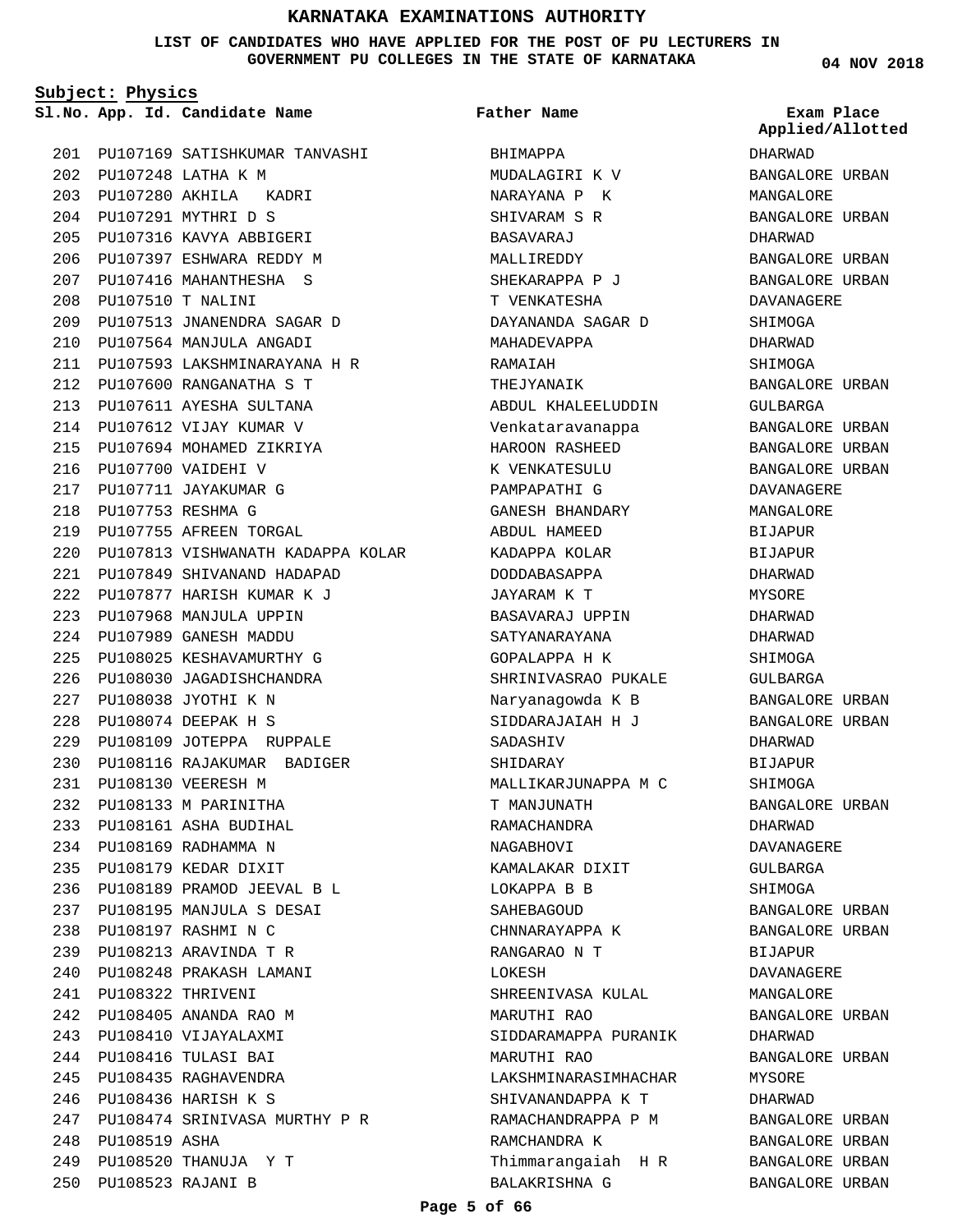**LIST OF CANDIDATES WHO HAVE APPLIED FOR THE POST OF PU LECTURERS IN GOVERNMENT PU COLLEGES IN THE STATE OF KARNATAKA**

**Subject: Physics**

**App. Id. Candidate Name Sl.No. Exam Place**

PU108579 AMBUJA D O 251 PU108597 AKKAMMA KARAVEERAMATH 252 253 PU108613 M VENKATA RANANA REDDY PU108697 RAJENDRA HJ 254 PU108806 PAVITRA C MURAL 255 PU108818 SAJJANAR SHIVAPRAKASH 256 PU108821 SUNITHA A M 257 PU108824 CHETANA B M 258 PU108852 RAMAKRISHNA JOGIN 259 PU109022 LOKESHA P 260 261 PU109027 ASHA PU109057 NAGARAJ HOSAMANI 262 263 PU109059 SMITA BIRADAR 264 PU109123 BHUVANESHWARI MUDHOL PU109149 RADHA KALLOLLI 265 266 PU109152 RAMACHANDRA NAIK 267 PU109200 YANKANAGOUDA 268 PU109217 MEENA 269 PU109238 JYOTI PAMPANNA MUDGAL PU109265 ANJANEYA N 270 271 PU109313 FOUZIYA BEGUM PU109349 JYOTI SAJJAN 272 PU109362 MALLESHA E 273 PU109368 MALLAIAH P 274 PU109390 BASAWARAJ 275 276 PU109406 PRATIBHA SHIVANAND KANAVI PU109428 HASEENA A 277 PU109432 SAVITABAI 278 PU109441 SUJATHA S 279 PU109468 SATHYAVATHI N S 280 PU109509 VIJAYALAXMI GANATI 281 PU109641 HARSHA GAONKAR 282 283 PU109673 MOHAMED IMRAN PU109744 KUSHAPPA DALAWAI 284 PU109754 RAZIA FIRDOSE 285 286 PU109763 ASIYA MASARAT PU109799 VIKRAM ADARAKATTI 287 PU109808 PRAFUL PAWAR 288 PU109829 POORNIMA KULKARNI 289 PU109837 JAGADEESHA C 290 PU109854 ALMAS 291 PU109859 VIJAYAKUMAR R M 292 PU109884 SMITHA K G 293 PU109922 CHANDAN N 294 PU109962 MONIKA BS 295 PU109985 UMESHAPPA S R 296 PU110026 SANGAMESH 297 PU110048 KAVITHA K 298 PU110057 VILAS SADASHIV HOOTI 299 PU110092 DEVARAJ 300

### **Father Name**

OMKARAMURTHY D S Jakanachary Guruva Reddy M JAYARAMU HR CHANNAPPA SHIDDAPPA MADEGOWDA A M BALACHANDRAIAH B M YALLAPPA papaiah LAXMAMMA HANAMANT BASAVANNAPPA RAMACHANDRAPPA PANDAPPA RAMA NAIK GULANAGOUDA SHIVASHARANAPPA PAMPANNA MUDGAL NARAYANAPPA SHAIK TAJUDDIN Yellappa S Sajjan ESHAPPA TUMKURLAHALLY PALAIAH SHARANAPPA SHIVANAND ABDUL RAHAMAN TUKARAM SUNDARAMURTHY A V SUNDARAMURTHY A V SHIVAPPA BEERANNA GAONKAR MOHAMED GHOUSE DALAWAI MOHAMMED ISMAIL MD Akbar Ali REVANNASIDDAPP ADARAKATTI DHARWAD ASHOK PRABHAKAR CHANDRASHEKHARA AMEER JAN MUDDAPPA GULLESHAPPA K M NATARAJU M P SOMAPPA B REVANAPPA S SURESHRAO YADVE KEMPAIAH C SADASHIV HOOTI TEJAPPA CHAVAN

**04 NOV 2018**

BANGALORE URBAN

**Applied/Allotted**

DHARWAD BANGALORE URBAN BANGALORE URBAN BIJAPUR DHARWAD MYSORE DAVANAGERE BANGALORE URBAN DAVANAGERE MYSORE DHARWAD GULBARGA BIJAPUR BANGALORE URBAN BANGALORE URBAN GULBARGA GULBARGA BIJAPUR BANGALORE URBAN BIJAPUR GULBARGA DAVANAGERE DHARWAD GULBARGA BIJAPUR BANGALORE URBAN GULBARGA BANGALORE URBAN BANGALORE URBAN BIJAPUR BANGALORE URBAN DAVANAGERE DHARWAD GULBARGA GULBARGA DHARWAD DHARWAD MYSORE MYSORE SHIMOGA DAVANAGERE **MYSORE** BANGALORE URBAN DAVANAGERE GULBARGA BANGALORE URBAN BIJAPUR BIJAPUR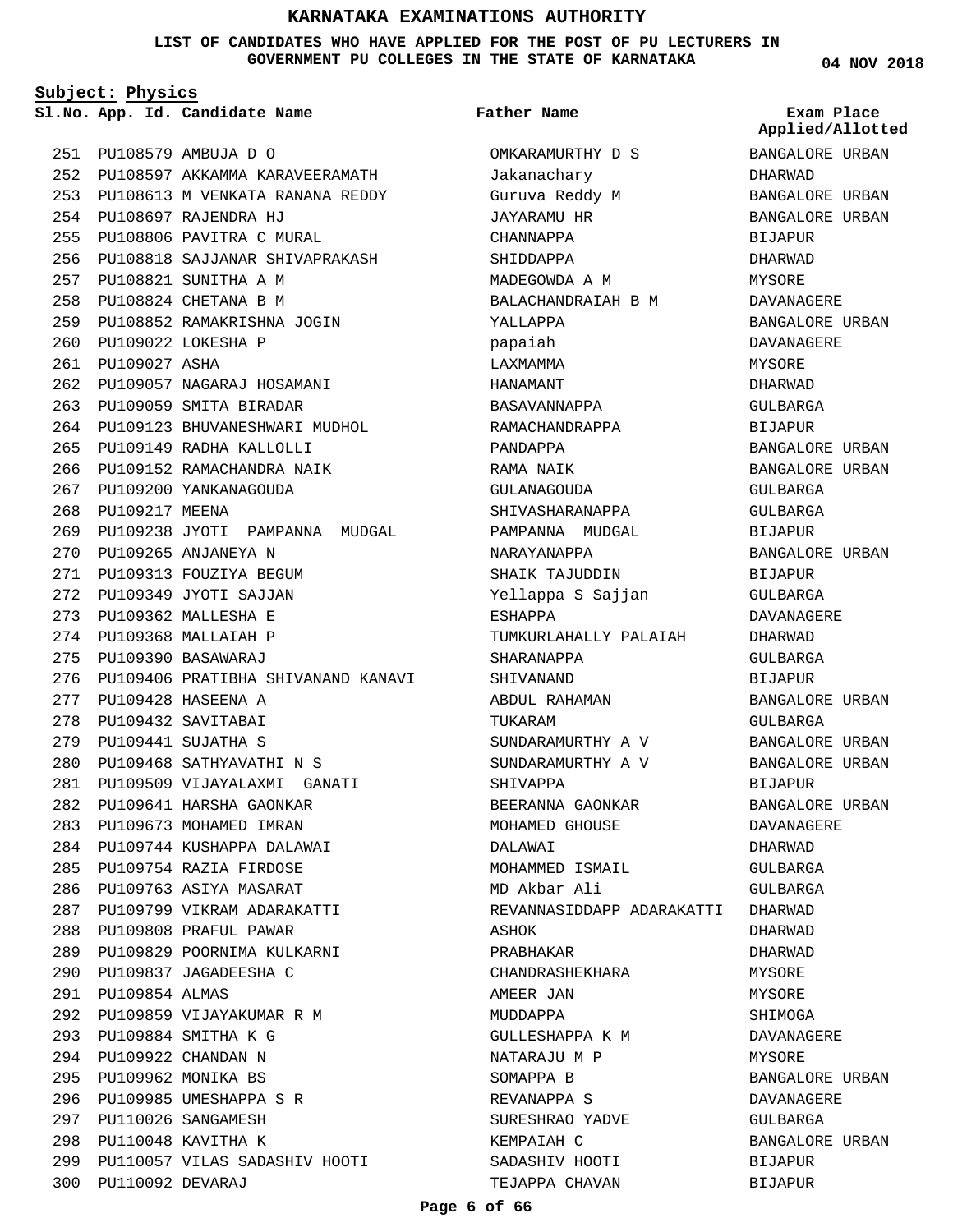**LIST OF CANDIDATES WHO HAVE APPLIED FOR THE POST OF PU LECTURERS IN GOVERNMENT PU COLLEGES IN THE STATE OF KARNATAKA**

 $\boldsymbol{\kappa}$ 

**Subject: Physics**

PU110103 JYOTI 301

308 PU110347 SWATI

**App. Id. Candidate Name Sl.No. Exam Place**

PU110242 FARHAT SULTANA 304 PU110243 SOWMYA G J 305 PU110244 RAGHU T E 306 PU110251 AMRUTHA N S 307

PU110204 SHILPA L GULAPPAGOL 302 PU110233 SAYEEDA HAJEERA ZAMRUTH 303 **Father Name**

BHEEMASENRAO

**04 NOV 2018** GULBARGA **BIJAPUR** MYSORE GULBARGA MYSORE MYSORE BANGALORE URBAN GULBARGA BIJAPUR GULBARGA DAVANAGERE MYSORE DAVANAGERE DHARWAD GULBARGA GULBARGA BIJAPUR BIJAPUR BANGALORE URBAN DHARWAD GULBARGA GULBARGA DAVANAGERE **Applied/Allotted**

PU110363 SHOBHA H KUMBAR 309 PU110413 JAYASHREE 310 PU110488 PAVITHRA V K 311 PU110553 DHANYANJAN B K 312 PU110586 HAREESHKUMAR M R 313 PU110643 AYESHA YAMAKANMARDI 314 PU110709 SOUMYA N 315 316 PU110713 SHIVANAND P W PU110726 RAGHAVENDRA JAMBAGI 317 PU110742 SATISHKUMAR 318 319 PU110744 POORNIMA KANTEPPAGOUDAR PU110746 THRIVENI K R 320 PU110782 RANGANATHA 321 PU110787 BASAVARAJ 322 PU110809 PRIYANKA 323 PU110911 SUDHA H R 324 PU110929 SUNILKUMAR A 325 PU110967 J VIJAY KUMAR 326 PU111042 VEDAVATHI S 327 PU111048 SHOBHA G 328 PU111102 BASAVARAJA G M 329 PU111121 NAGARAJ PATGAR 330 PU111134 MOHAMED HIDAYATH 331 PU111201 SUSHMA KATTI 332 PU111229 QUMEER AHMED 333 PU111270 MEHER TAJ S 334 PU111292 NAVYA SHREE B 335 PU111303 V L AKSHATA 336 PU111333 SHABINA KANDAGAL 337 PU111340 V L AMRATA 338 PU111347 MANJUNATH H B 339 PU111352 TEJASHWINI 340 PU111364 AMARPAL 341 PU111406 PUSHPALATHA K L 342 PU111429 ABHINANDAN KARNAWADI 343 PU111436 RAMESH KUNTARADDI 344 PU111449 MANJUNATH HURAKADLI 345 PU111474 MENAKA S 346 PU111528 VARALAKSHMI 347 PU111544 VIJAYALALITHA L V 348 PU111577 ARCHANA 349

LAXMAN Syed Dastagir MOHD ZAHEERUDDIN JAGANATH G S EREGOWDA SRINIVASA N L NARVEER PATIL HANAMANTH NAGAPPA GHANTI VEERABHADRAPPA V K KRISHNAIAH B M RAVIKUMAR H M ABDUL SATTAR NAGARAJ N T PANDITRAO VADIRAJ DEVENDRAPPA LATE MAHABALESHWARGOUDAR S DHARWAD RAMAKRISHNAIAH K S KRISHNAJANEYA SETTY LINGAPPA H BABURAO REVANASIDDAPPA THIMMAPPA A J SHANKAR RAO SHIVARAMAIAH GANGADHARAPPA MAHADEVAPPA G C VENKATRAMANA MOHAMED ZAKAULLA GANGAPPA ALLA BAKASH SYED IQBAL BHEEMARAJ H N LOKESHWAR NAIK CHANDUSAB LOKESHWAR NAIK BASAVARAJU H K VEERANNA ramchander LALITHEGOWDA D ANANT NANAGOUDA YALLAPPA Swaminathan S R SIDDANGOUDA VENKATESHA L DHANRAJ DHARWAD BANGALORE URBAN BANGALORE URBAN SHIMOGA SHIMOGA DHARWAD DAVANAGERE DHARWAD BANGALORE URBAN BANGALORE URBAN SHIMOGA DHARWAD BIJAPUR DHARWAD MYSORE GULBARGA GULBARGA SHIMOGA DHARWAD **BIJAPUR** DHARWAD BIJAPUR GULBARGA BANGALORE URBAN GULBARGA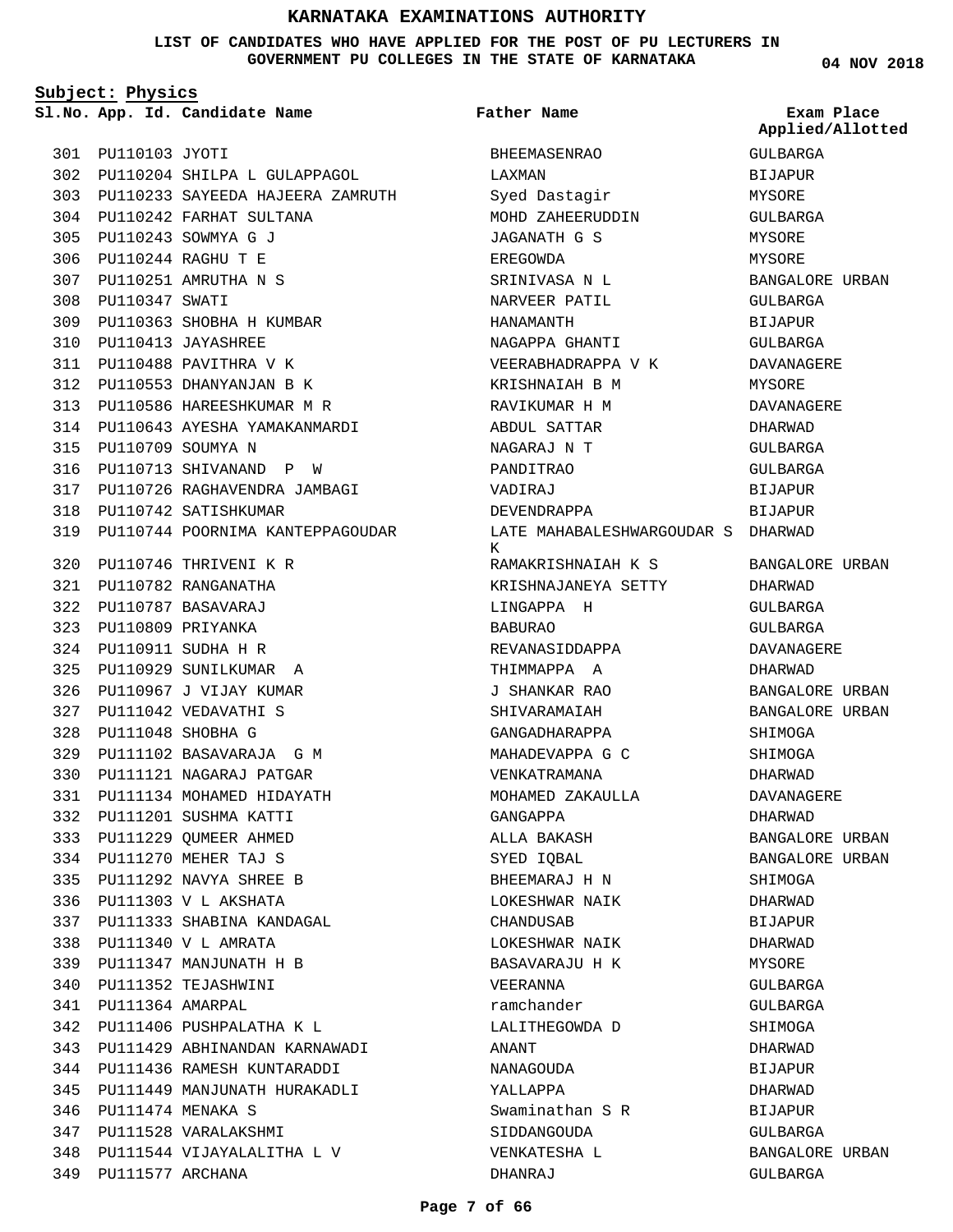**LIST OF CANDIDATES WHO HAVE APPLIED FOR THE POST OF PU LECTURERS IN GOVERNMENT PU COLLEGES IN THE STATE OF KARNATAKA**

**Subject: Physics**

**App. Id. Candidate Name Sl.No. Exam Place**

PU111592 SHWETHA 350 PU111643 JIVAPPA RATHOD 351 PU111647 ASHWATHAMA B B 352 353 PU111652 SHARAN VIDYA SHRISHAIL PU111668 MAMATHA A R 354 PU111687 SRIKANTH N N 355 PU111751 RASHMI R 356 PU111760 BINDHU K N 357 358 PU111779 INTIYAJ MAKRABBI PU111781 NITHYASHREE C K 359 PU111796 MALATESH DIDDIBAGIL 360 PU111821 SHILPA K 361 PU111835 DEEPIKA B J 362 PU111888 MALLIKARJUNA S B 363 PU111895 ADARSH M N 364 PU111925 HEMALATA KILLEKAR 365 366 PU111954 VEERESH DANDAVATI PU111967 VISHWANATHA A R 367 PU111970 DEEPA S 368 PU111971 SINDHU G 369 PU111985 VINAY K B 370 PU112003 PAMPANNA RODDANAVARA 371 PU112018 LATHA K T 372 PU112044 RAJAGURU S H M 373 PU112057 NAGARAJA NJ 374 PU112065 HEMANTHA REDDY M V 375 376 PU112077 RAGHAVENDRA B PU112121 MOKSHID C 377 PU112249 HINA KOUSAR 378 PU112273 PRADEEPA M 379 PU112290 SOMNATH 380 PU112312 ANUPAMA T N 381 PU112318 SUNIL M H 382 PU112423 MANJUSHREE P 383 PU112475 REVATHI S 384 PU112497 CHITHRA P 385 PU112520 MAHADEVA C 386 387 PU112535 SHIVAKUMAR K 388 PU112612 ROOPA PU112614 MANJUNATHA SWAMY V 389 PU112623 NETHRAVATHI B M 390 PU112713 UMESH KOLI 391 PU112716 SOUMYA R 392 PU112744 HUSENAPPA 393 PU112762 K CHAYADEVI 394 PU112799 SUMA B S 395 PU112873 NANDINI L 396 PU112881 CHANDRASHEKHAR 397 398 PU112894 MAHESH CHAVAN 399 PU112900 LAXMINARAYANA KAMATH

**Father Name**

RAMAKRISHNA ACHAR H Ishwarappa Rathod BADAPPA V SHRISHAIL RAMESH A V NARAYANASWAMY N G Ramegowda B H NAGENDRAPPA K JAHANGIR SAB M KALEERAIAH NINGAPPA KONAPPA C JAYENDRA B S BASAVARAJAPPA S V NANJEGOWDA N MAHADEV KILLEKAR SHIVAPPA **RANGEGOWDA** SATHISH C VEERARADDY BASAVARAJAPPA K V DANAPPA KARIYAPPA M AJJAYYA S H M JAYARAMAREDDY N VENKATARAVANAPPA PRANESHA B CHALUVAPPA T SHAFI ULLA MANJAPPA P CHANDRAKANT NAGARAJU T C HEERA SINGH L PALAIAH P BABU POOJARY NAGESH GOWDA CHIKKANNA KRISHNAPPA Shivanna VENKATESHAIAH M BASANA GOWDA MALAGI LAXMAN RAJANNA YALLAPPA E KRISHNAPPA SHIVARAMAIAH B N LAKSHMINARAYANAPPA G HANAMANTAPPA VALASING Srinivas Kamath

**04 NOV 2018**

MANGALORE BIJAPUR DAVANAGERE DHARWAD BANGALORE URBAN BANGALORE URBAN BANGALORE URBAN DAVANAGERE DAVANAGERE MYSORE **BIJAPUR** BANGALORE URBAN MANGALORE BANGALORE URBAN MYSORE DHARWAD DHARWAD MYSORE DAVANAGERE GULBARGA DAVANAGERE DHARWAD DAVANAGERE DHARWAD BANGALORE URBAN BANGALORE URBAN DHARWAD SHIMOGA DAVANAGERE SHIMOGA GULBARGA BANGALORE URBAN MYSORE DAVANAGERE MANGALORE MANGALORE BIJAPUR BANGALORE URBAN BANGALORE URBAN BANGALORE URBAN SHIMOGA DHARWAD BANGALORE URBAN GULBARGA BANGALORE URBAN MYSORE BANGALORE URBAN GULBARGA BIJAPUR MANGALORE **Applied/Allotted**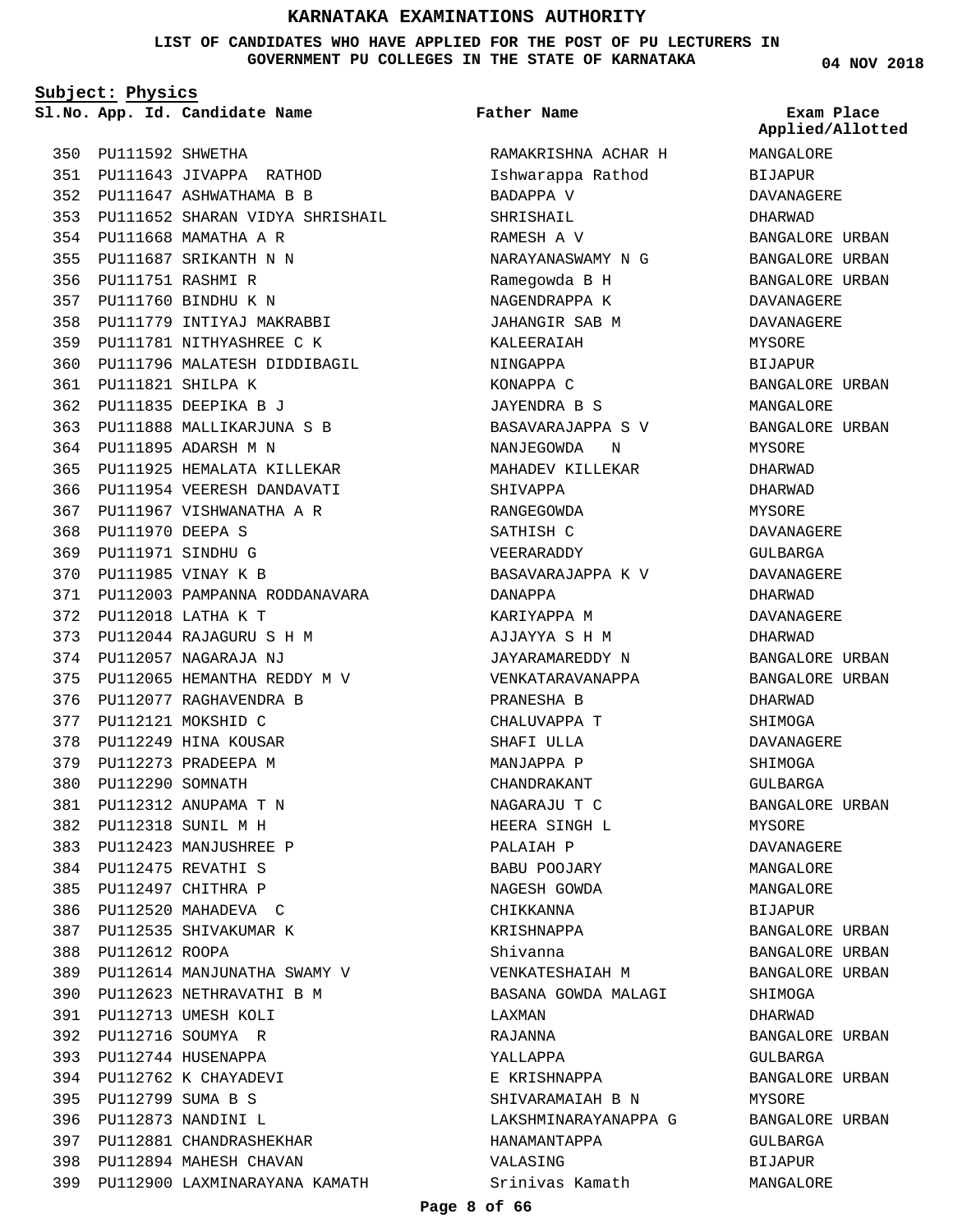### **LIST OF CANDIDATES WHO HAVE APPLIED FOR THE POST OF PU LECTURERS IN GOVERNMENT PU COLLEGES IN THE STATE OF KARNATAKA**

**Subject: Physics**

**App. Id. Candidate Name Sl.No. Exam Place**

PU112946 RAJANI M V 403 PU112948 VIJAY KUMAR P 404 PU112955 YOGESH P G 405 PU112987 SHALINI U 406 407 PU113006 USHADEVI K P

PU113012 DEEPAK 408 PU113026 RAMYA HN 409 PU113086 SHWETHA 410

PU113115 RIYANA WALIKAR 411 PU113185 HUSENBI WALIKAR 412 PU113247 SHIVAKANTH K R 413

PU113291 THULASI R 414 PU113494 SHWETA KALLUR 415 416 PU113511 SHOBHARANI 417 PU113513 SHIVAKUMAR M PU113576 SHIVASAGAR M T 418

PU113584 NAGARAJ 419 PU113603 VINDHYA M P 420 PU113632 SIDDALINGESH 421 PU113698 SUNITA P 422 PU113709 ANEES FATIMA 423 PU113724 ASHARANI S 424 PU113749 NANDESHA M 425 PU113764 SEEMA NAIK 426 PU113771 RAMESHA S R 427 PU113796 RAVEESHA P M 428 PU113874 MANJUNATHA K R 429 PU113906 MAHANTESH MURANAL 430

PU113908 LOKESHA G H 431 PU113965 SUSHMA ALAGUNDI 432 PU113971 PRASANNAKUMAR J M 433

434 PU114005 BHUVANSHWARI PU114009 SYEDA IRAM 435 PU114028 VASUDHA Y T 436

PU114154 MILAN L 438 PU114167 SAJANA A N 439

PU114279 RAJESHWARI 441 PU114316 YASHODHA M C 442 PU114329 REVATHI KUMARI N 443 PU114377 VEENA BELAGAVI 444 PU114430 SUPRITHA H D 445 PU114455 VASANTA H 446 PU114477 SOUMYA R 447 PU114513 SOWMYA G T 448

PU114119 VIJAYALAKSHMI K R 437

PU114225 SHIVALEELA KALAPUR 440

PU114519 FOUZIYA SULTANA M 449

PU112904 KAVYA GURIKAR 400 PU112910 AYEESHA B A 401

PU112934 BASAVARAJ NANDYAL 402

**Father Name**

Sharanappa Gurikar ABDUL WAHID BALAPPA VEERESH M N PARAMASHIVAIAH GURULINGAIAH C UMESH M GOUDA PADMANABHA K R Shivanand NARAYANAPPA R ANAND MALIKASA MALIKASAB BASAVARAJ K R RATHESHU SIDDARAJ GIRI B S MUNIHANUMAPPA THAMMANNA GOWDA L SHIVALINGAPPA PRABHUSHANKAR M K CHANNVEERAPPA HAMAGI PAGUNTAPPA abdul aziz SHANTHANNA N MAHALINGAPPA TOPESH R NAIK RAMACHANDRAPPA S R MAHALINGESHWARA BHAT P RAJASHEKARAIAH K V BASAVARAJ LATE G V HANUMANTHARAYAPPA BASAVARAJ MUNIKRISHNAPPA M NINGAPPA G SYED SHOUKATH THIPPESWAMY Y B RAJANNA LAKSHMANA H H A M NAGARAJU VEERASANGAMMA SANGASHETTY CHAKRAPANI M Babu Gowda BALESH DANAPPA H N VEERABHADRAPPA B RAVIKUMAR THIPPANNAGOWDA S G MUNAWAR PASHA

**04 NOV 2018**

| чаш<br>Applied/Allotted      | Place |
|------------------------------|-------|
| MYSORE                       |       |
| MYSORE                       |       |
| BIJAPUR                      |       |
| <b>BANGALORE URBAN</b>       |       |
| BANGALORE URBAN              |       |
| BANGALORE URBAN              |       |
| DHARWAD                      |       |
| MANGALORE                    |       |
| GULBARGA                     |       |
| <b>BANGALORE URBAN</b>       |       |
| GULBARGA                     |       |
| BIJAPUR                      |       |
| BIJAPUR                      |       |
| DHARWAD                      |       |
| SHIMOGA                      |       |
| <b>BIJAPUR</b>               |       |
| BIJAPUR                      |       |
| BANGALORE URBAN              |       |
| MYSORE                       |       |
| GULBARGA                     |       |
| MYSORE                       |       |
| DHARWAD                      |       |
| <b>GULBARGA</b>              |       |
| GULBARGA                     |       |
| <b>BANGALORE URBAN</b>       |       |
| DAVANAGERE                   |       |
| DHARWAD                      |       |
| <b>BANGALORE URBAN</b>       |       |
| MANGALORE                    |       |
| MYSORE                       |       |
| <b>BIJAPUR</b>               |       |
| BANGALORE URBAN              |       |
| DHARWAD                      |       |
| <b>BANGALORE URBAN</b>       |       |
| <b>DAVANAGERE</b>            |       |
| BANGALORE URBAN              |       |
| DAVANAGERE                   |       |
| DHARWAD                      |       |
| MYSORE                       |       |
| BANGALORE URBAN              |       |
| GULBARGA                     |       |
| <b>GULBARGA</b>              |       |
| BANGALORE URBAN<br>MANGALORE |       |
| DHARWAD                      |       |
| DAVANAGERE                   |       |
| BIJAPUR                      |       |
| DAVANAGERE                   |       |
| DAVANAGERE                   |       |
| BANGALORE URBAN              |       |
|                              |       |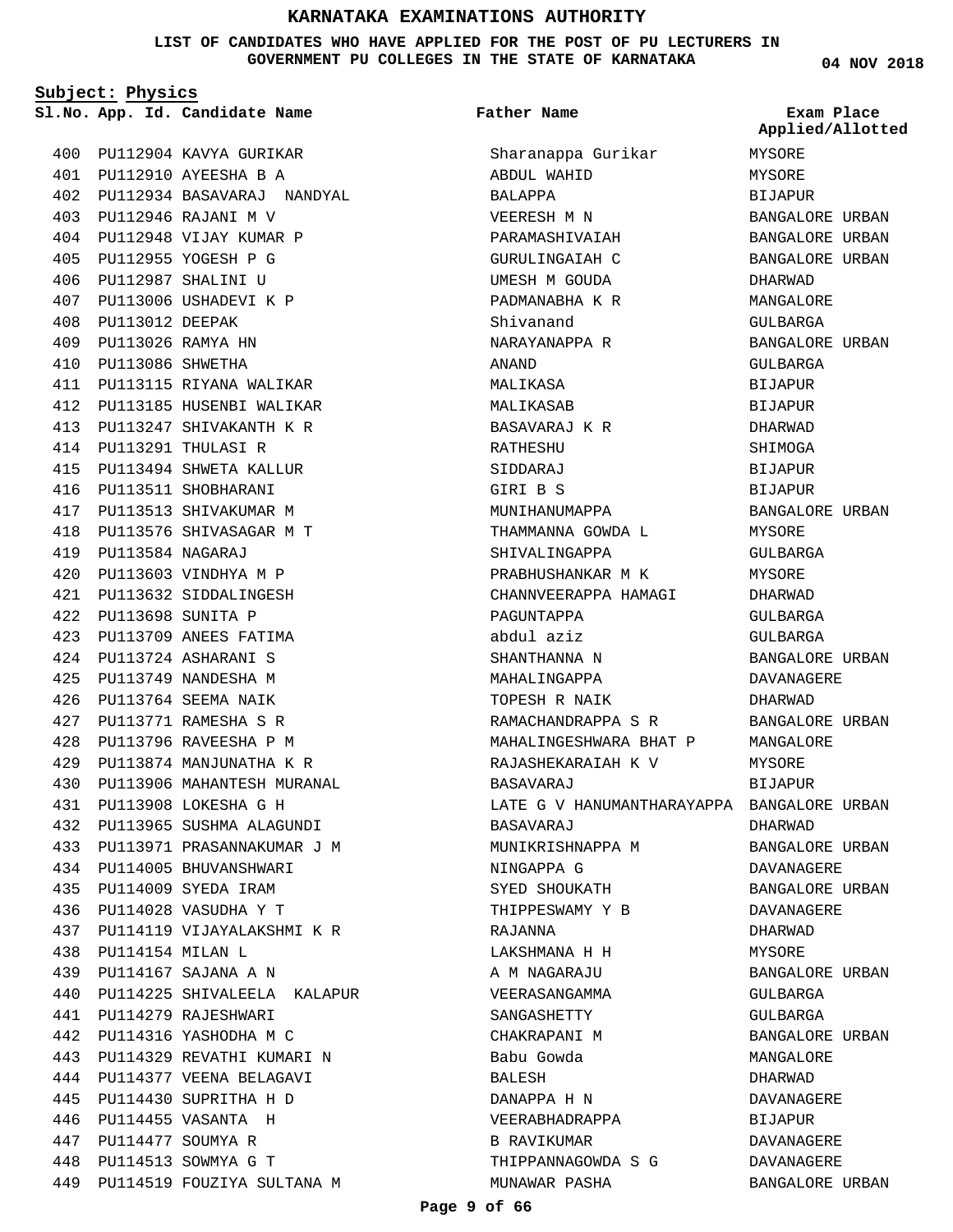**LIST OF CANDIDATES WHO HAVE APPLIED FOR THE POST OF PU LECTURERS IN GOVERNMENT PU COLLEGES IN THE STATE OF KARNATAKA**

**Subject: Physics**

**App. Id. Candidate Name Sl.No. Exam Place**

PU114528 RAGHAVENDRA M N 450 PU114537 TALWADKAR RAHUL MAROTI 451 PU114632 LATHA S 452 PU114633 JAGANNATH 453 PU114658 JAGDEV 454 PU114683 KARTHIK G 455 PU114698 SANTOSH V NAGALOTI 456 PU114724 NAZIA SULTANA 457 458 PU114844 GURASIDDAPPA KANABARAGI PU114854 DUSHYANTHA RAO BB 459 PU114910 SURAJ UMADI 460 PU115005 HARSHITA G A 461 PU115087 SUSHANT KAKATI 462 463 PU115118 RENUKA NATIKER PU115187 THANU R 464 PU115196 MONISHA K L 465 PU115224 NIRANJANAMURTHY T 466 467 PU115271 CHAMARAJU M PU115285 RAMANNA 468 469 PU115296 HIDAYATH PASHA PU115306 JAIPRAKASH G C 470 PU115312 NAVYA K 471 472 PU115370 PANDHARINATH PU115399 VEERESH D U 473 474 PU115404 MALLIKARJUN PU115419 THIPPESWAMYSAJJAN G T 475 476 PU115445 KUMAR GUDODAGI 477 PU115475 RASHMI 478 PU115480 KUMAR GUDODAGI PU115500 JAYASHREE 479 480 PU115549 SUJANI PRIYANKA PU115604 MUNIRAJA A C 481 PU115609 SUNIL KUMAR S 482 PU115671 SHEKARAPPA S 483 PU115689 SHRUTHI MA 484 PU115704 SHASHIKUMAR H S 485 PU115742 PRABHAVATI 486 PU115796 DEEPA M R 487 PU115832 VINUTHA KB 488 PU115964 MD TAJUDDIN 489 PU116009 PRIYADARSHINI M S 490 PU116039 PUSHPALATHA H S 491 PU116064 CHANDRIKA S Y 492 493 PU116076 REKHA PU116083 GURURAJ GOTYAL 494 PU116093 BHAGYASHREE S P 495 496 PU116123 MAMATHA M B PU116142 SUCHANA BHUTAKI 497 PU116144 BASAVARAJA J 498 PU116156 VENKATASHIVAREDDY B 499

### **Father Name**

NAGENDRAPPA S TALWADKAR MAROTI ARJUNRAO R SUNDARAJ SHENKAREPPA annarao GURUMURTHY N VEERANNA NAGALOTI KHALEEL S A KEMPANNA BHAGAVANTHA RAO GIRAMALLAPPA ALLABAKSHI G N SOMASHEKHAR SHARANAPPA NATIKER Ramalingaiah LAKSHMAN K T THIRTHACHAR K C MUNISWAMY M VENKOBA GHOUS MOHIUDDIN SAB CHOODALINGEGOWDA KEMPANNA SHANKAR DEVENDRAPPA SIDRAMAPPA THIPPESWAMY G S SHRISHAIL. MALLIKARJUN WALI SHRISHAIL BASAVARAJAYYA G Franklin Deva Prasad CHIKKAMUNIYAPPA SUBRAMANI Sriram APPAJI L SADHASHIVAIAH G SIDDARAYA Mallikarjun S BASAVARAJASWAMY KC M A JAMEEL SAB SHASHIKUMAR M R SHIVARAMAIAH SHARANAIAH K M NAGINDRAPPA SIDDAPPA PANCHAKSHARAIAH BASAVANNA SUBHASH JAYANNA BYAPPA N

**04 NOV 2018**

**Applied/Allotted**

DAVANAGERE

GULBARGA MANGALORE MANGALORE GULBARGA MYSORE BIJAPUR BANGALORE URBAN DHARWAD BANGALORE URBAN DHARWAD DAVANAGERE DHARWAD GULBARGA BANGALORE URBAN BANGALORE URBAN DAVANAGERE BANGALORE URBAN BIJAPUR BANGALORE URBAN MYSORE BANGALORE URBAN GULBARGA DHARWAD GULBARGA DAVANAGERE DHARWAD GULBARGA DHARWAD DHARWAD BANGALORE URBAN BANGALORE URBAN MYSORE SHIMOGA MYSORE BANGALORE URBAN GULBARGA GULBARGA MYSORE GULBARGA BANGALORE URBAN BANGALORE URBAN DAVANAGERE GULBARGA BIJAPUR BANGALORE URBAN MYSORE DHARWAD DAVANAGERE BANGALORE URBAN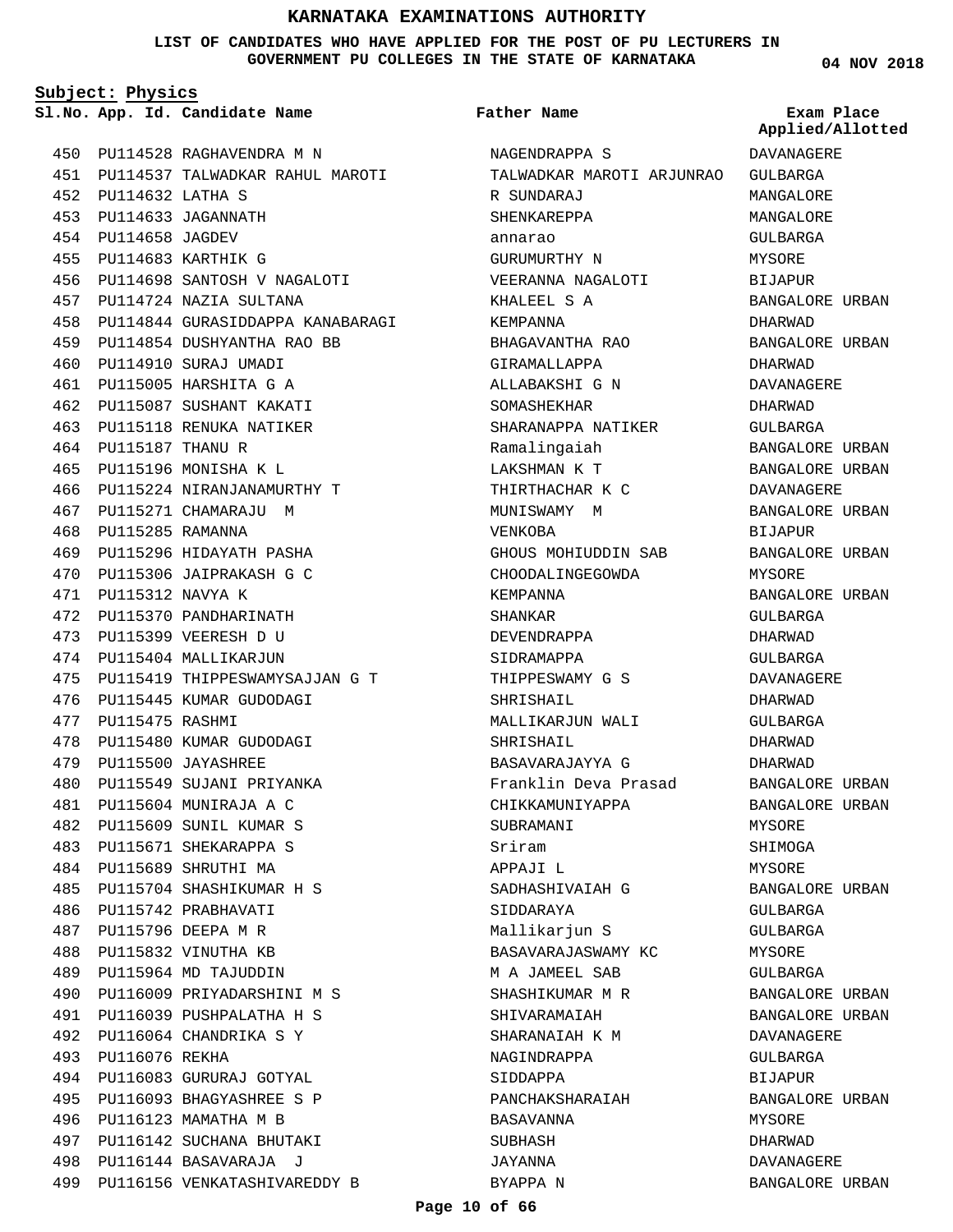**LIST OF CANDIDATES WHO HAVE APPLIED FOR THE POST OF PU LECTURERS IN GOVERNMENT PU COLLEGES IN THE STATE OF KARNATAKA**

**Subject: Physics**

**App. Id. Candidate Name Sl.No. Exam Place**

500 PU116171 SHARANAYYA KITTURAMATH PU116176 KAVITHA C R 501 502 PU116195 SHABANA BEGUM 503 PU116331 PAVITHRA M K PU116342 KAVITA RAMAWADAGI 504 505 PU116360 SHASHIKALA G 506 PU116408 SHAFIYABEGUM NADAF 507 PU116409 KAVYASHREE R 508 PU116457 SHRUTHI K 509 PU116490 BHOVI SHEKHAPPA 510 PU116491 VIJAYALAXMI PU116681 KAVYA H N 511 512 PU116735 VISHALA HOSAMANI PU116827 SANDYASHREE M J 513 PU116834 SYED ZIAULLA H 514 515 PU116943 NINGARAJ VALMIKI 516 PU117060 SUMANA P 517 PU117127 SHRUTI GARGI PU117160 BASAVARAJAPPA D T 518 519 PU117181 BASAVARAJ KOTTUR 520 PU117237 D DEEPASHRI 521 PU117248 SANJEEVAKUMAR SHIVABAL 522 PU117381 ARCHANA K PU117410 ARUNA KUMAR A J 523 524 PU117435 RIZWAN M PU117439 VIJAYKUMAR ZALAKE 525 PU117462 SAVITHA V 526 527 PU117469 DEEPIKA AUDI PU117482 SUDHA S 528 PU117524 SARITHA S K 529 530 PU117529 DIVAKAR MATH PU117531 NAVEENKUMAR M KERUR 531 532 PU117551 SHANKAR BULLAR 533 PU117576 S REENAKUMARI PU117584 BHASKAR R 534 535 PU117640 SHANKARAGOUDA SUKALI PU117677 MARKANDEPPA SINDAGI 536 PU117818 VILAXI PRAKASH BANDAI 537 PU117858 REKHA E 538 PU117915 GANGADHARA GOWDA A 539 540 PU117919 RAMAPPA V 541 PU117957 MANJUNATHA K 542 PU117958 PRAKASH S SANTHAPPANAVARA 543 PU118077 ROOPA G K 544 PU118150 JYOTI 545 PU118151 JYOTI 546 PU118159 PRABHU KUMBAR 547 PU118179 TAYYABA TABASUM 548 PU118191 JYOTI 549 PU118205 UMADEVI

MURIGEYYA RANGAIAH NIZAMUDDIN MULLA KALLAE GOWDA M SIDDAPPA GURUMURTHY NABISAHEB RAJU B S DAMODARA K DURUGAPPA B MAHADEV NINGARAJU H N amareshappa hosamani JAVAREGOWDA SYED HIDAYATH ULLA KALAKAPPA Laxmana gowda SURESHBABU GARGI THIMMAPPA D VEERAPPA H S DIWAKARACHAR GURUPADAPPA SHANKRAPPA K JAYANNA B V MALLIK SAB M APPASAHEB VENKATESH R Rayappa SHIVALINGASWAMY H KESHAVARAO S BHEEMASHANKAR MALLESHAPPA SIDDAPPA SIDDEGOUD RANGANATA S H ISHWARAGOUDA HONNAPPA PRAKASH BANDAI ESHWARAPPA P T ASWATHANARAYANA M MANJUNATH V NAGAPPA K SANGAPPA S KRISHNEGOWDA VASANTRO VASANTRO KALLAPPA Abdul Samad VASANTRAO KALLAPPA **Father Name**

**04 NOV 2018**

**Applied/Allotted**

DAVANAGERE BANGALORE URBAN GULBARGA BANGALORE URBAN MYSORE BANGALORE URBAN BIJAPUR SHIMOGA MANGALORE DAVANAGERE SHIMOGA BANGALORE URBAN BANGALORE URBAN MYSORE BANGALORE URBAN DHARWAD MANGALORE BANGALORE URBAN DAVANAGERE DHARWAD BANGALORE URBAN GULBARGA DAVANAGERE SHIMOGA DAVANAGERE BANGALORE URBAN BANGALORE URBAN BIJAPUR BANGALORE URBAN BANGALORE URBAN BIJAPUR DHARWAD DHARWAD GULBARGA SHIMOGA DAVANAGERE DHARWAD DHARWAD DAVANAGERE BANGALORE URBAN DAVANAGERE SHIMOGA DHARWAD SHIMOGA  $CITIRARCA$ GULBARGA BIJAPUR GULBARGA GULBARGA GULBARGA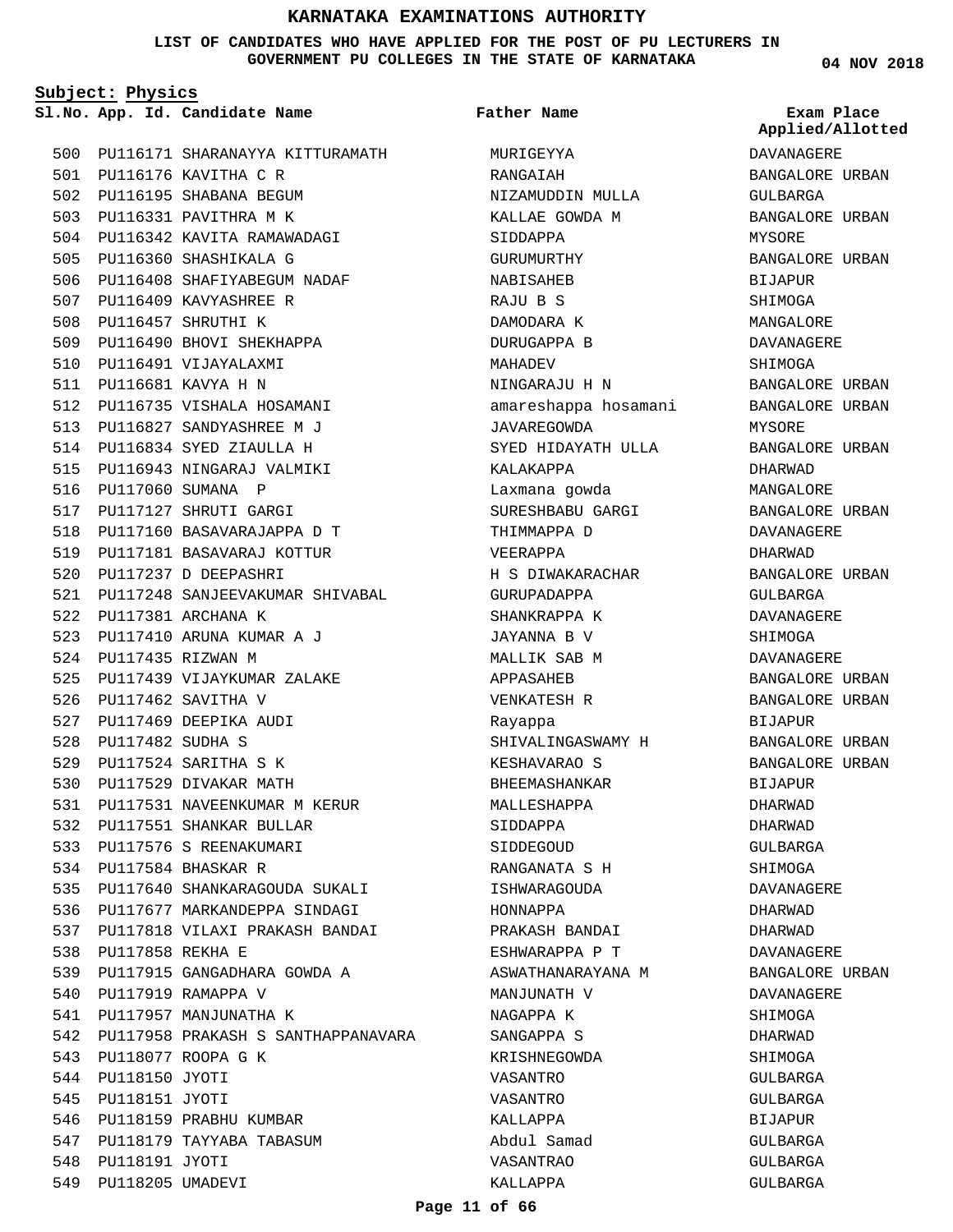**LIST OF CANDIDATES WHO HAVE APPLIED FOR THE POST OF PU LECTURERS IN GOVERNMENT PU COLLEGES IN THE STATE OF KARNATAKA**

**Subject: Physics**

**App. Id. Candidate Name Sl.No. Exam Place**

550 PU118236 ROHAN N SAGAR PU118275 RAJESHWARI BIDARI 551 PU118280 ARACHANA 552 553 PU118286 GURURAJ KALE PU118340 DEEPA H N 554 PU118430 MOHAN KUMAR K C 555 PU118436 KALASHREE C SUGUR 556 PU118441 SUHASHINI 557 PU118452 LAXMIKANT 558 559 PU118455 PUSHPA BEERAPPA PUJAR 560 PU118464 PRAKRUTHI R PU118495 SHILPA K S 561 562 PU118554 SWETHA C R PU118594 NAVEEN S 563 564 PU118639 NAGARATNA ADAPUR PU118687 KUSUMA T S 565 566 PU118719 NAFEESAHMED M USTAD PU118764 VINDYASHREE M H 567 568 PU118876 UMESH SADAR 569 PU118891 RAJASHEKHAR BANNIGIDAD 570 PU118937 PANKAJA PANABUDE 571 PU118972 RAGHAVENDRA BATAKURKI PU119015 NARENDRA BABU D L 572 573 PU119045 RAMAPPA KURI 574 PU119050 CHITWADGI SUMA 575 PU119094 SUNIL HALAKARNI 576 PU119115 RAMESH T 577 PU119169 ROOPA M K 578 PU119194 PRATHIBHA VS 579 PU119204 BASAVARAJA A 580 PU119206 KAVITA 581 PU119262 ANUPAMA KONANAVAR 582 PU119285 HASEEBA KAUSAR 583 PU119345 UMME NOOR US SABA 584 PU119355 SUDHA HANCHINAL 585 PU119395 SUNIL RAMAPPA RABAKAVI 586 PU119442 JAYALAXMI GONAL 587 PU119520 BHAGYASHREE BADIGER PU119531 IMPALA T C 588 589 PU119540 MOHAMMED RAFIQ FAROOQUI 590 PU119586 HANAMAPPA HALANNAVAR 591 PU119620 MAHESH 592 PU119622 SHWETHA M 593 PU119628 ASHOK RATHOD 594 PU119635 KALAKAPPA HADAPAD 595 PU119684 PAVAN KUMAR 596 PU119696 BALIRAM 597 PU119710 SHILPA PATIL 598 PU119741 VIJAYAKUMAR LIGADI 599 PU119752 GOWTHAMA S H

NANDESH G SAGAR MOTILALSA VISHWANATH BHEEMAPPA NARAYANAPPA H CHANDRA CHANNAPPA SUGUR SIDRAMAPPA DUNDAPPA PADMANNAVAR Beerappa RAJANNA C SHANKARANANDA N REDDY SWAMY C B SHANKAR VENKANNAGOUDA S Shivakumar MOHAMMEDMUBEEN HIICCHAPPA ISHAPPA HANAMANTAPPA SUKHADEV BASAVARAJ LAKSHMINARASIMHAIAH D K SHIVAPPA DURUGAPPA U CHANDRAPPA THIPPESHAPPA P KRISHNE GOWDA shadaksharappa V ANJINAIAH RUDRAMUNI HANUMANTAPPA BASHA MOHAMED NASIRUDDIN T R RUDRAPPA RAMAPPA SAHEBAGOUDA GONAL PRABHAKAR CHOWDAPPA T R ABDULGANI FAROOQUI MAHADEVAPPA GHALEPPA MUNIBYLAPPA KHEMU SHARANAPPA BHEEMASHANKAR KUSHALRAO MAHADEVAGOUDA PARAPPA HUCHEGOWDA **Father Name** BANGALORE URBAN

**04 NOV 2018**

**Applied/Allotted**

BANGALORE URBAN DHARWAD GULBARGA BIJAPUR SHIMOGA MYSORE GULBARGA BANGALORE URBAN DHARWAD DHARWAD MYSORE MYSORE BANGALORE URBAN MYSORE DHARWAD BANGALORE URBAN DHARWAD BANGALORE URBAN DAVANAGERE DHARWAD DHARWAD DHARWAD BANGALORE URBAN DHARWAD DAVANAGERE DHARWAD **SHIMOGA** MYSORE BANGALORE URBAN DAVANAGERE GULBARGA DAVANAGERE BANGALORE URBAN DAVANAGERE DHARWAD BIJAPUR **BIJAPUR** BIJAPUR SHIMOGA DHARWAD BANGALORE URBAN GULBARGA BANGALORE URBAN **BIJAPUR** DHARWAD GULBARGA GULBARGA BIJAPUR BIJAPUR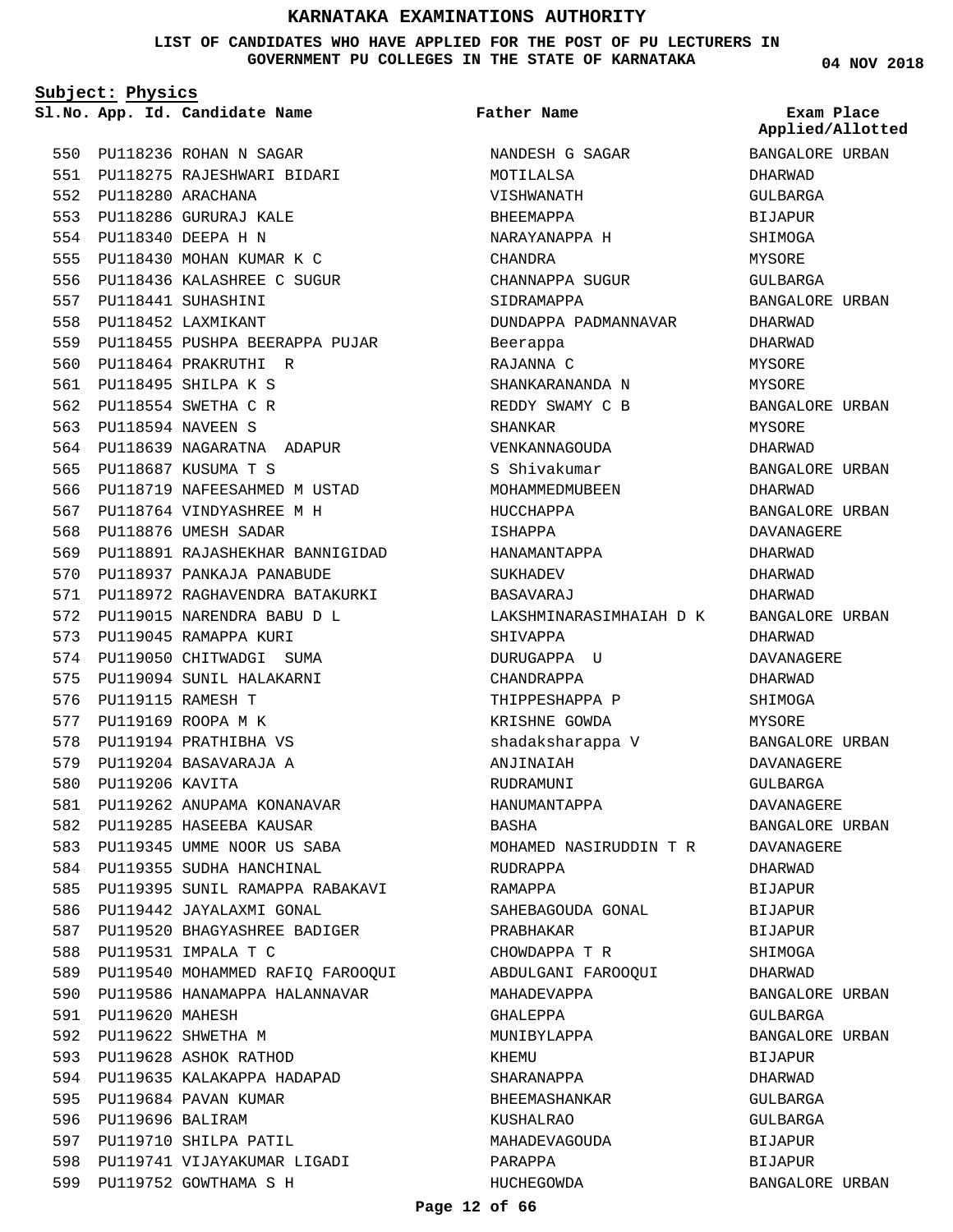### **LIST OF CANDIDATES WHO HAVE APPLIED FOR THE POST OF PU LECTURERS IN GOVERNMENT PU COLLEGES IN THE STATE OF KARNATAKA**

**Subject: Physics**

**App. Id. Candidate Name Sl.No. Exam Place**

PU119767 PRASHANTHA B M 600 PU119772 SANTOSH KANDAGAL 601 602 PU119797 BHARATI BASAPPA HUKKERI 603 PU119803 DHRUVAKUMAR C M PU119822 REKHA AKKI 604 PU119830 MAMATHA C N 605 606 PU119860 RAVEENDRA GOKAVI 607 PU119869 ANILKUMAR K 608 PU119918 RAMESH PU119929 C KULLAY REDDY 609 610 PU119946 SANJEEV KUMAR PU119977 FAROOQUE G 611 PU119978 SHYLAJA L 612 613 PU120064 YOGESHWARA T PU120131 VRINDA 614 PU120153 DEEKSHITH K J 615 616 PU120194 PAVITRA KITTURMATH PU120288 KOTRESH S 617 PU120321 PRABHAKAR SALIMATH 618 PU120328 YUVARAJ G 619 PU120329 SMITHA 620 PU120332 GANESH MANGALORE 621 PU120374 RAGHAVENDRA 622 PU120447 RAMYA B H 623 PU120459 SHILPA T M 624 PU120481 VEENA E 625 626 PU120485 YASEEN PU120490 LINGARAJ GOGERI 627 PU120502 ARSHIYA BANU 628 PU120503 ABHISHEK M 629 PU120602 URMILA B GUNDKAL 630 PU120621 BASAVARAJ 631 PU120654 BABURAO 632 PU120667 AFSHAN FATIMA 633 PU120683 NAGARAJU YS 634 635 PU120688 SUVARNA PATIL 636 PU120713 PURUSHOTHAMA P PU120722 C KALYANI 637 PU120743 LAXMIKANT 638 PU120789 ASHWINI V 639 PU120794 POOJA S 640 PU120824 SOMASHEKHARA S J 641 PU120831 GAGANA 642 PU120836 RAMYA T M 643 PU120853 SOWBHAGYA LAKSHMI S 644 645 PU120865 ASHWINI ESHWARAPPA HANCHINAL 646 PU120869 CHINNAMMA PU120890 SHIVANAND KONNUR 647 648 PU120921 NAGAVENI PU120922 ANUPAMA M K 649

Mahabaleshwara Bhat GANGADHAR BASAPPA MALLIKARJUNAIAH C A VIRUPAXAPPA AKKI NAGENDRAPPA C FAKEERAPPA SHAMARAO K **BASANAGOUDA** C KRISTAPPA VAIJINATH NABISAB G linganna s g THIPPERUDRAPPA S VASUDEVA NAYAK JAYARAMA GOWDA K BASAVANNEYYA KOTRAPPA H RAJASHEKARIAH SALIMATH DODDAPPA G S M SADASHIVA BANGERA TUKARAM SHARNAPPA K S HONNAPPA GOWDA B K MADAPPA Eshwarappa ANWAR AHEMED BASAPPA Ameer Jan MURUGENDRAPPA K T BALKRISHNA LAXMI CHANDRAKANT ABDUL MAJEED Siddappa Y Monappa NEMANNA GOWDA C SUDHAKAR CHANDAPPA VENKATESH N Shashikumar JAVARAIAH SURESHA S MAHESHWARAPPA T C SREENIVASACHAR K N ESHWARAPPA BASAPPA KUDREY MAILERAPPA PRABHURAO KRISHNEGOWDA M **Father Name**

**04 NOV 2018**

**SHIMOGA** BIJAPUR DHARWAD BANGALORE URBAN DHARWAD BANGALORE URBAN DHARWAD BANGALORE URBAN DAVANAGERE BANGALORE URBAN GULBARGA DAVANAGERE BANGALORE URBAN DAVANAGERE MANGALORE MANGALORE BANGALORE URBAN DAVANAGERE BIJAPUR DAVANAGERE MANGALORE BIJAPUR GULBARGA SHIMOGA BANGALORE URBAN MANGALORE GULBARGA DHARWAD DAVANAGERE DAVANAGERE DHARWAD GULBARGA GULBARGA GULBARGA DAVANAGERE DHARWAD MANGALORE GULBARGA GULBARGA MYSORE BANGALORE URBAN MYSORE MYSORE SHIMOGA **MYSORE** DHARWAD GULBARGA BIJAPUR GULBARGA BANGALORE URBAN **Applied/Allotted**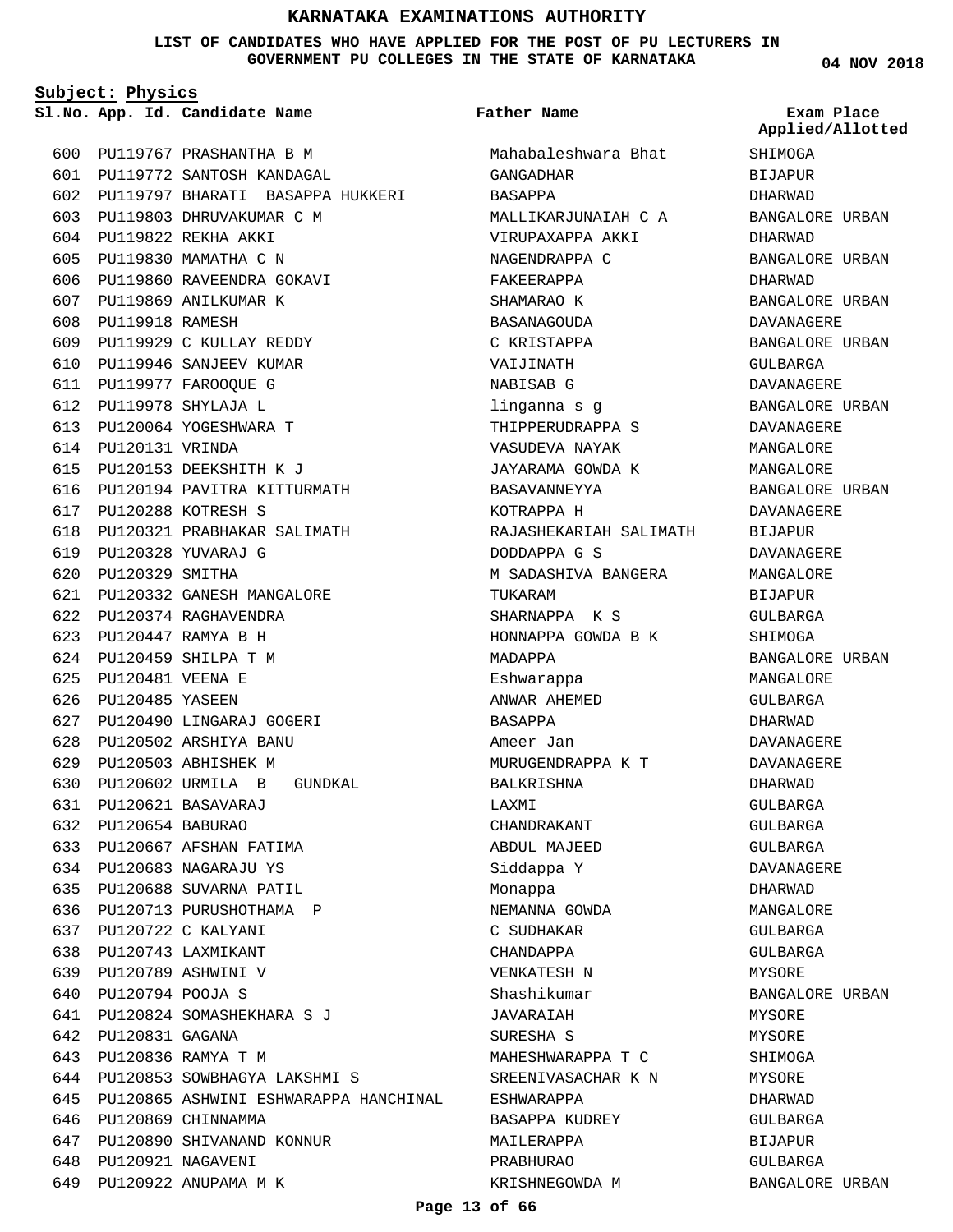**LIST OF CANDIDATES WHO HAVE APPLIED FOR THE POST OF PU LECTURERS IN GOVERNMENT PU COLLEGES IN THE STATE OF KARNATAKA**

**Subject: Physics**

**App. Id. Candidate Name Sl.No. Exam Place**

PU120923 SRINIVASA T M 650 PU120967 BHAVYA K S 651 PU120978 RAGHAVENDRA 652 PU120984 MANJULA GOLAGERI 653 PU121023 RAJESH B 654 655 PU121036 PRAVEENKUMAR FIRANGI PU121131 RAJESHVARI B YARAZARAVIMATH 656 PU121218 BASAVARAJ KOPPAD 657 PU121232 HEMALATHA K S 658 PU121242 SITRE SAGAR SADASHIV 659 660 PU121257 RUDRASWAMY M C PU121297 TRUPTHI J S 661 662 PU121312 AHMADPATEL MUDDEBIHAL 663 PU121354 NAFISABI IMAMSAB ATTAR 664 PU121391 MADHU KUMAR R PU121425 SYEDA FOUZIAH 666 PU121519 WASEEM GULAM HUSAIN BISTI 667 PU121552 GAYATRI PATTAR 668 PU121555 PRASANNAKUMARA R PU121626 BASAVARAJESHWARI BARAKER 669 PU121639 MEDARAMETLA RAMBABU 670 PU121712 SNEHA DESHPANDE 671 672 PU121727 ANURADHA P PU121734 RAJAPPA B 673 674 PU121739 ARATI CHIVATE 675 PU121745 RAVI R 676 PU121802 SHOBHA 677 PU121817 CHANDRASHEKARAMURTHY H P 678 PU121890 SOWMYA C P 679 PU121895 AYSHA SEERATH PU121936 RAZIYA BANU 680 PU121971 GUNJENAHALLI MAHADEVAPPA 681 PU121980 NAVEEN KUMAR P 682 683 PU122111 SHREEDEVI VAGHA PU122126 SHARADA 684 PU122251 DEVARAJAMURTHY K B 685 PU122261 SANGEETA 686 PU122282 MANJUNATHA NAIK 687 PU122284 GANESHA M P 688 689 PU122319 MADHU P PU122441 ANUSHA J VANJRE PU122477 GANGARATHNAMMA N 691 692 PU122488 JABEEN KOUSER PU122525 CHANDRASHEKHARA D 693 PU122538 PRAVEENA S 694 695 PU122668 BELURA RENUKA 696 PU122753 VASU A PU122800 ANITHA J 697 PU122802 MAHESHA UPADHYA K 698 699 PU122825 HASHMATH P 665 690

### **Father Name**

MAHABALESWARAPPA T H SWAMY GOWDA K G KISHANRAO SIDDANNA BASAVARAJU K C MALLAYYA FIRANGI BALAYYA YARAZARAVIMATH LAKSHAMAPPA SRINIVASAPPA K J SITRE SADASHIV SHANKAR CHANNAVEERASWAMY H M JAYARAM T R KASHIMPATEL MUDDEBIHAL IMAMSAB ATTAR RAJAPPA K SYED FAIYAZ GULAM HUSAIN PRAKASH Ramashetty MAHANTAPPA M KRISHNA RAO VIRUPAXI PUTTARAJU NAGAPPA B KIRAN RACHACHARI TIPPANNARAO PUTTACHAR PRAKASHA C G Mohammed shahabuddin MAHAMED ABID MARIFAKEERAPPA PUTTAPPA E SHANMUKHAPPA MANISHAPPA BYRAPPA T SHANTHRAJ BASAVANAIK PUTTASWAMY GOWDA PUTTAMADAIAH JAYARAM H B NARASAIAH ABDUL WAHAB MALLIKARJUNA D SIDDAIAH SHIVANANDA ANNEGOWDA JAGADEESH S LAXMINARAYANA UPADHYA K ABDUL LATHIEF

**04 NOV 2018**

DAVANAGERE **SHIMOGA** GULBARGA BIJAPUR BANGALORE URBAN GULBARGA DHARWAD BIJAPUR **MYSORE** DHARWAD DAVANAGERE BANGALORE URBAN BIJAPUR DHARWAD MYSORE GULBARGA DAVANAGERE BIJAPUR MANGALORE DHARWAD DHARWAD DHARWAD MYSORE DAVANAGERE DHARWAD MYSORE GULBARGA BANGALORE URBAN DAVANAGERE DAVANAGERE BANGALORE URBAN DHARWAD DAVANAGERE DHARWAD GULBARGA BANGALORE URBAN GULBARGA BANGALORE URBAN SHIMOGA MYSORE DAVANAGERE BANGALORE URBAN BANGALORE URBAN DAVANAGERE MYSORE DAVANAGERE MYSORE BANGALORE URBAN MANGALORE MYSORE **Applied/Allotted**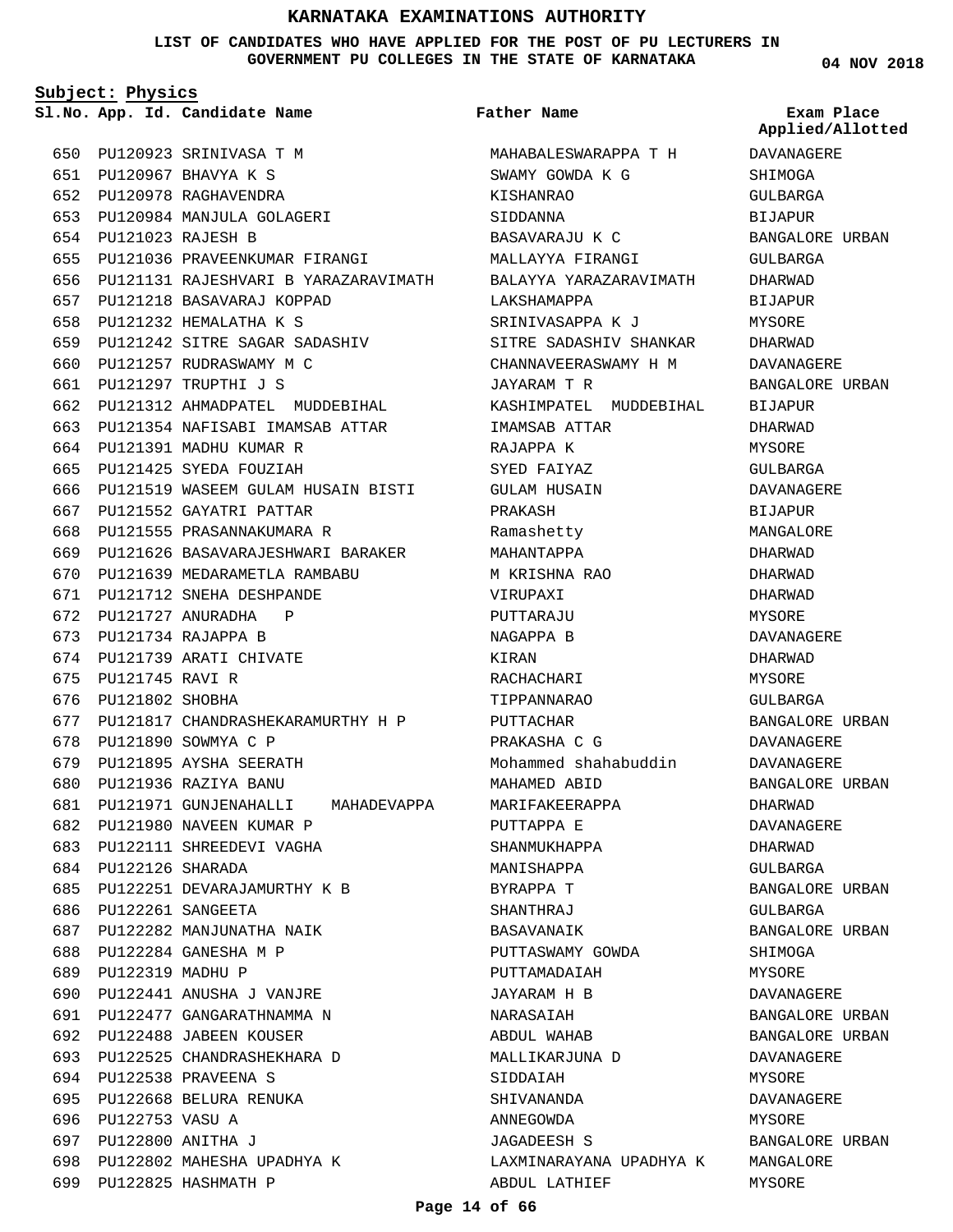**LIST OF CANDIDATES WHO HAVE APPLIED FOR THE POST OF PU LECTURERS IN GOVERNMENT PU COLLEGES IN THE STATE OF KARNATAKA**

**Subject: Physics**

PU122840 NAGAVENI H B 700 PU122867 RAMESH R K 701 PU122874 MAHANTHESHA D 702 703 PU122912 PRAVEEN HURAKADLI PU122931 PAVAN A A 704 PU122936 SUMA H D 705 706 PU122946 PRASANNA KUMAR 707 PU122977 PARASAPPA POTI 708 PU122999 MURALIDHARAREDDY PU123008 VIJAY ANIL KUMAR B 709 710 PU123014 NAVEEN TIMMAPPA NAIK PU123029 SHAZIA ANJUM S 711 PU123055 ASHALATHA H C 712 PU123075 SHUBHA Y S 713 PU123083 VIJAYALAKSHMI H G 714 PU123085 SRI VIDYA R 715 716 PU123099 BHARATH KUMAR AB 717 PU123107 PRAVEENKUMAR VASTRAD 718 PU123149 DEVIDAS GUNAGA PU123175 SHILABAI 719 PU123187 MANJAMMA M 720 PU123204 USHA M 721 PU123212 MUSTAK ALI BIDARI 722 PU123216 POLA DEVI PD 723 PU123249 SAHANA KULKARNI 724 PU123269 LAKSHMI A N 725 726 PU123333 SAVITA MEERAKHOR PU123467 NAMRATADEVI BIRADAR 727 PU123475 ASHWINI T G 728 PU123489 DIVYA N P 729 730 PU123499 POORNIMA JARALI PU123584 ROOPA N 731 PU123609 JAYASHREE B C 732 PU123614 REKHA B 733 PU123618 SWETHA C K 734 PU123633 ROOPA S 735 PU123642 APPASAB K 736 PU123697 ROOPA B R 737 PU123726 AVINASH S 738 PU123767 AMAN S GULEDGUDDA 739 PU123870 MADHUSHRI A V 740 PU123950 SHIVARAJ S R 741 742 PU123959 CHETANA 743 PU124005 VEDAMURTHI J P PU124054 JYOTHI NAIK 744 745 PU124120 IRAPPA YARNAL PU124126 NAVEENA K S 746 PU124166 SUDHARANI K P 747 748 PU124185 PUNITH KUMAR K R 749 PU124197 MUNIRAJU P

**App. Id. Candidate Name Sl.No. Exam Place** BEEMANAIK KRISHNAPPA R V DALAVAYAPPA D S SANGAPPA AIYAPPA A N ERAPPA DYAMAJJI THOPA NAYAKA KULAPPA RAGHAVAREDDY BENJAMIN E TIMMAPPA SUBHAN SHARIFF CHIKKANNA N G Y SHANTHAKUMAR GANGADHARAPPA H Rajagopal N BASAPPA AN PRABHAYYA NAGESH REVANSIDDAPPA MUNISWAMY MURARAPPA K RAHIMANSAB BHAGAVAN DAS ND SANJEEV NAGARAJU G SHIVASANGAPPA Ninganna Biradar Ganapati PARAMESHWARAPPA T N Muragesh Narayanappa G B CHIDANANDAPPA BASAVARAJAPPA M KALINGAKRISHNA C G SHRIKANTA SHARMA K R LAKKAPPA BADIGER Ramaiah D SHAMANNA SHAHJAHAN GULEDGUDDA VENKATACHALAIAH SAKRE RAMAKRISHNA BHIMDAS DESHPANDE JAIRANGAPPA K DAMODAR RUDRAPPA YARANAL SIDDAPPA K SHARADHAMMA RAMACHANDRAIAH K P PILLAPPA **Father Name** SHIMOGA **Applied/Allotted**

**04 NOV 2018**

BANGALORE URBAN SHIMOGA DHARWAD MYSORE SHIMOGA MYSORE BIJAPUR GULBARGA GULBARGA DHARWAD GULBARGA BANGALORE URBAN BANGALORE URBAN SHIMOGA BANGALORE URBAN BANGALORE URBAN DHARWAD DHARWAD GULBARGA BANGALORE URBAN BANGALORE URBAN BIJAPUR DAVANAGERE BIJAPUR MYSORE BIJAPUR GULBARGA DHARWAD DAVANAGERE DHARWAD BANGALORE URBAN BANGALORE URBAN SHIMOGA BANGALORE URBAN BANGALORE URBAN GULBARGA BANGALORE URBAN SHIMOGA DHARWAD BANGALORE URBAN DAVANAGERE GULBARGA DAVANAGERE DHARWAD BIJAPUR SHIMOGA BANGALORE URBAN BANGALORE URBAN BANGALORE URBAN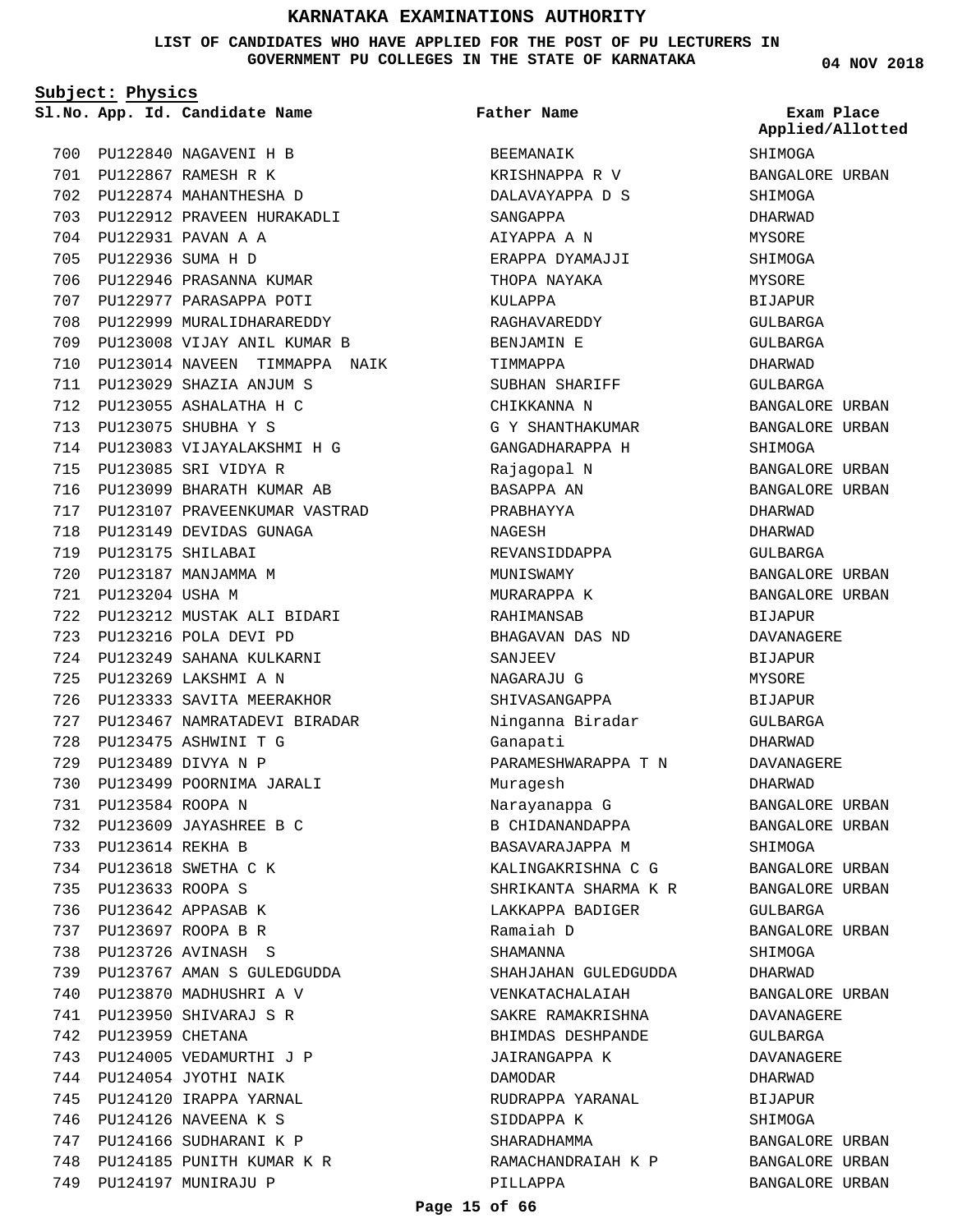**LIST OF CANDIDATES WHO HAVE APPLIED FOR THE POST OF PU LECTURERS IN GOVERNMENT PU COLLEGES IN THE STATE OF KARNATAKA**

**Subject: Physics**

PU124313 BASAVARAJ MAHADEV CHINAHALI MAHADEV 750 PU124448 MANJULA G 751 PU124452 ANITHALAKSMI B 752 753 PU124459 SANJUKUMARI 754 PU124468 CHITRASHEKHAR 755 PU124477 ASHALATHA ML PU124525 VADLA RAVI 756 PU124557 BHARATI 757 758 PU124565 NEELUFER AMREEN 759 PU124593 SHILPAVATHI PU124666 CHANDRA D 760 PU124688 DRAKSHAYANI R C 761 762 PU124716 GOUSIYA JABEEN 763 PU124754 KAVITHA H R 764 PU124755 ROOPASHREE M PU124795 SATISH KUMAR M H 765 766 PU124802 SHILPA SHRINGERI 767 PU124805 SHANTLING CHANDRAPPA PU124914 RAMU Y L 768 769 PU124916 LOKESHKUMAR V PU124917 SATHISHA S 770 PU124930 SHIVKUMAR 771 PU124964 RAGHU G E 772 PU124982 SHREEDEVI BELADHADI 773 774 PU124988 RAGHAVENDRA R PU125024 NAGARAJ G S 775 776 PU125034 MEENAKSHI H PU125054 GIRISHA D B 777 778 PU125087 KUMARASWAMY 779 PU125129 SNEHA KAPPALI 780 PU125164 KAVYASHRI MM 781 PU125185 PRADEEP CHAVAN PU125291 LAKSHMI S ACHARYA 782 PU125312 DARSHAN T S 783 PU125360 AMBUJA N T 784 785 PU125418 BASAMMA YALLAPPA TARAGAR 786 PU125489 RAMYA R 787 PU125490 REKHA 788 PU125535 PRASHANTH KUMAR HC PU125566 D R PAVITRA 789 790 PU125574 MAHESH PU125584 KISHORE KUMAR H S 791 792 PU125606 IMAMSAB K 793 PU125607 KAVYA B PU125654 ASMA BADABADE 794 795 PU125707 DASHARATH JAKKAPPA HIREKURUBAR JAKKAPPA HIREKURUBAR 796 PU125770 VIMALA K R PU125779 JAHANAVI S M 797 798 PU125818 MD NAJEEBUR RAHMAN KHAN PU125839 LOKESHA SHIDAGANAL 799

**App. Id. Candidate Name Sl.No. Exam Place** G VITTAL BARAGURAIAH H KAMANNA NINGAPPA LAKSHMANAIAH P V AMBANNA BASAVARAJ ATHAIILLA KHAN NARASEGOWDA DODDARAMAIAH R C NAYAK MD NASEERUDDIN RAMAKRISHNA H R MAHADEVAMURTHY M M HANUMANTHAIAH MALLIKARJUN CHANDRAPPA LINGARAJU D VENKATARAMU D SIDDEGOWDA NILKANTRAO PATIL ESHWARAPPA KARIYAPPA RAMAIAH C G SHIVANNA P VEERABHADRAPPA H BETTEGOWDA SHRIKANTASWAMY DEVANGAMATH DHARWAD DYAMAPPA AYYAPPA KAPPALI DAVANAGERE Marulasiddappa MC PULASING SRINIVASA ACHARYA SHESHAIAH T K PAMPANNA N YALLAPPA TARAGAR RAMACHANDRAPPA H RAMACHANDER CHANDRAIAH TR D RAGHAVENDRAIAH Apareddeppa SUBBARAO H V RAJASAB K BASAVARAJU B MOHAMMED MUNEER LATE RANGAPPA K THIPPESWAMY S M MD AZIZUR RAHMAN KHAN PANCHAPPA SHIDAGANAL **Father Name**

**04 NOV 2018**

DHARWAD DAVANAGERE BANGALORE URBAN GULBARGA GULBARGA BANGALORE URBAN DAVANAGERE GULBARGA MYSORE MYSORE BANGALORE URBAN DAVANAGERE GULBARGA BANGALORE URBAN MYSORE BANGALORE URBAN BIJAPUR GULBARGA MYSORE MYSORE MYSORE GULBARGA SHIMOGA BIJAPUR BANGALORE URBAN SHIMOGA GULBARGA MYSORE BANGALORE URBAN DHARWAD MANGALORE BANGALORE URBAN DAVANAGERE DHARWAD BANGALORE URBAN GULBARGA BANGALORE URBAN DAVANAGERE GULBARGA BANGALORE URBAN DAVANAGERE BANGALORE URBAN DHARWAD BIJAPUR GULBARGA DAVANAGERE GULBARGA DAVANAGERE **Applied/Allotted**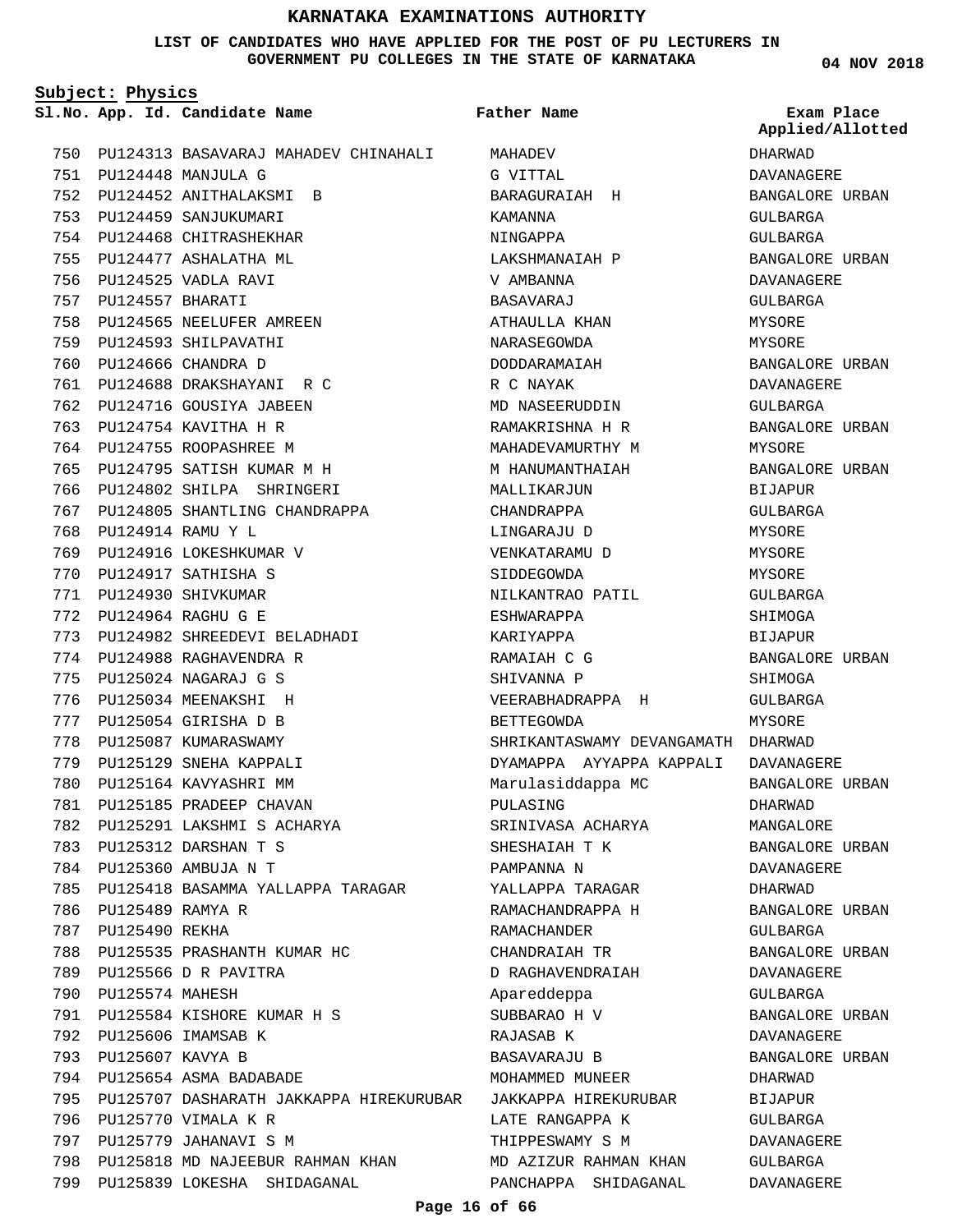**LIST OF CANDIDATES WHO HAVE APPLIED FOR THE POST OF PU LECTURERS IN GOVERNMENT PU COLLEGES IN THE STATE OF KARNATAKA**

**Subject: Physics**

PU125840 ANITHA D 800 801 PU125873 MANOJ KAMBLE 802 PU125884 SIDDHARATH PU125988 R KAVITHASHREE 803 PU125991 DIVYA B R 804 805 PU126055 SHAMEEM UNNISA 806 PU126166 PRADEEPKUMAR M R 807 PU126279 KALAVATHI M PU126300 CHIDANANDA MURTHY B 808 809 PU126301 SARVAMANGALA PU126307 BHAVYA H S 810 811 PU126314 KRISHNAPPA K PU126331 MOHAN KUMAR K G 812 813 PU126370 DONNY ABRAO NORONHA 814 PU126450 RAYANNAGOUDA PU126468 GANESHA SHETTY T 815 816 PU126496 BHARATI PEESI 817 PU126618 MALLIKARJUNREDDY GOUDA PU126692 SYAM BABU MANGARAJU 818 PU126711 BHAWANA BHARADWAJ A B 819 PU126736 SYAM BABU MANGARAJU 820 PU126760 N G SRIVALLI 821 PU126846 SHASHIKALA BS 822 823 PU126858 SHILPA SANGAPPA WALI PU126982 NIVYA C S 824 PU126986 GEETHA K 825 826 PU127060 KUMAR B K PU127095 LAVANYA PRABHA K T 827 828 PU127107 MEGHA DANAMMA BOMMANNI 829 PU127135 PRADEEP KATTI PU127194 GEETA ALUR 830 PU127197 SUSHMA T S 831 PU127220 SHRUTHI K 832 PU127222 SOWMYA R 833 PU127256 PRASAN KULAKARNI 834 835 PU127279 SHAILA UPPIN 836 PU127296 GURUBAI STHAVARAMATH 837 PU127307 THANUSHREE K P PU127332 JAGADEESH HALLUR 838 839 PU127427 GULZAR SHAIKH PU127480 RAJANNA K 840 PU127511 BHARATI PATTAR 841 PU127519 SAHIRA P 842 843 PU127521 LEELAVATHY M S PU127525 DIVYA M G 844 845 PU127566 VEENA K M 846 PU127588 SHIVAKUMAR 847 PU127597 PRABHU MAHABALESHWARA METI 848 PU127622 MAHESH D PU127654 SHOBA B S 849

**App. Id. Candidate Name Sl.No. Exam Place** DEVARAJ KUMAR DEVINDRAPPA RANGANATHA H T RAJANNA H S LATE CHAND PASHA RUDRAPPA M K MUNISWAMY BASAVARAJAIAH BABURAO SHIVARAMAIAH KENCHANNA GANGAPPA S ABRAO NORONHA SIDDANAGOUDA BABU SHETTY BASAPPA SHIVANNAGOUDA satyanarayana mangaraju BALASUBRAMANYAM A N satyanarayana N S GOPALAKRISHNA SHIVANNA SANGAPPA C WALI SHIVALINGE GOWDA KRISHNAMURTHY B KRISHNAPPA S M THIRUMALARYA PRABHA K T MANOHAR GANGAPPA KATTI TIPPANNA SHIVALINGE GOWDA T S KALEGOWDA Ramanarayana B VENKATESHA BASAPPA SHIVANAND KRISHNA GURUBASAPPA HALLUR MD AKBAR ABDUL KENCHANNA MANOHAR S PATTAR SHEBBIR AHAMMAD SHANKAREGOWDA M R GANGADHARAIAH M K RUDRAMUNIYAPPA K M **AMRITT** MAHABALESHWAR DODDASHAMACHAR SIDDAPPA B **Father Name**

**04 NOV 2018**

**Applied/Allotted**

BANGALORE URBAN BIJAPUR GULBARGA BANGALORE URBAN DAVANAGERE BANGALORE URBAN DAVANAGERE BANGALORE URBAN BANGALORE URBAN GULBARGA BANGALORE URBAN BANGALORE URBAN BANGALORE URBAN DHARWAD GULBARGA MANGALORE DHARWAD GULBARGA DHARWAD **MYSORF** DHARWAD DAVANAGERE MYSORE BANGALORE URBAN SHIMOGA DAVANAGERE BANGALORE URBAN BANGALORE URBAN BIJAPUR BIJAPUR DHARWAD MYSORE MYSORE BANGALORE URBAN **BIJAPUR** DHARWAD **BIJAPUR** MYSORE BIJAPUR MANGALORE BANGALORE URBAN GULBARGA MANGALORE MYSORE BANGALORE URBAN DAVANAGERE GULBARGA DHARWAD MYSORE BANGALORE URBAN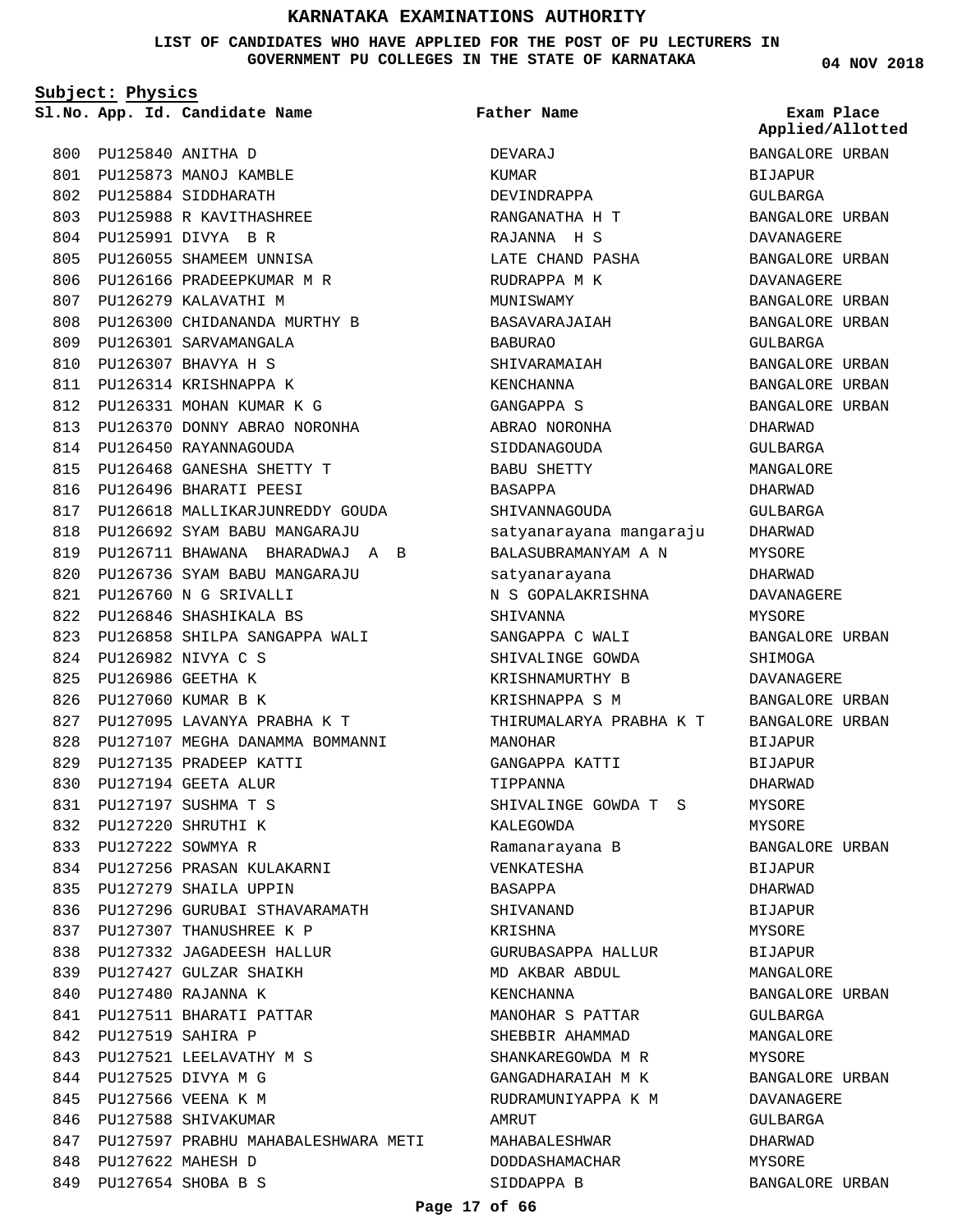**LIST OF CANDIDATES WHO HAVE APPLIED FOR THE POST OF PU LECTURERS IN GOVERNMENT PU COLLEGES IN THE STATE OF KARNATAKA**

**Subject: Physics**

**App. Id. Candidate Name Sl.No. Exam Place**

PU127692 ABDUL BASHA PATEL 850 PU127886 SUNEETA G A 851 852 PU127911 THIPPESWAMY M PU127913 SREEKANTH D C 853 PU127916 JANANI P C 854 855 PU127933 JYOTI CHANDRAPPA SANGOLLI PU127945 BHAGYASHREE K R 856 PU127954 UMA K C 857 858 PU127989 PRAVEENKUMAR R TRASAD PU128016 RAMESH C N 859 PU128037 ARUNA G C 860 PU128174 PRASANMANDEL B S 861 PU128209 SAVITHA B N 862 863 PU128376 SHIDHARAM PATIL PU128401 ANKARAJU V 864 PU128414 KAMALA S 865 866 PU128418 PUSHPALATHA Y M PU128425 RASHMI K J 867 868 PU128471 K MADDILETI PU128505 ANITHA S 869 870 PU128529 SHIVAKUMAR S 871 PU128600 VINODKUMAR TUGAON 872 PU128610 TRIVENI K 873 PU128625 MANJULA DODDAMANI 874 PU128626 MAHESH DHAVALESHWAR 875 PU128674 PAVITHRA 876 PU128681 SHOBHA R 877 PU128698 DEEPTI URF LAXMI NADAGOUDA 878 PU128702 LAXMI M BENNUR 879 PU128704 SHREEDEVI SAJJAN 880 PU128739 MADHUSHREE G K PU128749 TEJASVINI C K 881 PU128751 DIVYA H A 882 PU128763 DILEEP KUMAR H J 883 PU128804 TULASA TALAGERI 884 PU128806 DEEPIKA A N 885 886 PU128837 JAGADEESHA GM PU128839 AMRUTHA A B 887 888 PU128875 RUBIYA BANU PU128984 MERCY JAYA VEENA B 889 890 PU128986 PRIYANKA SATYAPPA IRAGAR 891 PU129022 SACHHEEN TIPPA PU129040 AMBARISHA S 892 893 PU129056 SHANKAR KUMBAR 894 PU129131 SHREESHAIL PU129153 ANWARHUSEN SANTU 895 896 PU129173 BANUPRIYA DUDIHALLI PU129184 SANGEETA 897 898 PU129200 MADHUKESHWARA A T 899 PU129216 BABYAYISHA MUJAWAR

**Father Name**

BASHEER PATEL GURUPADAPPA MARAPPA CHANNABASAPPA D CHELLAPPAN P V CHANDRAPPA SANGOLLI RUDRAPPA K T CHINNASWAMY RAVEENDRA NARASIMHAIAH C B CHANDRASHEKHARAPPA G SHIVAPPA B NAGARAJAPPA B I SHARANAGOUDA VENKATARANGANAYAKA SONNAPPA P MEGHARAJU Y JAVARAPPA K R K KOTAIAH SHANKARAPPA H SIDDARAJU Basawaraj KUMARAPPA K M DEVNDRAGOUDA VASANT RANGAPPA RAMASWAMI ASHOK MEGHARAJ BENNUR MANJUNATH KANTHARAJU LATE KRISHNAPPA K ANANTHAIAH JAVARE GOWDA KRISHNAPPA NAGAPPA G MRUTYUNJAYA H BHYRUVE GOWDA A L SYED ABU SWALEHA BENJAMIN J SATYAPPA IRAGAR VEERABHADRAPPA SHANMUKHA SHETTY SHIVAPPA SIDDANNA KHAJAHUSEN MAHANTESHAPPA SHIVAJI TARANATHA A HUSENASAB

**04 NOV 2018**

GULBARGA DAVANAGERE GULBARGA DAVANAGERE MANGALORE DHARWAD DAVANAGERE MYSORE DAVANAGERE **MYSORE** MYSORE DAVANAGERE SHIMOGA BIJAPUR MYSORE BANGALORE URBAN MYSORE BANGALORE URBAN BANGALORE URBAN BANGALORE URBAN MYSORE GULBARGA DAVANAGERE DAVANAGERE DHARWAD BANGALORE URBAN DAVANAGERE DHARWAD BIJAPUR GULBARGA MYSORE MYSORE BANGALORE URBAN SHIMOGA BIJAPUR **SHIMOGA** DAVANAGERE BANGALORE URBAN DAVANAGERE BANGALORE URBAN DHARWAD DHARWAD BANGALORE URBAN DHARWAD GULBARGA DHARWAD DAVANAGERE GULBARGA SHIMOGA DHARWAD **Applied/Allotted**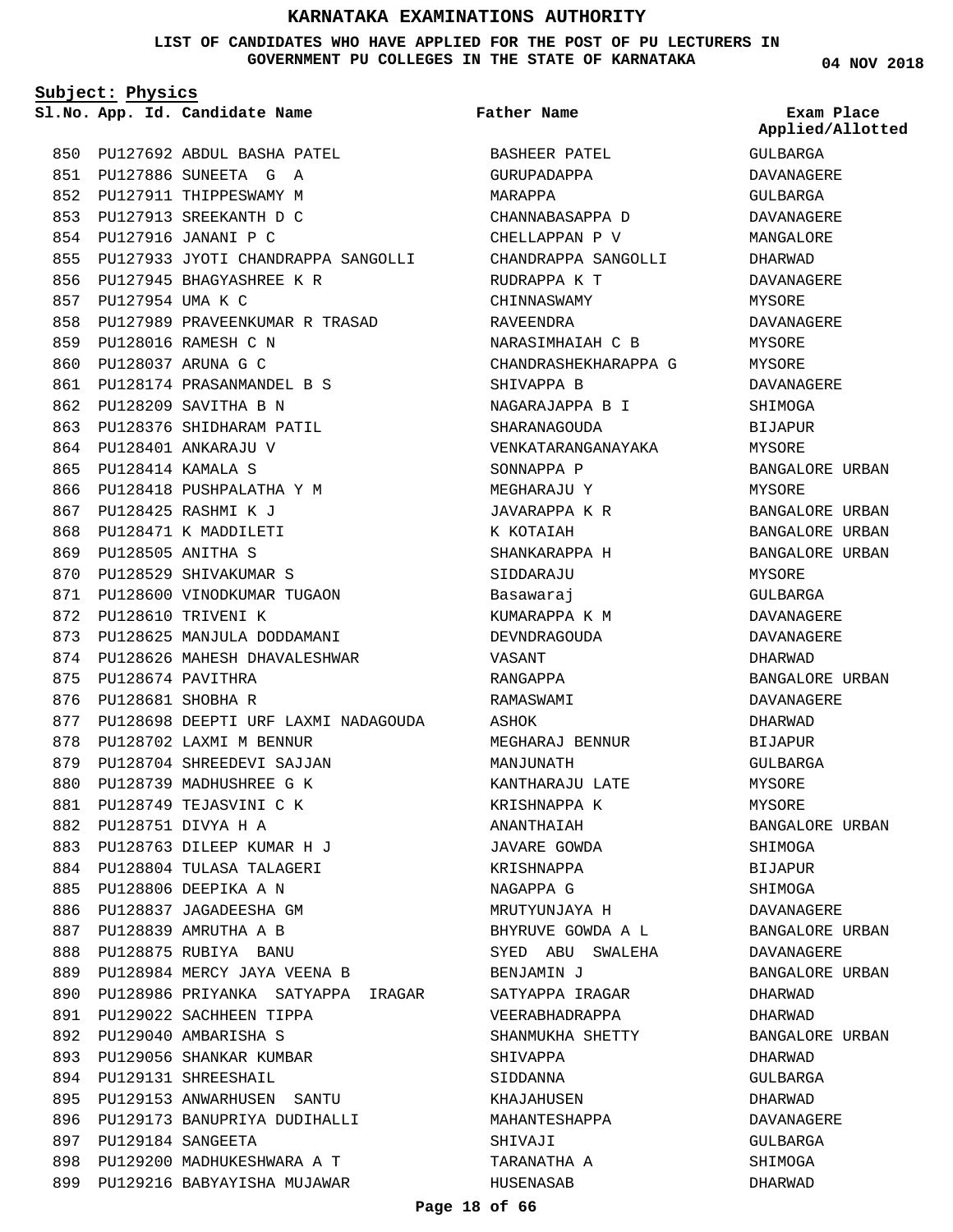### **LIST OF CANDIDATES WHO HAVE APPLIED FOR THE POST OF PU LECTURERS IN GOVERNMENT PU COLLEGES IN THE STATE OF KARNATAKA**

**Subject: Physics**

**App. Id. Candidate Name Sl.No. Exam Place**

PU129285 SHARANAPPA 904

908 PU129427 VINAYAKA M

PU129726 HARISHA M V 911 912 PU129728 SWARNAGOWRI R 913 PU129755 SANTOSHKUMAR T 914 PU129841 ALLAMAPRABHU DANI 915 PU129890 PARASHURAM AKKARAGALL

PU129896 RAMESH B 916

919 PU129975 POORNIMA

PU130011 SHRUTHI U H 921

923 PU130045 SHIVKUMAR

PU130125 RAGHU C 926

PU130216 SHIVARAJ S A 927

930 PU130269 VIJAYA KUMAR

PU130344 MANJULA C 932 PU130363 PRASANNA T N 933 934 PU130382 RENUKA SHETTY

PU130385 KIRAN A 935

PU130472 BALRAM 937

938 PU130516 VINDHYA C H

PU130603 LEELA V T 942 PU130607 LOKESHA J E 943 PU130653 KRITHI P S 944 PU130666 ARUNA N 945

917 PU129963 PRADNYA SABANE 918 PU129974 NIRMALA RADDER

920 PU129995 RUHEENA PARVEEN H

924 PU130089 MAHESH HIREMATH 925 PU130100 SRINIVASA R V

922 PU130029 PRASHANT BHAVIKATTI

928 PU130243 VIRUPAKSHAIAH SWAMY 929 PU130262 HANAMANTH HADIKAR

PU130308 RAKHESH HONNALLI 931

936 PU130390 TEJESHWAR ANVEKAR

PU130572 Y SIVASANKARA NAIDU 939 940 PU130573 SWETA MOHAN NAYAK 941 PU130596 TEJASVI CHANDAKAVATHE

946 PU130667 MANJUNATH GANGAL 947 PU130677 MAHANTAPPA LIMBITOT

948 PU130730 FAIROZA SANADI 949 PU130744 DARSAN KUMAR P

PU129290 DHARMESH A G 906 PU129297 VINAY KUMAR K N 907

900 PU129224 BHAGYALAKSHMI M S PU129234 SANTOSH KALLIGAD 901 902 PU129248 MAARUFA MALLED

PU129289 SYED MUSHEER AHMED 905

909 PU129551 FADIGOUDA DODAGOUDRA 910 PU129632 JAGADISH BILIGIRI

903 PU129282 NAJEERAHAMMAD HONNALLI

**Father Name**

**SHIVANNA** SANGAPPA MOULA ALI PEERASAB SHIDDAPPA

SYED MUJEEB AHMED

VENKATARAMAIAH B V RECHANNASWAMY G BRAHMANANDA T

VEERABHADRAPPA GOTU NAICK B CHANDRAKANT

SHIVASHANKARAPPA GANESH HEGDE HASSAIN KHAN B HONNAIAH U E BASAVARAJ BASAVANTRAYA SANGANABASAYYA VENKATARAVANAPPA

CHANDRAPPA N

YAMANAPPA NARASAMMA

CHALUVAIAH NARASIMHAIAH SHRIDHAR SHETTY

HEMACHANDRA C H Yerragudi Balanna

SHIVAPUTRA LIMBITOT DASTAGEERASAHEB

LATE PUTTALINGAIAH P D

CHANDRAGUPTA THEJAIAH V EREGOWDA SANJEEVA P NARAYANASWAMY

MALLAPPA

ANAND GANAPATI WAMAN RAO

MOHAN

ASHWATHA NARAYANA

CHANDRASHEKHARAGOUDA

SHARANABASAVESHWAR DANI

GANGADHARA NARASIMHAIAH VEERANNA M BASAPPGOUDRA VEERAPPA

**04 NOV 2018** MALLIKARJUNAIAH TIMMAPUR BANGALORE URBAN MYSORE **BIJAPUR** BIJAPUR BIJAPUR SHIMOGA MYSORE MYSORE BANGALORE URBAN DAVANAGERE DHARWAD DHARWAD MYSORE MYSORE DHARWAD DHARWAD BIJAPUR BANGALORE URBAN DHARWAD DHARWAD BANGALORE URBAN DAVANAGERE MYSORE GULBARGA GULBARGA BIJAPUR BANGALORE URBAN DAVANAGERE MYSORE BIJAPUR GULBARGA BIJAPUR MYSORE BANGALORE URBAN BANGALORE URBAN BANGALORE URBAN BANGALORE URBAN GULBARGA SHIMOGA GULBARGA GULBARGA GULBARGA **Applied/Allotted**

> BIJAPUR **MYSORE** MANCALORE

BIJAPUR GULBARGA DHARWAD

BANGALORE URBAN

BANGALORE URBAN

**Page 19 of 66**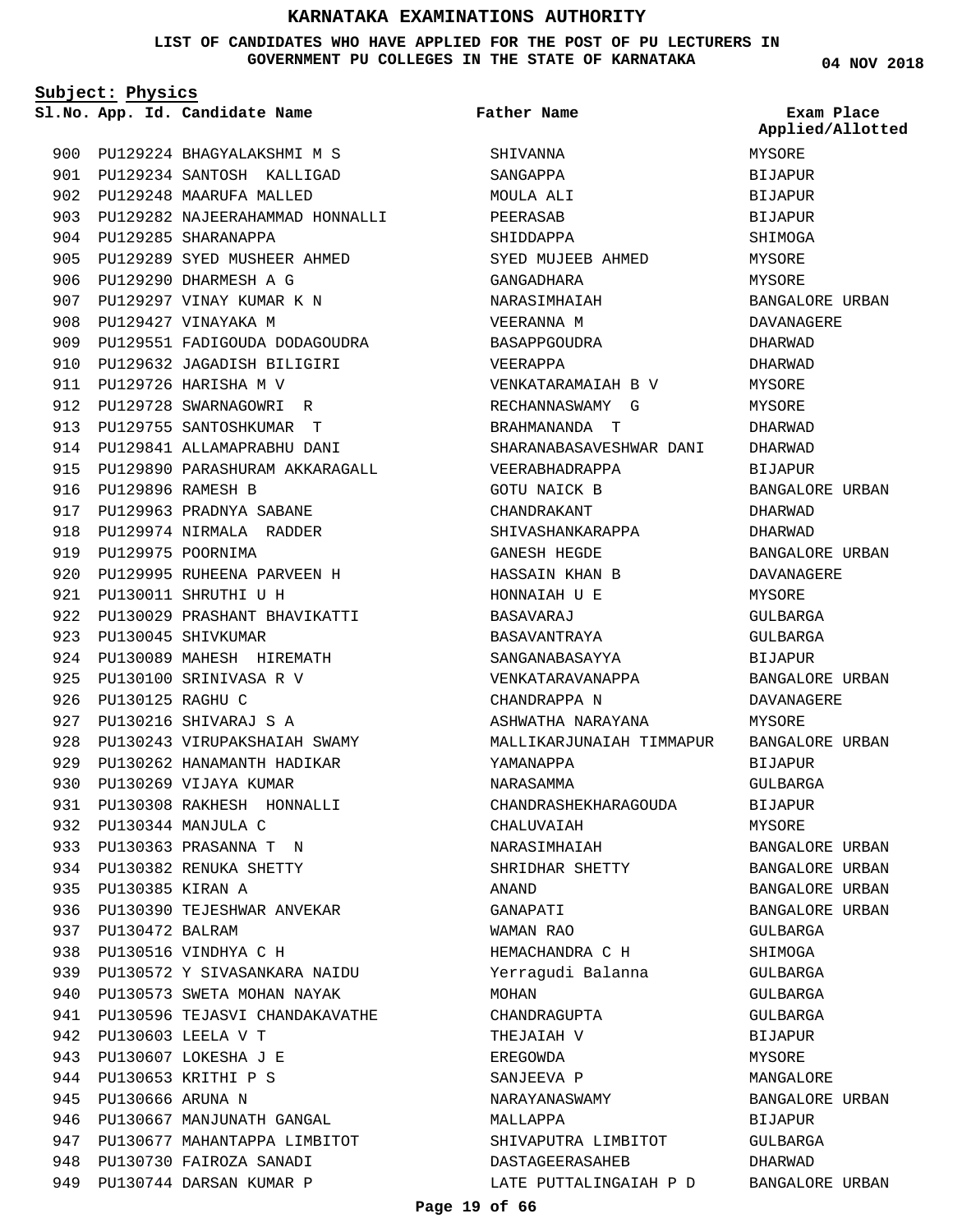**LIST OF CANDIDATES WHO HAVE APPLIED FOR THE POST OF PU LECTURERS IN GOVERNMENT PU COLLEGES IN THE STATE OF KARNATAKA**

**Subject: Physics**

**App. Id. Candidate Name Sl.No. Exam Place**

PU130761 SUNITA D B 950 951 PU130808 MANJUNATH GANGAL PU130865 RAMESH P 952 953 PU130915 VIJAYALAXMI 954 PU130961 CHANDRA DEVADIGA G 955 PU131003 SHARADA KAMMAR 956 PU131024 EKNATH 957 PU131074 SARASWATHI B 958 PU131109 KEERTHANA H N 959 PU131142 JAGADISH S 960 PU131171 AKKAMAHADEVI 961 PU131213 ASHOK KUMAR 962 PU131231 MAHADEVA S N 963 PU131284 RAJESHWARI S 964 PU131305 ADARSHA 965 PU131474 AFSHAN ANJUM 966 PU131478 SUMA S 967 PU131492 SHILPA KISHANRAO 968 PU131511 RAMACHANDRA REVANNAVAR 969 PU131577 RAMESHA A R 970 PU131632 SHIVAKUMAR PU131674 KUMAR J 971 972 PU131702 NALINA H N 973 PU131736 HIREMATH GEETHA 974 PU131752 PRADEEP KUMAR B H 975 PU131796 MANJUNATH GANGAL 976 PU131804 N H CHETANKUMAR NAIK 977 PU131836 KHAJAPEER 978 PU131837 SHRIKANT NINGANAHALLI 979 PU131848 MANJUNATH GANGAL 980 PU131849 RAVI KUMAR JOGINA 981 PU131859 MAHESH KALA PU131863 PRUTHVI C N 982 PU131864 SOUMYA A Y 983 984 PU131873 MANJUNATH GANGAL PU131933 PRANESHA S 985 986 PU132005 VIJAYALAXMI CHAUHAN 987 PU132011 SATISH RAM M G 988 PU132012 POORNIMA B R 989 PU132047 VIJAY B PU132083 DEEPA J V 990 PU132115 VINAY KUMAR H R 991 PU132122 GURU PRASAD L N 992 993 PU132125 MAHAMAD KHAYED K 994 PU132161 NINGAPPA MANINGAPPANAVAR PU132180 SHIVA H B 995 996 PU132250 SUCHETA M 997 PU132251 PRAMOD A G 998 PU132263 RUDRAMUNI SHASTRY U M 999 PU132300 VEERAPPA HOSUR

# **Father Name**

BASAVARAJ V DURGAD MALLAPPA OBALESH MUTTAYYA ACHARI DURGA DEVADIGA KALAPPA NIVARTHIRAO HALSE SHANKAR POOJARY NAGARAJU H R SHIVARAMAIAH K MAHALINGAYYA BASAVARAJAPPA B NEELISIDDAIAH SUBRAMANYAM BACHHA DEVADIGA N SIKANDAR R SUNDARAJ KISHANRAO MADIVALAPPA RAJEGOWDA GANGAYYA HIREMATH JAYARAMEGOWDA NAGENDRAPPA H C BASAVARAJA H M HONNAIAH B K MALLAPPA N HALANAIK SHEIK EKBAL BHASHA GHOOLAPPA MALLAPPA DURUGAPPA J SHIVALINGAPPA NANDEESH C P A Y KASTURAPPA MALLAPPA SANJEEVAREDDY S HANUMANTAPPA GANGARANGAIAH M R RAMESH B R PURUSHOTHAM B VEERENDRA GOWDA J S RAME GOWDA D Nataraj l MAHAMAD KHALID H MALLAPPA BASAVARAJU H Mallikarjunaiah P V Girish H N NAGABHUSHANA SHASTRY U M BANGALORE URBAN VEERASANGAPPA

**04 NOV 2018**

DAVANAGERE BIJAPUR BANGALORE URBAN MANGALORE MANGALORE BANGALORE URBAN GULBARGA MANGALORE SHIMOGA BANGALORE URBAN GULBARGA DHARWAD MYSORE BANGALORE URBAN MANGALORE GULBARGA SHIMOGA GULBARGA DHARWAD BANGALORE URBAN GULBARGA MYSORE BANGALORE URBAN DHARWAD SHIMOGA BIJAPUR DAVANAGERE BANGALORE URBAN DHARWAD BIJAPUR DAVANAGERE GULBARGA BANGALORE URBAN GULBARGA BIJAPUR DAVANAGERE **BIJAPUR** BANGALORE URBAN SHIMOGA SHIMOGA DAVANAGERE SHIMOGA BANGALORE URBAN DAVANAGERE BIJAPUR **MYSORE** DAVANAGERE DAVANAGERE BIJAPUR **Applied/Allotted**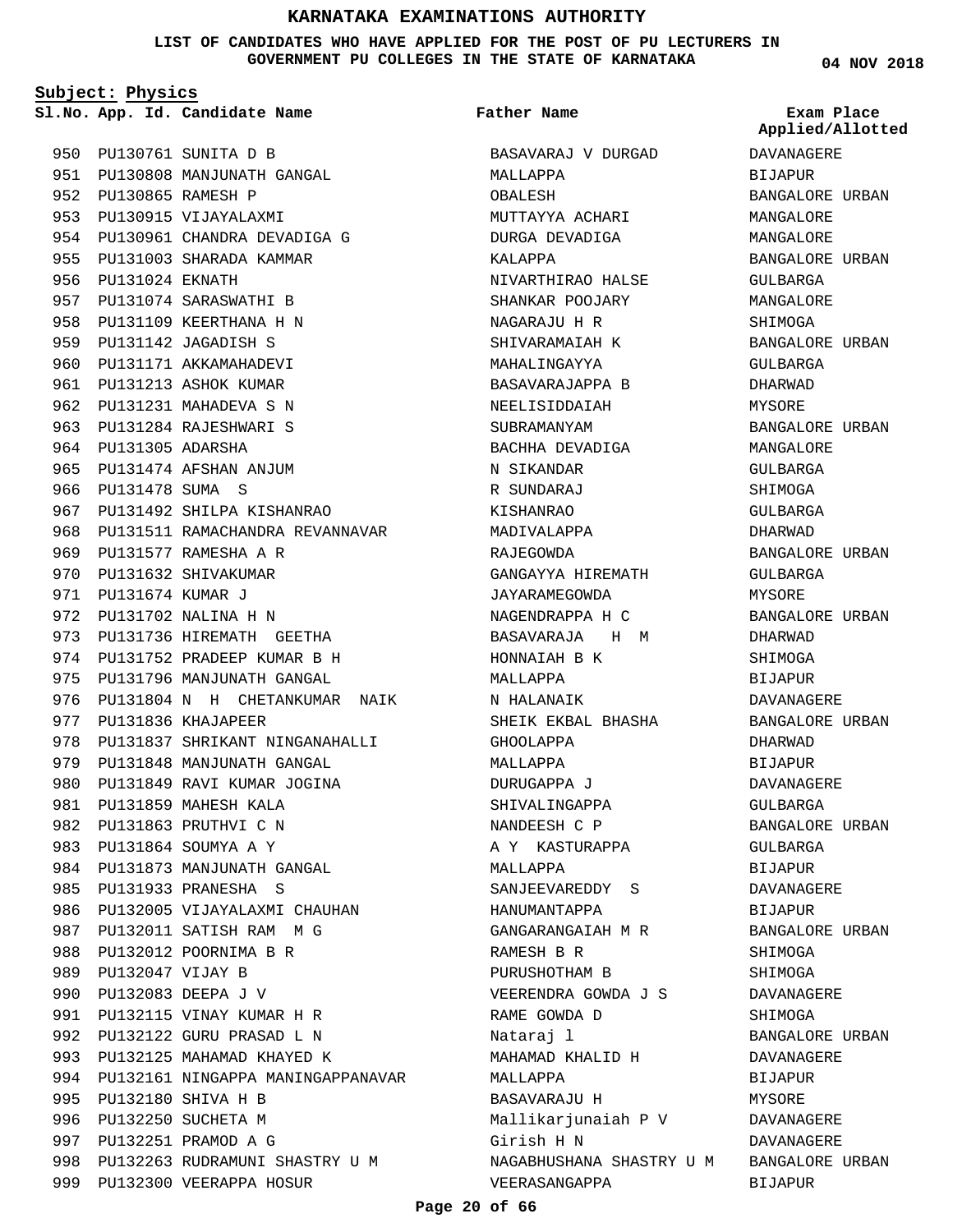**LIST OF CANDIDATES WHO HAVE APPLIED FOR THE POST OF PU LECTURERS IN GOVERNMENT PU COLLEGES IN THE STATE OF KARNATAKA**

**Subject: Physics**

**App. Id. Candidate Name Sl.No. Exam Place**

**Father Name**

C V KITTURA PUTTAPPA H S NIJALINGAPPA DILAWARSAB RAMANNA V

DHARWAD BANGALORE URBAN GULBARGA DHARWAD MYSORE BIJAPUR MANGALORE MYSORE BANGALORE URBAN DAVANAGERE DAVANAGERE MANGALORE DHARWAD DHARWAD SHIMOGA SHIMOGA MYSORE DAVANAGERE BIJAPUR DAVANAGERE DHARWAD BANGALORE URBAN MYSORE DHARWAD BANGALORE URBAN GULBARGA DHARWAD BANGALORE URBAN BANGALORE URBAN BANGALORE URBAN MYSORE BANGALORE URBAN BANGALORE URBAN BANGALORE URBAN BIJAPUR GULBARGA MYSORE DAVANAGERE MYSORE BANGALORE URBAN DHARWAD MYSORE BANGALORE URBAN BANGALORE URBAN BIJAPUR GULBARGA GULBARGA BIJAPUR BANGALORE URBAN **Applied/Allotted**

DHARWAD

1000 PU132302 ASHWINI CHA KITTURA 1001 PU132391 PAVITHRA H P 1002 PU132406 MUNDASE ROOPA PU132453 SHAREEFSAHEB NADAF 1003 1004 PU132466 MADHUSUDHANA R 1005 PU132469 GEETA BUTTANNAVAR 1006 PU132539 AVINASH SHETTY 1007 PU132563 CHANDRA 1008 PU132588 PRAKASHANAIK L S 1009 PU132618 MALLIKARJUNASWAMY M R 1010 PU132621 KARISIDDESHWARA B C 1011 PU132655 RASHMI PU132733 ERESHAPPA N 1012 1013 PU132772 DADAPEER NOORKHAN 1014 PU132781 PUSHPALATHA D PU132838 SHOBHA B K 1015 1016 PU132842 BALGOPAL K C PU132849 NISBA RUBI 1017 1018 PU132854 NILOFAR JAHAN 1019 PU132857 JAGADEESHA U 1020 PU132867 MOHAN KAMBALE PU132927 CHANDRASHEKARAIAH 1021 PU132944 SHWETHA M R 1022 PU132954 SHEETAL NAIK 1023 1024 PU133008 PAVITHRA M PU133010 BALAJI 1025 PU133014 VANITHA R 1026 1027 PU133036 MALLIKA V PU133078 ASHWINI I S 1028 PU133106 RAVISH S 1029 1030 PU133117 BHOJESH C P PU133140 CHAITRA B S 1031 PU133146 TILAK G K 1032 1033 PU133199 SHIVAPRASAD H S 1034 PU133240 MALLIKARJUN PU133309 CHAKRADHAR B 1035 1036 PU133435 SIDDESH M PU133467 NAGARAJU G A 1037 PU133471 PRADEEPA G S 1038 1039 PU133489 BASAVANAGOUDA 1040 PU133509 SHIVAKUMAR N 1041 PU133515 SHREYAS KUMAR P 1042 PU133561 NAGESH L 1043 PU133572 ARCHANA KVK 1044 PU133575 VINODKUMAR 1045 PU133577 MIRGANJKAR TRIVENI 1046 PU133590 RAVINDRA 1047 PU133593 ABDULHAMEED TUBAKE 1048 PU133629 KAMALA R

1049 PU133675 GAJANAN BAGENNAVAR

BASAVARAJ RAMANNA SHETTY S SHIVANNA SEENANAIK J RENUKASWAMY M CHANNAVEERAPPA B S S RAGHURAMA SHETTY NAGALAPURADA SIDDAPPA abdulsab DHANASINGH NAIK J M L KALLESHAPPA B CHANDRAPPA D ALLAHBAKSH SAB V J LADLE SAHEB Nagaraja U DHANAPAL MUTHARAYAPPA RAJU M P CHANDRAKANT NAIK MALLIKARJUNAIAH M S BABURAO RAMANNA VINAYAKARADHYA SHIVARUDREGOWDA I N SADHASHIVAIAH N puttaswamygowda c n SHIVA KUMAR B T KUMARSWAMY G T SADASHIVAIAH BALACHANDRARAO SRIDHAR B MANTYAPPA AMRUTHACHARI shivanne gowda G M VIRUPANAGOUDA NINGARAJU PRAKASH M LAKSHMANA H R KOTHANDAPANI KV YALLAPPA JALAGAR KALLAPPA CHANDRAPPA RAFEEK AHMAD RANGAPPA SHRIKANT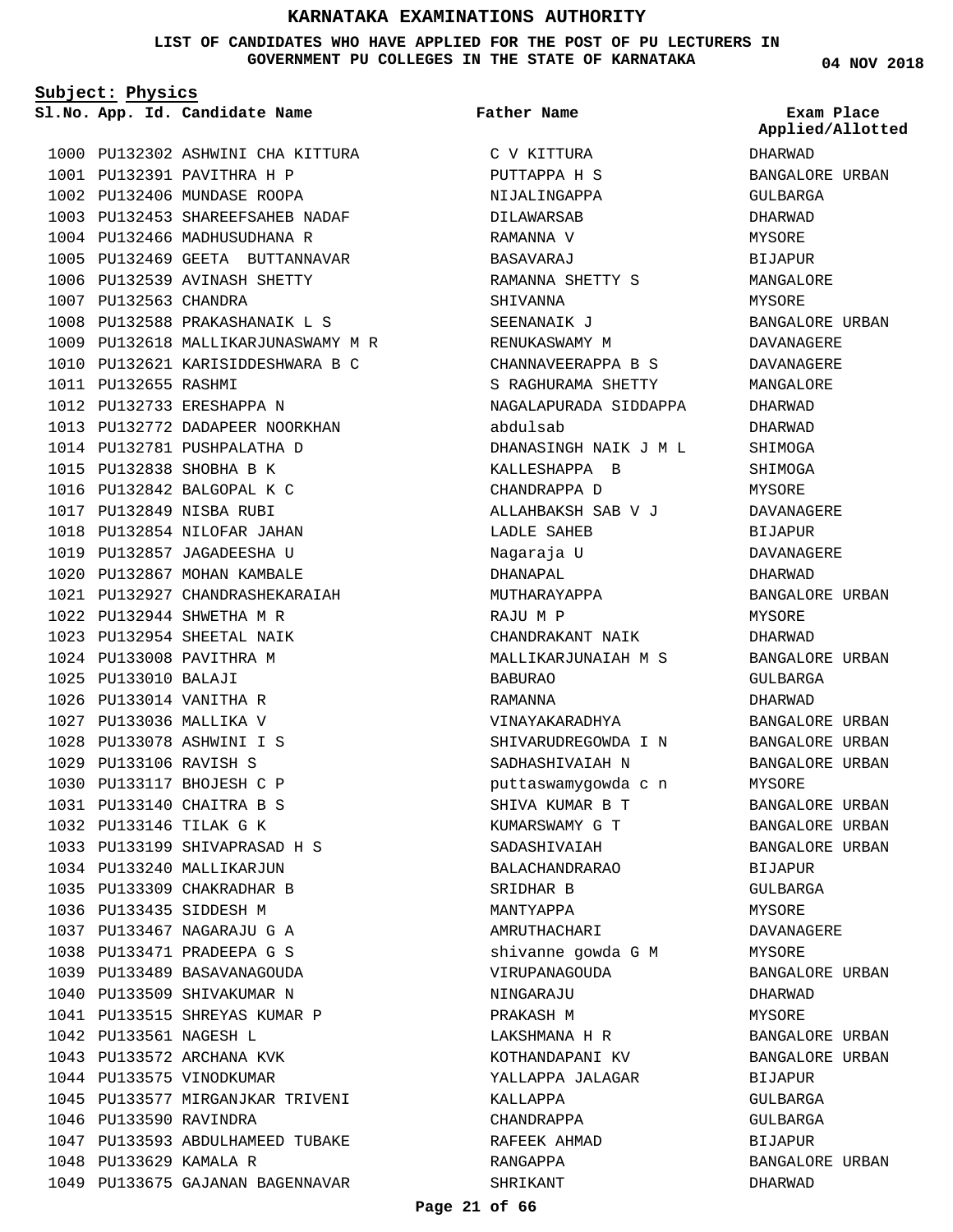### **LIST OF CANDIDATES WHO HAVE APPLIED FOR THE POST OF PU LECTURERS IN GOVERNMENT PU COLLEGES IN THE STATE OF KARNATAKA**

**Father Name**

**Subject: Physics**

**App. Id. Candidate Name Sl.No. Exam Place**

1050 PU133706 SHRIDHAR BENCHAMARDI PU133721 KUSUMA A 1051 PU133783 HANUMANTHARAJU BH 1052 1053 PU133786 ZEENATHKOUSAR MAKANDAR 1054 PU133826 NANDEESH MANTUR PU133843 GIRISH NILISHETTI 1055 PU133879 RAJESHVARI ANGADI 1056 PU133881 SANGAMESH HIREMATH 1057 1058 PU133917 NAVEEN NARAHARI SHET 1059 PU133945 SHIVANANDA HULAKUNDA 1060 PU133969 MYTHRI D S 1061 PU133970 SYEDA SALAMATH UNNISA 1062 PU133975 LOHITH M H PU134001 SUDHA G O 1063 1064 PU134021 SAHERA BEGUM 1065 PU134043 YOGENDRA NAIK 1066 PU134052 DEEKSHITH JAIN 1067 PU134076 PREETHI M TATPATI 1068 PU134103 USHA N P 1069 PU134140 SOWMYA DIGAMBAR GAONKAR 1070 PU134147 MATIVANTRAJ P P 1071 PU134191 PRIYA PUNEDAR V 1072 PU134215 NAYANA 1073 PU134221 VIJAYAKUMAR NAYIK PU134267 ROOPA G N 1074 PU134269 ANOOSHA M R 1075 1076 PU134275 SHILPA PATIL 1077 PU134320 PRATIBHA SHIVANAND BIRAJANAVAR SHIVANAND BIRAJANAVAR 1078 PU134323 MAHANTESH S B 1079 PU134332 JAGADEESHA M N 1080 PU134363 SAVITRI PU134401 AKSHAYA S 1081 1082 PU134453 SUJATA 1083 PU134490 RAVI D 1084 PU134498 SATHISHA I C PU134558 SHARATH M N 1085 1086 PU134569 SANDHYA K S 1087 PU134579 PALLAVI S RAO K 1088 PU134608 MALLIKARJUNA H PU134664 SOWMYA C R 1089 1090 PU134711 RAVI H R PU134720 BASAVARAJ 1091 PU134735 BASAVARAJA 1092 PU134784 SWETHA S 1093 1094 PU134807 SEEMA C L PU134824 MALLIKARJUN KUNTOJI 1095 1096 PU134846 SHIVATAI PATIL 1097 PU134853 SEEMA WALAGALLI 1098 PU134933 CHETHANA G

1099 PU134946 SANTHOSHA K J

SUMANGALA KUBERAPPA A HANUMANTHARAYAPPA YUSUFALISHA RACHAPPA GURAPPA HAMPANNA H ANGADI ANNADANAYYA HIREMATH NARAHARI ANANTHA SHET VEERABHADRA Sreekante Gowda syed ameenul hussaini HANUMANTHAPPA R K Onkarappa B Shafiulla Beig NARAYANA NAIK RAJENDRA MARTIN S TATPATI N K POONACHA DIGAMBAR PANDITRAO vijaya kumar p g DODDAPPA LATE UMAKANT G B NARAYAN PREMA K M VIRESHGOUDA BASAVARAJAPPA S B NANJUNDAPPA M SANGAPPA DESAI SUBHASAPPA S VISHWANATH BASAVAREDDY D CHANDRAIAH NAGARAJ SHESHAGIRI RAO K R SHESHADRI RAO K HANUMANTHAPPA S RAJENDRAKUMAR C M RAJEGOWDA ANNAPPA ADAPPA SHIVAPPA P S LOKESHWARAPPA LINGAPPA BHIMAGOUDA DATTATRAYA GURUMURTHY JAYANNA K B

### **04 NOV 2018**

# **Applied/Allotted**

DHARWAD DAVANAGERE BIJAPUR BIJAPUR DHARWAD DHARWAD DAVANAGERE DHARWAD BANGALORE URBAN DHARWAD MYSORE BANGALORE URBAN DAVANAGERE SHIMOGA BANGALORE URBAN DAVANAGERE MANGALORE DHARWAD MYSORE DHARWAD GULBARGA SHIMOGA DHARWAD BIJAPUR BANGALORE URBAN BIJAPUR DAVANAGERE DHARWAD DAVANAGERE BANGALORE URBAN BIJAPUR DAVANAGERE GULBARGA GULBARGA BANGALORE URBAN MYSORE BANGALORE URBAN SHIMOGA BANGALORE URBAN MYSORE MYSORE BIJAPUR GULBARGA DAVANAGERE DAVANAGERE DHARWAD DHARWAD DHARWAD MYSORE

SHIMOGA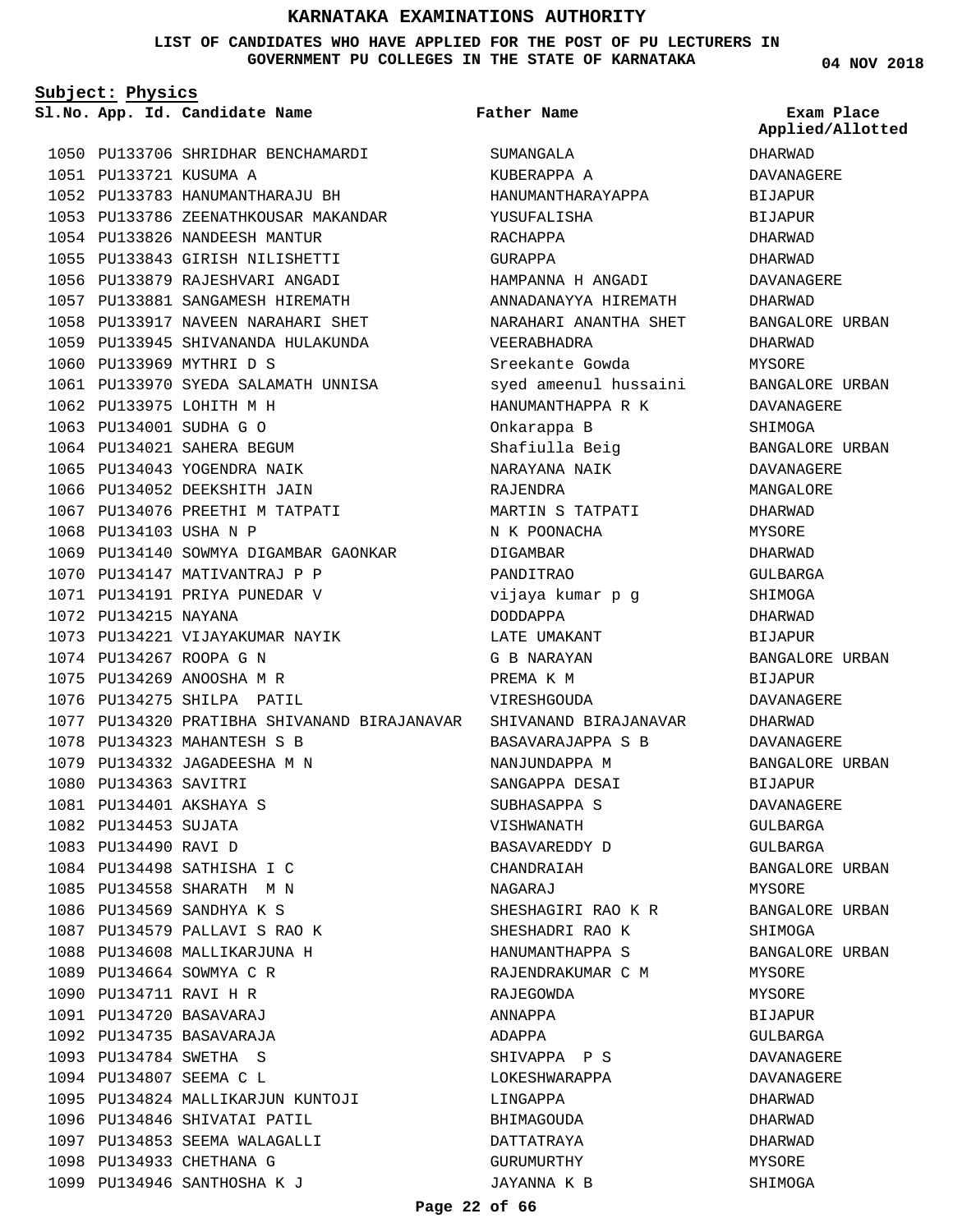### **LIST OF CANDIDATES WHO HAVE APPLIED FOR THE POST OF PU LECTURERS IN GOVERNMENT PU COLLEGES IN THE STATE OF KARNATAKA**

**Subject: Physics**

**App. Id. Candidate Name Sl.No. Exam Place**

1100 PU134964 SHARATKUMAR GULED 1101 PU134971 VIDHYA PATIL 1102 PU134981 KUSUMA M R PU135016 ASHWINI S T 1103 1104 PU135019 BHUVANESHWARI UMACHAGI 1105 PU135037 THARINI 1106 PU135052 REKHA 1107 PU135061 SUJATHA T 1108 PU135084 VIJAYALAKSHMI S 1109 PU135117 K N CHANDRASHEKHARA 1110 PU135128 LAKSHMIKUMARI KOCHARLA 1111 PU135142 DEVENDRAPPA WADDODAGI 1112 PU135207 SWATHI B N 1113 PU135211 SAFOORA K E 1114 PU135213 MUKTA R 1115 PU135236 BHAGYASHREE BADIGER 1116 PU135255 VEERENDRA T S 1117 PU135279 AJJEGOWDA 1118 PU135354 ROOPA PATIL 1119 PU135380 THIPPESWAMY S PU135388 KAVITA B 1120 PU135391 GIRISH K N 1121 1122 PU135477 KRISHNA 1123 PU135544 MOHANAKUMARI V PU135547 DEEPA P M 1124 PU135612 PRATHIBHA S 1125 1126 PU135654 PAVANA N 1127 PU135656 LALITA HANJAGI PU135657 ANURADHA 1128 1129 PU135666 SHARANBASAPPA MALAGA PU135691 MANJUSHREE A 1130 1131 PU135709 ANUPAMA B K PU135740 CHAITRA N 1132 PU135820 SANTHOSH KUMAR M N 1133 1134 PU135873 BHAGYA K PU135890 SHYAMALA S 1135 1136 PU136121 YUVARAJAMMA G S PU136133 SHREEKANTAPRASAD K R 1137 PU136174 USHARANI A R 1138 PU136264 CHANDINI C S 1139 1140 PU136383 PRATHIBHA B C PU136398 GIRISH O K 1141 1142 PU136399 DEVAPPA KAMBALI 1143 PU136442 AVINASH GAVADI 1144 PU136559 ANDESH NIDAGUNDI 1145 PU136602 SUKUMARA SHETTY 1146 PU136641 ROOPA M PU136667 VEERESH KALAKERI 1147 1148 PU136703 VIDYA R 1149 PU136727 MURALI MOHAN

LAXMANA MANOHAR PATIL RAJANNA N THIPPESWAMY M Y Channabasappa Umachagi SIDDARAJEGOWDA S SHARANAPPAGOUDA PATIL Hanumanthappa SUBBAKRISHNA KRISHNASHETTY N SURIBABU K HANAMANTRAY NAGAIAH G EBRAHIM K A RAJAPPA R M BRAHMANAND SHIVANNA T N THIPPESWAMY H B BHIMAN GOUDA PATIL SREENIVASA NAIDU K HEMAGIRIYAPPA B NINGAPPA K H ANANDA MOGERA VENKATESH MALLAIKARJUNA P R SHIVASHANKARADHYA NAGENDRAPPA T O SIDDARAY HANJAGI BASAWARAJ IRAPPA MALAGA Ganesha Rai KARIYAPPA B N NARASIMHAMURTHY Y NAGASETTY KONGALAPPA K P SRINIVASAREDDY SHAMANNA RAJAPPA K P RAJASHEKHARAPPA SHEKHAR C CHANNABASAPPA ONKARAPPA A H YALLAPPA MOHAN GAVADI SHARANAPPA CHANDRASHEKAR SHETTY MALLESHAPPA APPANNA RAMALINGAIAH **Father Name**

**04 NOV 2018**

DHARWAD DHARWAD MYSORE DAVANAGERE GULBARGA MYSORE BANGALORE URBAN GULBARGA MYSORE BANGALORE URBAN DHARWAD GULBARGA BANGALORE URBAN MYSORE SHIMOGA BIJAPUR BANGALORE URBAN BANGALORE URBAN GULBARGA DAVANAGERE **BIJAPUR** DAVANAGERE MANGALORE MYSORE BANGALORE URBAN BANGALORE URBAN DAVANAGERE BIJAPUR GULBARGA BIJAPUR MANGALORE DAVANAGERE BANGALORE URBAN MYSORE MYSORE BANGALORE URBAN SHIMOGA MYSORE MYSORE MYSORE BANGALORE URBAN DAVANAGERE DHARWAD DHARWAD DHARWAD MANGALORE SHIMOGA BIJAPUR BANGALORE URBAN BANGALORE URBAN **Applied/Allotted**

LATE MADDIREDDY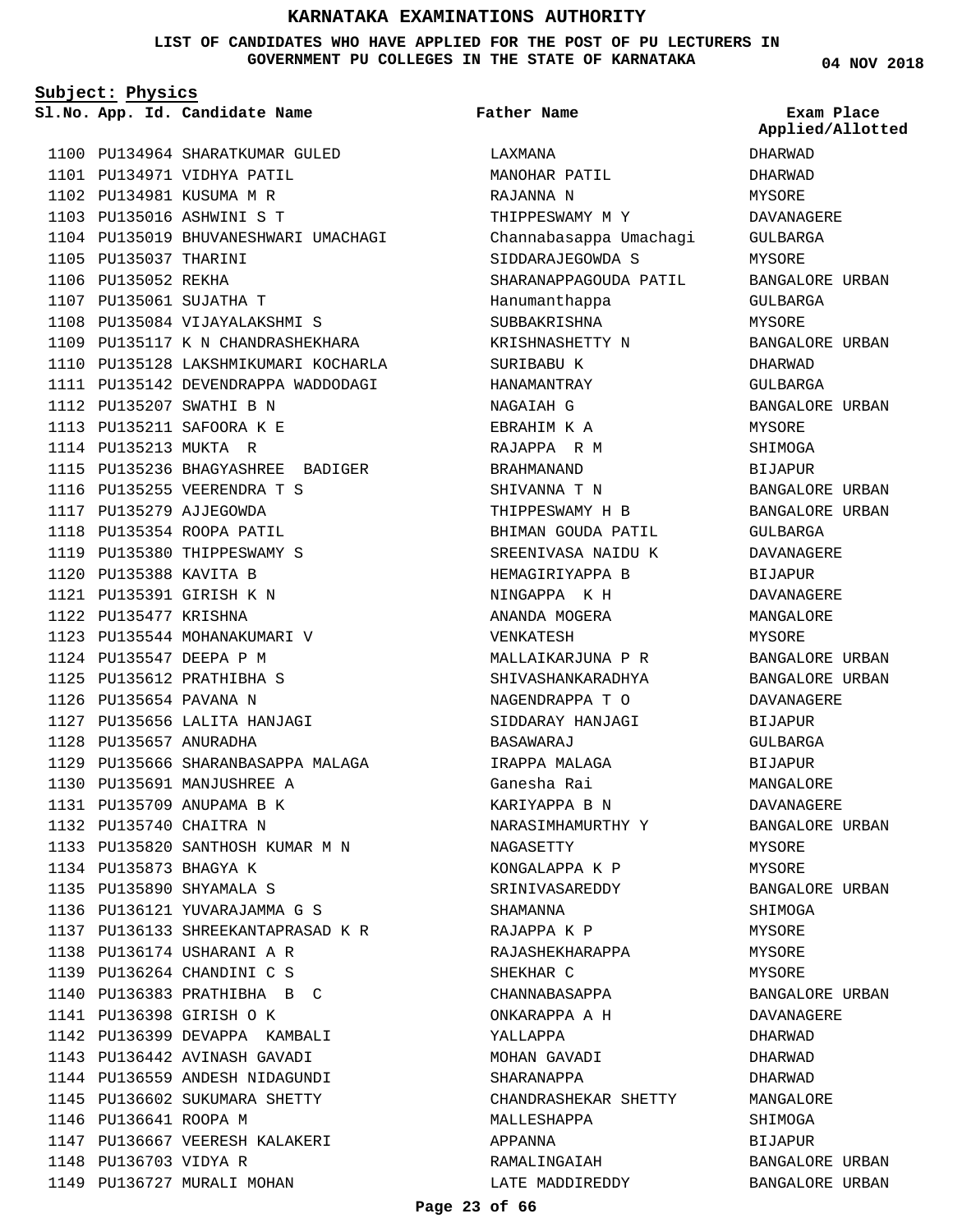### **LIST OF CANDIDATES WHO HAVE APPLIED FOR THE POST OF PU LECTURERS IN GOVERNMENT PU COLLEGES IN THE STATE OF KARNATAKA**

**Subject: Physics**

**App. Id. Candidate Name Sl.No. Exam Place**

1150 PU136853 VARSHA MANOHAR RAIKAR PU136916 ANURADHA 1151 PU137045 BHANUPRAKASHA K M 1152 1153 PU137050 TRIVENI 1154 PU137069 MEGHA 1155 PU137142 SOWMYA N 1156 PU137155 ESHRATH SULTHANA G A PU137156 SUKANYA BAI 1157 1158 PU137160 SHILPA G C PU137171 ASHA B S 1159 1160 PU137176 VINAYA B S PU137242 RAJKUMAR S D 1161 PU137244 RAMYA K K 1162 1163 PU137262 LINGARAJ B N 1164 PU137307 PRAVEEN KR 1165 PU137319 HEMALATHA B N 1166 PU137339 DAWALMALIK KHANAPUR 1167 PU137403 SWAMY M 1168 PU137410 SUMA KONAPPANAVAR 1169 PU137419 MANJAIAH K E 1170 PU137420 ROOPA BHAJANTRI 1171 PU137432 MANASA 1172 PU137465 MAHALAKSHMI C 1173 PU137473 AMARAMMA KOCHI 1174 PU137546 YOGESH BABU N 1175 PU137577 SHWETA JOSHI 1176 PU137604 SYEDA SHAHEEN BEGUM 1177 PU137606 PARTHEESH PATIL 1178 PU137608 LOKESH 1179 PU137647 SHILPA BIRADAR PU137732 RADHIKA K G S 1180 PU137758 GIRISH SIMPI 1181 1182 PU137769 PAVITHRA H M 1183 PU137779 JAYALAKSHMI 1184 PU137881 SHIVAKUMARSWAMI PU137882 RASHMI H S 1185 1186 PU137944 SANTHOSHA K J 1187 PU137972 BHUVANA PUJAR PU137975 ANITHA J 1188 1189 PU138015 SHANKRAPPA SANAPA 1190 PU138023 VIJAYKUMAR 1191 PU138027 MANGALA BHUJANG 1192 PU138077 HANMAREDDY 1193 PU138085 SANGEETA GULAGOUDAR 1194 PU138096 MOHD TABREZ PITALI 1195 PU138162 NANDINI S N 1196 PU138179 SAVITHA G R 1197 PU138190 SHUKUR BASHA H 1198 PU138199 SHASHIDHARAGOWDA H

MANOHAR Baburao MOHANARAJAPPA K M LAXMAN SIDDANNA NANDEESHWARA B ABDUL RAHEEM OMKAR CHANDRAPPA R SHIVANNA B SRIRANGANATHA B T DODDALINGAIAH LATE KENCHAMARIYAIAH NAGARAJAPPA RANGAPPA K NARASIMHE GOWDA B RUKMUDDIN MARASETTY UMESH ERAIAH JAYADEV PAPANNA RAMESH C RAMANNA NANJE GOWDA G DATTATREYA Syed Shah Hameedpasha Qadari PATIL KULKARNI A C RAJANNA SURESHBABU SRINIVASAN K G GANGADHAR MALLESHA GANGADHAR KOTRAYYA HIREMATH SIDDAPPA H R JAYASIMHA RAO K S MADHUKAR JAYARAMA SHETTY K G NAGAPPA SANAPA BASAVARAJAPPA PRAKASH RAGHUPATIREDDY Kashivishwanath HAJILAL NAGARAJU S B RUDRAPPA HASSAIN SAB Rayanagowda R M **Father Name**

**04 NOV 2018**

DHARWAD GULBARGA MYSORE GULBARGA GULBARGA MYSORE BANGALORE URBAN GULBARGA DAVANAGERE DAVANAGERE DAVANAGERE BANGALORE URBAN SHIMOGA BIJAPUR DAVANAGERE MYSORE BIJAPUR **MYSORE** SHIMOGA **MYSORF** GULBARGA SHIMOGA BANGALORE URBAN BIJAPUR BANGALORE URBAN BIJAPUR BANGALORE URBAN SHIMOGA BANGALORE URBAN BIJAPUR DAVANAGERE BIJAPUR SHIMOGA GULBARGA DHARWAD BANGALORE URBAN MYSORE DHARWAD MYSORE BIJAPUR MYSORE BIJAPUR GULBARGA DHARWAD BIJAPUR BANGALORE URBAN DHARWAD BANGALORE URBAN DHARWAD **Applied/Allotted**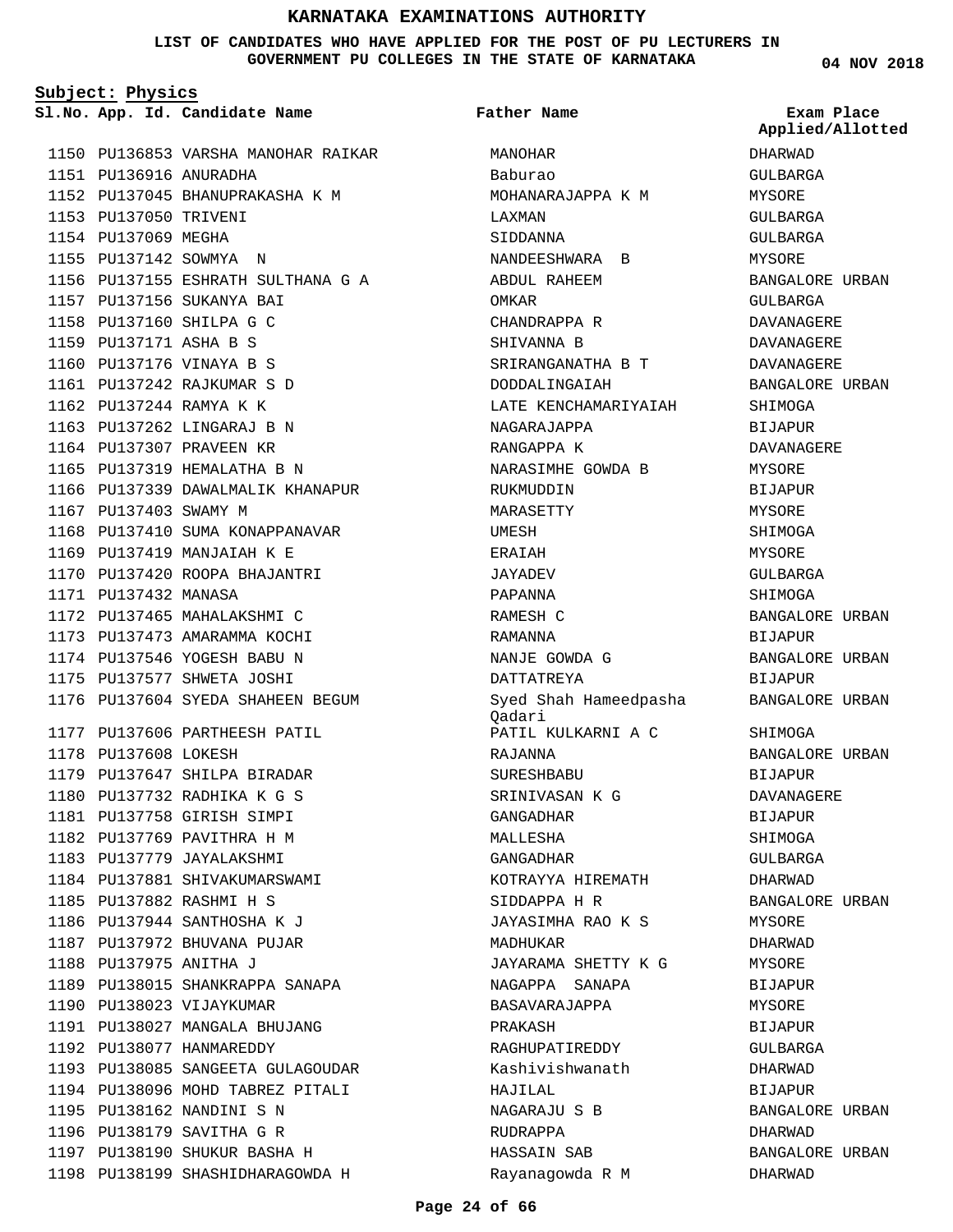**LIST OF CANDIDATES WHO HAVE APPLIED FOR THE POST OF PU LECTURERS IN GOVERNMENT PU COLLEGES IN THE STATE OF KARNATAKA**

**Subject: Physics**

1199 PU138245 MD ATIF 1200 PU138248 SUMA M PU138281 SOWMYA D L 1201 PU138416 PADMA RATTU 1202 1203 PU138424 SHINTO KURIYAN 1204 PU138449 MAHADEVASWAMY S 1205 PU138467 MUTTAPPA HULAKUND 1206 PU138532 SANTOSH GHORPADE 1207 PU138568 SHAMEEM BEGUM PU138669 CHANDANA S N 1208 PU138743 RAJA K M 1209 1210 PU138784 GURURAJ BHOSAGI PU138797 MANJULA 1211 PU138815 NAGARAJU S 1212 PU138883 SHIVARAJ DT 1213 1214 PU138909 REKHA GOJANUR 1215 PU138937 MANJULA M 1216 PU139032 VANISHREE K C 1217 PU139066 VENKATESHA Y 1218 PU139071 NEELAMMA PU139094 SOWMYA S 1219 PU139106 JYOTI 1220 PU139213 SHABANAM RAJANNAVAR 1221 1222 PU139215 VIJAY KUMBAR 1223 PU139269 UMESH V PU139303 RAMACHANDRA ALAGODI 1224 1225 PU139305 MANJUNATHA V G 1226 PU139330 SARFARAZ AHMED LAKKADHARE PU139383 SHYLAJA S V 1227 PU139389 ADAM SYED 1228 PU139413 AFREEN BANU SIDDIQUE 1229 1230 PU139466 RAJASHEKAR K R PU139493 ASHWINI K 1231 1232 PU139497 SANDEEP KAMBLE 1233 PU139550 NATESH P 1234 PU139633 SATISHKUMAR N PU139685 PRASHANT 1235 1236 PU139691 APARNA B M PU139721 VAISHALI 1237 1238 PU139763 SAJJADPASHA PU139774 BASAVARAJ 1239 1240 PU139858 BHAGYASHREE ANGOLKAR 1241 PU139861 PANDURANG PU139914 B RESHMA 1242 1243 PU139937 SUPRITHA K G 1244 PU139947 SHYLA A 1245 PU139975 ASHOK 1246 PU140008 RAJU SABANNA PINJAR 1247 PU140030 UMAKANT RADDY 1248 PU140050 SUREKHA ASKI **App. Id. Candidate Name Sl.No. Exam Place**

MD IBRAHIM MALLEGOWDA S K LAXMANA GOWDA SIDARAI K P Kurian M SURESH YALLAPPA PANDURANG MAHAMMAD HUSSAIN NAGARAJA S K MALLAIAH BUDDAPPA MALLAREDDEPPA GOUDA Shivegowda N THIPPESWAMY HANAMANTAPPA MANJUNATHA Y B CHANDRAPPA G H YERRAPPA SIDRAMAREDDY SHIVARAJU K T HALAKARATEPPA GUDUSAB VIRUPAKSHI VEERABHADRASWAMY SHIVAPPA GANGAIAH BUDAN SAHEB VEERANNA S V B BASHA MOHAMMED MIYA RUDRAPPA T K S KRISHNA RAJU MILIND Puttalingappa H M NARAYANA KV PRALADRAO KALE MALLESHAPPA B NAGANATH SULTANSAB RAMACHANDRA CHANGADEV SHANKAR B JANU NAIK Ganesh K R ADAVEESHAIAH S MASTANAPPA SABANNA VITHAL RADDY BHUPAL **Father Name**

**04 NOV 2018**

GULBARGA BANGALORE URBAN MANGALORE DHARWAD BANGALORE URBAN MYSORE DHARWAD DHARWAD DHARWAD SHIMOGA MYSORE BIJAPUR BIJAPUR SHIMOGA BANGALORE URBAN DHARWAD SHIMOGA **SHIMOGA** DAVANAGERE GULBARGA MYSORE GULBARGA BIJAPUR DHARWAD MYSORE DHARWAD BANGALORE URBAN DHARWAD DAVANAGERE DHARWAD DHARWAD SHIMOGA BANGALORE URBAN DHARWAD MYSORE BANGALORE URBAN GULBARGA DAVANAGERE GULBARGA GULBARGA BANGALORE URBAN DHARWAD GULBARGA DHARWAD BANGALORE URBAN DAVANAGERE GULBARGA DHARWAD GULBARGA DHARWAD **Applied/Allotted**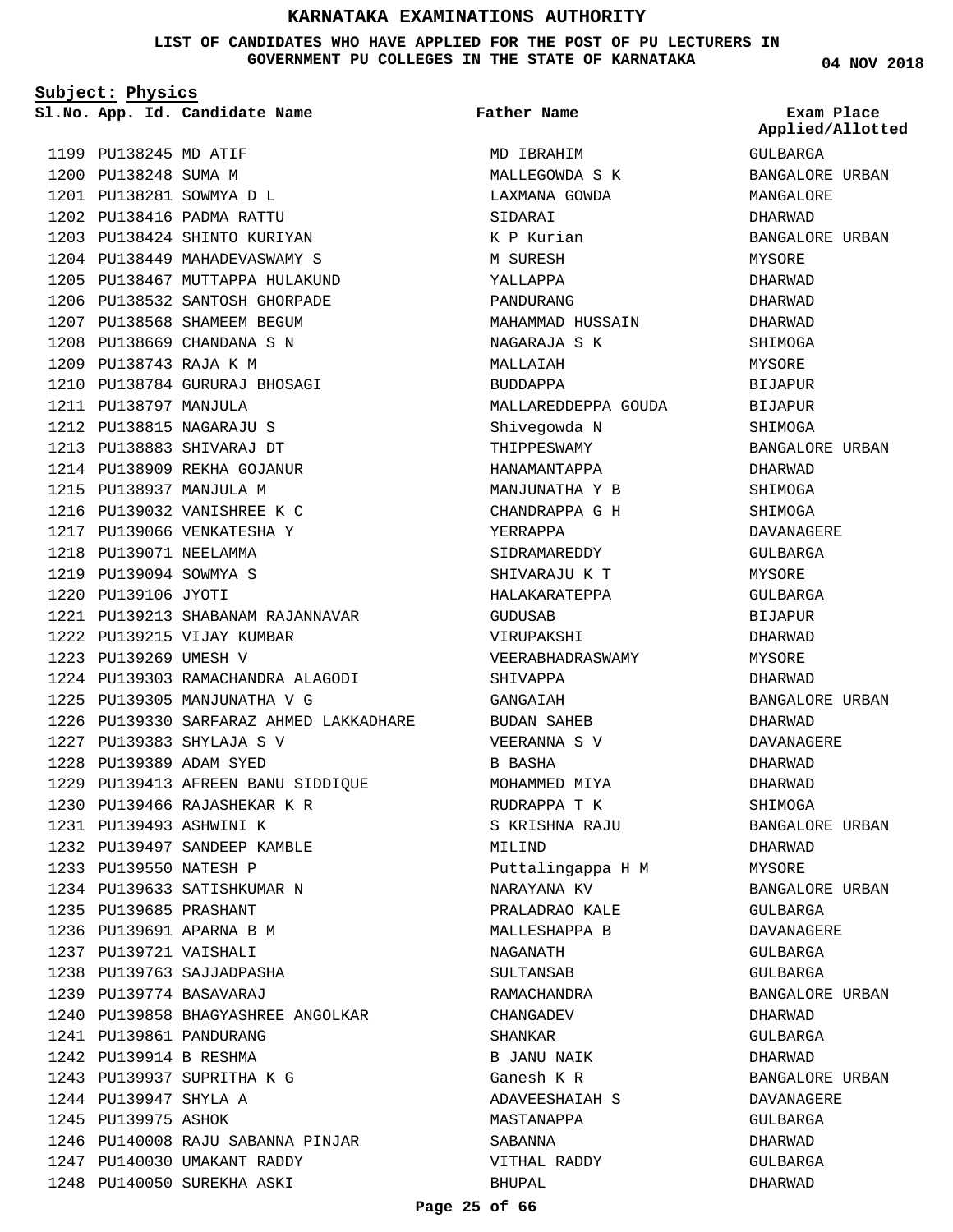**LIST OF CANDIDATES WHO HAVE APPLIED FOR THE POST OF PU LECTURERS IN GOVERNMENT PU COLLEGES IN THE STATE OF KARNATAKA**

**Subject: Physics**

**App. Id. Candidate Name Sl.No. Exam Place**

**Father Name**

PU140068 RAMESHA R 1249 1250 PU140226 NAGARAJU K M PU140251 SUJATHA B G 1251 PU140270 PREETHI G 1252 1253 PU140285 SATISH DODAMANI 1254 PU140297 SANTHOSHKUMAR K M 1255 PU140345 MRUTHYUNJAYA N C 1256 PU140421 PRADEEPKUMAR H K 1257 PU140483 YOGESH M P PU140603 SIDDESH S 1258 1259 PU140616 LOHIT MYALA 1260 PU140618 VIRUPAKSHAPPA SIMPIGERA 1261 PU140667 DEVAPPA KAMBALI 1262 PU140744 MANUPRASAD D S 1263 PU140762 VRUSHABENDRA P 1264 PU140781 USHA G 1265 PU140814 VANI K 1266 PU140819 ROHITH K 1267 PU140840 GANAVI C 1268 PU140905 NAGARATNA 1269 PU141009 KUSUMA N MENASIGI 1270 PU141013 KALAVATHI K H M PU141083 MALLIKARJUNA SWAMY C S 1271 1272 PU141091 NOOR FATIMA 1273 PU141117 SUMAN H M 1274 PU141125 SHILPA 1275 PU141136 MUKTARAHMED TASKANAVARR 1276 PU141146 SHANKAR NAGAPPA BASARAGI 1277 PU141158 SAVITA METI 1278 PU141171 VEENA G N 1279 PU141209 LEENA KOLI PU141218 RASHMI P S 1280 PU141267 PRAVEEN N 1281 PU141282 JYOTHI K R 1282 1283 PU141297 MOHSEENA BANU PU141304 PRAMEELA M S 1284 PU141368 SHWETHA K N 1285 1286 PU141396 SUNIL KUMAR N 1287 PU141408 RAJU CHAVAN 1288 PU141424 RAJANI BHASKAR PATTAR PU141485 SHAILAJA T S 1289 1290 PU141530 LOKESH 1291 PU141543 SHIVA 1292 PU141554 SOWMYA RANI C K 1293 PU141584 SOMANA GOUD G 1294 PU141627 POORNIMA KOTINKALL 1295 PU141629 SANGITA 1296 PU141655 DEEPIKA PATIL 1297 PU141663 SACHIN PU141683 VEDASHREE S 1298

RAMAKRISHNAPPA LATE MADASETTY GOVINDAPPA GANGADHARAPPA KT KASHINATH DODAMANI KOTRAIAH K M CHIKKAMARIGOWDA KUNNANJAIAH PRAKASH M K SRINIVASAREDDY K CHANDRASHEKHAR MALLAPPA YALLAPPA SHIVANNA D N PAPANNA GOVINDARAJU D LATE KAMAIAH B KEMPAIAH S CHIKKATHAMMAIAH BASAVARAJ PAMPANNAVAR NIJALINGAPPA B MENASIGI K H M SHIVANANDAIAH SHADAKSHARAIAH MOHAMMED BAQER ANSARI HALAPPA Nagendra Patil **TMAMSAR** NAGAPPA D BASARAGI BASAVANTHAGOUDA METI narayanaswamy g v SHANKAR SUBRAYA GOWDA P NARAYANA GOWDA RAJU K S RIYAZUR RHAHMAN SIDDE GOWDA M S NARASIMHA REDDY K N NARASIMHA REDDY M MEGAPPA BHASKAR PATTAR SIDDAPPA M GHALAPPA DR L A UDACHAN LATE KRISHNA VEERANAGOUD G IRAPPA KASHINATH BIRADAR HANUMANTAPPA CHANDRAKANTH Shankarappa S H

**04 NOV 2018**

BANGALORE URBAN MYSORE BANGALORE URBAN BANGALORE URBAN BIJAPUR SHIMOGA MYSORE MYSORE **MYSORE** DAVANAGERE DHARWAD GULBARGA DHARWAD MYSORE MYSORE MYSORE DAVANAGERE MYSORE BANGALORE URBAN BIJAPUR BIJAPUR GULBARGA MYSORE GULBARGA DAVANAGERE GULBARGA DHARWAD DHARWAD BIJAPUR DAVANAGERE DHARWAD MANGALORE MYSORE DAVANAGERE DAVANAGERE GULBARGA BANGALORE URBAN BANGALORE URBAN DHARWAD BIJAPUR BANGALORE URBAN GULBARGA GULBARGA SHIMOGA BIJAPUR DHARWAD GULBARGA GULBARGA GULBARGA **Applied/Allotted**

BANGALORE URBAN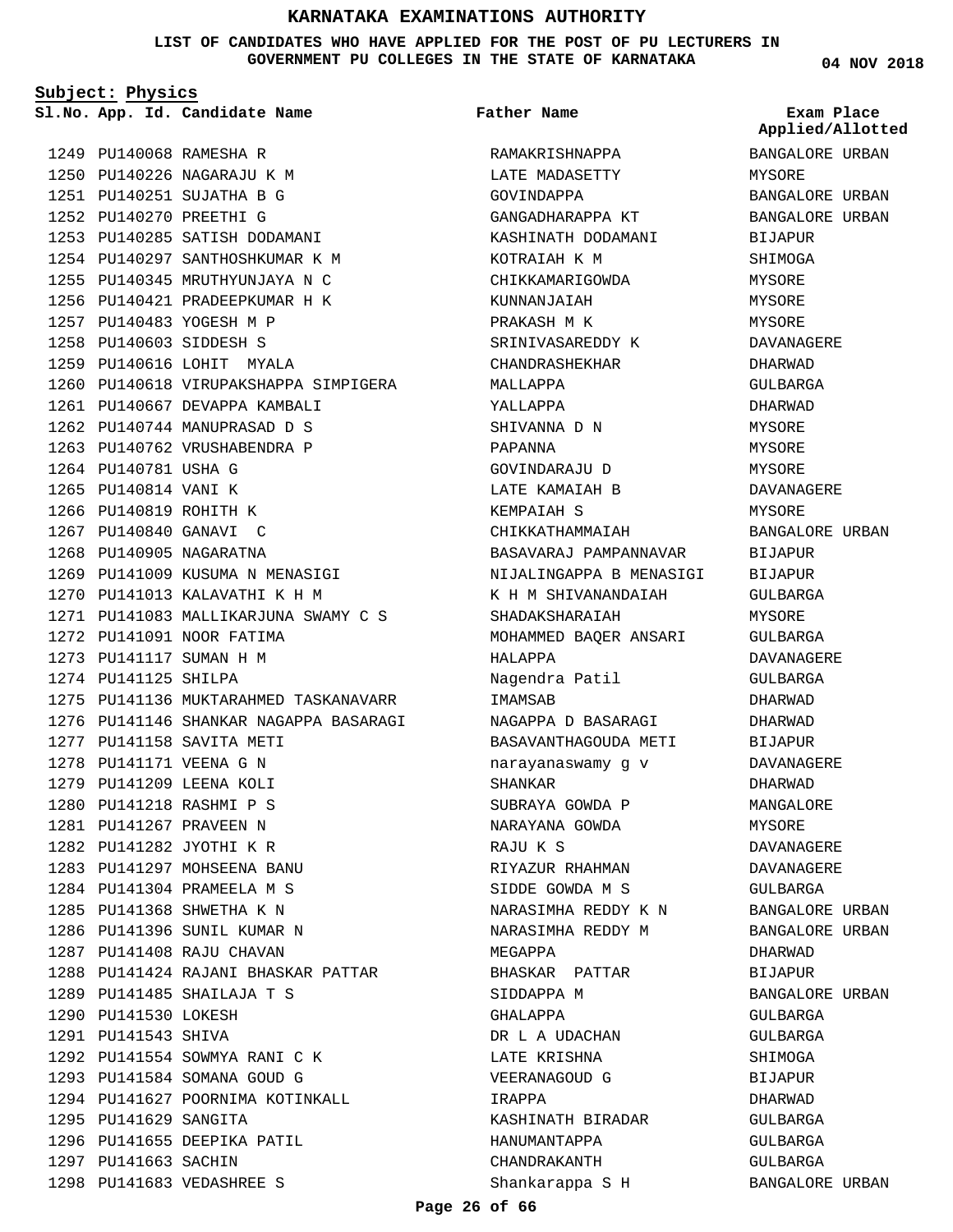**LIST OF CANDIDATES WHO HAVE APPLIED FOR THE POST OF PU LECTURERS IN GOVERNMENT PU COLLEGES IN THE STATE OF KARNATAKA**

**Subject: Physics**

**App. Id. Candidate Name Sl.No. Exam Place**

| Father Name |  |
|-------------|--|
|             |  |

**04 NOV 2018**

|                        |                                         |                                     | Applied/Allotted       |
|------------------------|-----------------------------------------|-------------------------------------|------------------------|
|                        | 1299 PU141723 IRANNA KHYADI             | RUDRAPPA                            | <b>BIJAPUR</b>         |
|                        | 1300 PU141744 SANTHOSH L                | LINGAPPA M                          | DAVANAGERE             |
|                        | 1301 PU141772 AMARANATHAIAH M P M       | SHADAKSHARAIAH M P M                | DAVANAGERE             |
|                        | 1302 PU141825 GAYITHRI H D              | DHANANJAYAMURTHY                    | SHIMOGA                |
|                        | 1303 PU141848 VENKATESH                 | GOVINDACHARYA JOSHI                 | <b>GULBARGA</b>        |
|                        | 1304 PU141869 SATHISH K                 | KRISHNAPPA K N                      | BANGALORE URBAN        |
|                        | 1305 PU141874 ASIF SAVANUR              | FAZLUL HAQ SAVANUR                  | DHARWAD                |
|                        | 1306 PU141876 SYED MUSTAFE ZUL HASAN    | SYED NASRULLA                       | SHIMOGA                |
|                        | 1307 PU141912 SHRUTHI M D               | DEVEGOWDA K                         | MYSORE                 |
|                        | 1308 PU141926 KUSAMAVATI                | MAHANTAYYA                          | GULBARGA               |
|                        | 1309 PU141933 SYEDA SURIYA KOUSAR       | SYED KHALEEL                        | SHIMOGA                |
| 1310 PU141948 JYOTHI U |                                         | UMAMAHESH                           | MYSORE                 |
|                        | 1311 PU142031 RIYAJAHAMMAD SOLAPUR      | MAHAMMADSAB                         | DHARWAD                |
|                        | 1312 PU142058 LAXMIKANT BASAPPA BIRADAR | BASAPPA MAHADEVAPPA BIRADAR BIJAPUR |                        |
| 1313 PU142071 ROHINI G |                                         | B P GOVINDAIAH                      | BANGALORE URBAN        |
|                        | 1314 PU142086 VITTHAL RAO               | MURALIDHARRAO POTDAR                | GULBARGA               |
|                        | 1315 PU142091 SYED JAFER PASHA PEERZADE | SYED AZEEZ MIAN PEERZADE            | BIJAPUR                |
|                        | 1316 PU142099 SHAKEEL AHMAD KUDKI       | KHAJESA KUDKI                       | BIJAPUR                |
|                        | 1317 PU142119 SYEDA FAIROZ FATHIMA      | SYED RASOOL                         | BANGALORE URBAN        |
|                        | 1318 PU142126 BIBIAYESHA                | DASTAGIRSAB BAIGAMPALLI             | BIJAPUR                |
|                        | 1319 PU142158 BHARATHI K                | N Krishnappa                        | BANGALORE URBAN        |
|                        | 1320 PU142164 A AISHWARYA               | A OMPRAKASH                         | MYSORE                 |
|                        | 1321 PU142166 PRIYANKA BILAGI           | SITARAM                             | BIJAPUR                |
|                        | 1322 PU142167 MANJUNATHA                | MALLIKARJUNAPPA                     | GULBARGA               |
|                        | 1323 PU142169 PRAVEEN B CHOURI          | BASAVARAJ CHOURI                    | GULBARGA               |
|                        | 1324 PU142177 SHARATH BABU C            | CHANDRASHEKARA SHETTY D             | <b>BANGALORE URBAN</b> |
| 1325 PU142180 DHANRAJ  |                                         | KANTEPPA                            | GULBARGA               |
| 1326 PU142229 PAVAN N  |                                         | Nagaraj                             | SHIMOGA                |
|                        | 1327 PU142233 SAVITA BELLUNDAGI         | SHRIMANT                            | <b>BIJAPUR</b>         |
| 1328 PU142238 GURURAJ  |                                         | SHAMASUNDAR                         | GULBARGA               |
|                        | 1329 PU142246 SWYAMPRABHA VIJAY GOKAK   | VIJAY GOKAK                         | DHARWAD                |
|                        | 1330 PU142254 SIDRAMREDDY               | SAHEB GOWDA                         | GULBARGA               |
| 1331 PU142256 AMARESH  |                                         | RAJKUMAR                            | GULBARGA               |
| 1332 PU142258 AMARESH  |                                         | RAJKUMAR                            | GULBARGA               |
|                        | 1333 PU142260 BHAGYA KR                 | RAJU K S                            | <b>DAVANAGERE</b>      |
| 1334 PU142262 SABAYYA  |                                         | RAMAYYA                             | GULBARGA               |
|                        | 1335 PU142273 SUSHMA TALEBAIKAR         | CHANDRAKANTH                        | DHARWAD                |
|                        | 1336 PU142340 SANTHOSH S                | SUBBARAYAPPA                        | BANGALORE URBAN        |
| 1337 PU142376 APARNA   |                                         | K S MAYYA                           | MANGALORE              |
| 1338 PU142462 SUNITHA  |                                         | BALAKRISHNA RAI                     | BANGALORE URBAN        |
|                        | 1339 PU142472 PRAVEEN G                 | GOVINDARAJU                         | MYSORE                 |
|                        | 1340 PU142503 N HEMALATHA               | NARASIMAIAH K                       | BANGALORE URBAN        |
|                        | 1341 PU142532 ANANDA THIPPERUDRA        | ANANDA BASAVARAJA                   | DHARWAD                |
|                        | 1342 PU142534 FARZANA AJMUDDIN RAFAI    | AJMUDDIN                            | DHARWAD                |
|                        | 1343 PU142557 PAVITHRA BC               | CHANNAVEERAIAH BA                   | BANGALORE URBAN        |
|                        | 1344 PU142567 ANURADHA P                | RAMAKRISHNA BHAT K                  | MANGALORE              |
|                        | 1345 PU142578 MANJUNATHA                | MALLIKARJUNAPPA                     | GULBARGA               |
|                        | 1346 PU142623 SHANTHAMALLAPPA B C       | CHANNABASAPPA P                     | MYSORE                 |
| 1347 PU142691 JYOTHI   |                                         | BHEEMASENACHAR                      | MANGALORE              |
|                        | 1348 PU142708 NAGARAJA M G              | GURUBASAVANAGOUD                    | DAVANAGERE             |
|                        |                                         |                                     |                        |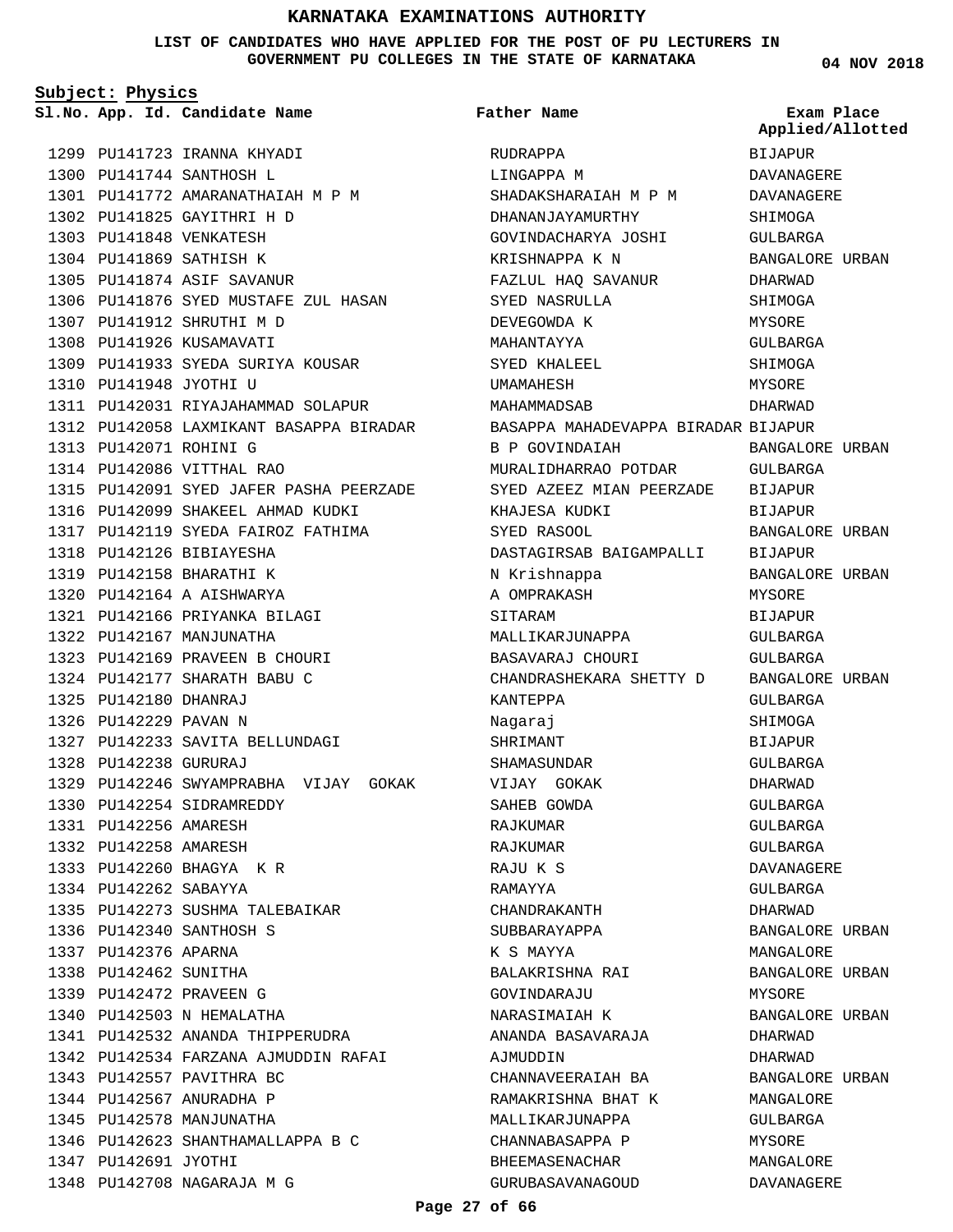**LIST OF CANDIDATES WHO HAVE APPLIED FOR THE POST OF PU LECTURERS IN GOVERNMENT PU COLLEGES IN THE STATE OF KARNATAKA**

**Father Name**

**Subject: Physics**

**App. Id. Candidate Name Sl.No. Exam Place**

1349 PU142710 THEJASWI 1350 PU142717 DIVYA R PU142762 SHARMILA RANI S M 1351 1352 PU142777 TOUSEEF AHAMED PU142834 VASANTHI S C 1353 1354 PU142842 RAJKUMAR SURESH KENCHANNAVAR 1355 PU142863 SANTOSHKUMAR KENDUR 1356 PU142886 JAYASHREE HIREMATH PU142891 JYOTI BHOVI 1357 1358 PU142928 THIMMAYYA 1359 PU142948 MANJUNATH BUTTANAVAR 1360 PU142950 ELIEZERVISHWAS 1361 PU142952 PRAJNA G K 1362 PU143021 PREETHIREKHA 1363 PU143029 TADIMARI N SILPA 1364 PU143030 SANDEEP PU143112 SARU LATHA S 1365 1366 PU143124 SHRUTI AMADALLI 1367 PU143167 RAVIKUMARA R 1368 PU143190 NAJHATPARVEEN CHOUDRI 1369 PU143215 ASIFHUSSAIN CHATTARKI PU143218 DAYANANDA M H 1370 1371 PU143274 RAJESHWARI HIREMATH 1372 PU143280 SUJENDRA MARUTHI K V 1373 PU143311 SHIVAPRAKASHA H M 1374 PU143326 SANTAPPA GADDI PU143329 RAMYA K M 1375 1376 PU143348 SHEELA KUMARI V 1377 PU143396 SWETHA G 1378 PU143399 SIDDU M 1379 PU143507 SHRUTHI M 1380 PU143529 PADMAVATHI 1381 PU143587 KESHAV P JAHAGIRDAR 1382 PU143688 ANUPAMA 1383 PU143719 SAVITHA U 1384 PU143746 SIDDAPPA R 1385 PU143751 SHANKAR TALAVAR 1386 PU143781 SOWMYA K N PU143868 RASHMI S 1387 1388 PU143957 KAVITA SHADAKSHARI HIREMATH PU143968 SAVITHA G 1389 1390 PU144031 SHIVLEELA PU144055 MOHAMMED RAHMATH ULLA 1391 1392 PU144134 MANJUNATH S M 1393 PU144163 USHA G 1394 PU144196 BASAVANTHI K N 1395 PU144202 CHOODAMANI V K 1396 PU144219 SHOBHA D 1397 PU144229 SHWETA 1398 PU144262 GURUMURTHY C M

VASU BANGERA RAJASHEKARA MUNIDEVEGOWDA S D SHAHIN SAB CHANNE GOWDA S J SURESH KENCHANNAVAR BABURAO SADASIVAYYA HIREMATH SHIVAPPA **RAJU** MUDAKAPPA RAPHAEL T G KESHAVA BHAT SHANKARA ACHARYA T B NATARAJAPPA BABURAO SAM RAJ J DATTANAND RAMAPPA L G ABDULGAFOOR MOHAMMAD PATEL HONNAGIRIGOWDA M G BASAVARAJ VENKATESHA Y CHANDRAIAH H M CHANDRAPPA MALLIKARJUNAIAH M K VEDANANDAM J PRABHAKAR NAIK G MADEGOWDA MALLAPPA SUGURAPPA R M PRALHADRAO SHIVANAGOUDA UJJINAPPA RUDRAPPA VITHAL NAGARAJU K J SIDDABASAVEGOWDA S K SHADAKSHARI HIREMATH ESHAPPA G VIJAYKUMAR MOHAMMED AZMATH ULLA MALAGANAYAKA GOVINDAIAH HV NANJAPPA K H KRISHNARAJEGOWDA DASAPPA CHANNAVEERAPPA MAHADEVAPPA CHANNAPALA **04 NOV 2018**

**Applied/Allotted**

MANGALORE MYSORE BANGALORE URBAN SHIMOGA MYSORE BIJAPUR BIJAPUR BANGALORE URBAN DHARWAD GULBARGA DHARWAD MYSORE MANGALORE MANGALORE BANGALORE URBAN GULBARGA BANGALORE URBAN DHARWAD MYSORE BIJAPUR BIJAPUR MYSORE BIJAPUR BANGALORE URBAN DAVANAGERE DHARWAD MYSORE BANGALORE URBAN MANGALORE MYSORE DAVANAGERE GULBARGA BIJAPUR GULBARGA BANGALORE URBAN DAVANAGERE BIJAPUR MYSORE SHIMOGA DHARWAD DAVANAGERE GULBARGA SHIMOGA **MYSORE** BANGALORE URBAN DAVANAGERE MANGALORE BANGALORE URBAN GULBARGA

DAVANAGERE

**Page 28 of 66**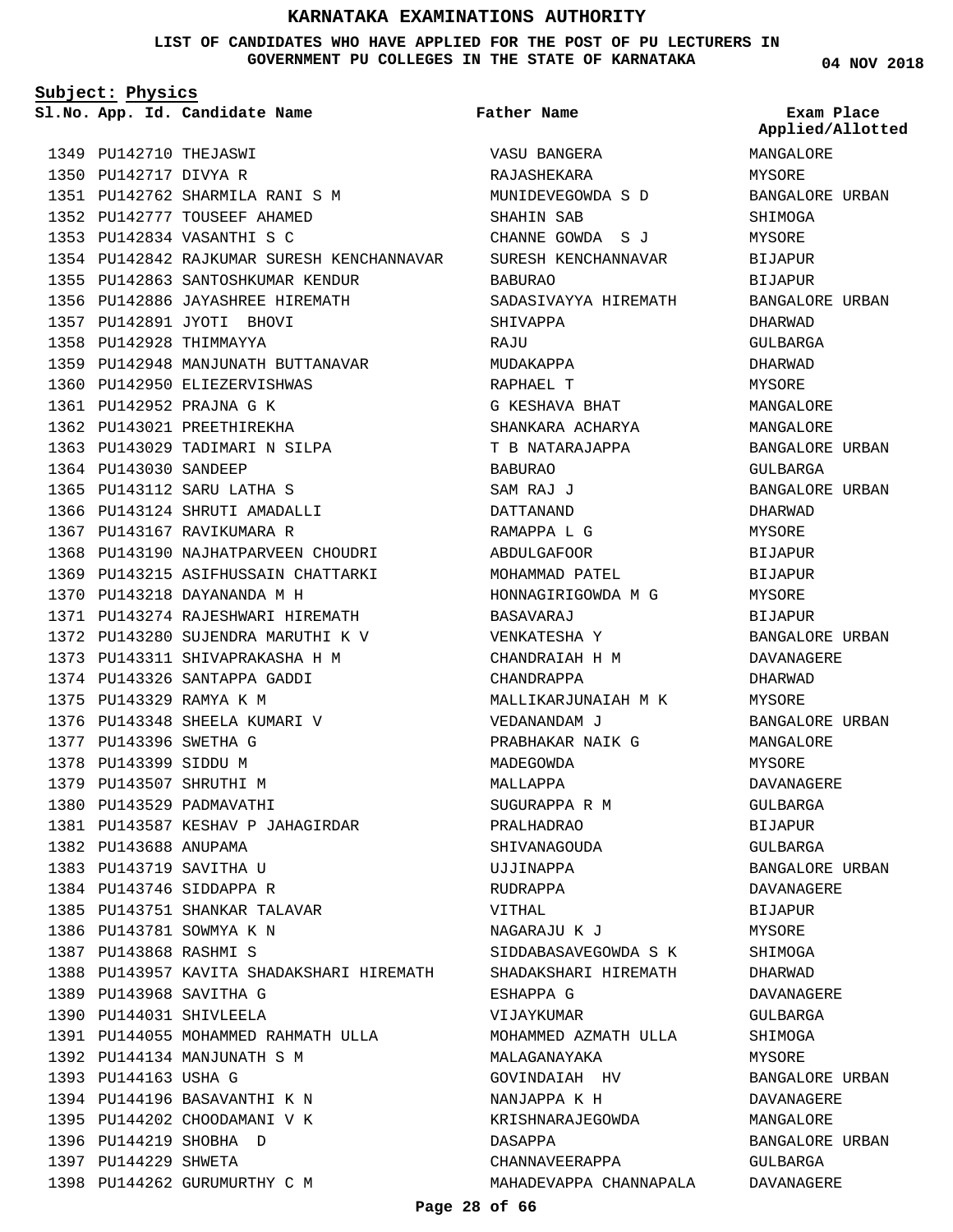**LIST OF CANDIDATES WHO HAVE APPLIED FOR THE POST OF PU LECTURERS IN GOVERNMENT PU COLLEGES IN THE STATE OF KARNATAKA**

**Subject: Physics**

**App. Id. Candidate Name Sl.No. Exam Place**

1399 PU144292 BYRANNA K M 1400 PU144320 SHILPA RAO K 1401 PU144338 AYEESHA KHANUM

1406 PU144515 SINDUMANI B D

1409 PU144599 AKSHATA SHET 1410 PU144606 KRATIKA BHANDARI

1413 PU144662 RANJANA KULKARNI

1419 PU145011 ANJINAMMA N T 1420 PU145145 HEMALATHA DR

1422 PU145223 MOHANKUMAR PU145258 RAGINI A C 1423

1429 PU145394 SAMYANAIK

1431 PU145429 BABITHA

1430 PU145412 PICHCHI SURESH

1432 PU145495 PRAKRUTHI B S 1433 PU145513 AMEER BASHA 1434 PU145591 SHUBHA N PU145640 BASAVARAJ 1435 1436 PU145666 RASHMI K

1437 PU145669 SANTOSH SUBHANJI 1438 PU145697 SYED VIKAR AHMED 1439 PU145715 LAKSHMI KANABURGI 1440 PU145719 LATHIFA BEGUM M 1441 PU145727 PRABHAKAR HUNGUND

1444 PU145743 MEENAKSHI DODAMANI

1442 PU145731 CHAMARAJU M 1443 PU145736 BASAVARAJU G S

1445 PU145794 REVANNA M 1446 PU145806 GIRISHA

1447 PU145812 MARY SUPRITA 1448 PU145822 D SUBHIYA

1421 PU145170 DHAREPPA SAVALAGI

1424 PU145276 KUMAR SWAMY H M 1425 PU145284 SHRINIVASREDDY 1426 PU145292 MADAPPA KA 1427 PU145324 AMIT BELAGALI 1428 PU145375 KUMARI SHANTHA

1411 PU144623 VIJAYLAXMI 1412 PU144627 RAJKUMAR

1414 PU144762 ROOPA N C 1415 PU144811 VOMAN DAS R A 1416 PU144876 MAHADEVA P 1417 PU144954 SUNITHA B 1418 PU144975 ANITA

1403 PU144356 SHARANABASAWESHWAR

1407 PU144557 YASHAVANTHA AMBIGERA 1408 PU144571 DEVANGAMDEVI RAMANATHA

1402 PU144346 ANITA R

1404 PU144368 PAVITHRA 1405 PU144481 SHWETA

**Father Name**

MAREGOWDA SHRIDHARA RAO BASITH KHAN RUDRAIAH SHIVALINGAPPA LINGAPPA GOWDA HANAMANTRAYAGOUDA DASEGOWDA B C MALLAPPA D MANJUNATHA DATTATREY VITTAL MALLAYYA LAXMAN NARAYAN RAO KULKARNI CHANDIAH N G ACHUTA PALANI BASAVAIAH B P HANAMANTA PUJARI THIMMARAYAPPA RAMACHANDRAPPA D PARAPPA PRABHAKAR CHIKKEEREGOWDA J MAHESHWARAPPA H S MOHANAREDDY APPANNA KM MAHALING ANANTHA PADMANABHA NAIRY MANGALORE SHYANA NAIK PICHCHI MANJUNATH RAMA SHETTIGAR SIDDAPPA B N KHASIM SAB H NAGALINGAPPA N B KASHINATH KALIVEERAPPA SHIVAJI SYED ABDUL SUFIYAN KEMPANNA ABDUL NABI M HANAMANTAPPA MARIKUSAIAH SHIVALINGAPPA G V HULIGEVVA MUDIYAPPA B SWAMY CHIDANAD JAMES D SADIQSAHEB

BANGALORE URBAN BANGALORE URBAN BANGALORE URBAN BANGALORE URBAN GULBARGA SHIMOGA GULBARGA MYSORE **BIJAPUR** BANGALORE URBAN SHIMOGA BANGALORE URBAN GULBARGA GULBARGA DHARWAD DAVANAGERE MANGALORE MYSORE BANGALORE URBAN GULBARGA BANGALORE URBAN BANGALORE URBAN BIJAPUR GULBARGA MYSORE MYSORE GULBARGA MYSORE DHARWAD GULBARGA DAVANAGERE MANGALORE MYSORE DAVANAGERE BANGALORE URBAN GULBARGA BIJAPUR DHARWAD GULBARGA DHARWAD DAVANAGERE BIJAPUR **MYSORE** DAVANAGERE DHARWAD DAVANAGERE MYSORE GULBARGA GULBARGA **Applied/Allotted**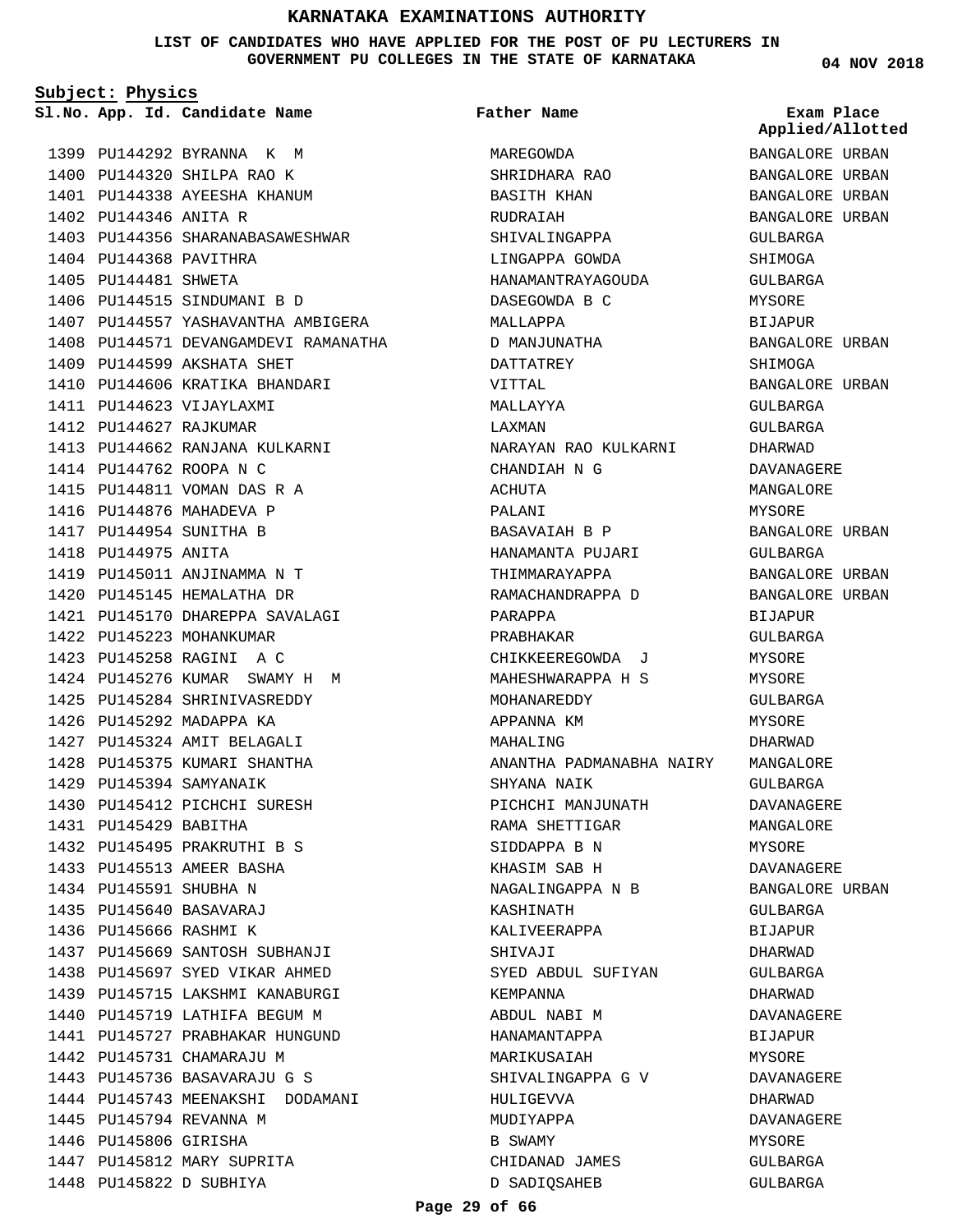**LIST OF CANDIDATES WHO HAVE APPLIED FOR THE POST OF PU LECTURERS IN GOVERNMENT PU COLLEGES IN THE STATE OF KARNATAKA**

**Subject: Physics**

**App. Id. Candidate Name Sl.No. Exam Place**

1449 PU145849 USHA RANI S 1450 PU145866 IZHARAHAMAD 1451 PU145873 ANIL KUMAR N PU145902 BASAVARAJ KALADAGI 1452 1453 PU145921 KIRAN S 1454 PU145943 SHIVARAJA R G 1455 PU145958 MANJULA C J 1456 PU145964 NALINI B M 1457 PU145967 MAHESHA K N 1458 PU146063 BASAVARAJA 1459 PU146083 SUMANTHA PRABHU 1460 PU146086 SANTOSH S JADHAV 1461 PU146088 KATHYAYINI K G 1462 PU146099 VISHWARADHYA HIREMATH 1463 PU146113 PUSHPALATHA N 1464 PU146264 ANITHA N 1465 PU146282 LAKSHMI K S 1466 PU146300 LAVANYA G 1467 PU146318 MAHESH GOUD 1468 PU146335 SHIVAKUMAR 1469 PU146355 RAMACHANDRA NIRALE 1470 PU146373 DEVARAJU B S 1471 PU146408 VIRAJ 1472 PU146411 SUSHMA KC 1473 PU146437 SAROJINI SAGARI 1474 PU146486 FATIMA B SHARPYADE 1475 PU146495 BHOGANANDISHA T N 1476 PU146505 MANJUNATHA G S 1477 PU146519 MEGHA M D 1478 PU146523 PRAVEEN KUMAR A H 1479 PU146599 VEERABHADRAPPA G M 1480 PU146662 SYEDA ASMA BANU 1481 PU146677 MALLIKARJUN KAMMAR PU146684 NIVEDITA S 1482 1483 PU146753 LATHA K 1484 PU146755 JYOTI 1485 PU146760 EKNATH 1486 PU146770 SRIRAMAREDDY 1487 PU146792 FARZANA 1488 PU146812 DIVAKARA B S 1489 PU146814 PALLAVI 1490 PU146815 SUMA B S 1491 PU146852 SYED BUDHAN 1492 PU146890 HARISH H N 1493 PU146918 SUJATHA V 1494 PU146978 VITHAL RAO 1495 PU147052 LAKSHMIDEVI T S 1496 PU147054 SONARANI PATIL 1497 PU147085 SHEKARA BK 1498 PU147132 SATHISHA M S

### **Father Name**

SHIVAKUMAR A MAHAMADAZAM CHATTARKI NAGENDRA REDDY SOMAPPA SIDDAIAH M RAMAKRISHNAPPA H JAGADEESH G MUTTAIAH NAGAR AJIJ SHANKRAPPA GOPALA KRISHNA PRABHU SURESH GOWDAIAH C T BASAYYA HIREMATH NARASIMHAPPA NARAYANAPPA K SRINIVASA MURTHY K GOVINDAPPA C S LATE HASANNA GOUD NAGSHETTEPPA KOTE CHANDRASHEKHAR SHIVALINGAIAH MARUTI RAO Channabasappa KV SHIVAPPA BANDAGISAHEB NARENDRANATH T D SHIVAMURTHY G N MADHAVARAO DESHPANDE HALAPPA M MARAPPA G K Syed Sadath Ulla BASAVANTAPPA VAMADEVAPPA S KEMPAIAH MALLIKARJUNAYYA AMBADASH BASAREDDY LADLE PATEL SHIVANANJEGOWDA B M GURURAJ K SIDDAPPA B IBRAHIM SAB NARAYANAMURTHY H V VENKATESHA REDDY GOBRIA LAXMAN THIPPESWAMY B N SHIVARAMGOUDA KRISHNEGOWDA SHIVAMALLAIAH M

**04 NOV 2018**

# **Applied/Allotted**

BANGALORE URBAN BIJAPUR DAVANAGERE BIJAPUR MYSORE DAVANAGERE DAVANAGERE MYSORE MYSORE GULBARGA DAVANAGERE BIJAPUR BANGALORE URBAN GULBARGA BIJAPUR BANGALORE URBAN BANGALORE URBAN BANGALORE URBAN GULBARGA GULBARGA BIJAPUR BANGALORE URBAN GULBARGA BANGALORE URBAN BIJAPUR BIJAPUR BANGALORE URBAN BANGALORE URBAN BANGALORE URBAN MANGALORE DAVANAGERE DAVANAGERE DAVANAGERE MYSORE MYSORE BIJAPUR GULBARGA BANGALORE URBAN GULBARGA SHIMOGA GULBARGA SHIMOGA SHIMOGA BANGALORE URBAN DAVANAGERE GULBARGA DAVANAGERE BIJAPUR BANGALORE URBAN MYSORE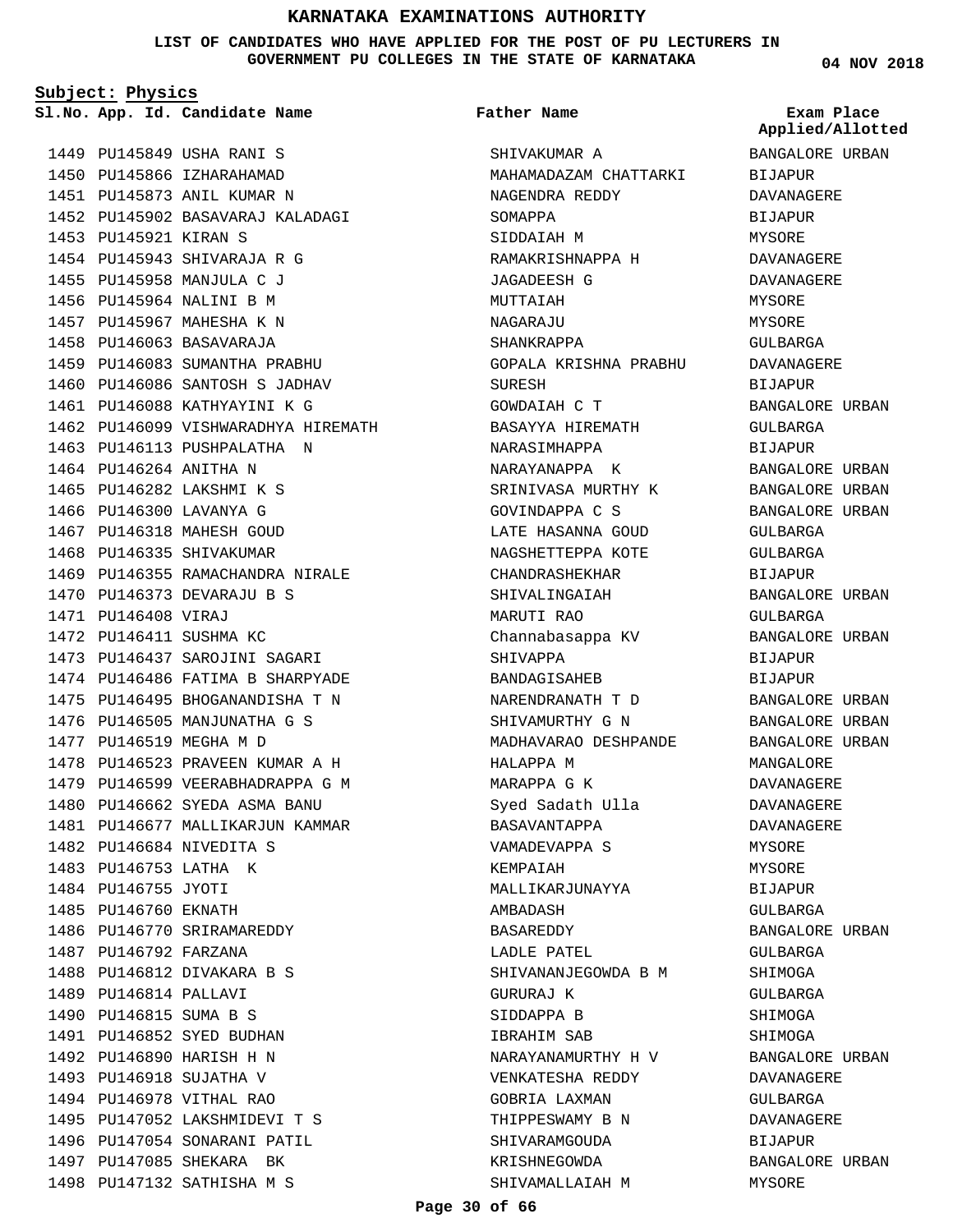**LIST OF CANDIDATES WHO HAVE APPLIED FOR THE POST OF PU LECTURERS IN GOVERNMENT PU COLLEGES IN THE STATE OF KARNATAKA**

**Subject: Physics**

**App. Id. Candidate Name Sl.No. Exam Place**

1499 PU147174 RAGHU M M 1500 PU147184 PARASHIVAMURTHY C 1501 PU147187 ASHOKKUMAR 1502 PU147205 RANI G M 1503 PU147229 MAHAMMEDSALEEM ZANDEKATTI 1504 PU147242 NETHRAVATHI M R PU147266 SANGAMESH JAKHATI 1505 1506 PU147272 SHOBHA H S 1507 PU147280 SHILPA 1508 PU147424 HARISHKUMAR K 1509 PU147497 JAYASHREE N 1510 PU147500 KUMARI DRAKSHAYANI 1511 PU147560 NAVEEN BEDRE M 1512 PU147594 SOMASHEKHARA 1513 PU147683 SYAM BABU MANGARAJU 1514 PU147715 RAGHAVENDRA M S PU147721 SAMPANNASHREE B G 1515 1516 PU147767 MAHANTESH S CHICHANAKAR 1517 PU147784 CHAITRA JC 1518 PU147802 SRINIVASA REDDY 1519 PU147848 MANAPPA GOUDA 1520 PU147897 SHIVAPPA KUMATAGI 1521 PU147930 RAMESH 1522 PU147960 PUSHPA P PU148027 VINITHA G S 1523 PU148028 VANITHA M S 1524 PU148036 ANANDA K N 1525 1526 PU148087 PRAVIN HOSAMANI 1527 PU148255 HANUMESH 1528 PU148279 SUMANA RANI M S PU148377 GEETHA S 1529 1530 PU148389 LAVANYA B K PU148427 KRUPASHANKARA 1531 1532 PU148454 SANTHOSH N 1533 PU148490 SRIDEVI 1534 PU148504 NASEEMABANU SANADI 1535 PU148559 MANJUNATHA 1536 PU148580 SAMPATHKUMAR KM 1537 PU148586 ILYAZ AHMED KHAN 1538 PU148595 ASIYA PARVEEZ 1539 PU148682 CHANDRIKA SAGAR PU148703 SUFIYA BEGUM N D 1540 1541 PU148723 RAGHAVA SHETTY PU148751 GOPALA J 1542 1543 PU148762 SWETHA P 1544 PU148772 MANJUNATH D S 1545 PU148800 HEMANTH KUMAR N PU148848 R DEVARAJU 1546 1547 PU148859 ASHA SOUDAGAR 1548 PU148866 MANJUNATH

MAHESHWARAPPA M G CHAMARAJU MANJUNATH NAYAK MRUTHYUNJAYA N IBRAHIMSAHEB RAMAKRISHANA M GURUPADAPPA SIDDARAMARADHYA M MAHADEV S R KEMPASIDDAIAH C NANJUNDA SHETTY Y R MALLIKARJUN MUDUR MURULIMOHANA RAO BEDRE D DAVANAGERE JADEPPA BAKLI satyanarayana SATYAPPA A M Ganapathi B S SIDDAPPA CHANDRASHEKHARA BASAREDDY C TIPPANAGOUDA GOUDAR MALLAPPA MALLESHAPPA PUTTAMALLANNA S SHIVAYOGA SUBRAMANIAM M NEELAKANTEGOWDA K M MAHADEVAPPA HANUMAPPA K P SHIVAPPA SIDDAIAH KEMPAIAH CHANNAMALLAPPA NAGARAJE GOWDA MAHADEVAPPA DASTAGEERASAHEB BIKKA NAIKA SHIVAKUMAR KM NIYAZ AHAMED KHAN MOHAMMED IQBAL GOVINDACHARYA SAGAR DADAPEER J BASAVA SHETTY JOGAPPA PUTTASWAMY C SHIVAMURTHY NAGARAJ R RANGANATHAPPA ASHOK **Father Name**

VENKAPPA DANAPUR

**04 NOV 2018**

MYSORE BANGALORE URBAN DHARWAD SHIMOGA DHARWAD BANGALORE URBAN BIJAPUR MYSORE BANGALORE URBAN DAVANAGERE BANGALORE URBAN **BIJAPUR** GULBARGA DHARWAD SHIMOGA SHIMOGA GULBARGA BANGALORE URBAN GULBARGA GULBARGA BIJAPUR GULBARGA BANGALORE URBAN MYSORE MYSORE MYSORE DHARWAD GULBARGA MYSORE MYSORE SHIMOGA MYSORE MYSORE GULBARGA DHARWAD MANGALORE DHARWAD SHIMOGA DAVANAGERE GULBARGA DAVANAGERE MANGALORE DAVANAGERE MYSORE MYSORE DHARWAD BANGALORE URBAN BIJAPUR BIJAPUR **Applied/Allotted**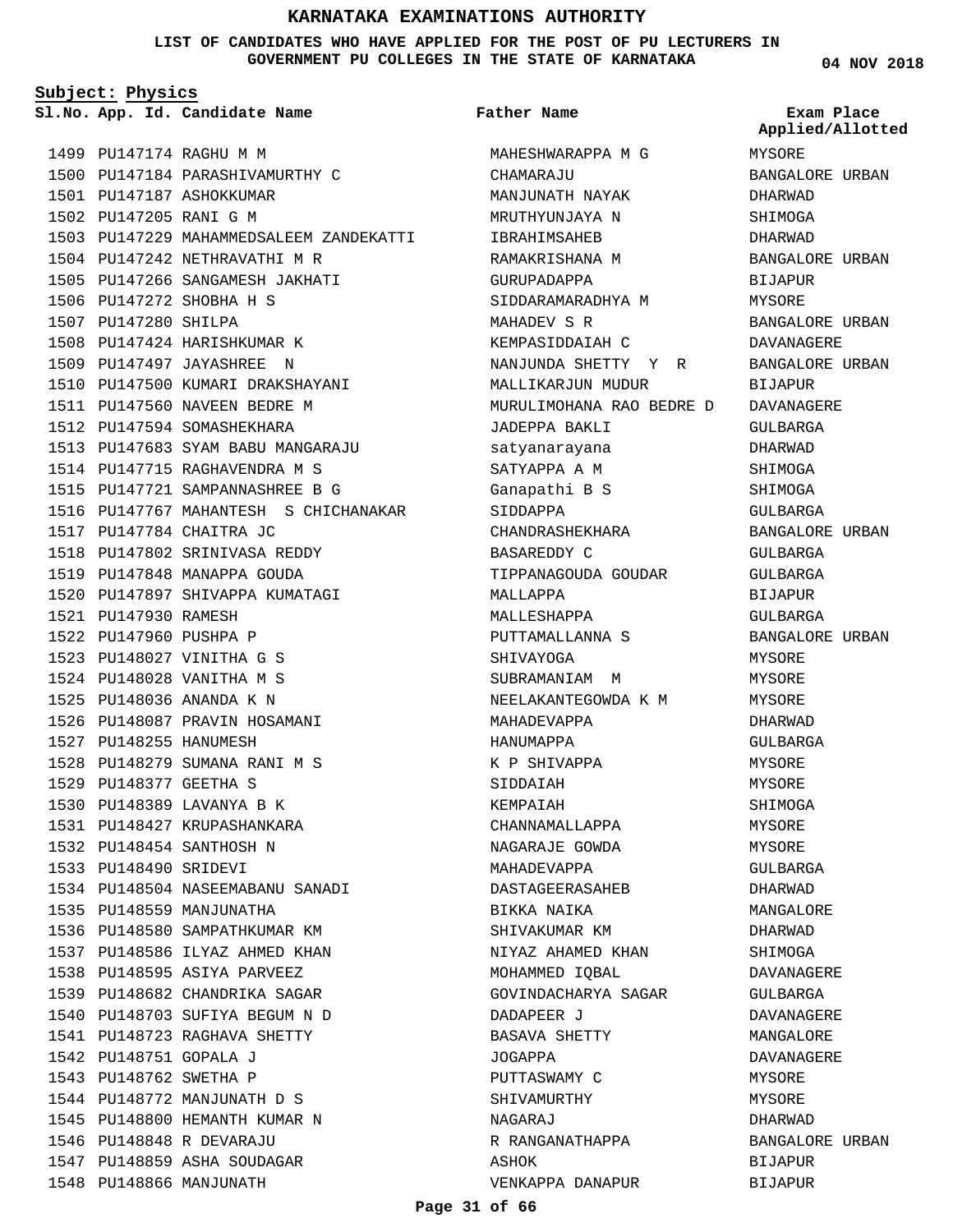### **LIST OF CANDIDATES WHO HAVE APPLIED FOR THE POST OF PU LECTURERS IN GOVERNMENT PU COLLEGES IN THE STATE OF KARNATAKA**

**Subject: Physics**

**App. Id. Candidate Name Sl.No. Exam Place**

**Father Name**

1549 PU148888 SAVITRI GANAGI 1550 PU148941 NINGAPPA YARAGATTI PU148949 NOOR AFZA V S 1551 1552 PU148978 INAMULLA PU148992 ROOPA M S 1553 1554 PU148993 PRADEEP L 1555 PU148997 MADHU 1556 PU148999 JAISON LEWIS 1557 PU149008 SUMATI S ADINA 1558 PU149045 THEJASWINI K N PU149054 PRASHANT 1559 1560 PU149118 PRABHULING KHEDAGI PU149136 TANUJA S J 1561 1562 PU149137 GAYATRI 1563 PU149147 SYLVIA JOYCE MONTEIRO 1564 PU149153 RAGHAVENDRA NAIK 1565 PU149185 AKHTER HUSAIN INAMDAR 1566 PU149200 SUMA N 1567 PU149244 PRASHANT NARVEKAR 1568 PU149307 ANANDAPRASAD P 1569 PU149317 ASHWINI PU149328 NANDA KUMAR B R 1570 PU149349 SHEELA B N 1571 1572 PU149368 VISHWANATH VIRAKTHAMATHA M 1573 PU149440 KEDARI PATIL 1574 PU149499 JABIULLA KHAN J S 1575 PU149528 GIREPPA 1576 PU149575 MANJULA K 1577 PU149627 TERDAL BALAPPA SADASHIV 1578 PU149670 ANNAPPANAIK P H 1579 PU149681 SAHANA SHETAGERI 1580 PU149693 VISHWARADYA K 1581 PU149703 ANANTHANAG G V 1582 PU149789 LEENA NAIK 1583 PU149891 VISHWANATH GANIGER 1584 PU149892 MAMTHARANI B H 1585 PU149899 MOHANRAJ N 1586 PU149943 BALAKRISHNA H 1587 PU149953 SANJEEV KIRAN S 1588 PU150037 ANITA BANNATTI 1589 PU150062 MANJU V V 1590 PU150098 SHOBHA M N PU150133 SINDHU R 1591 1592 PU150227 SHILPA B 1593 PU150254 SHIVAKUMAR GANIGER 1594 PU150347 MANJUNATHA MB 1595 PU150413 CHETHANA V 1596 PU150428 SHIVAPRASAD P S 1597 PU150442 SAPNA 1598 PU150470 VINIL KUMAR P

BHIMAPPA GULAPPA R WAZIR AHAMED JAMALUDDIN SIDDAIAH LOKESH S HANAMANTA BAPTIST LEWIS SUNDER Y ADINA NARAYANA K JAGANNAT RANGUM BABURAYA JAGADEESH S G HAJAPPA FRANCIS MONTEIRO PANDURANG NAIK KHWAJA MAINUDDIN M NAJUNDAPPA DEVIDAS NARVEKAR PUTTAIAH P Apparao RAMAKRISHNAPPA B NAGARAJU MALLAYYA SHIVAGOUDA SANAULLA KHAN **BHEEMSHA** KRISHNAREDDY SADASHIV HALYANAIK P VINOD NAIK YOGINATH KORVI T VENKATESHAIAH MAHABALESHWAR NAIK KALLAPPA HONNAPPA G NATARAJAN R HANUMANTHARAYAPPA SELVARAJ SADASHIV VENKATA SETTY NANJUNDAIAH M RAJAPPAN PILLAI RAGHAVENDRA REDDY B VEERAPPA balakrishnagupta ms M VEERANNA SOMASHEKAR S N CHANDRAYA LATE PUTTARAJU K **04 NOV 2018**

**Applied/Allotted**

DHARWAD DHARWAD MYSORE DAVANAGERE MYSORE MYSORE BIJAPUR MANGALORE DHARWAD MYSORE GULBARGA BIJAPUR SHIMOGA GULBARGA MANGALORE DHARWAD BIJAPUR BANGALORE URBAN DHARWAD MYSORE GULBARGA BANGALORE URBAN SHIMOGA BANGALORE URBAN BIJAPUR BANGALORE URBAN GULBARGA BANGALORE URBAN BIJAPUR DAVANAGERE DHARWAD GULBARGA DAVANAGERE SHIMOGA DHARWAD BANGALORE URBAN MYSORE BANGALORE URBAN MYSORE DHARWAD MYSORE MYSORE BANGALORE URBAN BANGALORE URBAN DHARWAD BANGALORE URBAN DAVANAGERE SHIMOGA GULBARGA MYSORE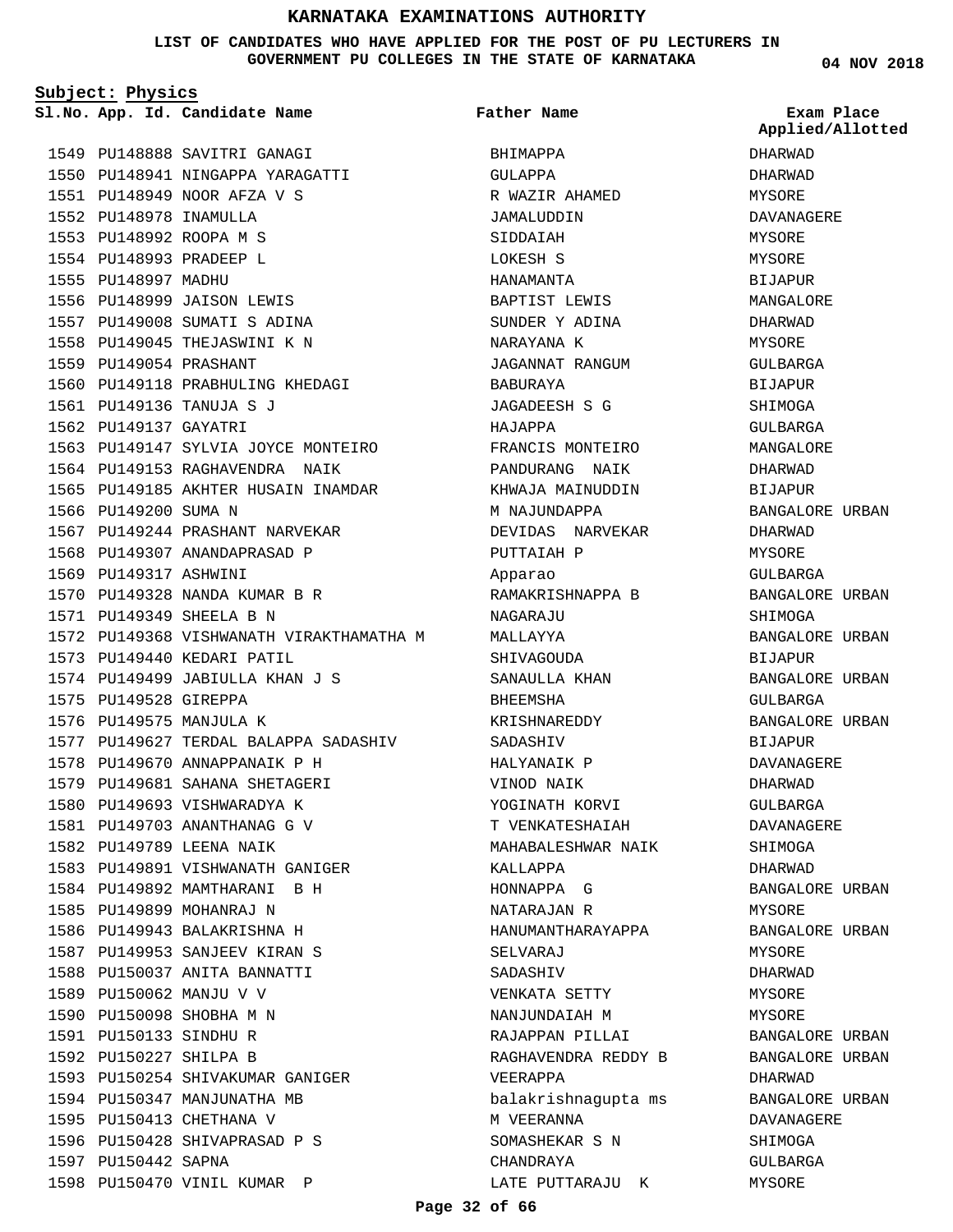### **LIST OF CANDIDATES WHO HAVE APPLIED FOR THE POST OF PU LECTURERS IN GOVERNMENT PU COLLEGES IN THE STATE OF KARNATAKA**

**Subject: Physics**

**App. Id. Candidate Name Sl.No. Exam Place**

1599 PU150500 BABY TABASUM

1609 PU150758 VISHWAJAKSHI

1613 PU150905 SALMA TABASUM 1614 PU150924 AYESHA RAHAMAN

1617 PU150992 KAVITHA SHINDE 1618 PU151011 DEVARAJ C R

1620 PU151031 RUKMODDIN BALAGAR 1621 PU151041 MOHAMAD ISMAIL 1622 PU151054 SANTOSH B U

1623 PU151063 APARNA S KUKANUR 1624 PU151070 MAHESHKUMAR C 1625 PU151081 SAVUKARAJU D 1626 PU151104 RANIRAJESHWARI D

1630 PU151193 VEERANNA HIREMATH

1641 PU151387 VEERABHADRAPPA BADIGER

PU150895 LATHA M V 1611 1612 PU150902 PRIYA V

1615 PU150953 SHIVAPPA 1616 PU150967 VIDYAVATI

1619 PU151019 SHANTI

1627 PU151126 RUDRAPPA 1628 PU151133 NIRUPAMA H M PU151164 ROOPA B H 1629

1631 PU151197 SATISHKUMAR 1632 PU151216 PARVATHAMMA M O

1633 PU151246 VENKATESH 1634 PU151257 ASHA J K 1635 PU151262 SUNILKUMAR PU151301 PRASAD S V 1636 1637 PU151315 SYED ASIF ULLA 1638 PU151324 GURUBASAMMA 1639 PU151348 CHANNABASAPPA 1640 PU151353 PARAMESHA H S

1642 PU151403 ARUN PATIL 1643 PU151407 CHANDRIKA N

1645 PU151551 MANJUNATHA S 1646 PU151567 RAKESH K B 1647 PU151603 SANJEEV KUMAR 1648 PU151634 GOVINDA RAJU M

1644 PU151408 MAHESH

1610 PU150864 VIJAYALAXMI HADALAGERI

1601 PU150530 JYOTHI K A 1602 PU150575 NARENDRA 1603 PU150599 VENKATESHA N 1604 PU150606 SUNITHA C 1605 PU150619 MADHURA B V 1606 PU150707 UMA MAGENNI 1607 PU150735 LOKESHA A 1608 PU150743 SUDHA K

1600 PU150502 SHANTAVVA JODABANDI

**Father Name**

ANANDA KUMAR K S GOVINDA MARAKALA

VENKATESHAMURTHY A V

HASANSAB SHIVAPPA

NUNKAIAH CHIKKEGOWDA

SHIVAPPA Ashwathappa Srinivas K PUNDLIKRAO BAPUGOUDA MATAD V R D S V KURMOLI ABDUL KHUDUS RAHAMAN BEIG PARAMESHWAR TIPPANNA

RAJABA SHINDE RANGAPPA B CHANDRASHEKHAR

MOHAMAD ADAM SAB UMAPATHY B

CHINNAPPA M DODDATHAMMAIAH

SHIVAGONDA S KUKANUR

GURANNA CHATNALLI

HANUMANTHARAYAPPA NAGAYYA HIREMATH

MANJUNATHA B V SHIVANNA R

SHIVARAJAPPA SHIVAMURTHY A B

NARASANNA M KASHINATH SHIVAPPA N

SYED NAZEER AHAMED

ANNASAHEB A PATIL

BASAVARAJAPPA K M DIGAMBARRAO BIRADAR

SHIVANANDAPPA SHETTAR

MOULASAB

DASAPPA

MARIYA

DATTAPPA ONKARAPPA M H

BASAPPA JAGADEESH

BASAPPA

MUTHAIAH

**04 NOV 2018** GULBARGA DHARWAD MYSORE BANGALORE URBAN MYSORE SHIMOGA MYSORE BIJAPUR BANGALORE URBAN BIJAPUR GULBARGA BIJAPUR DAVANAGERE MANGALORE DAVANAGERE DAVANAGERE GULBARGA GULBARGA **BIJAPUR** BANGALORE URBAN DHARWAD BIJAPUR BANGALORE URBAN DAVANAGERE MYSORE BANGALORE URBAN MYSORE BANGALORE URBAN GULBARGA MYSORE BANGALORE URBAN SHIMOGA GULBARGA SHIMOGA GULBARGA DAVANAGERE SHIMOGA BANGALORE URBAN SHIMOGA BANGALORE URBAN GULBARGA DAVANAGERE GULBARGA **Applied/Allotted**

DHARWAD DAVANAGERE GULBARGA MYSORE DAVANAGERE GULBARGA

BANGALORE URBAN

**Page 33 of 66**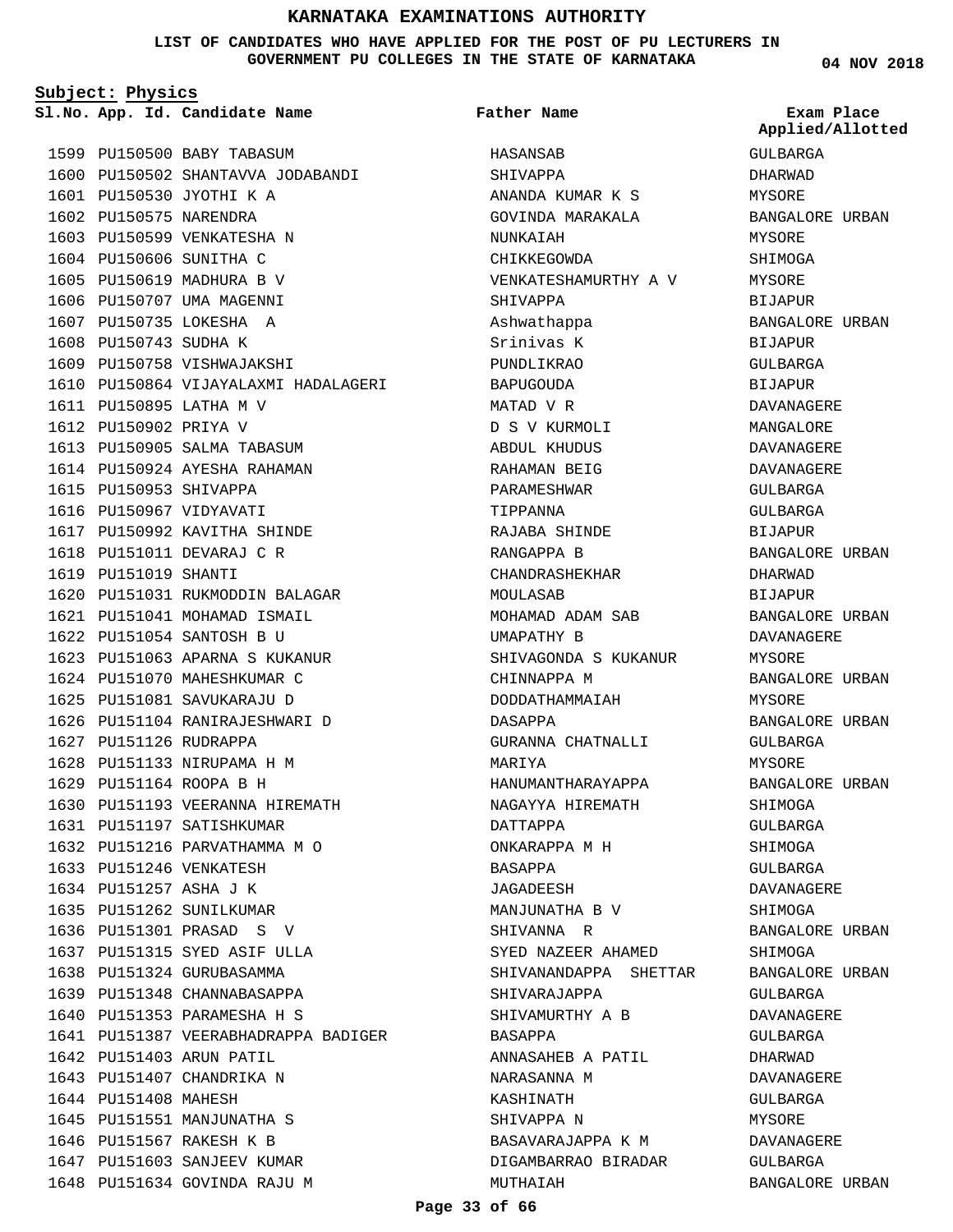### **LIST OF CANDIDATES WHO HAVE APPLIED FOR THE POST OF PU LECTURERS IN GOVERNMENT PU COLLEGES IN THE STATE OF KARNATAKA**

**Subject: Physics**

**App. Id. Candidate Name Sl.No. Exam Place**

1649 PU151641 VEERANNA 1650 PU151648 MANJUNATHA SANGATI 1651 PU151655 YASHODHA B K 1652 PU151665 SUKANYA APPOJI 1653 PU151674 BITRAGUNTA LAKSHMI SHAILAJA 1654 PU151676 RAMESH BABU L 1655 PU151703 PRAVEENA S V 1656 PU151712 GEETAJALI 1657 PU151728 ADITHYA M N 1658 PU151731 RAVI PUJAR 1659 PU151746 SYED NAMATULLA QUADRI 1660 PU151803 SYED ZOHEB AHMED 1661 PU151809 SUMANA U 1662 PU151847 VEENA B 1663 PU151905 ABDULLA MAKANDAR 1664 PU151952 MAMATHA G 1665 PU152035 SUMAYA NAAZ C 1666 PU152038 DEEPTHI M 1667 PU152050 SHIVKUMAR M A 1668 PU152102 NAZEERAHMAD R 1669 PU152141 NAGAJYOTHI G 1670 PU152143 MANJUNATHA T 1671 PU152157 UMASHANKARA K C 1672 PU152169 ANITADEVI GOUDAR 1673 PU152178 MOHAMED MAHABOOB KHAN 1674 PU152179 GEETHA K S PU152180 YOGANANDA H S 1675 1676 PU152218 VIRUPAKSHA P K 1677 PU152227 GNANESHWARI K P 1678 PU152247 VARSHARANI 1679 PU152267 SHAMANTHA KUMAR 1680 PU152279 MALLIKARJUNA HORAKERI 1681 PU152322 MURALIDHARA N 1682 PU152337 BHAVYA KUMARI G A 1683 PU152341 TANUJA M P 1684 PU152370 GNANENDRA D S 1685 PU152411 SOMAYYA MATH 1686 PU152425 RENUKA SALI 1687 PU152455 VENKATA SUBBARAO P 1688 PU152492 RAVINDRA PU152494 STUTHI A R 1689 1690 PU152510 PALLAVI G B PU152686 PRADEEP D 1691 1692 PU152714 SOMASHEKARA S 1693 PU152737 LAXMI SAMANI 1694 PU152739 SHREEPAD KULAKARANI 1695 PU152755 AYESHA SIDDIQHA 1696 PU152760 CHAITRA INAMADAR 1697 PU152887 RAMESH PAWAR 1698 PU152957 SOWMYA D R

ANNAPPA SHANKARAPPA KARIYAPPA B H RUDRAPPA RAMAPRASAD B LAKSHMINARAYANA SETTY VENKATARAMANA D sidramappa NAGESH M H SIDDAPPA SYED SAHIB PASHA QUADRI SYED MUJEEB AHMED ANANDA U BASAVARAJ V USMAN GOPALA REDDY D ABDUL RAQEEB C MUNIYAPPA M Amarayya RIYAZAHMAD Y Narayana Swamy THIMMAPPA CHANDRAIAH D SHIVAMURTIGOUD MOHAMED AKBAR KHAN SHIVAKUMARA SHIVANANJAPPA KAMBAIAH P T PARAMASHIVAIAH SIDDHARAM SAVALI SHIVAPPACHAR B VEERABASAPPA NINGA NAYAKA D GANGAPPA G A PRAKASH M SHREEKANTACHAR SIDDALINGAYYA MATH HANUMANTAPPA SALI P RAMA MOHAN RAO SHIVRAJ ANATHA RAJA MURTHYN BASAVEGOWDA DYAVARASEGOWDA SEENAPPA GANGADHAR HAMANTARAO KULAKARANI AHMED PASHA BABURAO **SEVU** Ramamurthy **Father Name**

**04 NOV 2018**

GULBARGA DHARWAD BANGALORE URBAN DHARWAD GULBARGA BANGALORE URBAN BANGALORE URBAN GULBARGA SHIMOGA DHARWAD GULBARGA SHIMOGA MANGALORE BANGALORE URBAN BIJAPUR BANGALORE URBAN DAVANAGERE **MYSORE** DHARWAD BIJAPUR BANGALORE URBAN DAVANAGERE BANGALORE URBAN BIJAPUR BANGALORE URBAN MYSORE BANGALORE URBAN SHIMOGA DAVANAGERE GULBARGA BANGALORE URBAN DAVANAGERE MYSORE BANGALORE URBAN MYSORE BANGALORE URBAN BIJAPUR DHARWAD DAVANAGERE GULBARGA MYSORE MYSORE BANGALORE URBAN BANGALORE URBAN DHARWAD BIJAPUR SHIMOGA BIJAPUR GULBARGA GULBARGA **Applied/Allotted**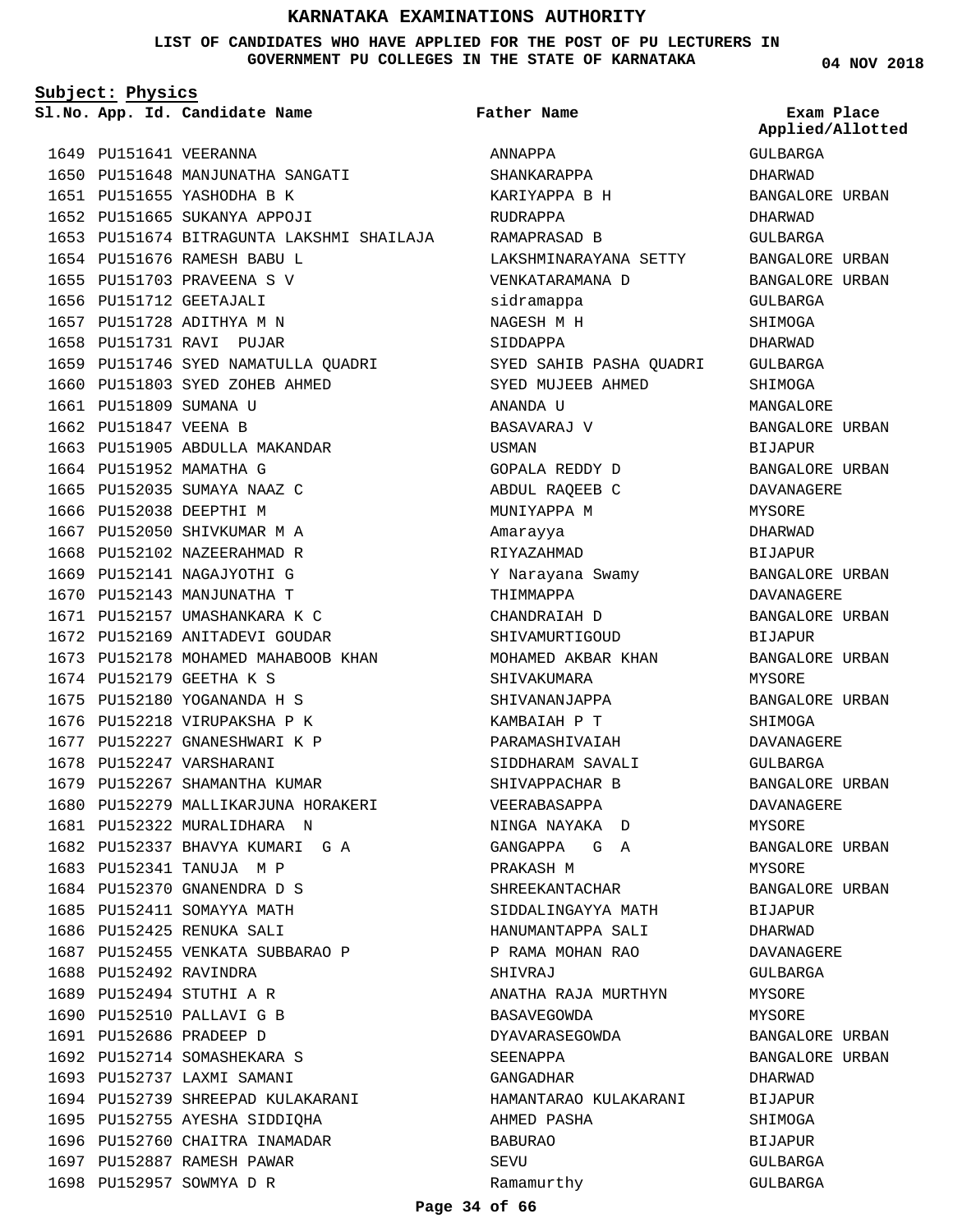**LIST OF CANDIDATES WHO HAVE APPLIED FOR THE POST OF PU LECTURERS IN GOVERNMENT PU COLLEGES IN THE STATE OF KARNATAKA**

**Subject: Physics**

1699 PU152979 ANKESHA M

**App. Id. Candidate Name Sl.No. Exam Place Father Name**

MALLANNA M RAMACHANDRAPPA RATANSINGA SIDDAYYA R NAGARAJU LATE NAGARAJ Ramachandra G N VITTAL MALLIKARJUNASHETTY H N SIDDAPPA SIDDAGANGAIAH GANAPATHI P MUNIRAHMED ANSARI SHIVASHANKARAIAH CHANDRAKANTHAMMA PRAKASH MARULASIDDAPPA A Rajanavaneethakrishna VENKATARAMAIAH VENKATESH BANDENAWAZ TARANAL BASAVE GOWDA K MANJUNATH NAIK KRISHNAPPA R SIDDAPPA HUGAR NARAYAN RAO NAGAPPA H BADARINARAYAN KRISHNA MAISTRY Nabilal SUKRAYYA T R RANGEGOWDA DODDAHANUMAIAH RAJENDRA MUDENUR MUNIRATHNAIAH P N JAYADEVAPPA D N MALLIKARJUNASWAMY SHEENA DEVADIGA Suryanarayana Rao D K BASAVARAJ D S THIMAKKA RAJA NAIK SHANKRAIAH P RAMAKRISHNEGOWDA VENKATARAMU H R KHASEEMASAB CHIKKANARASIMAHAIAH M MAHADEVAPPA AYUB KHAN R MYSORE **Applied/Allotted**

BANGALORE URBAN GULBARGA GULBARGA BANGALORE URBAN DAVANAGERE BANGALORE URBAN BIJAPUR BANGALORE URBAN GULBARGA BANGALORE URBAN SHIMOGA BIJAPUR BANGALORE URBAN BANGALORE URBAN BIJAPUR SHIMOGA BANGALORE URBAN BANGALORE URBAN BANGALORE URBAN BIJAPUR BANGALORE URBAN MANGALORE GULBARGA BANGALORE URBAN GULBARGA DHARWAD GULBARGA BIJAPUR MYSORE DHARWAD DHARWAD MYSORE BANGALORE URBAN DAVANAGERE BANGALORE URBAN DAVANAGERE BANGALORE URBAN MANGALORE BANGALORE URBAN BANGALORE URBAN DAVANAGERE SHIMOGA DAVANAGERE BANGALORE URBAN DAVANAGERE DHARWAD BANGALORE URBAN BANGALORE URBAN DAVANAGERE

1700 PU153063 JALAJAKSHI B R 1701 PU153092 ANNAPURNA 1702 PU153108 GOURISHWARAYYA M PU153144 RAGA BHAGYALAKSHMI 1703 1704 PU153150 VINAY KUMAR N 1705 PU153171 KUMAR N R 1706 PU153329 JAKKAPPA INCHOOR 1707 PU153354 GOVINDARAJASWAMY H M 1708 PU153395 SHEKHARAPPA 1709 PU153422 NAGAMBIKA KS 1710 PU153425 PRASHANTHA KUMARA P G PU153455 RAYEESAHMED ANSARI 1711 1712 PU153495 LINGA DEVARU D S PU153516 BHAVYA H R 1713 1714 PU153554 NAYANA BETDUR 1715 PU153673 SANTHOSH KUMAR M 1716 PU153678 RAJARAMAKRISHNA R 1717 PU153697 NARASHIMHAMURTHY G V 1718 PU153700 DIVYA NAIK 1719 PU153772 FAIROJA BANDENAWAZ TARANAL 1720 PU153825 YASHAVANTH D B PU153835 VINOD NAIK 1721 1722 PU153842 MOHAMMED JAVEED IQBAL SIDDIQUI MOHAMMED SHAFEEUDDIN 1723 PU153882 SUREKHA K 1724 PU153934 LAXMI HUGAR 1725 PU154000 SANDHYA HONNANGI 1726 PU154024 VEERESH HOSAMANI PU154032 VEENA BANK 1727 1728 PU154034 GANESH P 1729 PU154062 NIKHATPARVEN ILKAL 1730 PU154111 KASTOORI DEVADIG PU154118 BHAVYA R 1731 1732 PU154121 CHAITRA D H 1733 PU154145 VEENA 1734 PU154163 SOWMYA M 1735 PU154275 MANJUNATH D 1736 PU154281 SOWMYA M 1737 PU154307 ASHOKA 1738 PU154342 GURUPRASAD D S 1739 PU154377 POORNIMA D B 1740 PU154408 RADHAMANI G T 1741 PU154435 PRASANNA KUMAR M R 1742 PU154469 BHAGYALAKSHMI P 1743 PU154532 KUMARI R 1744 PU154580 NAGARATHNA H V 1745 PU154582 NADAF MOULASAB 1746 PU154657 JAYAMMA N 1747 PU154660 MANJULA M 1748 PU154683 ELYZIA SULTHANA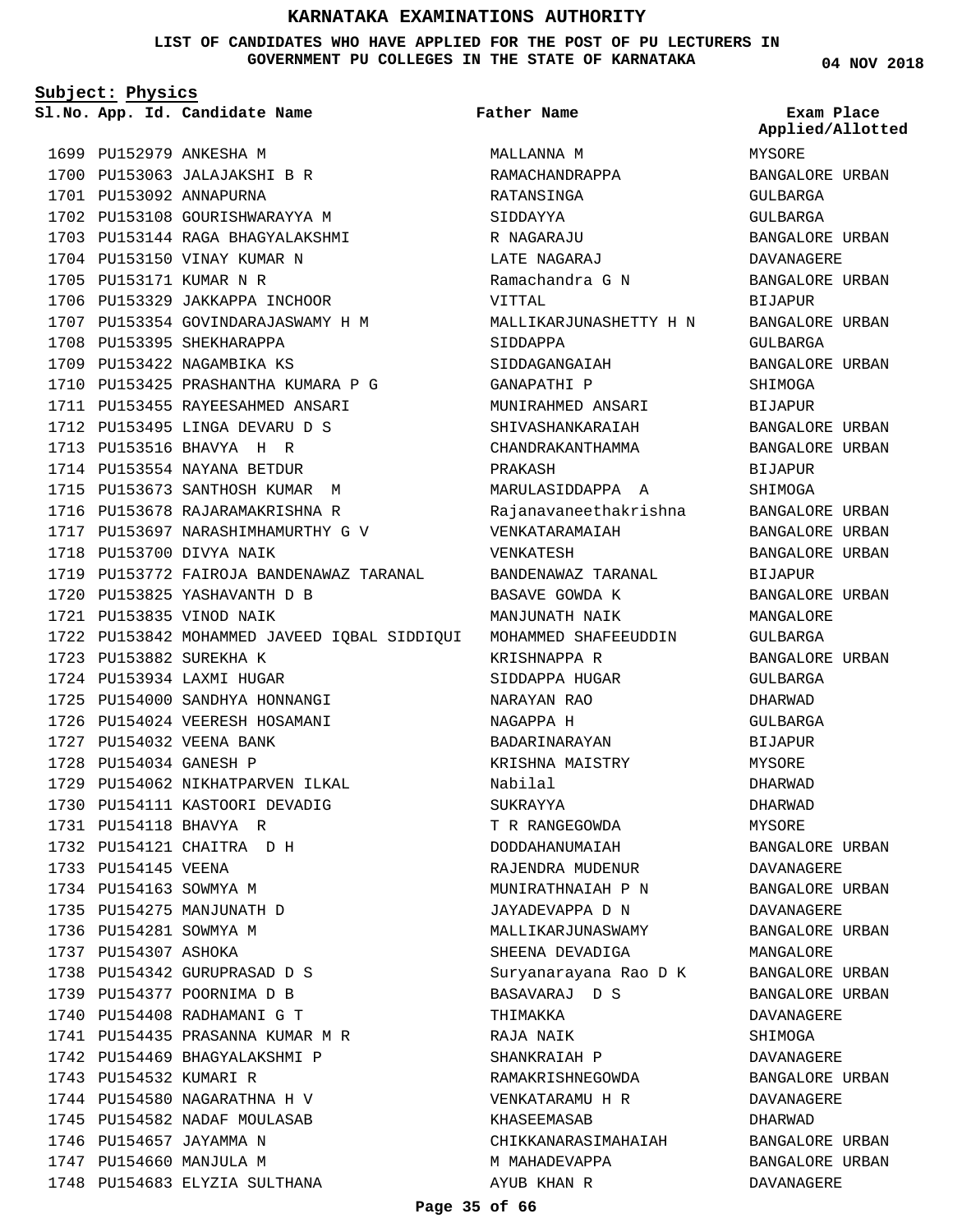**LIST OF CANDIDATES WHO HAVE APPLIED FOR THE POST OF PU LECTURERS IN GOVERNMENT PU COLLEGES IN THE STATE OF KARNATAKA**

**Father Name**

**Subject: Physics**

**App. Id. Candidate Name Sl.No. Exam Place**

1749 PU154684 GANGADHARA G N 1750 PU154744 KAMBALE ARATI SHAMKUMAR 1751 PU154766 VEENA NAYAK 1752 PU154775 B RAVIKUMAR 1753 PU154788 SHRUTHI C R 1754 PU154812 ASHA P B 1755 PU154815 VIJAYALAXMI UPPIN 1756 PU154836 SHIVAKUMAR PAWAR 1757 PU154887 SHIVAKUMAR 1758 PU154952 SATHISHKUMARA H S 1759 PU154960 BAGALE SUREKHA RAJENDRA 1760 PU154981 MOHANAKUMARA L B 1761 PU154984 SANJEEV S R 1762 PU155003 NAZEER AHAMED TALIKOTI 1763 PU155010 HAMSA S 1764 PU155042 ASHADEVI M 1765 PU155047 UDAYAKUMAR 1766 PU155116 KALPANA V 1767 PU155117 BASAVARAJ SURAKOD 1768 PU155160 POOJA KINI 1769 PU155169 HANUMANTHARAJU B 1770 PU155197 SANTOSH 1771 PU155241 RAJESHWARI JALIGID PU155285 SEEMA TAJ 1772 1773 PU155290 KAVYASHREE R P 1774 PU155327 NANDA JAGADEESH 1775 PU155373 RAVI NAIK 1776 PU155377 SUNIL KUMAR K H 1777 PU155387 ROOPA G 1778 PU155401 MAGHINI MAHADEVAPPA KUMBARAGERI MAHADEVAPPA 1779 PU155407 CHANABASAPPA 1780 PU155431 JAYASHREE H C 1781 PU155442 MANJULA G M 1782 PU155459 PRATIBHA ISHWAR HEGDE 1783 PU155482 RAJSHEKHAR 1784 PU155503 NAZIA TARANUM 1785 PU155536 RAGHU C N 1786 PU155552 RAGHUNANDAN H 1787 PU155600 GIRISH KUMAR P 1788 PU155605 NAGAPPA HANCHINAMANI 1789 PU155625 UMESH KUMAR K T 1790 PU155636 ANITHA S P 1791 PU155640 MALLIKARJUN 1792 PU155652 NETHRAVATHI R N 1793 PU155684 RAVINDRA BABU P 1794 PU155692 ANUPAMA A 1795 PU155721 JAYALAKSHMAMMA 1796 PU155729 PADMAVATHI G 1797 PU155732 MAMATHA C 1798 PU155748 HANAMANTAPPA ISHVARAPPA BARAKER ISHWARAPPA BARAKER

NANJUNDAPPA G N SHAMKUMAR GOVIND NAYAK BHEEMABHOVI RAMESH C G PEDDABHORANAYAKA N BASAVARAJ BHIMASING PAWAR NINGAPPA KORI SHANKARAPPA H E RAJENDRA BYRAPPA RAMANNA HASANSAB SOMASHEKARAPPA K M MUNIRATHNAM G R LOKASING VISHWANATHA SIDDANAGOUDA SUBRAYA KINI K BHEEMANNA SHIVANNA Chennappa BASHA SAB PUTTABUDDI JAGADEESH R K HEERYA NAIK HALESHAPPA G GANGADHAR SHANKRAPPA HAWARAGI H R CHAKRAPANI MAHENDRAIAH G K ISHWAR NARAYAN HEGDE NAGENDRAPPA ABDUL MAJEED K NARAYANA C V HANUMANTHAIAH C M P SIDDAIAH BEERAPPA THIMMAIAH PARAMESHWARAPPA S B BASAVARAJ METI RAMDASA M PARASHIVAMURTHY Krishna Sharma A RAMU GOVINDACHARI K CHANDRASEKHARAIAH G

**04 NOV 2018**

**Applied/Allotted**

BANGALORE URBAN GULBARGA DHARWAD DAVANAGERE SHIMOGA DAVANAGERE DHARWAD DHARWAD DHARWAD SHIMOGA **BIJAPUR** MYSORE GULBARGA BIJAPUR DAVANAGERE BANGALORE URBAN GULBARGA MYSORE DHARWAD MANGALORE BANGALORE URBAN GULBARGA BIJAPUR BANGALORE URBAN DHARWAD MYSORE DAVANAGERE MYSORE MYSORE DHARWAD DHARWAD MYSORE SHIMOGA DHARWAD GULBARGA BANGALORE URBAN MYSORE BANGALORE URBAN MYSORE DHARWAD SHIMOGA DAVANAGERE GULBARGA **MYSORE** MYSORE BANGALORE URBAN MYSORE BANGALORE URBAN SHIMOGA

DHARWAD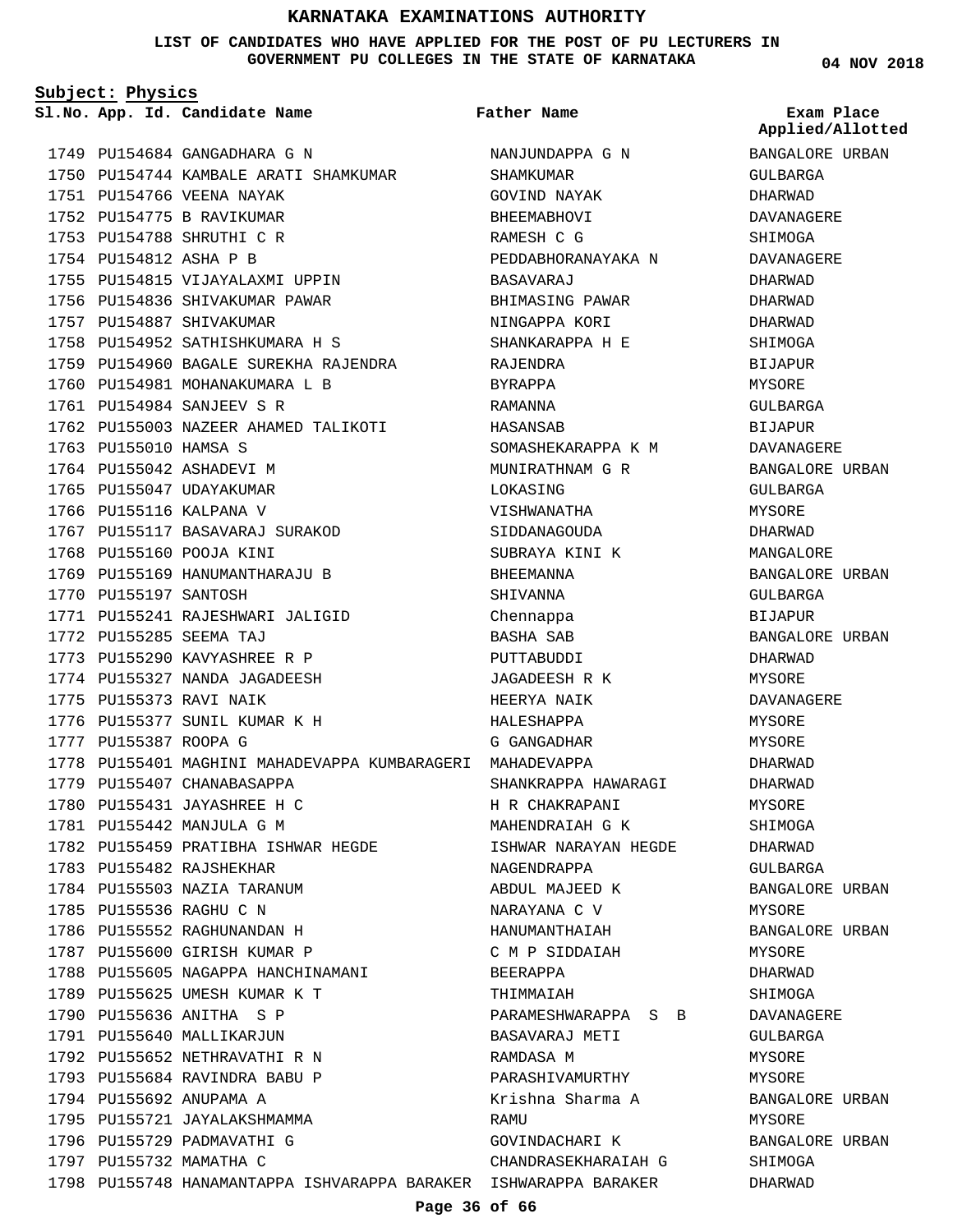**LIST OF CANDIDATES WHO HAVE APPLIED FOR THE POST OF PU LECTURERS IN GOVERNMENT PU COLLEGES IN THE STATE OF KARNATAKA**

**Subject: Physics**

1799 PU155770 PARVEEN BANU 1800 PU155799 RAVI M 1801 PU155807 SHIVANNA 1802 PU155816 RAJEEV BAJANTRI 1803 PU155830 SAVITHA 1804 PU155861 SHILPA C M 1805 PU155869 ROOPA K S 1806 PU155879 RAJAPPA A S 1807 PU155901 RAGHAVENDRA D C 1808 PU155909 SURESHA 1809 PU155928 MAHALINGESHWAR HIREMATH 1810 PU155963 SURESH KABADE 1811 PU155970 KUMARA H C 1812 PU155982 MALLIKARJUNA P T 1813 PU155997 SUMITRA M 1814 PU155998 RAJU BAGI 1815 PU155999 SUREKHA KOLAVI 1816 PU156030 VEERESHA 1817 PU156038 PUNEETH KUMAR K P 1818 PU156051 NARAYANASWAMY L 1819 PU156054 BHIMAPPA KURABET 1820 PU156056 BABY PU156059 SREEVANI E 1821 1822 PU156071 JAGADEVI 1823 PU156101 NAGINI 1824 PU156104 IFFATH UZMA 1825 PU156135 MAMATHA SUVARNA 1826 PU156138 VIJAYAKUMARA T G 1827 PU156159 MANGALAGOWRAMMA V K 1828 PU156167 PUSHPAVATHI J N 1829 PU156184 MANJUNATHA K P 1830 PU156187 AFROZ KHAN PU156202 SHILPA P 1831 1832 PU156212 BHAGYASHRI CHIKKORDE 1833 PU156215 MANGALA M J 1834 PU156217 SANJEEVKUMAR PATIL 1835 PU156275 PRATIMA MYAGERI 1836 PU156291 GANGARAJU S 1837 PU156330 MAHESH HEGADE 1838 PU156403 VINAYACHANDRA M C 1839 PU156421 CHOWDAREDDY CN 1840 PU156455 SANTHOSHA KUMAR B S 1841 PU156550 SANJAYA 1842 PU156556 SHYLAJA L K 1843 PU156558 RAMESH 1844 PU156561 PRAFULCHANDRA NAYAK 1845 PU156562 SAVITHA M R 1846 PU156681 CHITHRA LATHA C 1847 PU156690 VENKATALAKSHMI B T 1848 PU156692 ROOPA S

**App. Id. Candidate Name Sl.No. Exam Place** ABDUL GANI SAB MUDALAGIRIGOWDA HEMAGIRAIAH BHIMANNA GURUVA POOJARY MUNIYAPPA C SUBBOGOWDA K R SRINIVASA A H CHANDRAPPA D SAMPANGIRAMAIAH VISHWANATH KEERAPPA CHANDRAPPA B VENKOBA T MUNISWAMY RAMAPPA CHANDRAPPA BASAPPA KRISHNA B LAKSHMANNA RAMAPPA BABU POOJARY E NAGARAJA RAO SHAMRAO SHIVAJIRAO mohammed azharuddin SHIVA SALIAN GANGAIAH KALEGOWDA NAGARAJA PAPA REDDY N KAHSIM KHAN PANCHAKSHARAIAH C S RAMACHANDRA JAYADEVAPPA G T SOMALING ISHWARAPPA SIDDAIAH BASAPPA CHANDRAIAH M C NARAYANASWAMY PATELA BASAVANAGOWDA BASAVARAJ KUMARAPPA L R SHANKARAPPA HONNAPPA NAYAK RAMANNA B CHALUVEGOWDA M VENKATESHULU B MANJUNATHA SAMBOJI **Father Name**

**04 NOV 2018**

GULBARGA BANGALORE URBAN BIJAPUR BIJAPUR MANGALORE BANGALORE URBAN SHIMOGA SHIMOGA MYSORE BANGALORE URBAN DHARWAD BIJAPUR MYSORE BANGALORE URBAN BANGALORE URBAN GULBARGA GULBARGA **BIJAPUR** MYSORE BANGALORE URBAN DHARWAD MANGALORE DAVANAGERE GULBARGA GULBARGA BANGALORE URBAN MANGALORE BANGALORE URBAN BANGALORE URBAN DAVANAGERE BANGALORE URBAN BANGALORE URBAN BANGALORE URBAN DHARWAD DAVANAGERE BIJAPUR GULBARGA BANGALORE URBAN DHARWAD BANGALORE URBAN BANGALORE URBAN DAVANAGERE GULBARGA SHIMOGA GULBARGA MANGALORE MYSORE MYSORE GULBARGA DAVANAGERE **Applied/Allotted**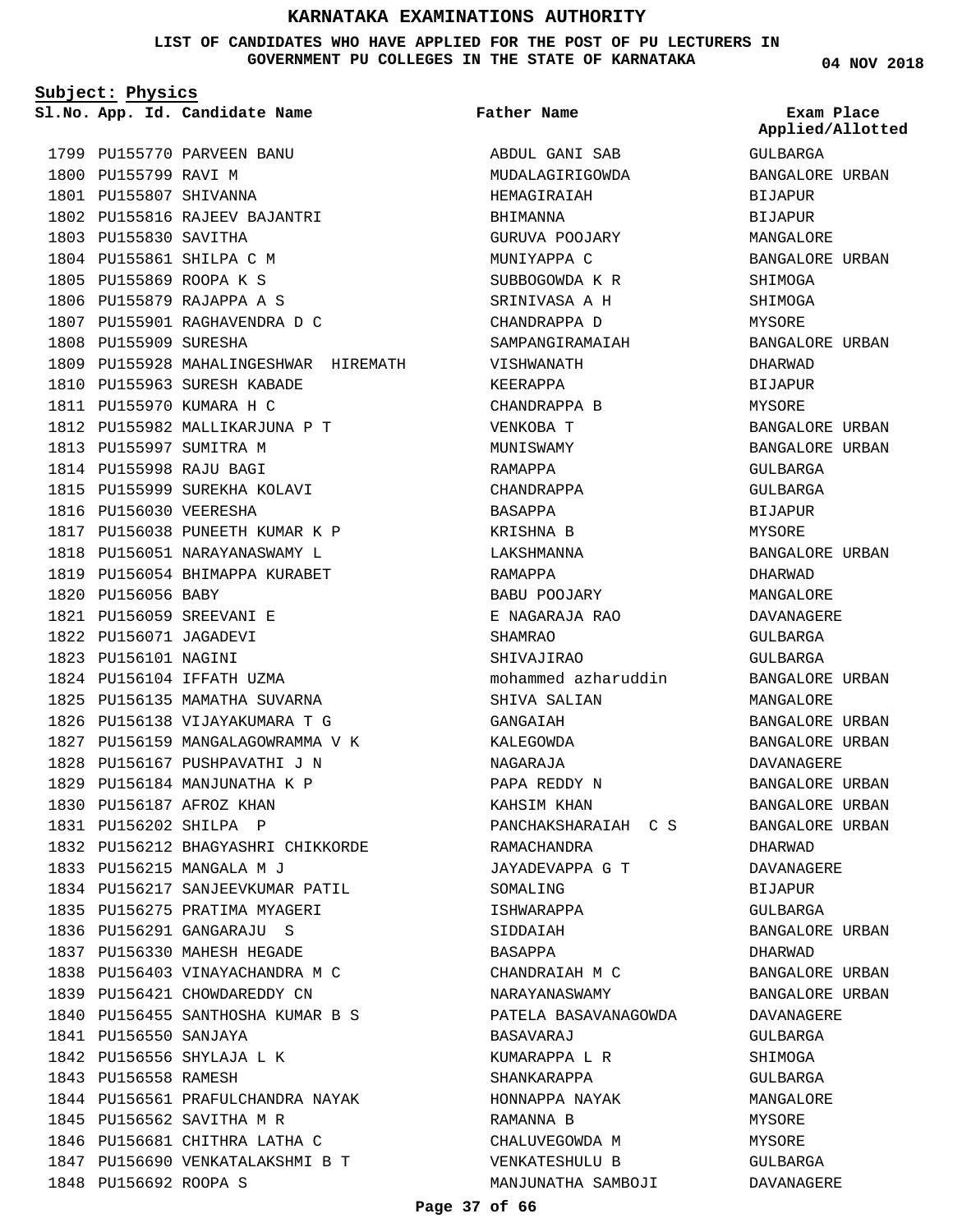**LIST OF CANDIDATES WHO HAVE APPLIED FOR THE POST OF PU LECTURERS IN GOVERNMENT PU COLLEGES IN THE STATE OF KARNATAKA**

**Subject: Physics**

**App. Id. Candidate Name Sl.No. Exam Place**

1849 PU156710 POORNIMMA 1850 PU156867 UMADEVI S T 1851 PU156917 ANJULADEVI 1852 PU156949 YAMUNA K 1853 PU157013 PRAVEENAKUMAR GANJIHAL 1854 PU157081 KAVYA A N 1855 PU157093 SHAKILA HL 1856 PU157181 PANKAJA M 1857 PU157182 MANJULA KALAGUDI 1858 PU157228 AFSHAN RAHAT 1859 PU157289 MAHADEVA G 1860 PU157308 YASHMEEN MAKANDAR 1861 PU157357 SHEKHAR H 1862 PU157413 GOWRAMMA 1863 PU157417 HARIHARADA GIRISH 1864 PU157434 RAVISHANKARAPPA M M 1865 PU157587 SHRUTHI M P 1866 PU157596 SUKANYA 1867 PU157626 NAGARAJU N 1868 PU157628 NAVIN KAMBAR 1869 PU157647 VEENA BADAGANNAVAR 1870 PU157652 KRISHNAMURTHY L 1871 PU157656 PADMASHREE S 1872 PU157676 GANESH BILLAVA 1873 PU157704 VIJAYALAXMI 1874 PU157772 MAHMAD MUSTEFA 1875 PU157823 VENKATE GOWDA R 1876 PU157845 CHANDRAPPA Y 1877 PU157870 NARASIMHAMURTHY P 1878 PU157893 NAGARAJA 1879 PU157921 SAMINA LASHKARI 1880 PU157985 POORNA J V 1881 PU158124 AMARESH 1882 PU158129 MANJUNATH KALAL 1883 PU158234 ANJANEYAREDDY N 1884 PU158307 SUNITHA 1885 PU158323 BASAPPA UKKUND 1886 PU158345 MAHANTESH H 1887 PU158360 GURUDATT 1888 PU158420 CHETHAN KUMAR G PU158423 SHALINI J 1889 1890 PU158440 ANAND KUMBAR 1891 PU158463 RAJESH KAMBLE 1892 PU158482 MAMATHA R 1893 PU158486 SEEMAPPA HALLI 1894 PU158488 SHREEDHAR YANKANCHI 1895 PU158541 KALAVATHI B 1896 PU158545 RACHANA 1897 PU158546 PRAKASH KULKARNI 1898 PU158626 UMAMAHESHA A

# PRABHU **Father Name**

SANNA THIPPESWAMY DEVAPPA KRISHNAPPA Y N BASAVARAJ NANJUNDAIAH A S HP Lakshmana Hegde MAYACHAR B K SANGANABASAPPA SYED MEHBOOB PATEL GAVISIDDHAIYA ABDULKARIM HUCHAIAH S SADASHIVAPPA SHIVAPPA H MALLESHA M PRAKASH M L LAXMINARAYAN RAO B NINGAPPA KALAPPA KRISHNAPPA LAKSHMINARASAIAH SALUVAPPA MASTHAYYA AMARAPPA MAHMAD IQBAL RAJAPPA D YARACHINNAPPA ASWATHAPPA P HANAMANTAPPA CHAKKALI ABDULGANI VEDAMURTHY J R MALLANNA KANDAKUR SADASHIV LATE NAGAPPA SADASHIVA NAGAPPA SHIVAREDDI sidramappa GANGANNA P S JANARDHAN RAMAPPA VISHWANATH RANGAPPA BHARAMAPPA KALAKAPPA THIMMAPPA B TIMMANACHAR PUROHIT MALLARI ATTINARASAIAH

**04 NOV 2018**

GULBARGA DAVANAGERE GULBARGA BANGALORE URBAN DHARWAD BANGALORE URBAN MANGALORE DAVANAGERE **BIJAPUR** GULBARGA SHIMOGA BIJAPUR BANGALORE URBAN GULBARGA DAVANAGERE MYSORE SHIMOGA MANGALORE BANGALORE URBAN BIJAPUR BIJAPUR BANGALORE URBAN BANGALORE URBAN MYSORE GULBARGA GULBARGA BANGALORE URBAN BANGALORE URBAN BANGALORE URBAN GULBARGA BIJAPUR BIJAPUR GULBARGA BIJAPUR BANGALORE URBAN MANGALORE DHARWAD GULBARGA GULBARGA BANGALORE URBAN MYSORE DHARWAD GULBARGA BANGALORE URBAN DHARWAD DHARWAD DAVANAGERE GULBARGA BIJAPUR BANGALORE URBAN **Applied/Allotted**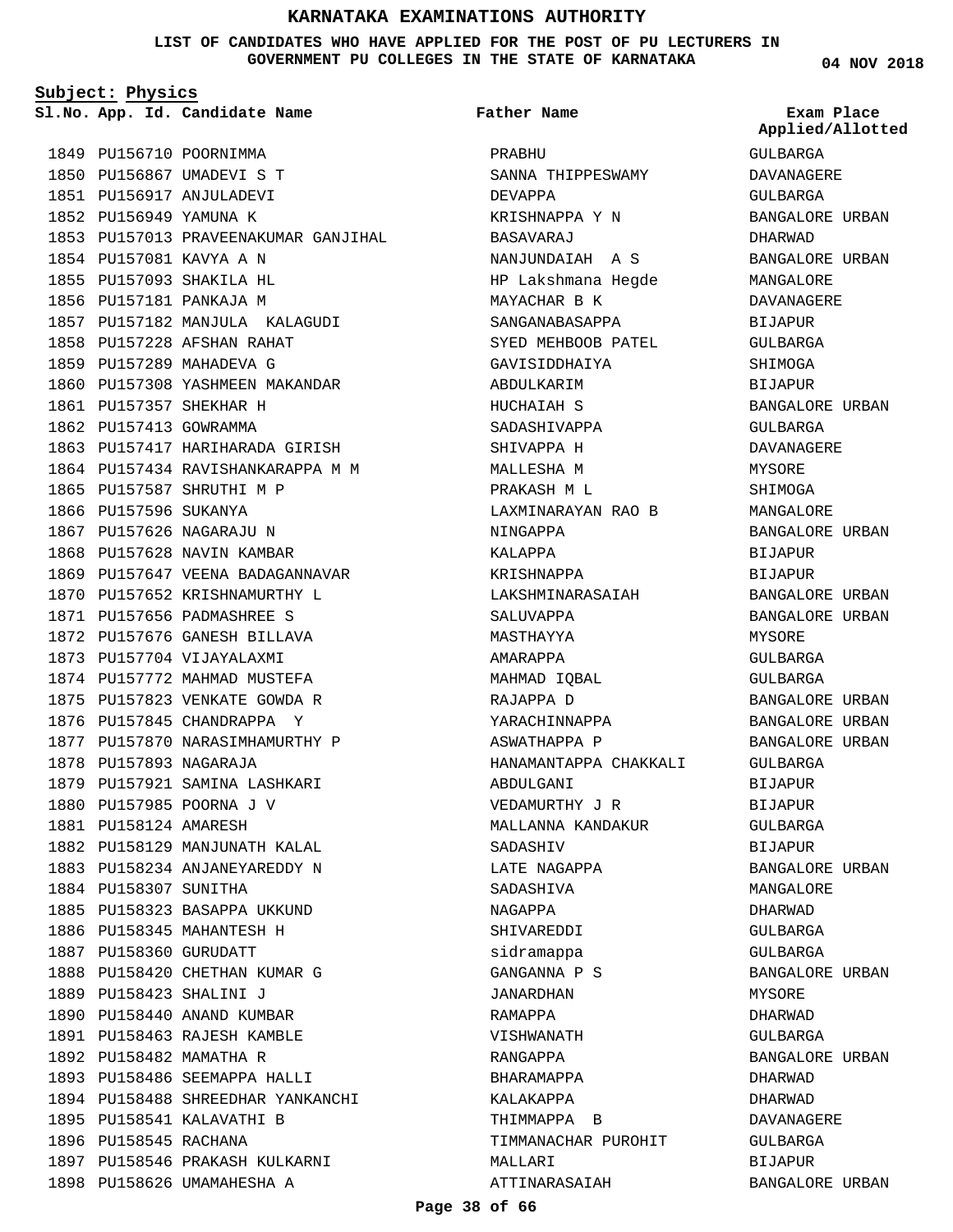**LIST OF CANDIDATES WHO HAVE APPLIED FOR THE POST OF PU LECTURERS IN GOVERNMENT PU COLLEGES IN THE STATE OF KARNATAKA**

**Subject: Physics** PU158641 SABRIN BANU 1899 1900 PU158650 SAVITHA G 1901 PU158654 SRINIVASA G 1902 PU158671 RASHMI H S 1903 PU158722 MAMATA PATIL 1904 PU158729 SUPRIYA N 1905 PU158745 SHASHIREKHA S 1906 PU158766 RAVINDRA GOWDA D S 1907 PU158779 PADIYAPPA TAMMANNAPPA TOLAMATTI TAMMANNAPPA 1908 PU158801 SAMEENA KAUSAR MAISTRY 1909 PU158858 VEENA V 1910 PU158862 MARDANALI 1911 PU158899 SUNILKUMAR N B 1912 PU158915 SYEDA SAMEERA AFSHAN 1913 PU158938 ANAND JOSHI 1914 PU158995 VINODARAJA M K 1915 PU159018 SUBHASAGOUDA PATIL 1916 PU159068 RESHMI 1917 PU159104 MANJUNATHA R 1918 PU159134 SHASHI REKHA G 1919 PU159186 HEMA 1920 PU159298 MD NASEERUDDIN MANIYAR 1921 PU159309 ASHA 1922 PU159311 ASHA BANAKAR 1923 PU159385 NAGAYYA 1924 PU159402 SUMA S 1925 PU159441 MENAKA G 1926 PU159467 NAGMANA FIRDOSE 1927 PU159495 MALLAPPA JYOTHI 1928 PU159507 GURAPADAYYA ANGADI 1929 PU159527 SUMIYA H K 1930 PU159560 GIRISH M PU159590 HUNCHALAGI SHIVALEELA CHANDRAKANT CHANDRAKANT 1931 1932 PU159636 VIJAYALAXMI MORAB 1933 PU159653 MAHESH PARIMI 1934 PU159657 MAHESHA N 1935 PU159719 REKHA V K 1936 PU159839 PADMAJA MURTHY PU159841 PRADNYA BABASAHEB KAGAWADE 1937 1938 PU159891 BASAVARAJ B V PU159932 ARUNA LAKSHMI K S 1939 1940 PU160031 ANAND ANGADI 1941 PU160094 SAVITRI 1942 PU160114 RENUKA 1943 PU160119 CHAVADI PRADEEP 1944 PU160121 RAVIKUMAR S 1945 PU160138 REENA ROY **App. Id. Candidate Name Sl.No. Exam Place Father Name**

1946 PU160163 NANDEESHA S

1948 PU160390 USHA H K

1947 PU160201 PATIL AJIT KUMAR

VAZEER AHMED GOVINDAPPA GOPALAPPA SHIVAMURTHY H S POLICE PATIL S N NANDAGOPALA N SIDDAPPA K SHIVANADA GOWDA D FAQRUDDIN VEERAPPA HUSENSAB GADAD BASAVARAJAPPA N R SYED SIRAJ AHAMED PRALHADRAO KAMAKSHAIAH K S LINGANAGOUDA Basavaraj Rajagopal BASAVARAJA G HANUMANTHA NIZAMUDDIN MANIYAR SHIVANANDA NAVATI MAHADEVAPPA VEERAYYA SIDDARAJU GURUPA D ABDUL RAHMAN MALLIKARJUNA M MALLAYYA KAREEMSAHEB H MARIYANNA NARAYAN MORAB visweswara rao NAGARAJAPPA KALLENINGAPPA K UGRAMURTHY BABASAHEB VENKATACHAR SRINIVASA REDDY G GURUPADAPPA DUGGAPPA MALLIKARJIIN CHANNAVEERAPPA C SANGANABASAPPA G K THIMMARAYAPPA LATE SIDDAPPA M Patil Subhash LATE H K KARUNAKAR **04 NOV 2018**

**Applied/Allotted**

DAVANAGERE BANGALORE URBAN BANGALORE URBAN SHIMOGA DHARWAD MYSORE DAVANAGERE DAVANAGERE **BIJAPUR** BIJAPUR DAVANAGERE DHARWAD DAVANAGERE DAVANAGERE BIJAPUR MYSORE DHARWAD GULBARGA BANGALORE URBAN DAVANAGERE GULBARGA GULBARGA DAVANAGERE BIJAPUR DHARWAD BANGALORE URBAN DHARWAD SHIMOGA BANGALORE URBAN BIJAPUR DAVANAGERE MYSORE GULBARGA DHARWAD DHARWAD BANGALORE URBAN DAVANAGERE BANGALORE URBAN DHARWAD MYSORE BANGALORE URBAN DAVANAGERE GULBARGA GULBARGA DHARWAD GULBARGA BANGALORE URBAN MYSORE GULBARGA SHIMOGA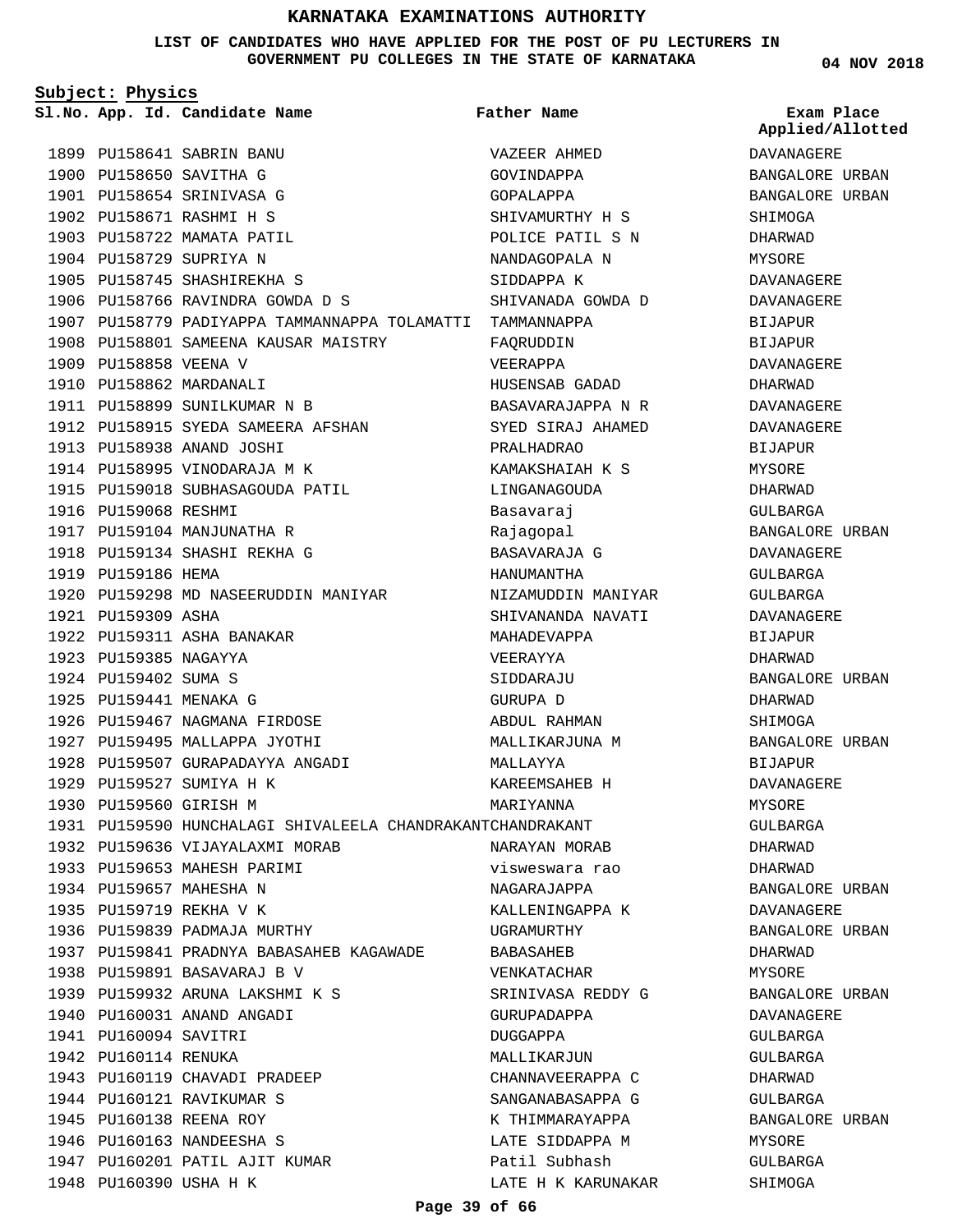**LIST OF CANDIDATES WHO HAVE APPLIED FOR THE POST OF PU LECTURERS IN GOVERNMENT PU COLLEGES IN THE STATE OF KARNATAKA**

**Subject: Physics**

1949 PU160466 IRSHAD AHAMED D 1950 PU160476 MANASA 1951 PU160489 INDIRA R 1952 PU160513 RAVI 1953 PU160550 PRIYANKA M 1954 PU160557 SRINIVASA C D 1955 PU160567 USHA 1956 PU160598 DAYANANDA M N 1957 PU160603 REENA P 1958 PU160615 NAGESHWARA REDDY 1959 PU160616 ARUNDHATI 1960 PU160622 USTAD JALEES AHMED PU160637 RAGHU R S 1961 1962 PU160638 NANDI JYOTHI 1963 PU160659 SHASHIDHARA D M 1964 PU160679 SHANUR NAVI 1965 PU160683 MALLIKARJUN GUDAGUNTI 1966 PU160725 PRATHIMA S 1967 PU160760 SALMAN SUHEB 1968 PU160778 IRAPANNA CHOUGALA 1969 PU160796 ASMA 1970 PU160799 JAGADEESHA K N 1971 PU160893 MAHANTHESHCHANDRAN B 1972 PU160904 BANDA UPENDRA LAKSHMI 1973 PU160911 SHIVALAKSHMI 1974 PU160941 POOJA 1975 PU160967 VIJAYA JUCHANI 1976 PU161007 SHANKAR S 1977 PU161019 CHANDRASHEKHAR K G 1978 PU161028 MOHAMMAD HUSAIN 1979 PU161058 ANUPAMA K Y 1980 PU161115 MAHANTESHA B K 1981 PU161137 VEDA AINAPUR 1982 PU161138 GEETHAMANI R K 1983 PU161158 PRADEEP KUMAR M 1984 PU161159 NAGARATHNA C 1985 PU161178 SIDDANAGOUDA MALAVALLI 1986 PU161211 KUMARA K 1987 PU161226 KANTHARAJU K S 1988 PU161289 NAGAPPA KAPASI 1989 PU161292 RESHMA M C 1990 PU161305 KAVYA SHREE C M 1991 PU161441 SHIVALINGA NAIKA H R 1992 PU161489 MANJUNATH 1993 PU161500 RAVI P 1994 PU161501 MANASA D 1995 PU161509 SRIDEVI D 1996 PU161511 M NANDINI 1997 PU161531 VIJAYAKUMAR 1998 PU161533 VIVEKANAND PODDAR

**App. Id. Candidate Name Sl.No. Exam Place** MD ISMAIL D KRISHNAIAH M RAMESH R PRAHLAD Y RAGHAVAN NAIR M DASAPPASETTY BABANNA SHETTIGAR NINGAPPA M H PUTTASWAMY THIMMA REDDY L PAMPANAGOUDA MALIPATIL MOHAMMAD MUBIN SHREERAMAIAH ARJUN RAO MADAIAH M DUNDAPPA SHIVAPPA SHANTHAKUMARSWAMY R N ABDUL KHALEEL MALLIKARJUN ELYAZ AHAMAD NAGAPPA K M BASAVARAJAPPA T M SANJAPPA REVANSIDDAYYA RAJAPPA RAMANNA RAMA RAO NIJALINGAPPA K G SIKANDAR SAB WALIKAR YOGASWAMY HANUMANTHAPPA B BHIMRAYA AINAPUR KANTHARAJU MARISWAMY CHOWDEGOWDA C BASANAGOUDA KRISHNANAYAKA SHETTALLAIAH K S BALAPPA CHIKKEGOWDA CHANDRAPPA J M RAJA NAIKA MADAPPA PANDAPPA DAYANANDAPPA DEVARAJU K S M SIVARAM BHOJARAJ BIRADAR PRALHAD **Father Name**

### **04 NOV 2018**

**Applied/Allotted**

# DAVANAGERE MYSORE BANGALORE URBAN BIJAPUR MANGALORE MYSORE MANGALORE DAVANAGERE MYSORE GULBARGA DHARWAD DHARWAD BANGALORE URBAN GULBARGA MYSORE DHARWAD BIJAPUR BANGALORE URBAN BANGALORE URBAN DHARWAD MYSORE MYSORE SHIMOGA BANGALORE URBAN GULBARGA GULBARGA DAVANAGERE GULBARGA DAVANAGERE BIJAPUR SHIMOGA MANGALORE GULBARGA BANGALORE URBAN MYSORE MYSORE DAVANAGERE MANGALORE BANGALORE URBAN DHARWAD MYSORE BANGALORE URBAN MYSORE GULBARGA BANGALORE URBAN DAVANAGERE SHIMOGA DAVANAGERE GULBARGA BIJAPUR

### **Page 40 of 66**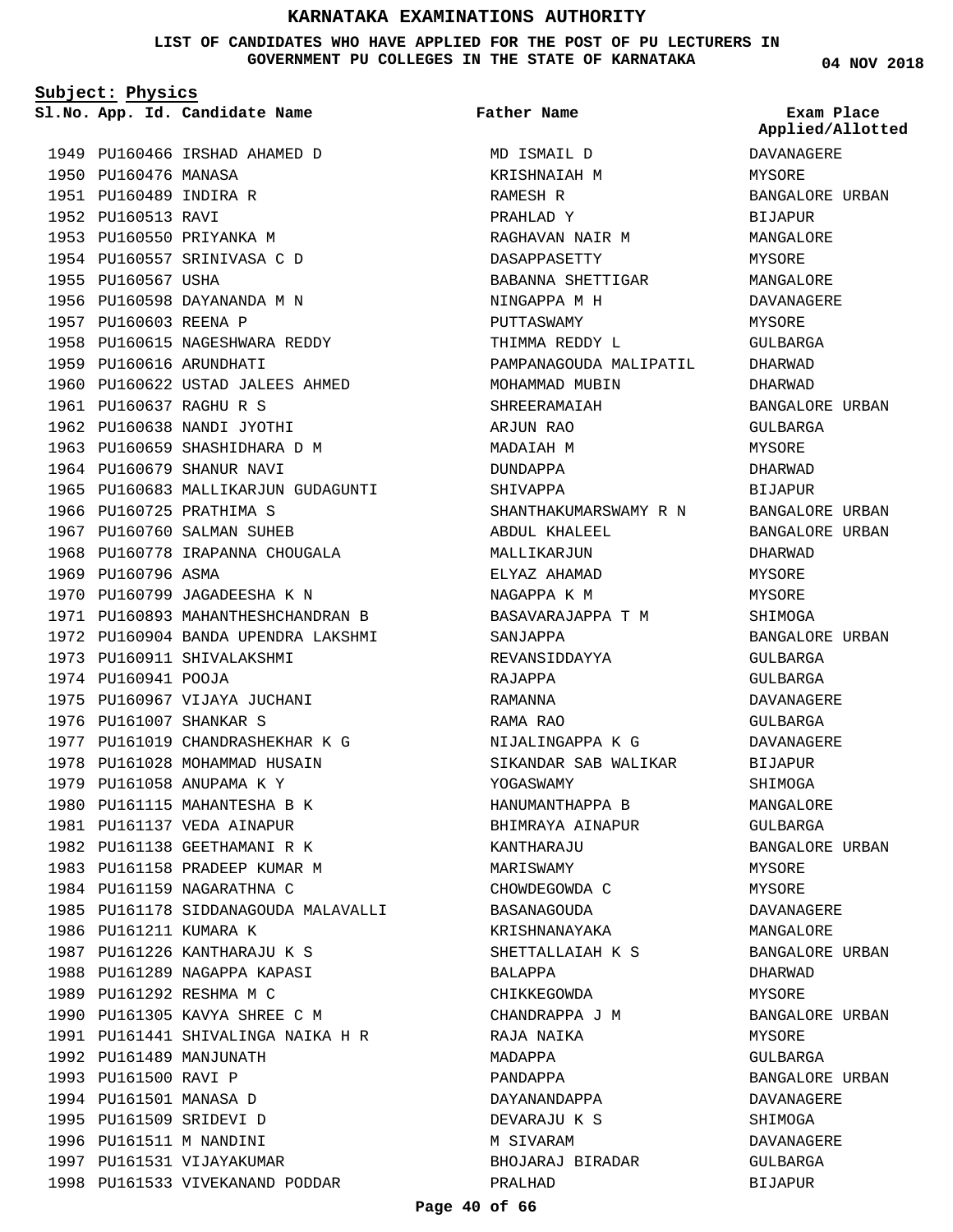**LIST OF CANDIDATES WHO HAVE APPLIED FOR THE POST OF PU LECTURERS IN GOVERNMENT PU COLLEGES IN THE STATE OF KARNATAKA**

**Subject: Physics**

**App. Id. Candidate Name Sl.No. Exam Place**

2002 PU161640 MADHUMATI PU161651 RAMYA C S 2003

PU161751 SHRUTHI P 2005

PU161920 S VANAJA 2013

2015 PU161930 NANDINI C H 2016 PU161976 RATNA KUMARI 2017 PU162055 GANGADHARAPPA R

PU162056 SHILPA T M 2018

PU162186 MANJULA K V 2023

PU162343 JYOTI DESAI 2026 PU162388 BABAJAN N 2027 PU162444 PRAKASH B 2028 PU162450 JAVEEDA BANU 2029 2030 PU162451 TANAVEER PU162483 VANITHA S 2031 PU162485 SANDHYA A P 2032

PU162076 SUDHA D 2020 PU162135 SYED SALEEM 2021 PU162140 JYOTHI A 2022

1999 PU161544 MAHANTHESHA S P 2000 PU161570 NIRANJANA M PU161618 B M BINDUSHREE 2001

PU161702 NIRANJANA YADAV G V 2004

2010 PU161807 SHAMEEM BANU MAKANDAR PU161827 JYOTI KANKANAWADI 2011 2012 PU161912 GAJANAN R MUCHANDIKAR

2006 PU161755 LAKSHMANA NAIK B 2007 PU161764 THIPPESWAMY M V 2008 PU161794 PATIL SMITA PU161805 SUJATHA B V 2009

PU161924 H N SHASHI KUMAR 2014

2019 PU162069 NASEEMABANU KALEGAR

2024 PU162223 MAHADEVAPPA MATTUR PU162283 CHANNABASAVA H L 2025

PU162518 ALLAPURE ASHWINI 2033 2034 PU162525 HARIBHAU RAJAGOLKAR 2035 PU162534 HARIBHAU RAJAGOLKAR 2036 PU162541 HARIBHAU RAJAGOLKAR 2037 PU162549 MITHUN HOSAKOTE

2038 PU162579 SURESH

2039 PU162597 VIJAYA KUMAR PU162604 SULAKSHANA B R 2040 PU162617 PRIYADARSHINI N R 2041

2046 PU162755 HUSENABASHA NAIKODI

2048 PU162762 MAHMADSHAFIK MUJAWAR

2047 PU162757 MOHINI PRABHU

2042 PU162718 NAGESHA R PU162728 BASAVARAJA G 2043 PU162738 RAGHAVENDRA A 2044 2045 PU162745 VIDYALAKSHMI A **Father Name**

parameswarappa s SHIVAMURTHY M B K MAHESH BABURAO SHIVANNA C V VEERANNA A PAPANAYAKA D BHEEMLA NAIK VIRUPANNA M BHARMANNA Venkataswamy ALLAHBAKSH RAMACHANDRA RAYAPPA C SIDDAPPA H S NARAYANAPPA HALAPPA C M RAMACHANDRAIAH RAMAPPA MAHESWARAPPA T M KASHIMSAB SHANKARACHAR D SYED KHAJAAMIR SAHEB KAZI DHARWAD ASHWATH NARAYAN VENKATESHAPPA K C RAMAPPA MATTUR HIIGAR I, A MAHADEVAPPA NURULLA SAHIB BASAPPA ZUBAIR AHAMED IMAMAHUSEN MORAB Shivalingaiah H PUTTEGOWDA MALLIKARJUN PANDURANG PANDURANG PANDURANG LAKSHMAN H H mukunda rao mukunda rao Rama Devadiga REVANNARADHYA RUDRAPPA M SEKHARAPPA G ANJINAPPA A RAMACHANDRA BHAT IMAMASAB VASANT PRABHU RAJESAB

**04 NOV 2018**

**Applied/Allotted**

# **DAVANAGERE** DAVANAGERE DAVANAGERE GULBARGA MYSORE DAVANAGERE DAVANAGERE BANGALORE URBAN **SHIMOGA** DHARWAD BANGALORE URBAN BIJAPUR BANGALORE URBAN DHARWAD DAVANAGERE BANGALORE URBAN SHIMOGA **SHIMOGA** DAVANAGERE DAVANAGERE BIJAPUR DAVANAGERE BANGALORE URBAN BANGALORE URBAN DHARWAD DHARWAD GULBARGA BANGALORE URBAN GULBARGA MYSORE BANGALORE URBAN BANGALORE URBAN SHIMOGA GULBARGA DHARWAD DHARWAD DHARWAD MYSORE GULBARGA GULBARGA BANGALORE URBAN MYSORE DAVANAGERE DAVANAGERE DAVANAGERE MANGALORE GULBARGA DHARWAD

GULBARGA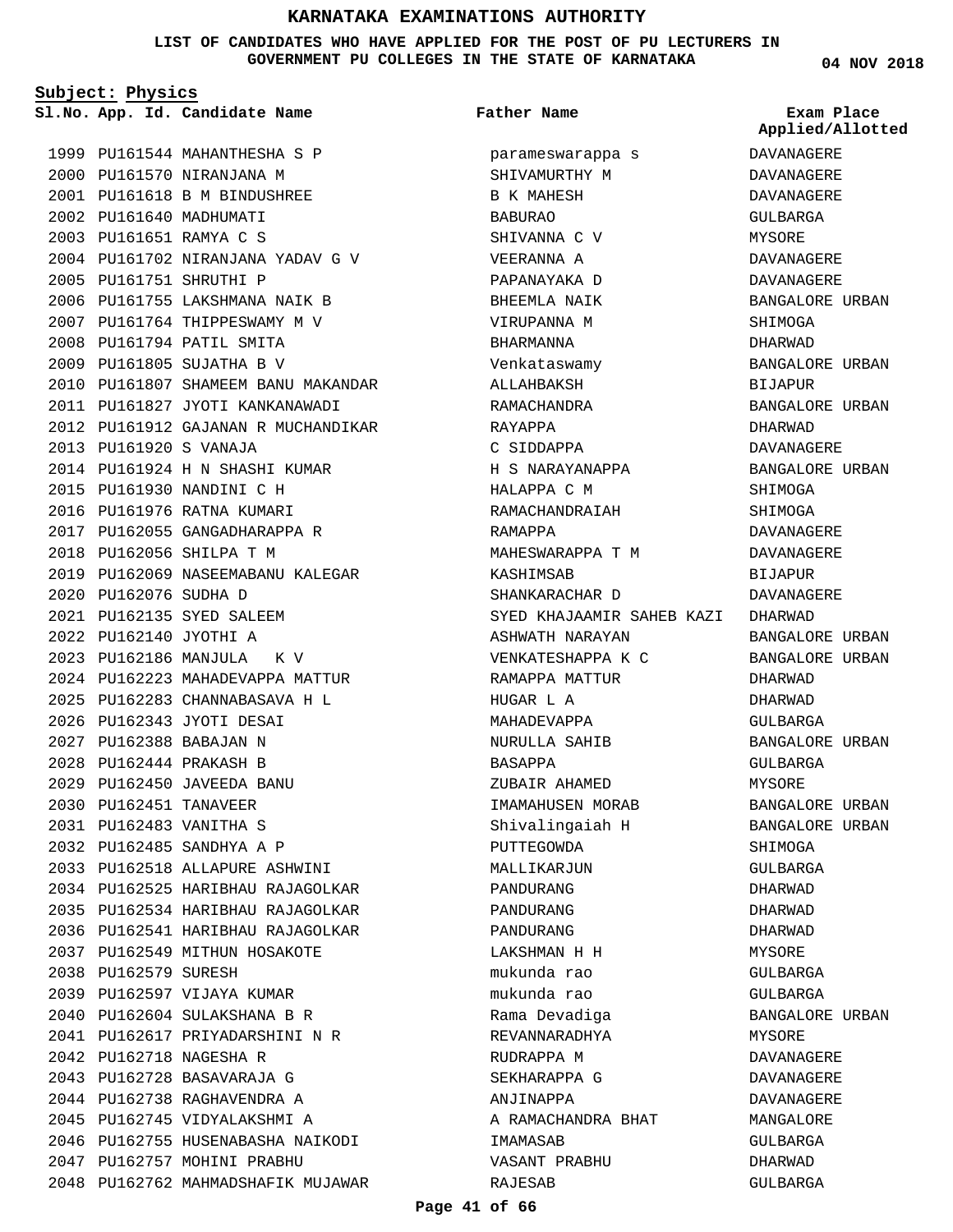**LIST OF CANDIDATES WHO HAVE APPLIED FOR THE POST OF PU LECTURERS IN GOVERNMENT PU COLLEGES IN THE STATE OF KARNATAKA**

**Subject: Physics**

**App. Id. Candidate Name Sl.No. Exam Place**

PU162821 LOHITH KUMAR H S 2049 PU162833 RANGANATHA K N 2050 PU162888 BAHUBALI JANGATE 2051 PU162892 VEENA B S 2052 PU162912 ZAKIR PASHA 2053 PU162971 SMITHA SINDHE 2054 PU162976 RASHMI K P 2055 2056 PU162980 PREMIKA N PU162992 SHOBHA K S 2057 2058 PU163003 SHOBHA BALASAHEB KAGE PU163004 TAWAR BHASKAR SHIVAJIRAO 2059 2060 PU163024 MALKI JAKEER PU163097 DURGAPRASAD D 2061 2062 PU163099 GEETA GUDAGI 2063 PU163105 HAREESHA H 2064 PU163128 SUMIYA IREM 2065 PU163175 DEEPA PUJAR 2066 PU163189 IMRAN ALI KHAN 2067 PU163196 REDDY KRISHNA KUMARI A 2068 PU163197 SUNITHA H M 2069 PU163232 SHIVANGOUD BIRADAR PU163258 GOWRI S A 2070 PU163264 POORNIMA B M 2071 PU163286 GAJENDRA G R 2072 2073 PU163316 KHUBU PAWAR 2074 PU163355 GIRISH INAMADAR PU163358 HAJIRA ARIFA ASIYA 2075 2076 PU163397 SHOEBAHMED SAYED PU163407 NAGARAJA M D 2077 PU163463 JAYAPRAKASH N H 2078 2079 PU163491 GAYATHRI R 2080 PU163506 SUPRIYA 2081 PU163514 KOTRESHAPPA BENNALLI 2082 PU163539 DRAXAYANI KACHAPUR 2083 PU163550 ARPITHA MN 2084 PU163560 VIDHYALAKSHMI G 2085 PU163586 SHARMILA K 2086 PU163588 PRAKASHA C PU163589 SAJEEDALI HAVANUR 2087 2088 PU163610 AMIT SANKAPALE 2089 PU163613 P REDDEPPA 2090 PU163663 ASLAM AHMAD KHAN PU163676 SAVITHRI L 2091 PU163704 ASHA C K 2092 PU163709 BASSAYYA 2093 2094 PU163711 JEENATBEGAM MAGI PU163769 RAMINA R MELVEETTIL 2095 2096 PU163829 PUSHPALATHA R 2097 PU163837 ARATI PU163848 SREEKALA K M 2098

BHYRAPPA H S NARASIMHAIAH BANDU JANGATE SRINIVAS B T KHAJABI THUKARAM RAO SINDHE PRAKASHAIAH K C NANJUNDAIAH A D SANNA RAMAPPA K BALASAHEB SHIVAJIRAO M SHAIKISHA VALI DURAGAPPA D TIPPANNA HONNAIAH ABDUL RIYAZ BALAPPA USMAN ALI KHAN M M A GURUMURTHY SIDDAIAH H M MALLIKARJUN S V Amarnath MANJAPPA V B BASAVARAJAPPA G RAMU PAWAR NARENDRA MD KHALEEL AHMED QAMRUNNISSA DEVENDRA DIXITH HUCHAPPA N G RAMESH R SHAMRAO REVANAPPA BHOGAPPA Ninge Gowda D Gopalareddy A LINGAPPA K CHINNABHOVI USMANSAB PARASHURAM P RAMACHANDRA QHASIM KHAN LINGARAJU H CHANNABASAPPA REVANAYYA IBRAHIMASAB MAGI M A RAVINDRAN RACHANAYAKA Revappa Sorde MUTHANNA GOWDA **Father Name**

**04 NOV 2018**

**SHIMOGA** DHARWAD DHARWAD BANGALORE URBAN GULBARGA MYSORE BANGALORE URBAN SHIMOGA BANGALORE URBAN DHARWAD GULBARGA BANGALORE URBAN DHARWAD DHARWAD BANGALORE URBAN DAVANAGERE DHARWAD DAVANAGERE BANGALORE URBAN DAVANAGERE DHARWAD BANGALORE URBAN SHIMOGA DAVANAGERE BIJAPUR BIJAPUR GULBARGA DHARWAD DAVANAGERE SHIMOGA SHIMOGA DAVANAGERE DHARWAD BIJAPUR MYSORE BANGALORE URBAN MANGALORE MYSORE DAVANAGERE DHARWAD BANGALORE URBAN SHIMOGA DAVANAGERE SHIMOGA GULBARGA DHARWAD BANGALORE URBAN MYSORE BANGALORE URBAN BANGALORE URBAN **Applied/Allotted**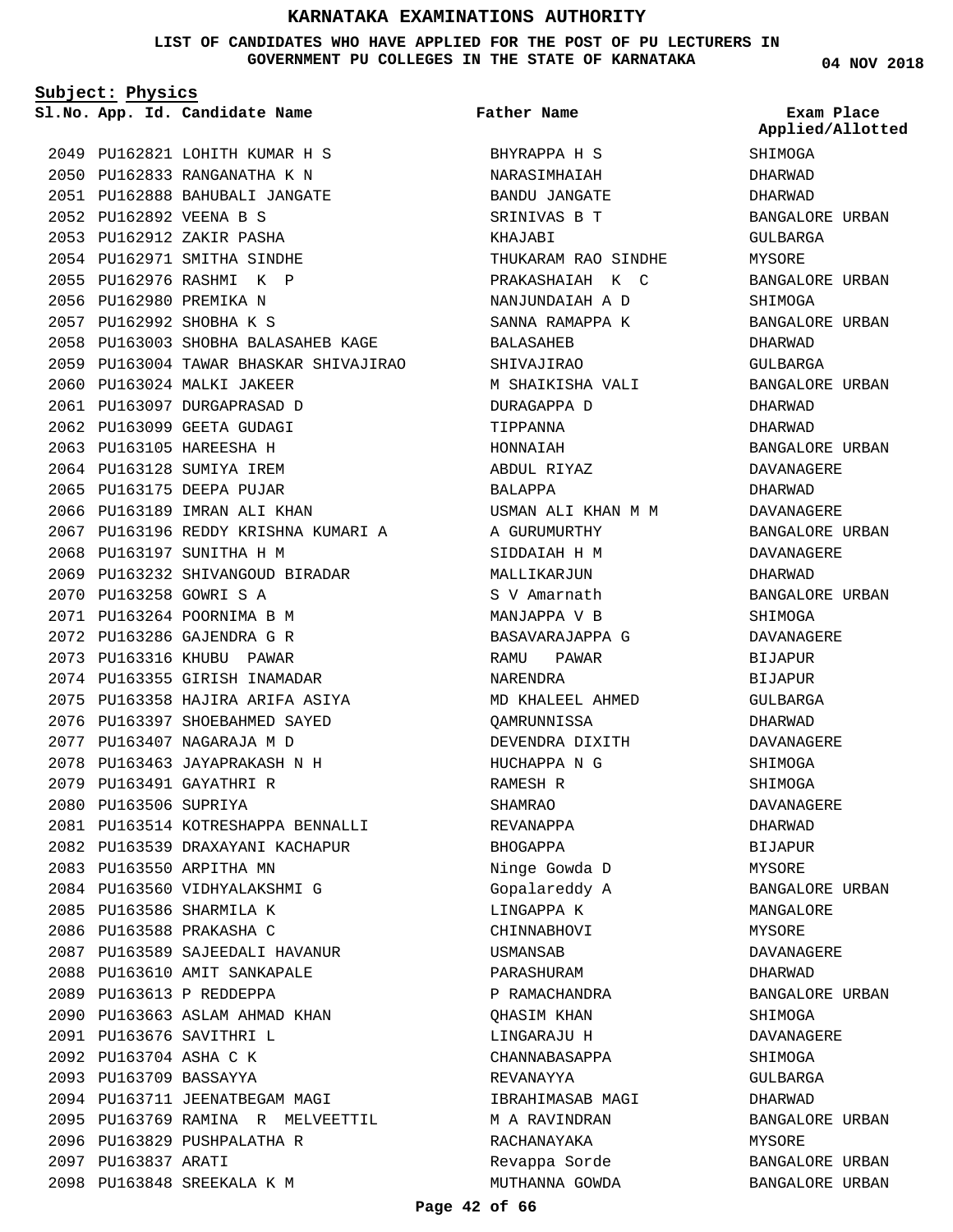**LIST OF CANDIDATES WHO HAVE APPLIED FOR THE POST OF PU LECTURERS IN GOVERNMENT PU COLLEGES IN THE STATE OF KARNATAKA**

**Subject: Physics**

**App. Id. Candidate Name Sl.No. Exam Place**

2100 PU163969 KJ RANA PRATHAP PU164003 CHAITHRA S BHAT 2101 PU164025 MAHESH BABU A V 2102

2103 PU164030 BHASKAR SHRIDHAR NAIK 2104 PU164058 SHIVANAND HARIJAN 2105 PU164101 LAKSHMINARASAMMA 2106 PU164122 PRAKASH NAIK 2107 PU164140 VIJAYALAKSHMI M

2099 PU163865 SRIDEVI

2108 PU164162 SUGOORESHA

2112 PU164237 UMADEVI

2109 PU164180 SREEKANTEGOWDA D PU164212 RAVEENDRA BAJANTRI 2110 PU164224 SHASHIDHARA M H 2111

PU164290 RADHAKRISHNA K B 2113

2122 PU200115 PRAVEEN MOGARKAR 2123 PU200129 MANOJ KUMAR P 2124 PU200141 LAXMI KUMBAR PU200206 SHALINI J 2125

PU164296 ARSHIYA BANU 2115 2116 PU164320 VIJAYALAKSHMI M

2118 PU200020 ABHIRAJ M R 2119 PU200059 MANJUNATHA R S PU200075 DEEPTHI N H 2120 PU200093 BINDU S 2121

PU200313 SUPRIYA T 2127 PU200324 SHOBHA H M 2128 2129 PU200337 NAJMA KOUSAR B

PU200398 VEENA Y T 2130 2131 PU200498 UMESH M PU200543 VANISREE 2132 2133 PU200552 PRASAD KUMAR

2137 PU200616 ARYA S

2141 PU200670 GOVIND

PU200642 SHRAVANTI 2139

2143 PU200810 PADMA D V

2147 PU200901 GUNDAPPA

2135 PU200576 MALATESH S PUJAR 2136 PU200577 CHOWDAREDDY N

2140 PU200650 MALLESHI KAVASARA

PU200748 RAJASHEKHARA H T 2142

2146 PU200861 RADHIKA HIREMATH

2144 PU200837 UMESHKUMARA DS PU200846 DEEPAK H S 2145

2114 PU164292 KOTTARABASAVARAJ BELYAL

2117 PU200005 SHIVAGANGA CHOUDARADDI

MALHAREPPA

PU200563 SHIVAKUMAR SURESH YATTINAHALLI 2134

2138 PU200629 PRATIBHA SHIVANAND KANAVI

**Father Name**

PANDIT RAO ZALKI

PU200250 MAHAMUNI SUTAR MANJUNATHACHARYA MALHAREPPA 2126 K SIVARAMAPPA Shridhara Bhat VENKATASWAMY SHRIDHAR S NAIK RAYAPPA MUNINARASIMHAPPA BURANNA **MINITYADDA** CHANNAVEERAYYA HIREMATHA K DEVEGOWDA SADASHIV BAJANTRI HARIPRAKASH M R RAMANNA JIRLI BORALINGE GOWDA VIRUPAKSHAPPA BELYAL samiulla MURALIDHARA K BASANGOUDA RAJANNA M SHARANAPPA R S HANUMANTHARAYA N H SHIVASHANKAR V PRASHANT PRAKASH D V NARASAPPA JAYAPPA H THONTADARYA H S DWARAKASWAMY H M BASHA THIMMAIAH BUGGAPPA JAGADISH PATIL PRABHAKARA KULAL SURESH YATTINAHALLI SHIVANAND PUJAR NARAYANAREDDY V SHIVAKUMAR SB SHIVANAND CHANDRAKANT NINGESHAPPA KAVASARA NARAYAN THANDAVACHARI H P VENKATESH SATHYANARAYANA DV SHIVARUDRAIAH H C PANCHAKSHARAYYA HIREMATH BASAVARAJ

**04 NOV 2018**

GULBARGA BANGALORE URBAN BANGALORE URBAN BANGALORE URBAN MANGALORE BIJAPUR BANGALORE URBAN BIJAPUR BANGALORE URBAN BIJAPUR MYSORE BIJAPUR SHIMOGA DHARWAD MYSORE BANGALORE URBAN BANGALORE URBAN BANGALORE URBAN BIJAPUR MYSORE DAVANAGERE BANGALORE URBAN BANGALORE URBAN DHARWAD DHARWAD DHARWAD **MYSORE** GULBARGA BANGALORE URBAN DAVANAGERE SHIMOGA MYSORE GULBARGA DHARWAD MANGALORE DHARWAD DHARWAD BANGALORE URBAN BANGALORE URBAN BIJAPUR GULBARGA DAVANAGERE GULBARGA BANGALORE URBAN BANGALORE URBAN BANGALORE URBAN BANGALORE URBAN GULBARGA GULBARGA **Applied/Allotted**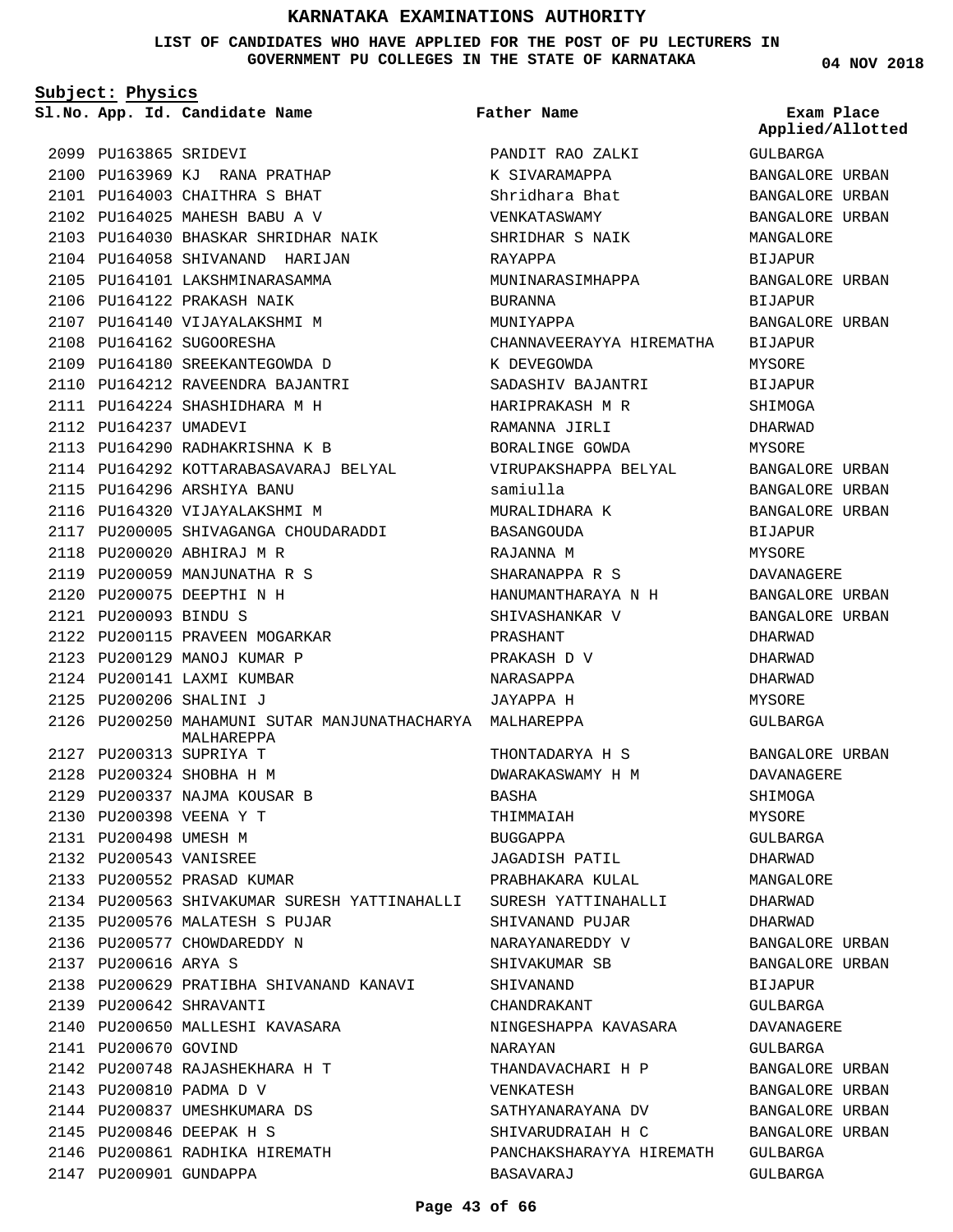### **LIST OF CANDIDATES WHO HAVE APPLIED FOR THE POST OF PU LECTURERS IN GOVERNMENT PU COLLEGES IN THE STATE OF KARNATAKA**

**Subject: Physics**

**App. Id. Candidate Name Sl.No. Exam Place**

2148 PU200922 RAJASHEKAR G 2149 PU200977 KEERTI 2150 PU200979 NASREENTAJ MULLA 2151 PU201014 BHAIRAGOND SHANTAPPA MAHADEV PU201022 HARSHADA S 2152 2153 PU201032 VINOD KUMAR 2154 PU201079 SHARANAYYA 2155 PU201088 GURUNATH 2156 PU201234 PRABHAKAR HURUDE PU201247 RAMU PATIL 2157 PU201267 PRATHIBHA C 2158 2159 PU201276 SHAMARAYA 2160 PU201294 GANGOTHRI S G 2161 PU201316 RAMESHA M 2162 PU201336 GIRISHA KOTRAPPA KUDARIYAVARA 2163 PU201339 VEENA BHOVER 2164 PU201348 VIJAYASHREE A 2165 PU201367 MAHENDRA K B 2166 PU201369 SARASWATHI B PU201385 POOJA K S 2167 2168 PU201436 ANJANAKSHI 2169 PU201466 SOUMYA M MUDDI PU201479 BHARATI S KENGONDAD 2170 2171 PU201574 MANOHARA N M 2172 PU201601 SYED MUJEEB PU201615 SHILPA A 2173 2174 PU201619 SHOBHA 2175 PU201625 MANJUNATHA A S 2176 PU201642 T MANJUNATH 2177 PU201681 PAVENDHAN M 2178 PU201745 SURESH PADATARE 2179 PU201759 ARPITHA S N 2180 PU201770 SANDEEP KUMAR C 2181 PU201775 M SUMA PU201806 CHANDRASHEKHARA K R 2182 2183 PU201825 SANGANNA ALAGUR 2184 PU201880 KAVYA KULKARNI 2185 PU201965 DEEPA T 2186 PU201972 KAVYASHREE H S 2187 PU202015 KIRAN SHIRAGUMPI 2188 PU202020 PRIYA HANUMANAGOUDA TOTAD 2189 PU202023 VENKATESH 2190 PU202048 NIRANJAN RAO K 2191 PU202150 MANJUNATHA M 2192 PU202155 MD IRFAN 2193 PU202267 MALATESH M PATTAR 2194 PU202268 SYEDA JUVERIA SULTANA 2195 PU202278 YASHASWINI K 2196 PU202289 PRAKASH M K PU202291 VEENA H S 2197

GURUMALLAIAH M ANNARAO IMAMSAHEB MAHADEV Shivalinge Gowda H KASTUR JADHAV SIDDALINGAYYA LAXMAN GUNDU IRAPPA NAGAPPA C SHRIMANTH GOPALASWAMY S K MARIJOGAIAH KOTRAPPA KUDARIYAVARA DODDABASAPPA ANKAIAH M RASAVARAJU BHEEMARAJA SHIVAPPA GOWDA Dhanasingh Rathod MRUTHYUNJAY P MUDDI SHANKRAPPA MAHADEVAPPA N S SYED YUNUS MANJUNATH A ANJANEYA REDDY shivarudrappa a n TIMMANNA MADHIVANAN J SHATAVAJI NAGARAJU S S CHANNAPPA MANJUNTHA C N RUDRAMUNIYAPPA K C KALYANI P N KULKARNI MALATESHA SOMASHEKARA H B DHARMANNA HANUMANAGOUDA TOTAD PANDURANG RANGAM DEVADAS RAO K MALLESHAPPA KHALIQ AHMED MOUNESHAPPA SYED SANAULLA KUMARA N D KATAIAH M S SHIVAGANGAIAH **Father Name**

**04 NOV 2018**

DAVANAGERE GULBARGA DHARWAD BIJAPUR BANGALORE URBAN GULBARGA MANGALORE GULBARGA DHARWAD DHARWAD DAVANAGERE GULBARGA MYSORE BANGALORE URBAN DHARWAD DHARWAD MYSORE **MYSORE** DAVANAGERE SHIMOGA BIJAPUR DAVANAGERE DHARWAD SHIMOGA DAVANAGERE DHARWAD BANGALORE URBAN BANGALORE URBAN DHARWAD BANGALORE URBAN BIJAPUR MYSORE BANGALORE URBAN BANGALORE URBAN DAVANAGERE BANGALORE URBAN GULBARGA DAVANAGERE SHIMOGA DHARWAD BANGALORE URBAN GULBARGA MANGALORE SHIMOGA GULBARGA DHARWAD BANGALORE URBAN MYSORE DAVANAGERE BANGALORE URBAN **Applied/Allotted**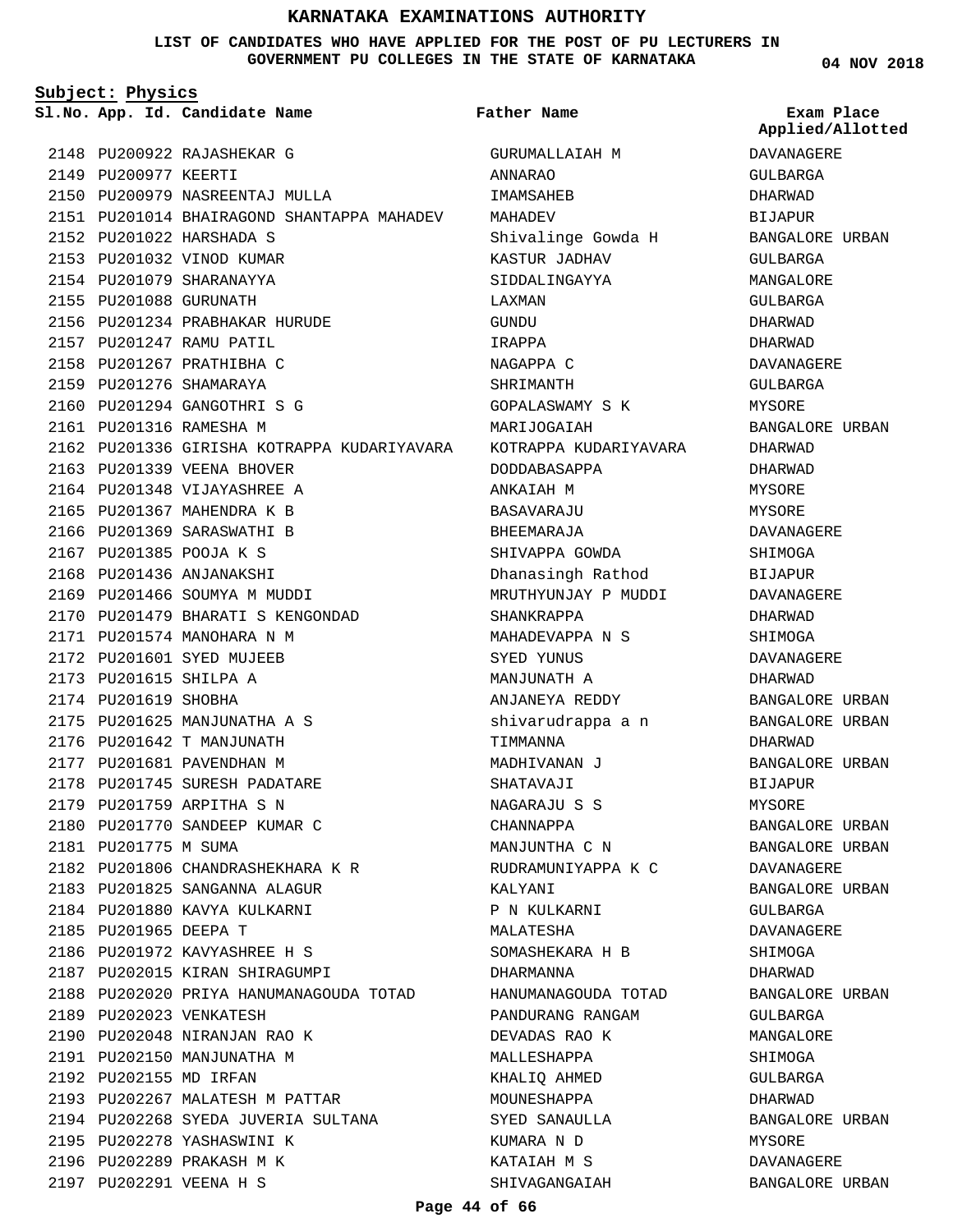### **LIST OF CANDIDATES WHO HAVE APPLIED FOR THE POST OF PU LECTURERS IN GOVERNMENT PU COLLEGES IN THE STATE OF KARNATAKA**

**Subject: Physics**

**App. Id. Candidate Name Sl.No. Exam Place**

2198 PU202299 MANJUNATHA R 2199 PU202304 VEERESH NEGALURAMATH 2200 PU202309 GURUSIDDAPPA PU202334 MADHUSUDAN T Y 2201 2202 PU202348 MOHAMMEDGOUS MAKANDAR 2203 PU202395 NAZIYA PARVEEN 2204 PU202402 NOORE AAIN PU202413 SHAREEFSAHEB NADAF 2205 2206 PU202448 RAJESHWARI S PU202484 SHYLAJA H R 2207 2208 PU202525 SHAIK MOHAMMED NASIR 2209 PU202634 MADHU M PU202684 PRABHAVATHI C 2210 2211 PU202701 VISHWANATH DODDAPATTAR 2212 PU202712 DASARI RAMADEVI PU202716 BHAGYASHRI LANDE 2213 PU202737 GURUPRASAD B L 2214 PU202747 SEEMA BANU R 2215 2216 PU202748 BHAGYALAKSHMI H PU202754 DIVYANJALI R 2217 PU202782 HARISH KUMAR D C 2218 2219 PU202787 SUKHADADEVI C R PU202794 SHRUTHI H K 2220 PU202803 REVATHI S 2221 PU202805 SREELAKSHMI R 2222 PU202845 DEEPA KOPPAL 2223 2224 PU202854 SANJEEVKUMAR PU202856 SADHANA S 2225 2226 PU202933 SHRUTI 2227 PU202946 RAHUL GOVARDHAN 2228 PU202955 MAMATHA S PU203004 MURULI T 2229 PU203011 MAHALAKSHMI C N 2230 PU203014 SAVITRI SAMBAINAVARAMATH 2231 PU203021 BHAGEERATHI NARAGUND 2232 PU203084 GESUDARAJ SHANAWAJ 2233 2234 PU203085 SAMREEN FATHIMA PU203104 LAVANYA N B 2235 PU203159 REENASHREET H R 2236 2237 PU203230 SUNITA P 2238 PU203286 BHAVYASHREE NARAYAN NAYAK 2239 PU203308 CHETAN HUGAR 2240 PU203322 NATARAJ K PU203330 MYTRAVATI SAGAR Y V 2241 2242 PU203366 SHIVAJI 2243 PU203484 SHIVAPRASADAGOUDA PATIL 2244 PU203486 GANGAMMA ALLAPPA PATIL 2245 PU203528 BHUVANA PUJAR PU203541 SREDEEVIKA P R 2246 2247 PU203590 ABUBAKAR GOLASANGI

RANGASWAMY GOURISHANKARASWAMY SURESH KUMMAN YALLAPPA T H BABBARALI SHABEER AHMED AZEEM PASHA P DILAWARSAB SHIVANANJAIAH RANGAIAH MOHAMED SHAREEF MAHADEVASWAMY K CHOWDAPPA REVANASIDDAPPA NARAYANAPPA RAMESH LAKSHMAPPA K H RAFEEK AHMAD Hiriyanna K RUDRASWAMY DANANNANAVAR C H Radharamana Bhat KRISHNAMURTHY H K Shankar Babu B RAJANNA SHIVARUDRAPPA BHEEMSENRAO SADASHIVAIAH H R Sharanabasappa GOVARDHAN H SHANKAR A THIPPESWAMY H NAGENDRAPPA T CHANDRAYYA HANAMANT JILANI PASHA KHAJA MOINUDDIN Basavaraju R DODDAREVANNA H PAGUNTAPPA NARAYAN NAYAK JAGANNATH N KRISHNAPPA Y VARAMUNENDRA RUDRAPPA HEMANAGOUDA ALLAPPA PATIL MADHUKAR PUJAR RAJENDRA GOUD P **Father Name**

**04 NOV 2018**

MYSORE DHARWAD GULBARGA BANGALORE URBAN DHARWAD GULBARGA BANGALORE URBAN DHARWAD MYSORE MYSORE SHIMOGA MYSORE BANGALORE URBAN BIJAPUR BANGALORE URBAN DHARWAD DAVANAGERE MYSORE MYSORE MYSORE DAVANAGERE MANGALORE SHIMOGA BANGALORE URBAN MYSORE DHARWAD GULBARGA BANGALORE URBAN GULBARGA BANGALORE URBAN MYSORE DAVANAGERE DAVANAGERE DHARWAD BIJAPUR GULBARGA GULBARGA BANGALORE URBAN DAVANAGERE BANGALORE URBAN DHARWAD BANGALORE URBAN BANGALORE URBAN DHARWAD GULBARGA DHARWAD MYSORE DHARWAD GULBARGA BIJAPUR **Applied/Allotted**

MODINASAB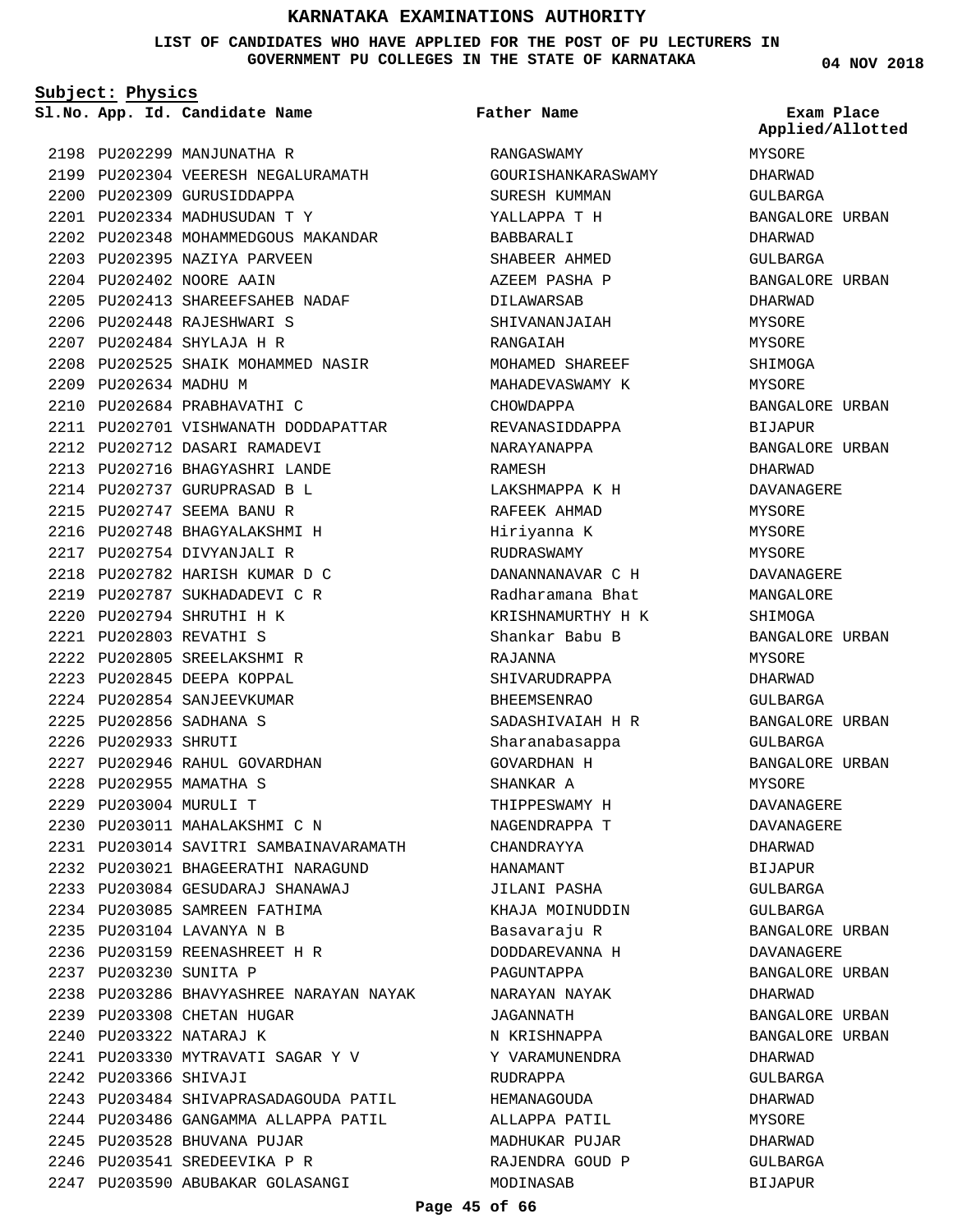### **LIST OF CANDIDATES WHO HAVE APPLIED FOR THE POST OF PU LECTURERS IN GOVERNMENT PU COLLEGES IN THE STATE OF KARNATAKA**

**Subject: Physics**

**App. Id. Candidate Name Sl.No. Exam Place**

2248 PU203626 NAGARAJ PU203629 SHRADDHA VILAS SANGANNAVAR 2249 2250 PU203672 IRANNA PU203681 SHAKUNTALA DYAMAPPA POTARAJ 2251 2252 PU203691 SOMASHEKHAR 2253 PU203731 NETRAVATHI 2254 PU203743 SHIVAKUMAR H P 2255 PU203821 MANJUNATHA H R 2256 PU203853 RESHMA F KULLINGAPPANVAR 2257 PU203862 NAVEEN HS 2258 PU203886 MOHAMMEDASIF R 2259 PU203888 RENUKA KULLINGAPPANAVAR PU203891 RASHMI SUTHE S G 2260 2261 PU203939 MADHURI NARAYAN NAYAK 2262 PU203951 MAHESH KUMAR M 2263 PU203990 HARISHA K S PU204013 GOUSIYA S 2264 2265 PU204045 SUMAN T V 2266 PU204051 SHIVAKUMAR PU204060 VIDYA N G 2267 2268 PU204080 AKSHATA 2269 PU204100 UDAYKUMAR KATTI 2270 PU204119 SANJANA M 2271 PU204137 NAGAYYA GURUVAINAVAR PU204151 SHARANAMMA S HIREMATH 2272 2273 PU204173 NAGAVENI MANGLI 2274 PU204181 SUNITA 2275 PU204202 SWAPNA K BANDIVADDAR 2276 PU204209 SYEDFIRDOSBANU PU204247 RAGAVENDRA P N 2277 2278 PU204255 KIRAN BAGALAR PU204256 SHWETHA D R 2279 2280 PU204292 SHIDDAROOD GURAV 2281 PU204307 NETHRAMMA N PU204317 PRAKASH MALLIKARJUN LAKSHETTI 2282 PU204371 SUNITA D B 2283 2284 PU204445 SWARNALATHA M PRASAD 2285 PU204478 NAGARAJ DURAGANNAVAR 2286 PU204483 RAMESH MALLAPPA NADUGERI 2287 PU204512 RASHMI C GANIGA 2288 PU204527 RAJESRI 2289 PU204577 MANJULA M 2290 PU204590 SHILPA PU204638 SYEDA NAZIMA SULTANA 2291 2292 PU204713 SHIVAGYANAPPA 2293 PU204715 SUMITRABAI 2294 PU204729 ASHWATHAPPA C L 2295 PU204744 MD MUNEER 2296 PU204805 DEEPA NAIK 2297 PU204811 GOVIND KALLIMANI

SHANKRAPPA HOLAGUNDI VILAS REVANASIDDAPPA DYAMAPPA POTARAJ SHIVASHARANAPPA JAGANNATH PUTTALINGEGOWDA RAMAPPA H P FAKKIRAPPA SHANKARALINGAIAH SHAIKRAHAMATHULLA I FAKKEERAPPA GOVINDAIAH NARAYAN NAYAK MAHADEVAPPA M B SANJEEVAPPA C KHAJAMEER S VENKATESH T N DEVINDRAPPA GOVINDEGOWDA baswanappa SIDDESHWAR C Maria susainathan BASAYYA SHIVAKUMAR NARAYANA PRAHLAD KOLLAPPA M BANDIVADDAR SYEDALLABAKSH NARAYANAPPA P JAGADISH RAVI D K muttanna NARASIMHAPPA B MALLIKARJUN BASAVARAJ V DURGAD Manohar M Prasad VENKAPA MALLAPPA RAYAPPA NADUGERI DHARWAD CHANDRASHEKAR BASSAMMA MANJUNATHA MAHADEVAPPA SYED AHMED bhagavantappa PRASHANTAPPA LINGAPPA SHAIK MOHAMMED SOMAYYA NAIK YAMANAPPA **Father Name** DHARWAD BIJAPUR GULBARGA DHARWAD

**04 NOV 2018**

**Applied/Allotted**

GULBARGA GULBARGA MYSORE BANGALORE URBAN DHARWAD BANGALORE URBAN BANGALORE URBAN DHARWAD MYSORE DHARWAD MYSORE MANGALORE DAVANAGERE DAVANAGERE GULBARGA BANGALORE URBAN GULBARGA DHARWAD BANGALORE URBAN DHARWAD BIJAPUR DAVANAGERE  $CITIRARCA$ DHARWAD DAVANAGERE DHARWAD DHARWAD MYSORE DHARWAD DAVANAGERE DHARWAD DAVANAGERE MANGALORE DHARWAD MANGALORE GULBARGA MYSORE GULBARGA BANGALORE URBAN DHARWAD GULBARGA BANGALORE URBAN GULBARGA MANGALORE DHARWAD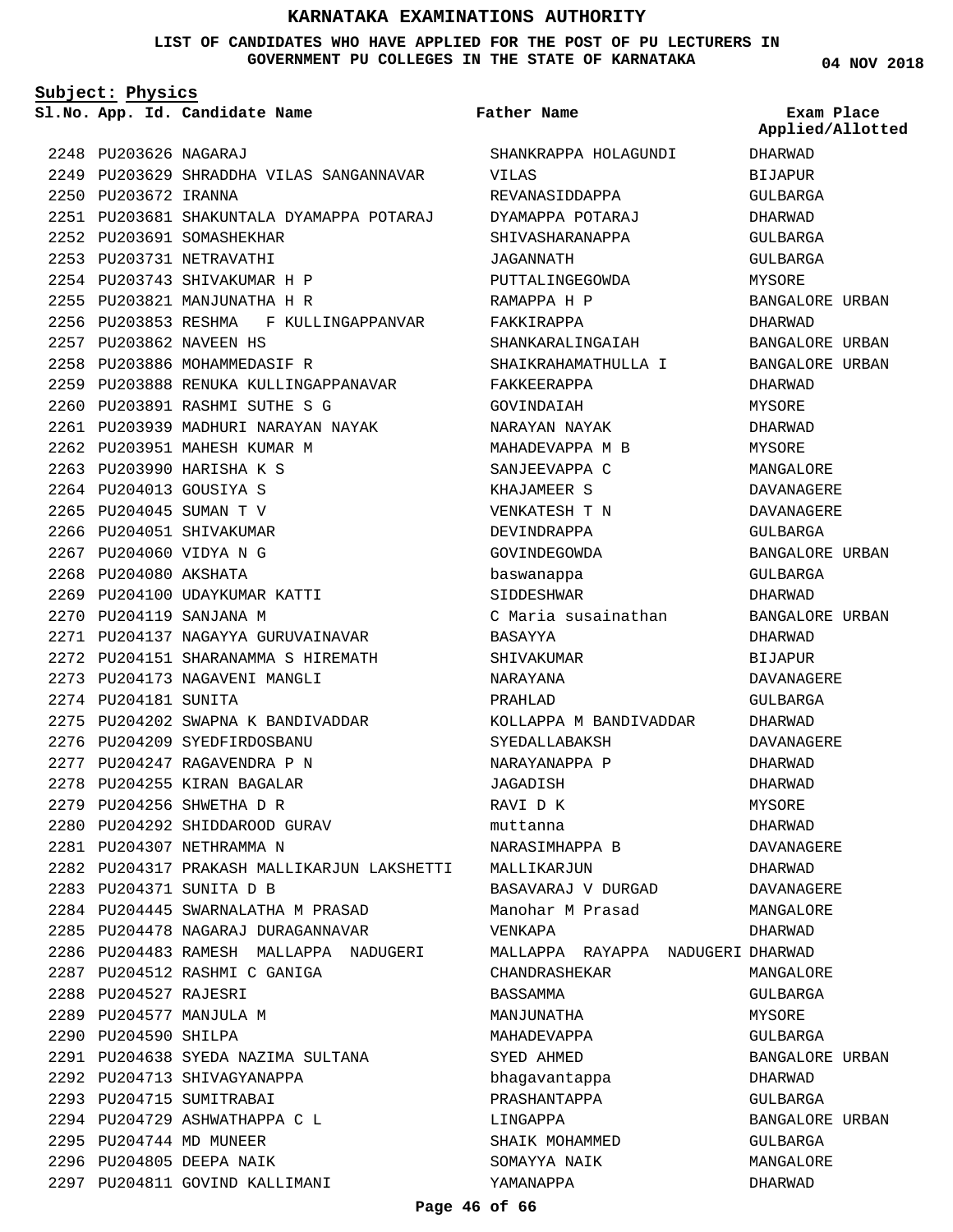### **LIST OF CANDIDATES WHO HAVE APPLIED FOR THE POST OF PU LECTURERS IN GOVERNMENT PU COLLEGES IN THE STATE OF KARNATAKA**

**Subject: Physics**

**App. Id. Candidate Name Sl.No. Exam Place**

2298 PU204864 MAMATA PATTANSHETTI 2299 PU204881 EKANTHA N 2300 PU204890 CHAITHRA PU204896 CHETHAN H V 2301 PU204919 SHRUTHI KALYANA E S 2302 2303 PU204968 RAMAKRISHNA BENNAPPANAVAR 2304 PU204981 MANZOORILAHI J BAGBAN 2305 PU205065 PRASHANT KORISHETRA 2306 PU205074 MANJULA P V PU205094 SWATI S PATIL 2307 2308 PU205096 SARITHA D PU205131 KOUSHALYA S SHIVAKERI 2309 2310 PU205138 KOTRESHA B B 2311 PU205197 JAHIDABEGUM 2312 PU205199 KAVITA HANAMAR 2313 PU205202 SNEHA ACHARI 2314 PU205239 KOTRESH ALAWANDI 2315 PU205241 SHWETA 2316 PU205278 RASHMISREE G PU205285 BASAVARAJU 2317 2318 PU205302 JYOTI 2319 PU205346 SIDDALINGAPPA PU205378 SATHEESHA S V 2320 PU205440 NINGAPPA KAKANOOR 2321 PU205467 REDDI RANI L 2322 2323 PU205481 MANJUNATH BAILPATTAR 2324 PU205486 MAHAMMADARAFI NADAF PU205493 MANJUSHREE D 2325 2326 PU205512 SANTOSH S 2327 PU205546 VIJAYALAKSHMI B 2328 PU205556 SHOBHARANI 2329 PU205587 SHAILAKKA DODAMANI 2330 PU205592 ASHARANI PU205649 ANITHADEVI S 2331 2332 PU205681 SHIVANNA N 2333 PU205692 GEETA SHIVAPPA MYACHAR 2334 PU205700 ANUSHREE K N 2335 PU205704 SWATHI B K 2336 PU205720 AYESHA SIDDIQHA PU205744 PRAVEEN KUMAR K P 2337 2338 PU205778 DHARMARAJ B 2339 PU205807 ASHWINI 2340 PU205812 SHWETHA H 2341 PU205821 LAXMI 2342 PU205864 MALLIKARJUN PATIL 2343 PU205897 KUBERAGOWDA RA PATEELA 2344 PU205930 NAVEEN KUMAR 2345 PU205938 MALLESHAPPA P BAMMANAKATTI 2346 PU206020 PRIYANKA N H

GURUPUTRA NAGARAJAPPA CHIKKE GOWDA VENKATESH SHEKHARA E H GURUDATTA JAHANGEERBADSHAH KOTRAPPA VENKATASHAMY Shrishail M Patil DHARMOJI RAO SRIMANTH BASAVARAJAPPA B K JAMEEL PATEL HANAMANTHA ratnakar BHARAMAPPA A CHANDRASHEKHAR PATIL GAJENDRA GOWDA J P TULAJAPPA NAGANATH MATH MALLAYYA VASANTHA KUMAR S HANAMANTAPPA SANKARAPPA L VISHWANATH Imamasab DANAPPA A SHARANNAPPA BASAVARAJU L GIRI B S BASAPPA KUMARA SIDDAPPA S NARASIMHAPPA SHIVAPPA NAGESH GOWDA Bhaskara Acharya ABDUL SAMIULLA PUTTASWAMY BOMMAIAH B HAIYALAPPA HANUMANTHARAYA S SHANKAREPPA KALAGOUDA RAMACHANDRAGOWDA B Ramegowda PARAMESHWARAPPA BAMMANAKATTI NAGAPPA E H **Father Name**

**04 NOV 2018**

**Applied/Allotted**

DHARWAD DAVANAGERE MYSORE MYSORE SHIMOGA DHARWAD BIJAPUR DHARWAD BANGALORE URBAN BIJAPUR BANGALORE URBAN GULBARGA DAVANAGERE GULBARGA DHARWAD BANGALORE URBAN DAVANAGERE GULBARGA MYSORE GULBARGA GULBARGA GULBARGA DAVANAGERE DHARWAD BANGALORE URBAN GULBARGA DAVANAGERE DAVANAGERE GULBARGA BANGALORE URBAN SHIMOGA BIJAPUR MANGALORE SHIMOGA DAVANAGERE DHARWAD MANGALORE MANGALORE BANGALORE URBAN MYSORE MYSORE GULBARGA DAVANAGERE GULBARGA DHARWAD SHIMOGA MYSORE DHARWAD

SHIMOGA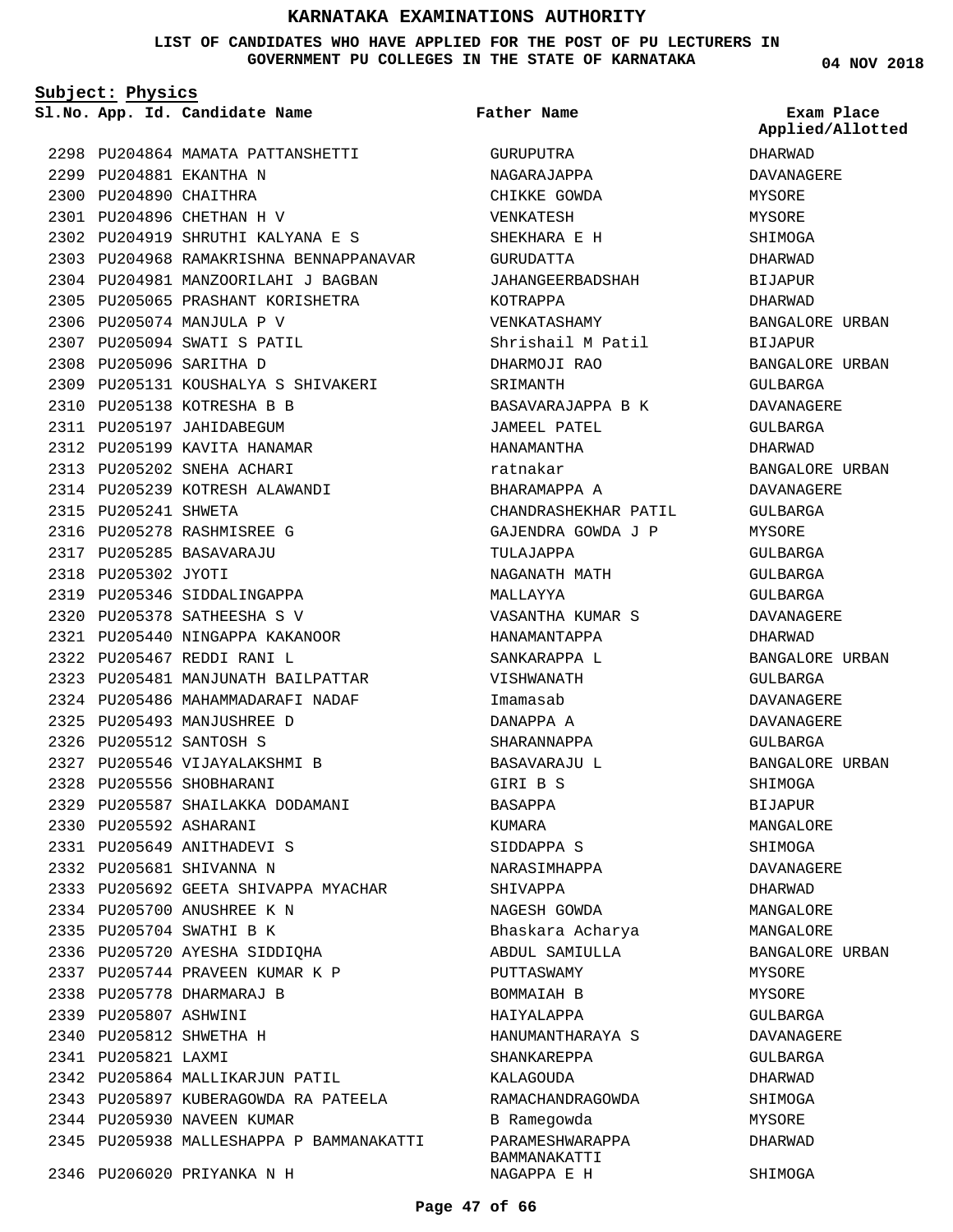**LIST OF CANDIDATES WHO HAVE APPLIED FOR THE POST OF PU LECTURERS IN GOVERNMENT PU COLLEGES IN THE STATE OF KARNATAKA**

**Subject: Physics**

2347 PU206045 SILAR 2348 PU206049 SUNITHA B 2349 PU206058 PAVANKUMAR 2350 PU206069 MADHURA KM PU206083 ARUNA M V 2351 PU206086 RAJABHAKSHI 2352 2353 PU206118 RACHANAGOUDA CHINNAPPAGOUDRA 2354 PU206134 KALLAPPA HANAMANTAPPA KUDARI 2355 PU206145 SHIVAMURTHY 2356 PU206152 SHILPA B S 2357 PU206161 PRASHANT ATTIMARAD 2358 PU206191 MAMATHA N M 2359 PU206199 REKHA PANCHAKATTIMATH PU206201 ARUNA LAKSHMI K S 2360 PU206221 BALARAJ SHIVAPPA BEVINAGIDAD 2361 2362 PU206259 MANJUNATH JAVOOR 2363 PU206294 RAVIPRAKASH HADAPAD 2364 PU206302 VIJAYALAKSHMI P HULKOPPA PU206342 AISHA FARHA NAAZ 2365 2366 PU206345 NAGARAJ BASAVANTAPPA SHETTAR 2367 PU206367 VISWANATHA REDDY G 2368 PU206376 SHIVASHANKAR M N PU206380 RAHUL JABNOOR 2369 2370 PU206381 SHILPA 2371 PU206385 SUNITA PU206400 RASHMI H T 2372 2373 PU206413 RAZIYA BEGUM PU206416 VISHALAKSHI H A 2374 2375 PU206677 ROHITH V 2376 PU206705 MEENAKASHI 2377 PU206717 JAGANNATHA M 2378 PU206732 MAHADEVAPPA G SANGAPPANAVAR 2379 PU206759 DEEPASHREE THORAT PU206772 SHARANABASAVA SIDDAYYA S 2380 2381 PU206773 PUNEETHA M 2382 PU206784 PRIYADARSHINI DAMANNAVAR 2383 PU206815 LAVEENA JOVITA D COSTA 2384 PU206886 SHWETA MAYACHARI 2385 PU206895 SHASHIKALA 2386 PU206902 SHILPA D P 2387 PU206912 VIJAYAKUMAR 2388 PU206953 ARCHANA KARKOON 2389 PU206984 SACHIN RAJENDRA KAMATE PU207024 BHARATARAJ BALLARI 2390 PU207106 LAVANYA M S 2391 2392 PU207110 NOORULLAAHAMMAD BENAKANAKONDA 2393 PU207148 SHEKHARAPPA ANKAD 2394 PU207152 GEETA KARATAGI 2395 PU207173 SHIVAMURTAYYA BHUSANURMATH 2396 PU207181 MAHADEVA

**App. Id. Candidate Name Sl.No. Exam Place** PASHAMIYAN BASAVARAJA B GURURAJRAO MALLESHAPPA KR VENKATESHAPPA M R MOULASAB HALAKERA FHAKKEERAGOUDA HANAMANTAPPA KUDARI PUTTABASAVAIAH SHIVANNA B L VASANT MUNIYAPPA V SADASHIV SRINIVASA REDDY G SHIVAPPA FAKKIRAPPA Shivayogeppa Prabhakar S Hulkoppa AMJAD KHAN BASAVANTAPPA GURUVA REDDY NATARAJU RAGHUNATH JABNOOR PANDURANGA DEVENDRA BADIGER THATAMURTHY H T SAWKATHALI ANKEGOWDA VISHNUMURTHY SHIVARAM MUNIYAPPA GURASIDDAPPA RAVEENDRA SIDDAYYA R NEELA MADASETTY APPASAHEB BERNARD D COSTA SOMASHEKHARAPPA CHANDRAKANT GURUMURTHY D P GAVISIDDAPPA SHRIKANT RAJENDRA NAGARAJ SHIVARAMU M MAHBOOBSAB BASAPPA SUGAPPA KARATAGI SIDDALINGAYYA JAYARAMA **Father Name**

**04 NOV 2018**

GULBARGA DHARWAD BANGALORE URBAN SHIMOGA BANGALORE URBAN DHARWAD DHARWAD DHARWAD BANGALORE URBAN BANGALORE URBAN DHARWAD BANGALORE URBAN BIJAPUR BANGALORE URBAN DHARWAD DHARWAD DHARWAD DHARWAD BANGALORE URBAN DAVANAGERE BANGALORE URBAN BANGALORE URBAN GULBARGA GULBARGA BIJAPUR DAVANAGERE DAVANAGERE MYSORE SHIMOGA GULBARGA BANGALORE URBAN DHARWAD BIJAPUR GULBARGA MYSORE BIJAPUR MANGALORE SHIMOGA GULBARGA MYSORE DHARWAD DHARWAD DHARWAD DHARWAD MYSORE DAVANAGERE DHARWAD GULBARGA DHARWAD GULBARGA **Applied/Allotted**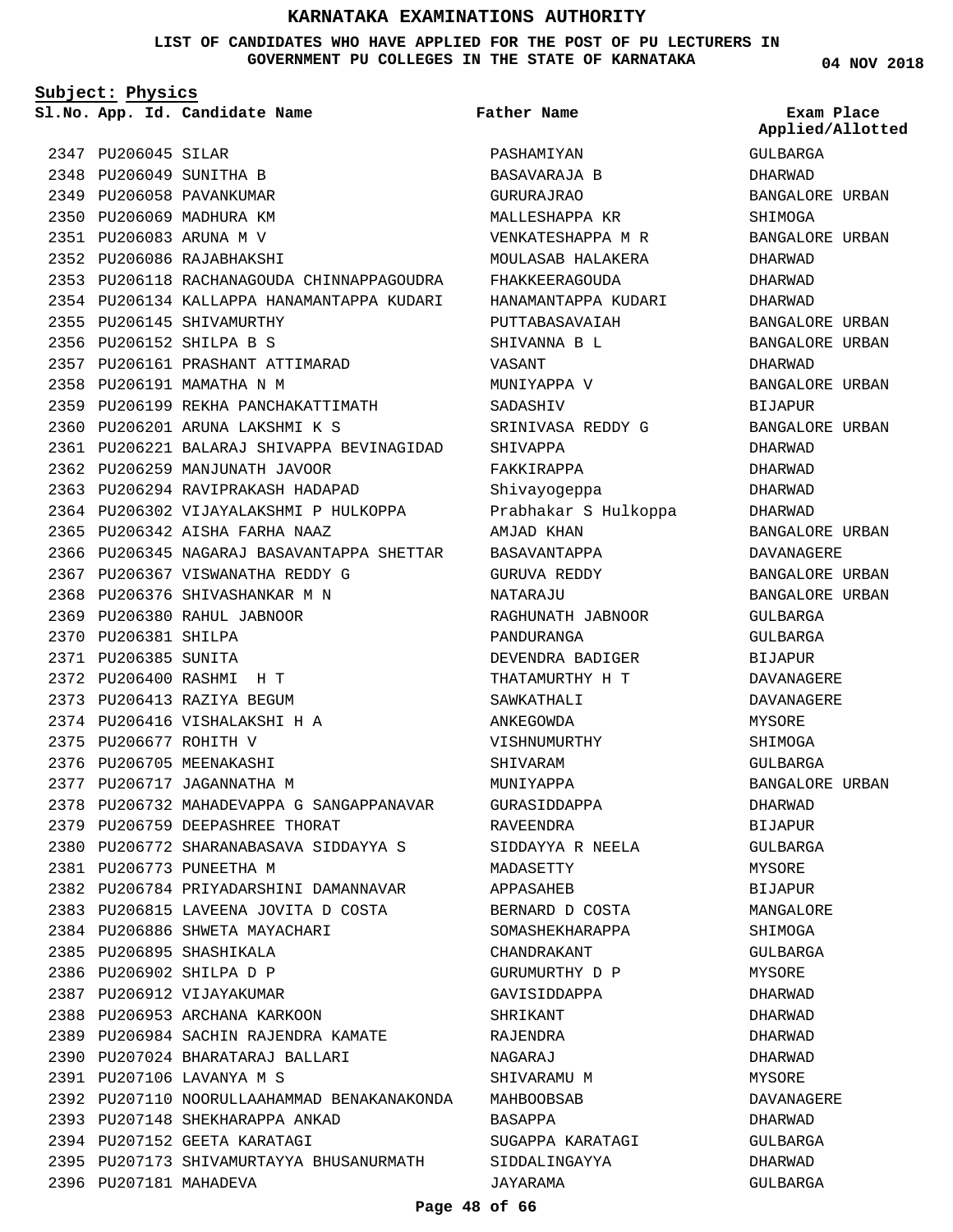**LIST OF CANDIDATES WHO HAVE APPLIED FOR THE POST OF PU LECTURERS IN GOVERNMENT PU COLLEGES IN THE STATE OF KARNATAKA**

**Subject: Physics**

2397 PU207184 MALLAPPA 2398 PU207216 RAMACHANDRA B A 2399 PU207223 VIJAYALAXMI 2400 PU207226 ALLAMPRABHU KATTI 2401 PU207248 GEETA THAKUR 2402 PU207328 SAKKUBAI HARIJAN 2403 PU207342 NAVEEN KUSAGUR 2404 PU207348 SHEELA M 2405 PU207377 MANJUNATHA A 2406 PU207414 MURTHY H 2407 PU207475 HUMERA SHAIKH 2408 PU207533 SHASHIKALA T N 2409 PU207601 SAJEEDA BANU SHAIKH 2410 PU207604 VIKRAM K K 2411 PU207650 SATHISH 2412 PU207661 KIRANKUMAR B M 2413 PU207662 SUKANTH B M 2414 PU207712 JYOTI HANDRAL 2415 PU207716 SHRUTI 2416 PU207725 REKHA BIRADAR 2417 PU207740 SURESHA ACHARYA 2418 PU207796 NAVEEN C G 2419 PU207798 SHARANEGOUDA 2420 PU207800 SAVITA SANGAMESH HALLUR 2421 PU207806 PURNIMA SALIMATH PU207809 GIRISHA L N 2422 2423 PU207878 TRIVENI HIREMATH 2424 PU207879 CHANNAMMA MASTAMARADI C PU207904 VISHWANATHA G S 2425 2426 PU207924 ROHINI SHIRAGUPPE 2427 PU207931 PREETHI 2428 PU207936 CHANDRAPRABHA GURUNATHBHAT PU207942 ANAND C S 2429 2430 PU207972 MADHUCHANDRA DHANNUR PU207979 DRAKSHAYANI HIREMATH 2431 PU207981 PALLAVI H D 2432 2433 PU208009 NAVYA JANGINAMATH 2434 PU208028 H M SHAMBHULINGASWAMI 2435 PU208043 KIRAN 2436 PU208070 ABDUL HAFEEZ M PU208105 SRINIDHI K G 2437 PU208111 MAHADEVAPRASAD E 2438 2439 PU208114 NOOR FATHIMA 2440 PU208131 PRAJNA NAYAK 2441 PU208150 SHOBHA HULIHALLI 2442 PU208165 PRAKASHA 2443 PU208169 SWATHI N P 2444 PU208186 VARSHINI M R 2445 PU208317 HANAMANT 2446 PU208356 BHARATH CHANDRA K

**App. Id. Candidate Name Sl.No. Exam Place** NINGAPPA AMRUTHAYYACHAR UMAKANTRAO MURIGEPPA KATTI NAGARAJSINGH SHIVAPPA SANNASIDDAPPA MALLESHAPPA ANJANAPPA A R HANUMANTHAIAH SALEEM NARASIMAIAH ABDUL KHADER SHAIKH KESHAVA K S GOPALAPPA MANJAPPA B C MALLAPPA B M NINGANNA PANDIT GOLLALAPPA VADIRAJA ACHARYA GANGADHARA C B PAMPANAGOUDA SANGAMESH HALLUR DURADUNDAYYA NANJEGOWDA RACHAYYA CHANDRAYYA MASTAMARADI Siddappa BHUPAL SHIRAGUPPE AMBRESH GURUNATHBHAT SIDDARAJU H MAHANTESH NEELAKANTHAYYA HIREMATH DORESWAMY RAJASHEKHARAIH SHARANAYYA HIREMATH DHANARAJ KHADAR BASHA M GANGADHARAPPA K R ESWARASWAMY K M AFZAL JAGANATHA NAYAK Kariyappa SHEENA POOJARY NARASIMHA POOJARY RAMESH M K MUDAKAPPA Chandrashekar **Father Name**

### **04 NOV 2018**

GULBARGA GULBARGA GULBARGA DHARWAD BANGALORE URBAN BIJAPUR BANGALORE URBAN MYSORE BANGALORE URBAN BANGALORE URBAN BIJAPUR BANGALORE URBAN DHARWAD MYSORE BANGALORE URBAN DAVANAGERE MYSORE BIJAPUR GULBARGA DHARWAD MANGALORE MYSORE DHARWAD MANGALORE DHARWAD MYSORE DHARWAD DHARWAD DAVANAGERE DHARWAD GULBARGA GULBARGA MYSORE BIJAPUR DHARWAD MYSORE DHARWAD DHARWAD GULBARGA DHARWAD SHIMOGA MYSORE BANGALORE URBAN MANGALORE DAVANAGERE MANGALORE MANGALORE BANGALORE URBAN DHARWAD MANGALORE **Applied/Allotted**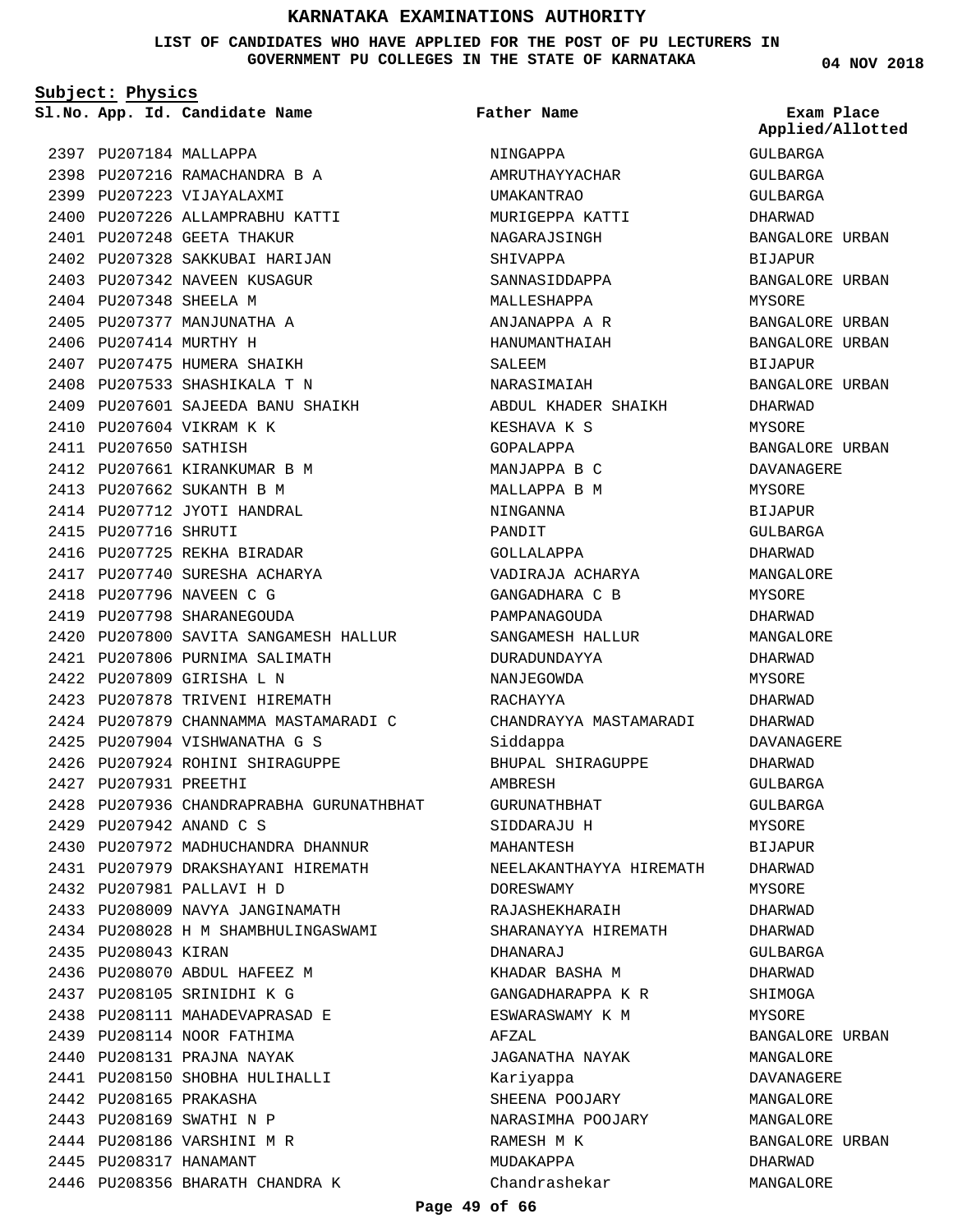### **LIST OF CANDIDATES WHO HAVE APPLIED FOR THE POST OF PU LECTURERS IN GOVERNMENT PU COLLEGES IN THE STATE OF KARNATAKA**

**Subject: Physics**

**App. Id. Candidate Name Sl.No. Exam Place**

2447 PU208369 SAVITHA R

2448 PU208384 BASAVARAJ HUNASHIMARAD 2449 PU208419 SHABANA TAJ B 2450 PU208432 RAVICHANDRA PU208443 GEETHA L 2451 2452 PU208444 LAVAKUMAR VARLAHALLI PU208448 DEEPAK R 2453 2454 PU208478 MANASA S K 2455 PU208497 DALAVOYI SWETHA 2456 PU208518 USHA T 2457 PU208548 NAGEENA 2458 PU208563 MANJUNATH KABADE 2459 PU208582 JAYASHEELA C 2460 PU208585 SOUMYA S BULLA 2461 PU208591 LOKESHA J B 2462 PU208670 ASHWINI HALEGOUDRA 2463 PU208673 PREMA HALEGOUDRA 2464 PU208685 RAGHAVENDRA KR 2465 PU208722 CHAITHRA N 2466 PU208723 ROOPA MARADDI 2467 PU208731 KRISHNAMURTHY G L 2468 PU208742 NAYEEMUNNISA 2469 PU208758 VIJAYASHRI ASHOK KANDAGAL 2470 PU208806 THRIVENI G 2471 PU208812 KOMALA G 2472 PU208819 SHABNAM KHATIB 2473 PU208820 LEELAMMA K N 2474 PU208892 VIJAYA NAIK R 2475 PU208905 ROOPASHREE DADDIKOPPA 2476 PU208922 JAYAKUMAR JAVALAGADDI 2477 PU208925 SAGARA K K 2478 PU208931 PRIYADARSHINI M 2479 PU208995 KAVYASHREE PU209006 SHYLA G T 2480 2481 PU209011 JAYAPPA KANAKAMMANAVAR 2482 PU209019 ASHWINI R 2483 PU209042 UMA K M 2484 PU209060 MAHANTESH PATIL 2485 PU209113 SAVITHA H 2486 PU209167 GIRISHA A PU209168 NASREENTAJ S 2487 2488 PU209188 PARWATHI 2489 PU209215 LAKSHMINARASAMMA K C 2490 PU209217 SUREKHA 2491 PU209218 VIJAYAKUMAR N 2492 PU209251 SIDDALINGAYYA 2493 PU209256 ROOPA PATIL K U 2494 PU209269 SUHA NAAZ 2495 PU209275 PRATIBHA S K 2496 PU209313 NANDA DEEPIKA P

RAMACHANDRAPPA K GANGAPPA BHASHA S KUPINDRA LAKSHMANAPPA V MALLAPPA RANGARAO M R KANTHARAJU S G D ESWARAPPA TIPPESWAMY G NISAR BASHA K ASHOK CHANDRAPPA D LATE SIDDALINGAPPA BULLA BASAVANNYAPPA REVANAGOUDA REVANAGOUDA RAMA NAIK K NARASIMHAMURTHY Y NINGARADDI LOKESHA G B EQBAL BASHA S ASHOK GURUSIDDAPPA B S G VEERANNA SHAIKH KALEEMULLA NARAYANASWAMY RUDRANAIK NAGAPPA DADDIKOPPA MALLAPPA KRISHNEGOWDA K R MUNIVENKATAPPA bhimaray gouda THIPPAIAH R SHIVAPPA Rama murthy m MUNIRAJU K V ANNAPPA HUVANNA H N ASHWATHA SYEDZAHEERUDDIN ANAVEERAPPA CHIKKAGANGAPPA RAJARAM NARAYANASWAMY A M BASAYYA UMESHA K H ABDUL SALAM SHRIPAD PUTTASWAMY GOWDA **Father Name**

**04 NOV 2018**

SHIMOGA DHARWAD BANGALORE URBAN BANGALORE URBAN MYSORE DAVANAGERE BANGALORE URBAN MYSORE DAVANAGERE **SHIMOGA** BANGALORE URBAN BIJAPUR SHIMOGA DHARWAD SHIMOGA DHARWAD DHARWAD DAVANAGERE BANGALORE URBAN DHARWAD DAVANAGERE BANGALORE URBAN BIJAPUR BANGALORE URBAN DAVANAGERE DHARWAD BANGALORE URBAN SHIMOGA DHARWAD DHARWAD MYSORE BANGALORE URBAN GULBARGA BANGALORE URBAN DHARWAD BANGALORE URBAN BANGALORE URBAN BIJAPUR SHIMOGA BANGALORE URBAN DAVANAGERE GULBARGA BANGALORE URBAN GULBARGA BANGALORE URBAN GULBARGA SHIMOGA SHIMOGA DHARWAD BANGALORE URBAN **Applied/Allotted**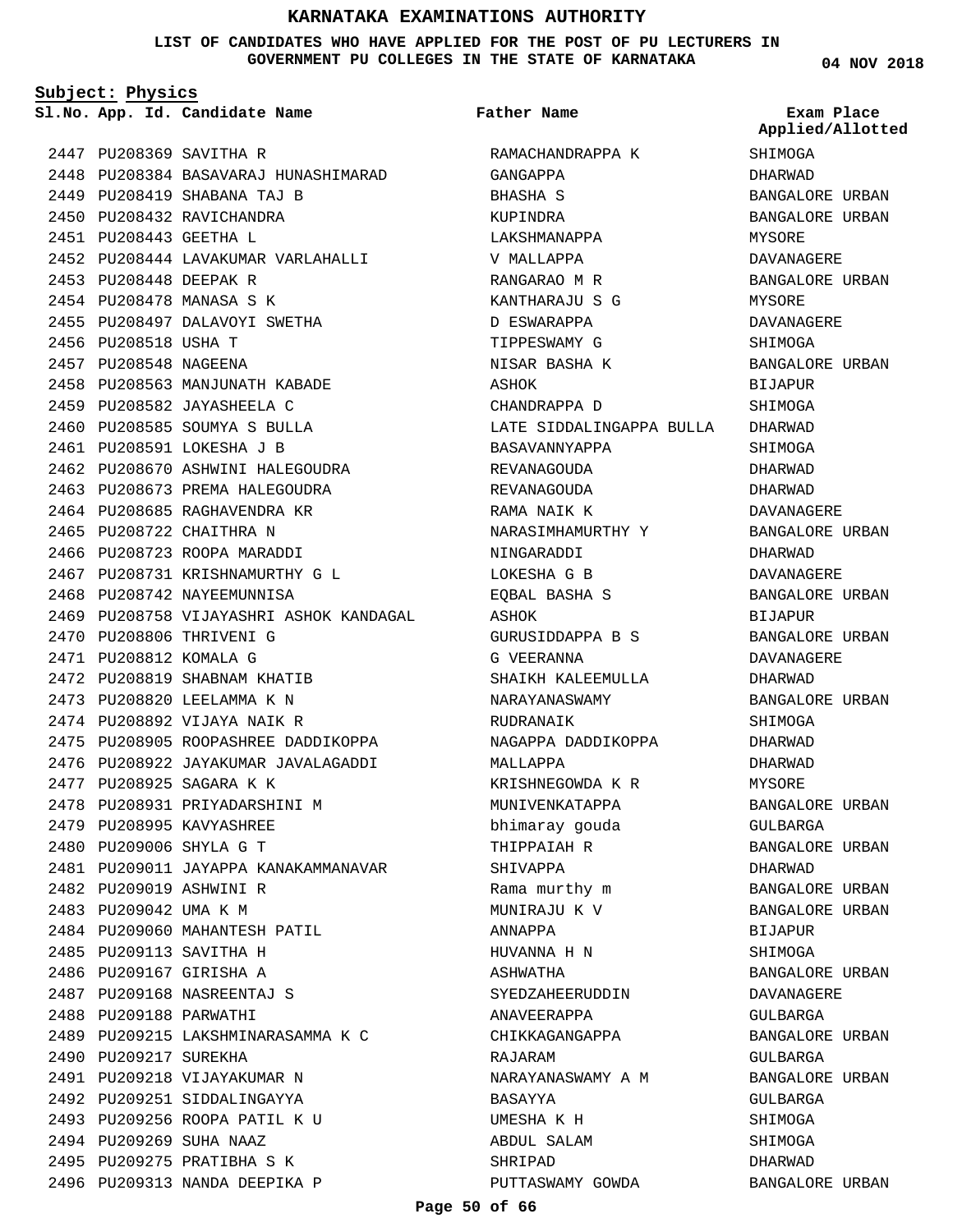### **LIST OF CANDIDATES WHO HAVE APPLIED FOR THE POST OF PU LECTURERS IN GOVERNMENT PU COLLEGES IN THE STATE OF KARNATAKA**

**Subject: Physics**

**App. Id. Candidate Name Sl.No. Exam Place**

PU209358 B GOVINDA RAJULU 2497 2498 PU209389 PRATHIMA BHIMANAGOWDA NAVALLI 2499 PU209390 SHILPA V GOUDAR 2500 PU209399 SREERANGAPPA M R 2501 PU209410 MAMATA T 2502 PU209431 ANUPAMA R PU209442 S KALAIVANI 2503 PU209492 NIRMALA S 2504 2505 PU209501 SHEKHAR 2506 PU209508 CHANDRAKANT PU209543 RAJIV RANJAN HS 2507 2508 PU209553 MANJUNATHA B 2509 PU209646 KOLAGERI RAVICHANDRA SIDDAPPA PU209665 RAVIRAJ S 2510 PU209668 RAJINI B B 2511 2512 PU209676 JYOTHI C N 2513 PU209679 GURUNATH 2514 PU209702 SMITHA S HUDED 2515 PU209780 PRAMILA BILAGI 2516 PU209802 ADARSH JACKSON CRASTA 2517 PU209874 PRAVEEN KAMANI 2518 PU209917 KAVYA L 2519 PU209921 AMALA 2520 PU209927 SHRUTI 2521 PU209949 NOOR MOHAMMADI PU210186 SREENIVAS B 2522 2523 PU210226 JARINABEGAUM TURAKANAGERI PU210232 DEEPA M R 2524 2525 PU210253 SANTHOSHKUMAR K 2526 PU210302 GOWTHAM J 2527 PU210310 KALIDAS 2528 PU210316 BHAGYASHREE HURAKADLI 2529 PU210376 SHAKTHI PRASAD HAMPESH PU210389 LOKESHA CHAR K N 2530 PU210396 GANGARAJU G 2531 2532 PU210397 JYOTI GANGADHAR POLASHI 2533 PU210436 PUSHPALATHA B 2534 PU210496 JAYARAMA B PU210533 VEERENDRAKUMAR H E 2535 2536 PU210539 RIHAN SHARIF J 2537 PU210569 NARENDRABABU G N 2538 PU210595 MAHAMMED RAFIQ NADAF 2539 PU210673 VIKRAM SURENDRA KAMBLE 2540 PU210697 VIJAYAKUMAR R V 2541 PU210738 VIBHA MATTI 2542 PU210760 SATHISHKUMAR K S 2543 PU210859 RAMESH P R 2544 PU210879 SAVITA GADDIGOUDAR 2545 PU210918 SOUMYA S K 2546 PU210937 SHRUTHI E

RAMAPPA B BHIMANAGOWDA NAVALLI Venkanagoud RANGANNA LATE SOMAPPA T RAMAMURTHY A A SAMBA SHIVAN SHIVANNA NARAYANAPPA SIDDAPPA SHIVAIAH MALLESHAPPA B SIDDAPPA SUBRAMANYA BEEREGOWDA **NAGARAJU** Vithal rao SANGANABASAPPA S HUDED GURUPADAPPA ALFRED CRASTA basappa LOKESHWARAPPA K K V CHALAPATHIGUPTHA PANDIT MD MASHAIK VEERA REDDY P BURANPATEL Mallikarjuna KENCHAPPA JATANGAPPA RAMCHANDRA DUNDAPPA NAGARAJU H S NAGARAJA CHAR GOVINDAPPA GANGADHAR BASAPPA V A BOREGOWDA ESWARAPPA H JAMALUDDIN Narasimhappa HUSAINSAB SURENDRA KAMBLE VENKATESHAIAH R SANGAPPA SHIVALINGE GOWDA RAMA NINGANAGOUDA GADDIGOUDAR DHARWAD SHANKARAPPA N K **Father Name**

**04 NOV 2018**

BANGALORE URBAN DHARWAD DHARWAD BANGALORE URBAN DHARWAD BANGALORE URBAN BANGALORE URBAN BANGALORE URBAN DHARWAD BIJAPUR MYSORE GULBARGA BIJAPUR SHIMOGA MYSORE BANGALORE URBAN GULBARGA DHARWAD BIJAPUR MYSORE BANGALORE URBAN SHIMOGA BANGALORE URBAN GULBARGA GULBARGA BANGALORE URBAN **BIJAPUR** DHARWAD DAVANAGERE BANGALORE URBAN GULBARGA DHARWAD MYSORE BANGALORE URBAN BANGALORE URBAN BIJAPUR MYSORE MYSORE DAVANAGERE BANGALORE URBAN BANGALORE URBAN DHARWAD DHARWAD BANGALORE URBAN MYSORE MYSORE MYSORE DHARWAD BANGALORE URBAN **Applied/Allotted**

Eshwarappa B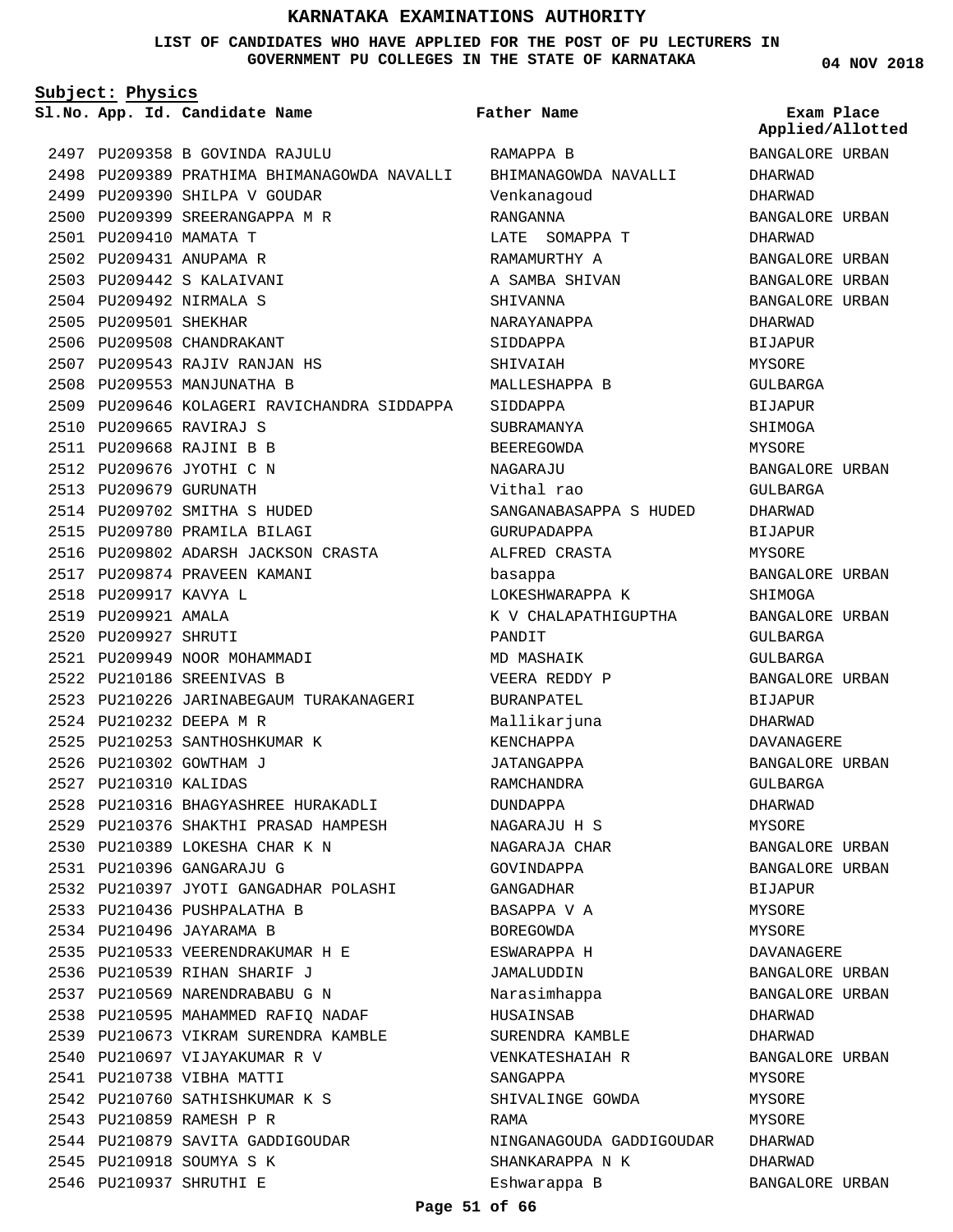**LIST OF CANDIDATES WHO HAVE APPLIED FOR THE POST OF PU LECTURERS IN GOVERNMENT PU COLLEGES IN THE STATE OF KARNATAKA**

**Subject: Physics**

**App. Id. Candidate Name Sl.No. Exam Place**

2547 PU210942 ARIFULLA KAPANALLI 2548 PU210946 CHANDRAMOHAN C R 2549 PU210988 SAVITRI 2550 PU211007 NAGARAJU YS 2551 PU211032 GOPALKRISHNA U 2552 PU211036 HANAMAPPA 2553 PU211041 SURESHBABU HG 2554 PU211059 SNEHA 2555 PU211117 SHRUTI SANGAPPA ILKAL 2556 PU211118 SACHHIDANANDA H B PU211158 LAVANYA B R 2557 2558 PU211166 VIJAYENDRA TIWARI 2559 PU211180 PRAVEEN TIKOTI 2560 PU211207 RAGHUNATH S PU211242 VIJAYALAKSHMI K R 2561 2562 PU211269 NIRANJANA KUMAR B G 2563 PU211288 DEVARAJ V 2564 PU211304 BHAGYASHREE SHIVAKUMAR YAMMI 2565 PU211322 SHANTHI 2566 PU211324 SHWETA 2567 PU211327 SAIYED SIKANDAR QUADRI 2568 PU211329 SANTOSHKUMAR 2569 PU211348 LUBNAROOHI H ALMEL 2570 PU211350 GIRISHA P N PU211357 PREETI BHOSLE 2571 2572 PU211364 SRIKANTH 2573 PU211397 PANKAJA P 2574 PU211409 MAHADEV C PU211415 PRATHIBA S 2575 2576 PU211434 VIDYA 2577 PU211476 MANJUNATHA N 2578 PU211572 SHIVARAJ HALAKARNIMATH 2579 PU211573 SHAKEERA P M PU211598 MADHUSUDANA T H 2580 PU211621 NAFEESA BEGUM 2581 2582 PU211635 KARIYAPPA 2583 PU211671 SHAHEEN BANU KAZI 2584 PU211739 SHIVAKUMAR 2585 PU211772 MANJUNATH SHESHADRI 2586 PU211842 SHAKERABANU 2587 PU211843 DIVYA A 2588 PU211850 PRASANNA T M 2589 PU211886 ARUN KUMAR C H 2590 PU211933 GEETARANI S YADAHALLI 2591 PU211974 SIDDARAJU M 2592 PU212005 CHETHANKUMAR S 2593 PU212037 RUKMINI M 2594 PU212061 SHWETHA U S 2595 PU212062 VIRUPAKSHA SWAMY G M 2596 PU212098 HARSHITHA R

**Father Name**

NOOR AHMED SAHEB RAMAPPA C H Malleshappa Siddappa y KANAKAMMA SANNA HANAMAPPA POOJAR GANTLAPPA SHRAVANKUMAR SANGAPPA Basavalingappa H S RAMAPPA B VIDYAKUMAR TIWARI KALLAPPA SREEDHARACHARYA T RAJANNA K GUNDA B K HULEPPA V SHIVAKUMAR PANDURANGA NAYAK CHANDRASHEKHAR SAIYEDMUSTAFA CHANNABASAPPA ABDUL HAMEED ALMEL NAGARAJAIAH LAXMAN RAO BHOSLE SHARNAPPA PEERYANAIK H CHANDAPPA V SEKARAN SHARANAYYA BEELAGI NARAYANASWAMY BASAVARAJ MAKBULSAB K H HANUMANTHAREDDY T K KARIMSAHEB ATTAR HANUMANTAPPA JANTAGL zameer ahmed SHANMUKHAPPA VEERAPPA FAKIRAHAMAD SHESHAPPA GOWDA A MANJUNATHA T P MAHALINGA PATALI C H SHIVAPPA MAHADEVASETTY SHIVANNA MAHADEVAIAH M SHIVASWAMY MAHADEVAIAH GD RAVINDRA PRASAD S

**04 NOV 2018**

**Applied/Allotted**

DAVANAGERE DHARWAD GULBARGA DAVANAGERE GULBARGA DHARWAD BANGALORE URBAN GULBARGA BIJAPUR BANGALORE URBAN BANGALORE URBAN GULBARGA GULBARGA BANGALORE URBAN DAVANAGERE DHARWAD BANGALORE URBAN DAVANAGERE MANGALORE GULBARGA BIJAPUR GULBARGA GULBARGA BANGALORE URBAN GULBARGA GULBARGA DAVANAGERE GULBARGA BANGALORE URBAN DHARWAD BANGALORE URBAN DHARWAD DAVANAGERE DAVANAGERE BIJAPUR DHARWAD DHARWAD DHARWAD DHARWAD GULBARGA MANGALORE SHIMOGA MANGALORE DHARWAD MYSORE BANGALORE URBAN MYSORE MYSORE BANGALORE URBAN MYSORE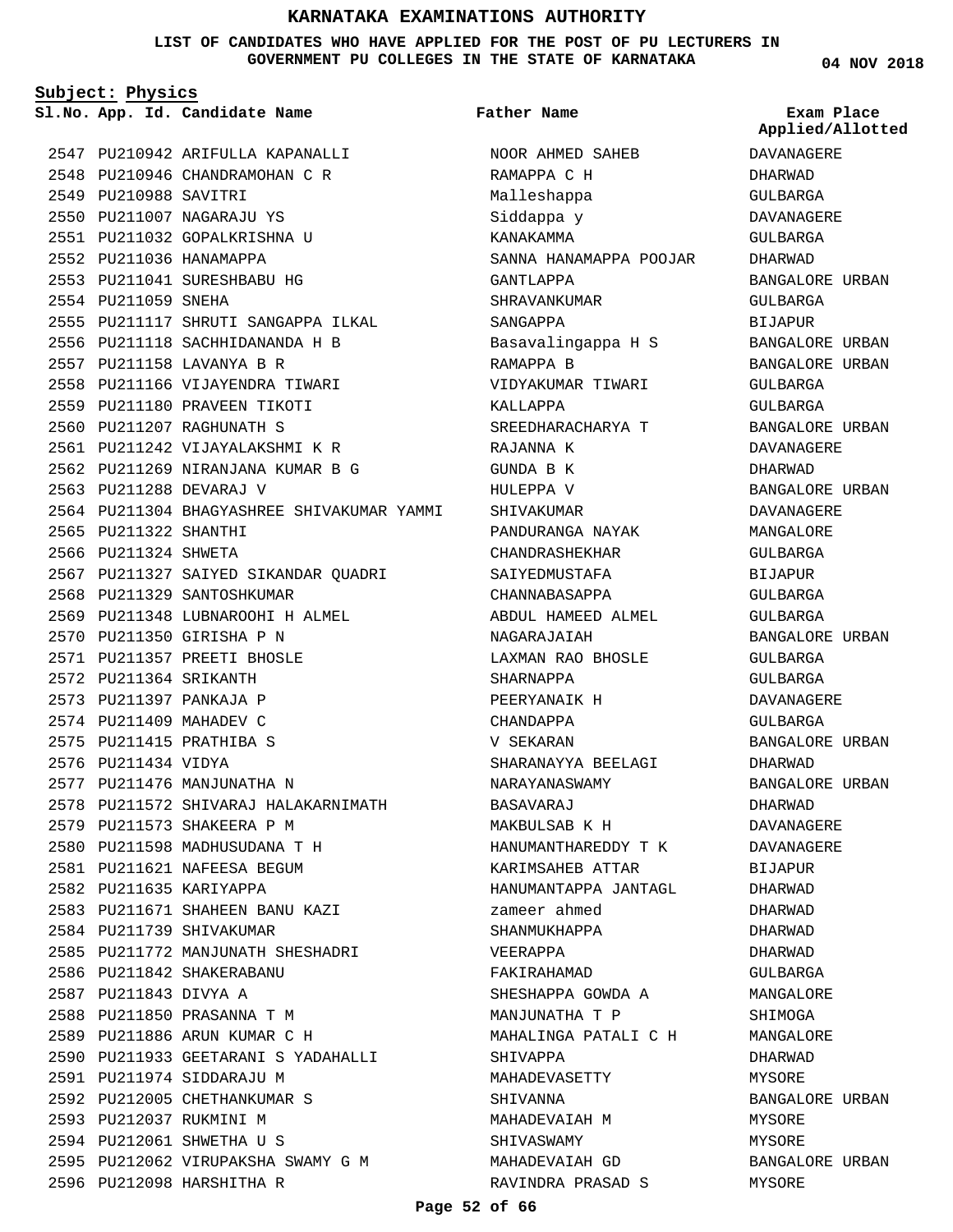**LIST OF CANDIDATES WHO HAVE APPLIED FOR THE POST OF PU LECTURERS IN GOVERNMENT PU COLLEGES IN THE STATE OF KARNATAKA**

**Subject: Physics**

**App. Id. Candidate Name Sl.No. Exam Place**

2599 PU212122 AYESHA TEHSEEN 2600 PU212125 MANJULA G V

PU212131 SAVITA MURKIBHAVI 2601 2602 PU212141 BHARATH PRABHU SP PU212153 SAVITHRAMMA I T 2603

2607 PU212239 MAHAMMADNAYEEM GARAG 2608 PU212269 VIDYA KORISHETTAR

2610 PU212293 VEENASHRI RAJSHEKHAR HIREMATH

2615 PU212384 NAGARAJ YAMANAPPA BALABATTI

PU212515 ALADAKATTI NETHRAVATHI 2621

2597 PU212099 SHRUTI 2598 PU212117 KAVYA M N

2604 PU212168 TRIVENI 2605 PU212180 C B KRANTHI 2606 PU212190 MADHUKESHWARA M

2609 PU212274 ALTAFHUSAIN

PU212367 KAVYA D E 2614

2622 PU212519 ZOHRA BEGUM 2623 PU212536 LAYEEQUA AFREEN

2626 PU212553 MUDLAPPA G

PU212787 ABDUL BEIG 2634 2635 PU212803 MANJUSHREE J S

2636 PU212819 PAVITRA G PU212825 SOWMYA H R 2637 PU212865 BASAVARAJ 2638 PU212880 REKHA HEBASUR 2639 2640 PU212915 NIRMALA G R 2641 PU212923 VIJAYA JUCHANI 2642 PU212925 RASHMI M N 2643 PU212939 ASHWINI 2644 PU212941 TIPPANNA 2645 PU212943 VANITHA H K PU212946 RANJITH D G 2646

2625 PU212550 MADEENA BAGAWAN

2627 PU212571 IRESH KANCHAGAR 2628 PU212656 NAGESH CHAWHAN T 2629 PU212667 PADMASHREE B P PU212676 RAJESH Y N 2630 2631 PU212681 SOMASHEKARA N PU212768 SHASHIREKHA H C 2632 2633 PU212784 STHUTHI DAYANA V

2624 PU212547 SAVITA

2611 PU212315 DEEPIKA MALLAYYA 2612 PU212335 SUNITA GOLLAR 2613 PU212363 ASHWINI P DESAI

2616 PU212410 DIVYA BHARATHI H 2617 PU212419 SURESH KUMAR PU212426 MANJU K L 2618 PU212487 NAGARAJA K A 2619 PU212504 JAYASHREE H 2620

**Father Name**

DATTATREYAREDDY NAGARAJU M S SHEIK RUKNODDIN VENKATARAMAIAH G YALLAPPA PRABHU L THOTLAPPA PRAKASH C B VENKATESH MAHADEVU M C NISARAHMAD BASAVARAJ ABDUL RAWOOF MAKANDAR RAJSHEKHAR MALLAYYA DHOTRE BASAVARAJ PARIMALRAO DESAI Eswarappa N YAMANAPPA BALABATTI HANUMANTHARAJU MALLIKARJUNA LAKSHMI KALANAYAKA KOTRESHA K A HANUMEGOWDA S Girisha ABDUL RASHEED GULZAR ALI KHAN Bhimaraya Mirji SAYYEDSAHAB GOVINDAPPA SADASHIV H TOGYANAIK POOVAIAH B B NANJAPPA Y M NAGANNA K CHANNEGOWDA B Vincent Varadaraj KHAJA BEIG SHIVASWAMY J M GOPAL KRISHNAPPA K N ramakrishne gowda GUNDAPPA KRISHNAGOUDA RAJAPPA G R RAMANNA NARAYANAGOWDA M C TULSIRAM SAIDAPPA KRISHNA CHAR H S GOVINDARAJU

**04 NOV 2018**

GULBARGA MYSORE GULBARGA BANGALORE URBAN DHARWAD MYSORE BANGALORE URBAN GULBARGA DHARWAD MYSORE DHARWAD SHIMOGA DHARWAD BIJAPUR GULBARGA DHARWAD BANGALORE URBAN DAVANAGERE BIJAPUR BANGALORE URBAN GULBARGA MYSORE SHIMOGA BANGALORE URBAN DAVANAGERE BANGALORE URBAN BANGALORE URBAN GULBARGA BIJAPUR BANGALORE URBAN BIJAPUR SHIMOGA MYSORE MANGALORE MYSORE BANGALORE URBAN MYSORE GULBARGA DAVANAGERE BANGALORE URBAN MYSORE GULBARGA DHARWAD DAVANAGERE DAVANAGERE MYSORE GULBARGA GULBARGA BANGALORE URBAN BIJAPUR **Applied/Allotted**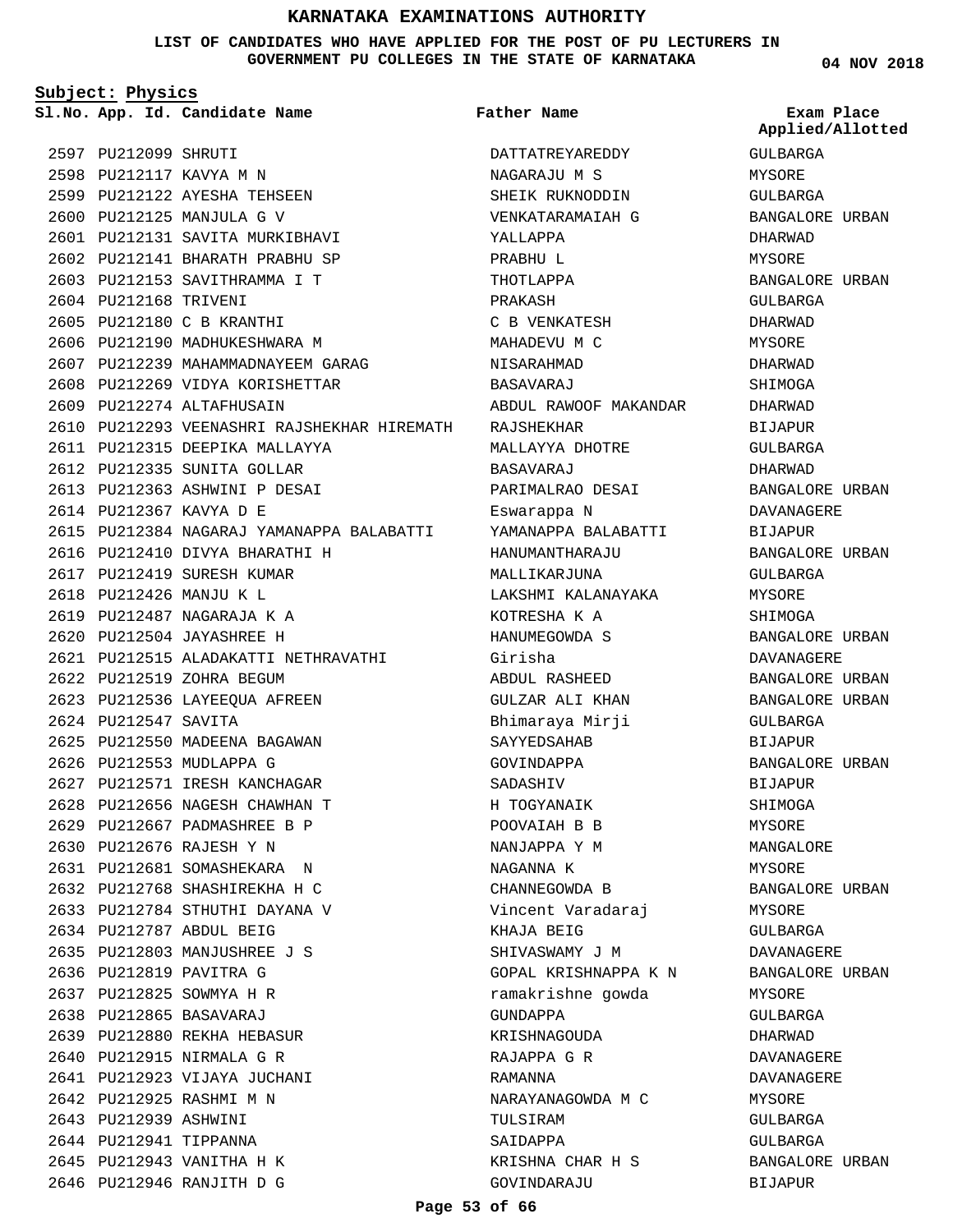**LIST OF CANDIDATES WHO HAVE APPLIED FOR THE POST OF PU LECTURERS IN GOVERNMENT PU COLLEGES IN THE STATE OF KARNATAKA**

**Subject: Physics**

**App. Id. Candidate Name Sl.No. Exam Place**

**Father Name**

2647 PU212948 JYOTI G NANDIKUR 2648 PU212955 RUDRESH N J 2649 PU212997 SANGEETA 2650 PU213000 SANDYA 2651 PU213040 HANUMESHKUMAR PU213057 SHRUTHI K S 2652 2653 PU213068 SARITHA 2654 PU213069 GOUDAPPA ANGADI 2655 PU213084 DEVARAJA NAIK G 2656 PU213122 MANOJ 2657 PU213123 SURYAKANT 2658 PU213129 ARCHANA B HAVALDAR PU213177 SAVUKARAJU D 2659 2660 PU213179 GHOVARDHANA T 2661 PU213186 NEELUFAR TAHASHILDAR 2662 PU213225 YARABANALLI VENKATESHA 2663 PU213229 JAYSHREE PUJERI 2664 PU213282 AEJAZ HUSAIN 2665 PU213361 NAGARAJ PATIL 2666 PU213363 H N SHASHI KUMAR 2667 PU213371 NEELAVVA S TERDAL 2668 PU213382 KIRAN D P 2669 PU213407 VIDYASHREE 2670 PU213441 SOWMYA S P PU213472 SANGANABASAIAH H M 2671 2672 PU213474 ASHWINI BENAHAL 2673 PU213518 SUBHOD PADATARE 2674 PU213540 SPHOORTI 2675 PU213545 BHAVYA S M 2676 PU213548 USHA S O 2677 PU213573 VISHWARAJ PU213592 CHANDRASHEKHARA B S 2678 2679 PU213596 MOHALATHA 2680 PU213625 VASANTHAKUMARI D N 2681 PU213650 RONEY A DBERTA 2682 PU213651 GANGADHAR MARIHOLALANNAVAR 2683 PU213665 SHIVALEELA B MARIHOLALANNAVAR PU213675 NAGESH BABU R T 2684 2685 PU213720 SHWETHA S 2686 PU213799 BHARATHI T N 2687 PU213813 SAIRABANU MAHAMMADALI NADAF 2688 PU213879 HASEENA A 2689 PU213892 RAJU ADAKI 2690 PU213910 GOURISHANKER PU213996 SURESHA S H 2691 2692 PU214036 JAGADEVI 2693 PU214046 ARUN SATIHAL 2694 PU214050 NANDINI N 2695 PU214069 PUNEETHA N 2696 PU214093 CHANDRAKANT BADABADE

GUNDERAYA NANDIKUR LATE JAGADEESH VISHWANTH JAGANNATHRAO TUKADE KALAKAPPA SUDI SANJEEVA K BHAKTHA SIDDAPPA GURUSWAMY M UMESH SHANKER RAO S BASAVARAJ DODDA THAMMAIAH SATHYANARAYANA T RAFEEAHAMED YARABANALLI GALIMUGAPPA BASAPPA MD YASEEN SHIVANAND PATIL H S NARAYANAPPA SIDRAMAPPA PUTTAMALLEGOWDA LATE VEERAPPA HULLUR PRAKASH S BASAVARAJAIAH B H M ACHYUT MARITTT LATE SHANTAPPA MARDI MANJAPPA N Onkaraiah S IRAPPA SREENIVASA B R KRISHNA NANJUNDAPPA ALBERT J **BHEEMANNA** BHIMANNA THIPPESWAMY R SHIVANNA M NAGARAJU MAHAMMADALI NADAF ABDUL RAHAMAN BASAPPA PRAKASH HUCHAPPA SANGANNA YAMANAPPA NARAYANASWAMY NARASIMHANNA SHRIKANT

**04 NOV 2018**

GULBARGA BANGALORE URBAN GULBARGA GULBARGA DHARWAD MANGALORE DAVANAGERE DHARWAD MYSORE GULBARGA GULBARGA BIJAPUR MYSORE DHARWAD DHARWAD DAVANAGERE DHARWAD GULBARGA GULBARGA BANGALORE URBAN BIJAPUR BANGALORE URBAN DHARWAD SHIMOGA BIJAPUR BANGALORE URBAN DHARWAD MYSORE BANGALORE URBAN BANGALORE URBAN BIJAPUR DAVANAGERE MANGALORE MYSORE SHIMOGA BANGALORE URBAN DHARWAD DAVANAGERE MYSORE BANGALORE URBAN DHARWAD BANGALORE URBAN DHARWAD GULBARGA **SHIMOGA** GULBARGA BIJAPUR BANGALORE URBAN BANGALORE URBAN BIJAPUR **Applied/Allotted**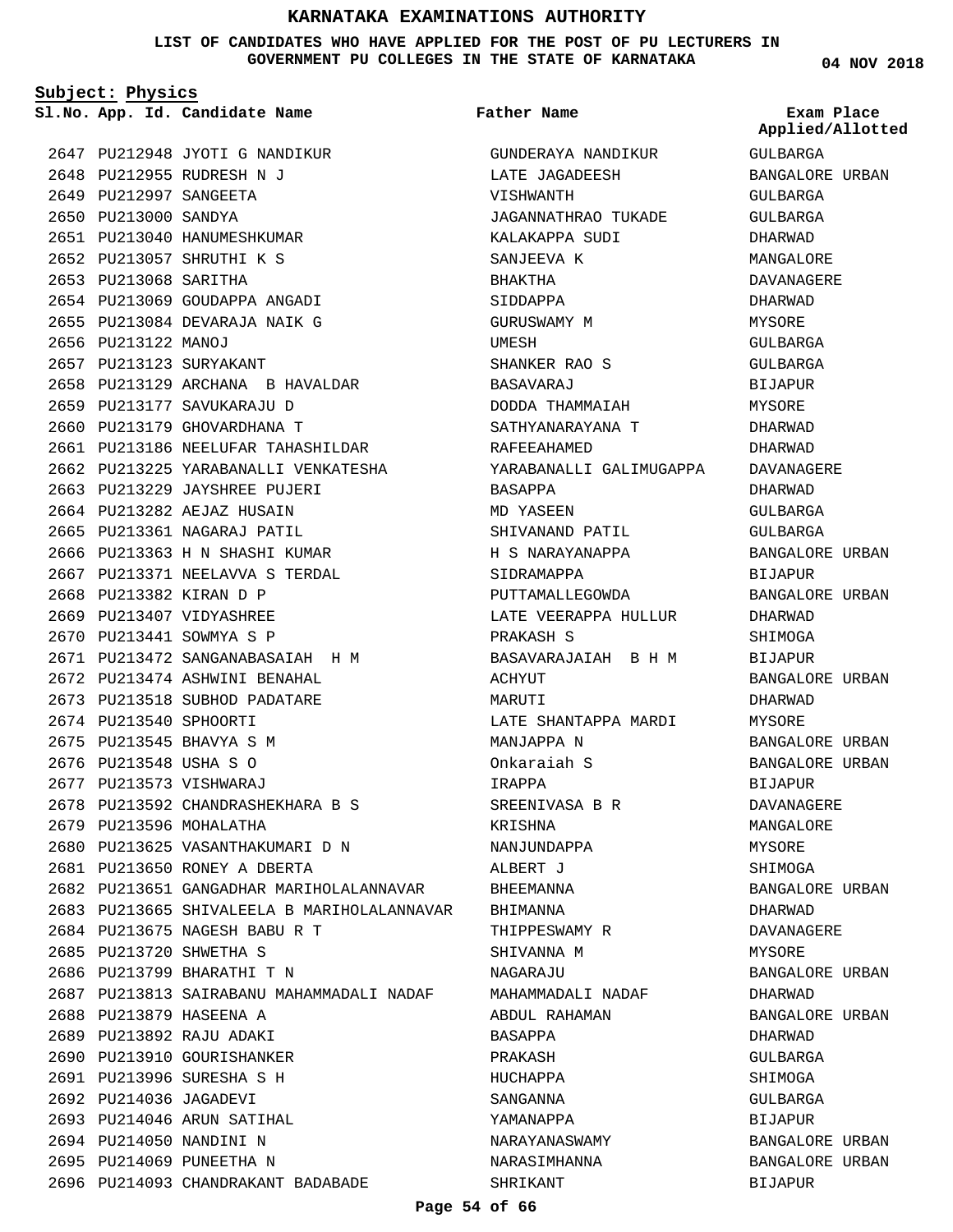### **LIST OF CANDIDATES WHO HAVE APPLIED FOR THE POST OF PU LECTURERS IN GOVERNMENT PU COLLEGES IN THE STATE OF KARNATAKA**

**Subject: Physics**

**App. Id. Candidate Name Sl.No. Exam Place**

2698 PU214133 RATNA JAMBAGI 2699 PU214154 PRABHULLA M

2701 PU214163 PRUTHVIRAJ M S

2700 PU214159 PRIYANKA L BAMMANAHALLI

2706 PU214381 SHAFIUDDIN ROZINDAR

2697 PU214095 NAGAVENI

2702 PU214178 MALLAPPA 2703 PU214242 RAJU NELLUR 2704 PU214338 PARASHURAM 2705 PU214374 SHIVARAMAPPA H

2707 PU214392 SHRUTHI M G 2708 PU214450 SHREEDEVI B 2709 PU214520 RUKMINI

2720 PU214578 SHOBHA S

2722 PU214607 ASHA P V 2723 PU214625 PAVITHRA K PU214638 AVINASH S 2724 2725 PU214650 ONKARAMMA C PU214688 LAKSHMI O 2726

2728 PU214827 GEETHA C 2729 PU214860 ANITHA G 2730 PU214866 SUCHETHA M 2731 PU214871 EKNATH 2732 PU214904 ANITHA H 2733 PU214910 JAYASHREE 2734 PU214964 GEETHANJALI N

2735 PU214987 MEHARTAJ

2736 PU214989 SANNAHANAMAPPA

2738 PU215022 MUNIRAJA D K PU215027 YASHWANTH B S 2739 2740 PU215056 MANJUSHREE P G 2741 PU215072 SUPRITA BANDI 2742 PU215081 LINGARAJU M 2743 PU215085 SHALINI R 2744 PU215101 CHAITRA A N 2745 PU215126 RAMYA K

2746 PU215162 SANJEEVKUMAR

2737 PU215004 RAGHAVENDRA MANJUNATH NAIK

2721 PU214584 KARADI JYOTHIKUMARI

PU214739 PRASAD KAMALAKAR DIXIT 2727

2710 PU214535 SUDHA HIREMATH 2711 PU214539 MAHNDRA PATIL 2712 PU214542 MAHNDRA PATIL 2713 PU214545 BASAVARAJ SURAKOD 2714 PU214547 MAHNDRA PATIL 2715 PU214549 MAHNDRA PATIL 2716 PU214550 JYOTI URABINAVAR 2717 PU214555 MAHNDRA PATIL 2718 PU214557 MAHNDRA PATIL 2719 PU214560 MAHNDRA PATIL

**Father Name**

BASAVARAJU BASAPPA

MAHADEVAIAH K LAKSHMANA SURESHA M VAIJINATH

VEERABHADRAPPA MADDANAPPA CHOUDAPPA H RUKUMUDDIN

GOPALAKRISHNA M NAGAPPA SHERUGARA SHARANAPPA HAVGUNDI

SHANKAR RAO PATIL SHANKAR RAO PATIL

SHANKAR RAO PATIL SHANKAR RAO PATIL

SHANKAR RAO PATIL SHANKAR RAO PATIL SHANKAR RAO PATIL Srinivasa H GONIBASAPPA K

BASAVARAJ

Siddanagouda

LAXAMAPPA

VEERAPPA SIDDESHAPPA K SHAMANNA CHANNAPPA T OBANNA B

AMBADASH HANUMAIAH

MANJUNATH

MAHADEV

MAHADEVAIAH RAMAIAH K C NATARAJ A B RAMESHA MALLANNA

KAMALAKAR DIXIT CHOUDA NAYAKA GANGAVARADHAIAH C RAMACHANDRA M

VINAYAKAMURTI NAGARAJU K M MAHABOOB SAB

GONIBASAPPA VALIKAR

KRISHNAMURTHY D V SHEKARAPPA B G A GOVINDA RAJU P K

MYSORE BIJAPUR DAVANAGERE GULBARGA DHARWAD DHARWAD DHARWAD BIJAPUR **MANGALORE** DHARWAD GULBARGA BIJAPUR GULBARGA GULBARGA DHARWAD GULBARGA GULBARGA BIJAPUR GULBARGA GULBARGA GULBARGA BANGALORE URBAN DAVANAGERE SHIMOGA DAVANAGERE SHIMOGA DAVANAGERE DAVANAGERE GULBARGA MYSORE MYSORE MANGALORE GULBARGA BANGALORE URBAN GULBARGA BANGALORE URBAN DAVANAGERE BANGALORE URBAN DHARWAD BANGALORE URBAN SHIMOGA **MYSORE** BIJAPUR BANGALORE URBAN MYSORE MYSORE MANGALORE GULBARGA

**Applied/Allotted**

MYSORE BIJAPUR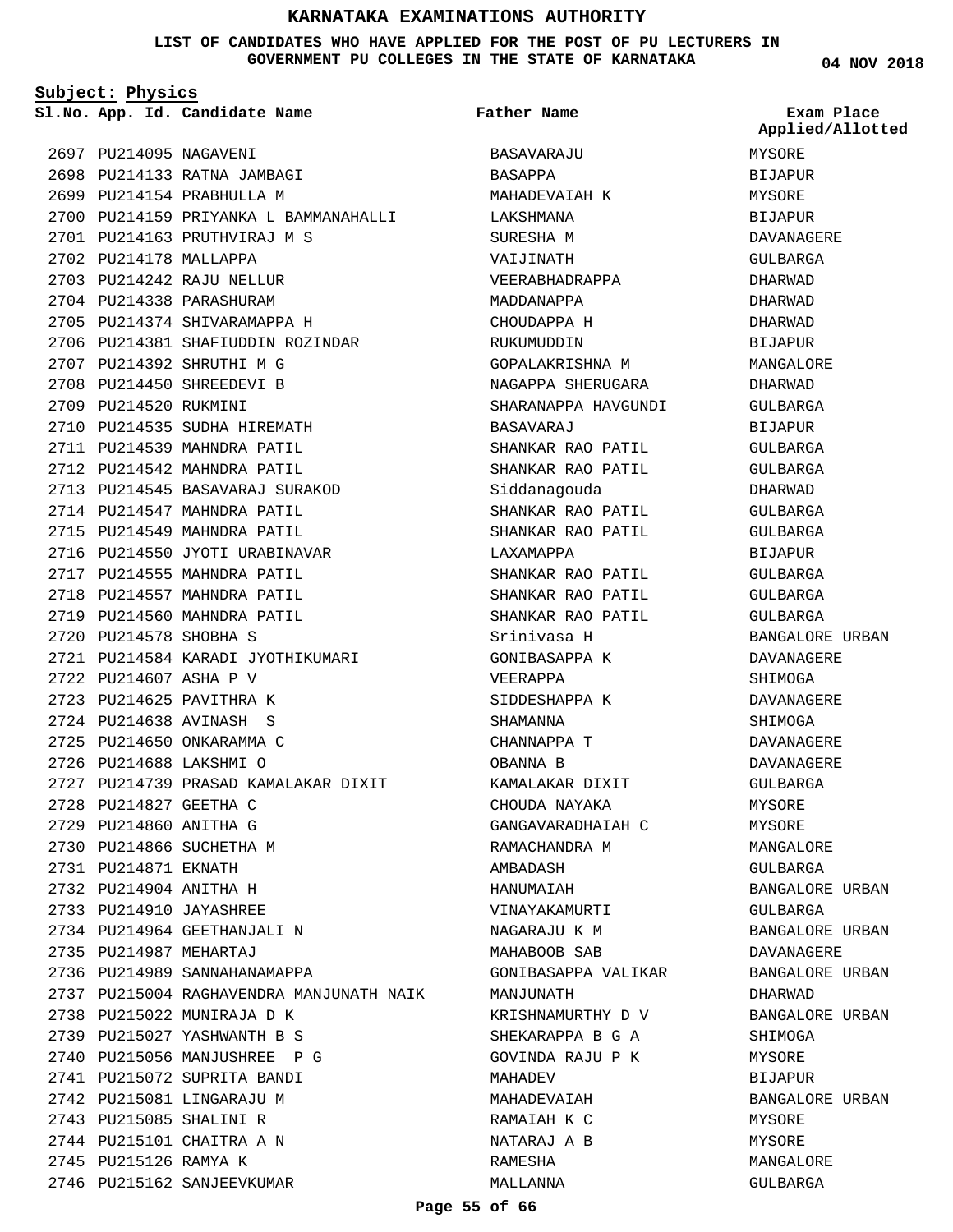### **LIST OF CANDIDATES WHO HAVE APPLIED FOR THE POST OF PU LECTURERS IN GOVERNMENT PU COLLEGES IN THE STATE OF KARNATAKA**

**Subject: Physics**

PU215202 BHAVYA B S 2747 2748 PU215211 DILSHAD BEGUM MAKANDAR 2749 PU215230 UMESH T S 2750 PU215232 REKHA H K PU215243 SHILPAKALA S 2751 2752 PU215258 THIMMARAJ M R 2753 PU215267 MOHAMMED MOHIUDDIN 2754 PU215319 SUNIL KUMAR M 2755 PU215323 SEEMA KUMARI KT 2756 PU215366 BABY LATHAMANI M PU215374 RASHMI K S 2757 2758 PU215394 SUJATHA T 2759 PU215402 USHA D 2760 PU215451 GANESH NAIK R 2761 PU215464 TAHEMINA FIRDOSE 2762 PU215486 N LAVANYA 2763 PU215546 GIRIJA 2764 PU215562 SUSHMA T S 2765 PU215566 VERESH GUDADINNI 2766 PU215567 KAVYA S 2767 PU215592 GIRISH R 2768 PU215618 SHALINI R 2769 PU215649 CHETHAN B 2770 PU215675 PAVITHRA M S 2771 PU215708 PRAKASH SHIVAPPA HOSALLI 2772 PU215730 SUMA M P 2773 PU215842 HARSHAD ALI 2774 PU215863 BASAVANAGOWDRA ANITHA 2775 PU215944 SWETHA N 2776 PU215957 VARALAKSHMI R 2777 PU215989 MAHAMAD RAFI 2778 PU216004 SHRIRANGARAJAN G M 2779 PU216025 KAVANA M 2780 PU216086 HEMALATHA G B PU216155 ANUSHA H M 2781 2782 PU216168 BHAGYA H R 2783 PU216198 SHILPA SREE L K PU216271 DAYANANDA H J 2784 PU216275 SREEDHARA S H 2785 2786 PU216320 SUMANTH M S 2787 PU216322 DEVARAJ KUNDAGOL 2788 PU216347 MANJUNATH GAJAKOSH 2789 PU216399 ASHA N 2790 PU216407 HEMANTHAKUMARA M 2791 PU216427 SIDDALINGESHWARA BP 2792 PU216436 KAVITHA K C 2793 PU216510 ARAVINDKUMAR A V 2794 PU216517 SHILPA 2795 PU216542 USHA M 2796 PU216586 RADHA

**App. Id. Candidate Name Sl.No. Exam Place** SATHEESH ABDULHAMID SUBBAPPA KARIBASAPPA H SHANKARAPPA S RAJAPPA M MOHAMMED YASEEN MADAIAH R THIMMARAJAIAH KR MARIYAPPA B M SHIVANANDAPPA K T HANUMANTHAPPA T DIVILINGAPPA RUDRA NAIK R SHAIK MOINUDDIN Narayanaswamy M N Shambhulingappa Harageri SHIVALINGEGOWDA T S SANGAPPA SADHASHIVAIAH LAKSHMIDEVAMMA RACHAIAH R BASAVALINGAPPA B K SATHYANARAYANA RAO M S SHIVAPPA HOSALLI PUTTASWAMY DADAPEER BASAVANAGOWDRA NINGANAGOWDA GULBARGA NAGENDRAPPA R S RAMALINGAPPA MODIN SAHEB MADHUSUDAN K LATE GANGADHARA GOWDA BASAVARAJAPPA G S SHARANAIAH H M REVANNA H S KOTRESH NAIK U JAYAPPA H HANUMATHAIAH SHIVANANDA NINGAPPA SADHASHIVA Nanjundaswamy MARIYAPPA Parameshwarappa DM CHANNAPPA VIRUPAXAPPA SHANMUKHAPPA MURUGESHAPPA V VISHNUDASACHARYA **Father Name** MYSORE BIJAPUR MYSORE DAVANAGERE BANGALORE URBAN SHIMOGA GULBARGA MYSORE BANGALORE URBAN MYSORE DAVANAGERE GULBARGA BANGALORE URBAN MANGALORE GULBARGA BANGALORE URBAN DHARWAD MYSORE BIJAPUR MYSORE BANGALORE URBAN MYSORE DAVANAGERE BANGALORE URBAN DHARWAD MYSORE **SHIMOGA** SHIMOGA BANGALORE URBAN DHARWAD BANGALORE URBAN BANGALORE URBAN DAVANAGERE DAVANAGERE BANGALORE URBAN SHIMOGA DAVANAGERE BANGALORE URBAN MYSORE BIJAPUR DHARWAD MYSORE BANGALORE URBAN BANGALORE URBAN BANGALORE URBAN BIJAPUR GULBARGA DAVANAGERE GULBARGA **Applied/Allotted**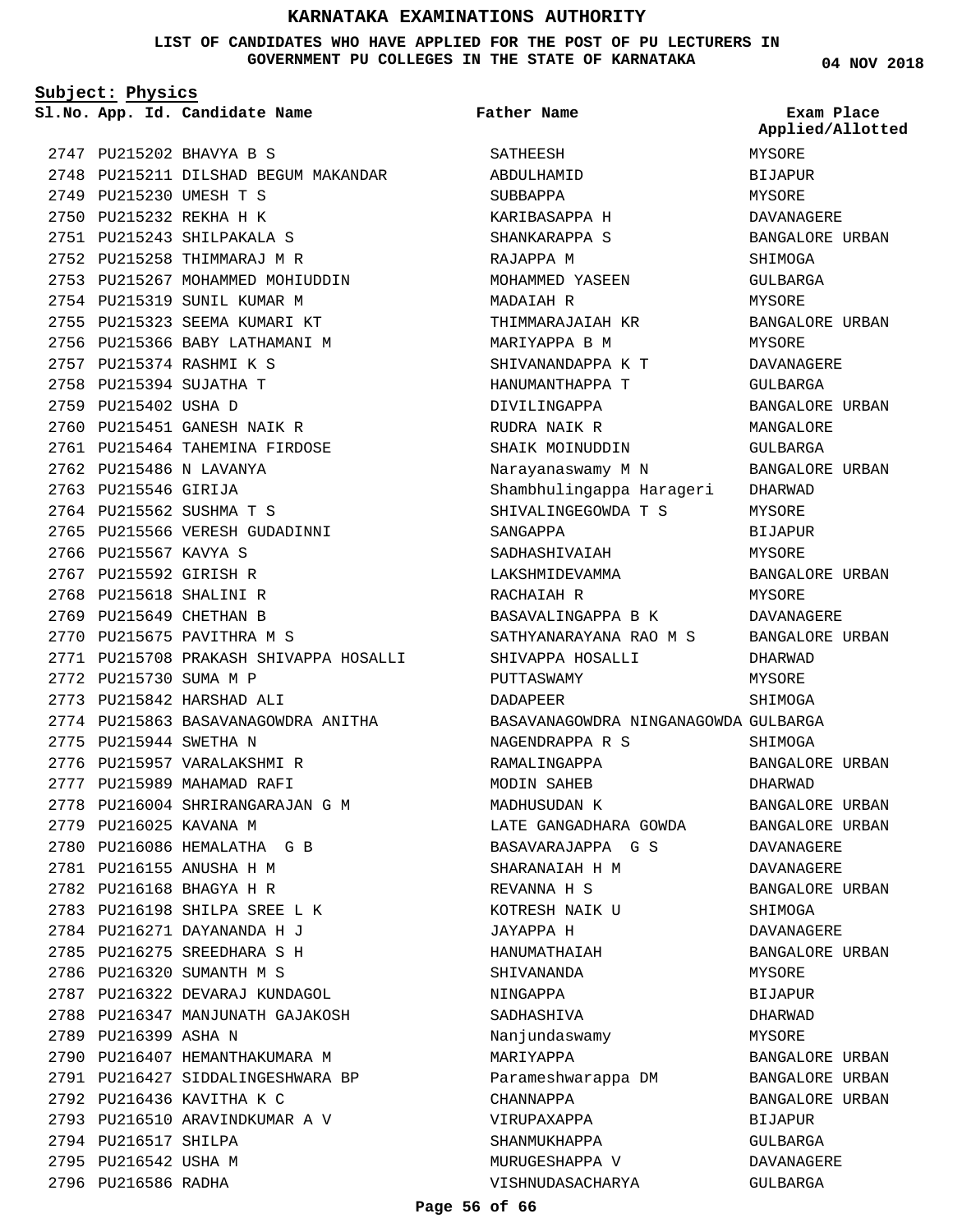### **LIST OF CANDIDATES WHO HAVE APPLIED FOR THE POST OF PU LECTURERS IN GOVERNMENT PU COLLEGES IN THE STATE OF KARNATAKA**

**Subject: Physics**

**App. Id. Candidate Name Sl.No. Exam Place**

|      |                        | 2797 PU216588 CHAITRA K R                   |
|------|------------------------|---------------------------------------------|
|      |                        | 2798 PU216599 PRATIBHA I ANGADI             |
|      |                        | 2799 PU216605 HEENA KAUSAR ANWAR SHAIKH     |
|      | 2800 PU216626 SIDDAMMA |                                             |
|      |                        | 2801 PU216646 SANJOTHA P                    |
|      |                        | 2802 PU216695 AMITH B IRALI                 |
|      |                        | 2803 PU216696 NANDAN K R                    |
|      |                        | 2804 PU216709 CHAITHRA H N                  |
|      |                        | 2805 PU216742 SHARATKUMAR KOTTURASHETTAR    |
|      |                        | 2806 PU216755 NIVYA C S                     |
|      |                        | 2807 PU216767 PRATHIMA M N                  |
|      |                        | 2808 PU216776 BASAVARAJA MAHADEVA CHINCHALI |
|      |                        | 2809 PU216834 ARUNAKUMAR                    |
|      |                        | 2810 PU216844 SHARADA KUDLAPPA NAINEGALI    |
|      | 2811 PU216887 ASHWINI  |                                             |
|      |                        | 2812 PU216890 H M ASHWINIKUMARI             |
|      |                        | 2813 PU216920 VEENASHREE ABBIGERI           |
|      |                        | 2814 PU216963 PRABHU MAHABALESHWARA METI    |
|      |                        | 2815 PU216989 THEJASWINI N M                |
|      | 2816 PU217023 REKHA K  |                                             |
|      | 2817 PU217025 ASHOK    |                                             |
|      |                        | 2818 PU217066 JAYASHREE BIRADAR             |
|      |                        | 2819 PU217119 HANAMANT VAGGI                |
|      |                        | 2820 PU217132 MAHABOOB KHAN R               |
|      |                        | 2821 PU217140 SHARNAPPA                     |
|      |                        | 2822 PU217159 SHRUTHI L                     |
|      |                        | 2823 PU217175 SHREEKANT BELAGALI            |
|      |                        | 2824 PU217185 PRIYASHEELA                   |
|      | 2825 PU217186 MAHESH   |                                             |
|      |                        | 2826 PU217222 PAVAN KUMAR                   |
|      |                        | 2827 PU217233 RAMANJI K                     |
|      |                        | 2828 PU217250 ANITHALAKSHMI C S             |
|      |                        | 2829 PU217272 RENUKA SHISTAGAR              |
| 2830 |                        | PU217276 VENKATESH V                        |
|      |                        | 2831 PU217296 PANCHAMI H K                  |
|      |                        | 2832 PU217302 PRADEEP R                     |
|      |                        | 2833 PU217321 BHEEMANAGOUDA BIRADAR         |
|      |                        | 2834 PU217325 SAPNA P A                     |
|      |                        | 2835 PU217352 PAVITHRA R                    |
|      |                        | 2836 PU217356 ROOPA H HUGGI                 |
|      | 2837 PU217359 AYEESHA  |                                             |
|      |                        | 2838 PU217362 VIJAYAKUMAR JANGANNANAVAR     |
|      |                        | 2839 PU217364 MADIVALAPPA                   |
|      |                        | 2840 PU217371 SUFIYA BEGUM N D              |
|      |                        | 2841 PU217383 ARCHANA BENNUR                |
|      |                        | 2842 PU217384 PRIYADARSHINIE                |
|      | 2843 PU217409 GUNA S   |                                             |
|      | 2844 PU217410 MALINI N |                                             |
|      |                        | 2845 PU217424 MD SIDDIQ HUSSAIN             |
|      |                        | 2846 PU217449 NAGARAJA B M                  |
|      |                        |                                             |

RAMAPPA M ISHAPRABHU B ANGADI ANWAR SHAIKH SHIVAPUTRAPPA PALAKSHASWAMY M C BALAPPA M IRALI Rajanna K S NARAYANA H T SIDDHALINGAPPA Shivalinge Gowda NAGARAJU MAHADEVA SUDHAKAR KUDARIMOTI Kudlappa nainegali RAJENDRA H M BASAVARAJAIAH CHANDRASHEKHARAPPA mahabaleshwara MAHADEVA N M KUMAR H GUNDAPPA GOLLALAPPA NAGAPPA RAHAMATHULLA SURYAKANT LAKSHMANEGOWDA A RAMAPPA JOHN GHALEPPA BHEEMASHANKAR GANGULAPPA SHIVALINGEGOWDA A CHANNAPPA VENKATASWAMY KRISHNA SHETTY H N RAMASWAMY NANAGOUDA PUSHPA KUMAR A REVANASIDDAPPA N HEMAPPA SHAFIULLA DODDABASAPPA NINGAPPA KUMBAR DADAPEER J SHIVASHARANAPPA JOHN SHANKARAPPA C N NEELAKANTA M SHAIK HUSSAIN MAHADEVAPPA BANAKAR **Father Name**

**04 NOV 2018**

SHIMOGA DHARWAD DHARWAD GULBARGA DHARWAD BANGALORE URBAN BANGALORE URBAN SHIMOGA DHARWAD SHIMOGA BANGALORE URBAN BIJAPUR DHARWAD BANGALORE URBAN GULBARGA GULBARGA GULBARGA BIJAPUR MYSORE SHIMOGA GULBARGA BIJAPUR BIJAPUR BANGALORE URBAN GULBARGA MYSORE DHARWAD GULBARGA GULBARGA GULBARGA BANGALORE URBAN BANGALORE URBAN DHARWAD BANGALORE URBAN SHIMOGA MYSORE BIJAPUR MANGALORE DAVANAGERE DAVANAGERE BANGALORE URBAN DAVANAGERE GULBARGA DAVANAGERE GULBARGA GULBARGA MYSORE MYSORE GULBARGA BANGALORE URBAN **Applied/Allotted**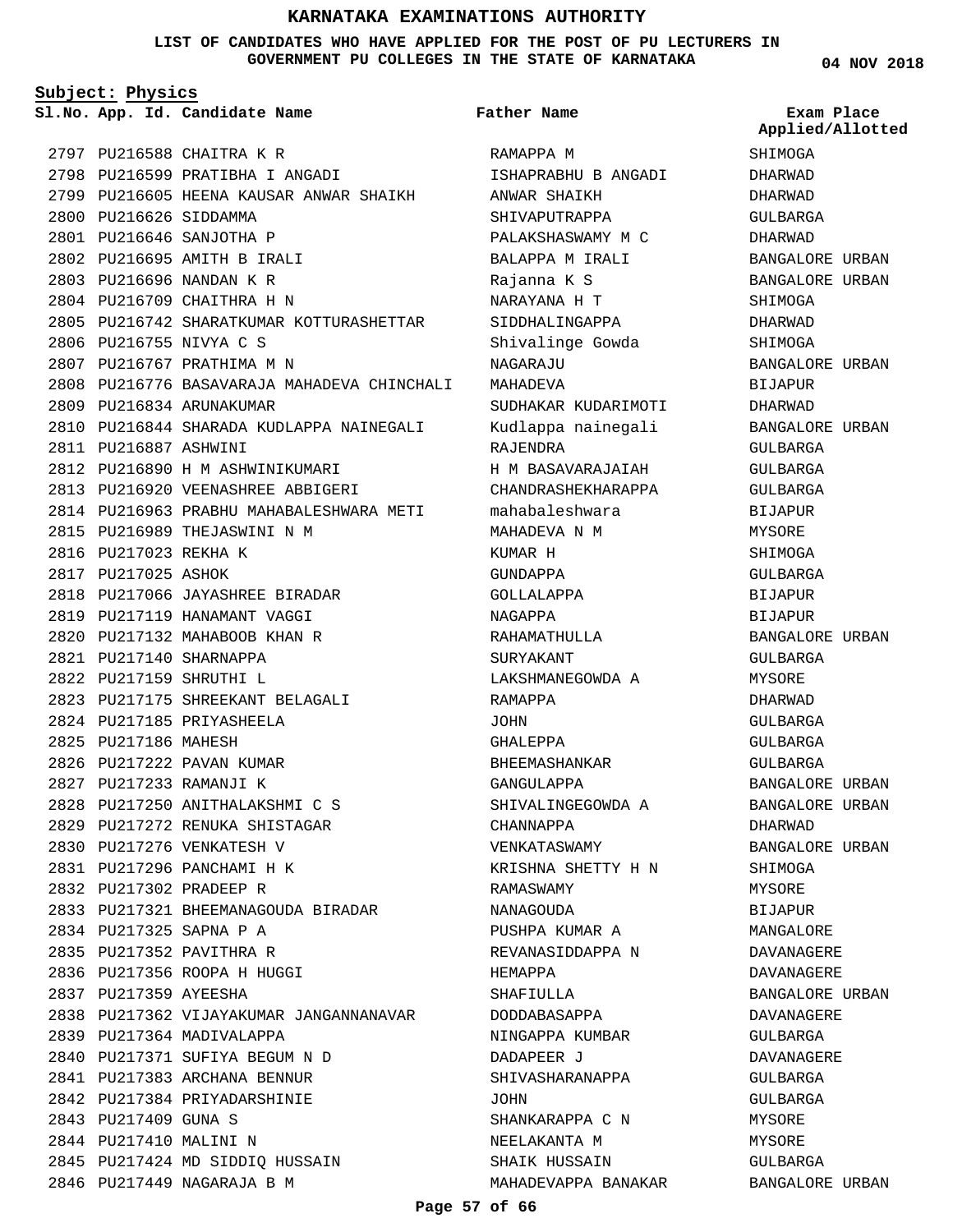**LIST OF CANDIDATES WHO HAVE APPLIED FOR THE POST OF PU LECTURERS IN GOVERNMENT PU COLLEGES IN THE STATE OF KARNATAKA**

**Subject: Physics**

**App. Id. Candidate Name Sl.No. Exam Place**

2847 PU217466 MANJUNATHA G 2848 PU217479 RAGHAVENDRA K 2849 PU217506 MANJUNATH D 2850 PU217513 VINAY KUMAR E N PU217598 SRILAKSHMI S 2851 2852 PU217639 YOGEESH M 2853 PU217640 KAVITHA C R 2854 PU217650 CHETHAN S C 2855 PU217652 SUNITA P NAYAK 2856 PU217680 SANDHYA 2857 PU217698 DIVYA SAJJANSHETTY 2858 PU217707 KALLUGUDI VIRUPAKSHI 2859 PU217708 PRAVEENKUMAR G 2860 PU217749 USHARANI K 2861 PU217757 SHARANAGOUDA 2862 PU217761 HEMA M K 2863 PU217774 SUMALATA B M 2864 PU217780 SOWMYA RANI C K 2865 PU217783 MOHAN KUMAR N 2866 PU217869 VIJAYALAXMI S DEGINAL 2867 PU217892 RAVI JALLER 2868 PU217910 SHILPA M 2869 PU217920 MANOJ KUMAR V 2870 PU217928 DHANYA B PU217942 ARCHANA C G 2871 2872 PU217946 VIDYA NIRANI 2873 PU218029 REETHA M G 2874 PU218056 VENKATESHA H Y 2875 PU218089 BASAVESHA 2876 PU218092 NAGHMA TABASSUM M I 2877 PU218101 ADAVESH CHINAWAL 2878 PU218119 SUNITHA H N 2879 PU218158 KIRAN KUMAR S 2880 PU218166 SIDDESWARA T PU218177 DIVYA N 2881 PU218311 SANTOSHI BAI 2882 2883 PU218316 SUREKHA HAIGAR PU218320 SAMIYA SADAF K R 2884 2885 PU218389 CHETANA P S 2886 PU218411 VASANTHA KUMARI N S PU218432 BHAGYASHREE M M 2887 2888 PU218437 SANJAY 2889 PU218449 ARJUN N 2890 PU218462 SANJEEVKUMAR M KATTIMANI 2891 PU218479 SAHEBAGOUDA PU218488 SWATHI B N 2892 2893 PU218499 SOWMYA S 2894 PU218508 VASANTHAMANI A 2895 PU218511 SHIVAPRASAD KULKARNI 2896 PU218532 VARALAKSHMI B V

CHANDRAPPA RAMACHANDRAPPA K HOLALAPPA D ESHWARAPPA A N RAJENDRA P MAHADEVA SWAMY R RANGAIAH CHANDRASHEKAR S N PANDAPPA GANESH PRABHU DATTATRAYA MALLIKARJUNA K GOVINDAPPA KRISHNAPPA BASANAGOUDA Krishnegowda M J BASAVARAJ M KRISHNA NARAYANAPPA P SHIDALINGAPPA DEGINAL NINGAPPA MAHADEVA NAYAKA VASANTHA KUMAR B DEVADAS PRABHU REDDY C G SHIVAPUTRAPPA NIRANI GOPALAGOWDA YOGENDRA H L CHIDANANDAPPA IQBAL AHAMED TAMMANNAPPA NAGARAJU H R SHIVAPPA THIPPESWAMY NAGARAJA S DEVI SINGH BASAVARAJ PYAREJAN K R SHIVANAGOUDA P SHIVAKUMAR A N M S MURIGESH KALLAPPA KHOT NAGARAJU L MARIYAPPA SHANTAGOUDA NAGAIAH G SOMASHEKAR Y ANAPPA PURUSHOTTAM VIJAYA GOPALA B N **Father Name**

**04 NOV 2018**

**SHIMOGA** DHARWAD DHARWAD SHIMOGA BANGALORE URBAN MYSORE BANGALORE URBAN BANGALORE URBAN DHARWAD MANGALORE BIJAPUR DHARWAD DHARWAD BANGALORE URBAN GULBARGA MYSORE BANGALORE URBAN MYSORE BANGALORE URBAN BIJAPUR DHARWAD MYSORE MANGALORE MANGALORE BANGALORE URBAN BIJAPUR MYSORE MYSORE DHARWAD DAVANAGERE BIJAPUR SHIMOGA SHIMOGA GULBARGA SHIMOGA GULBARGA DHARWAD DAVANAGERE DAVANAGERE DAVANAGERE DAVANAGERE DHARWAD BANGALORE URBAN DHARWAD GULBARGA BANGALORE URBAN BANGALORE URBAN BANGALORE URBAN DHARWAD MYSORE **Applied/Allotted**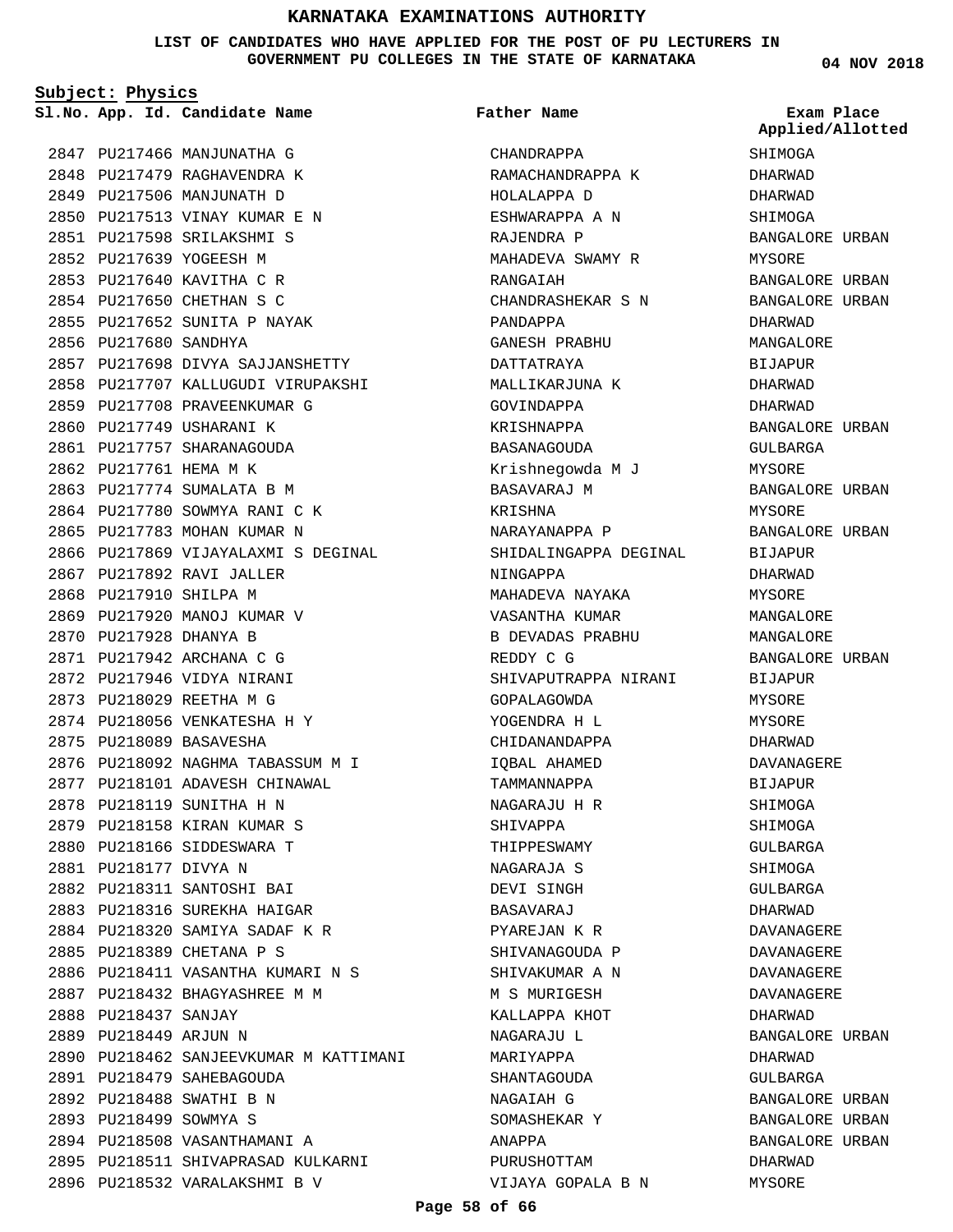**LIST OF CANDIDATES WHO HAVE APPLIED FOR THE POST OF PU LECTURERS IN GOVERNMENT PU COLLEGES IN THE STATE OF KARNATAKA**

**Subject: Physics**

**App. Id. Candidate Name Sl.No. Exam Place**

2897 PU218588 SHIVANAGOUD PATIL 2898 PU218598 VEENA H M 2899 PU218605 DINESH TUGAVE 2900 PU218625 SHRUTI GOUDRA PU218648 ARUNKUMAR M H 2901 2902 PU218714 RAGHAVENDRA PU218717 LOKESH S R 2903 2904 PU218731 LOKESH S 2905 PU218756 ASHWINI 2906 PU218812 CHETHAN KUMAR C 2907 PU218823 SHANTAKUMAR 2908 PU218828 ANJALI K 2909 PU218831 JEEVANKUMAR C M 2910 PU218843 VIVEK RAO KL 2911 PU218903 WASIM HUSSAIN BASHEER AHMED 2912 PU218904 PREMA P 2913 PU218918 KADURAPPA A R 2914 PU218931 LOHIT D K 2915 PU218932 VITTAL JONI 2916 PU218947 NAGARAJA M B 2917 PU218967 SANTHOSHA K N 2918 PU218974 SHWETA 2919 PU219085 SHIVRAJ 2920 PU219089 ROOPA S N PU219104 MANJUNATHA S 2921 2922 PU219106 ARPITHA K M 2923 PU219127 NAGENDRA NADONI 2924 PU219133 SUDHEENDRA S PU219178 NAGARAJU H S 2925 2926 PU219237 VINOD ALIAS HIRACHAND HAJARE 2927 PU219268 GADDIKERI CHETANA PU219316 JAGADHEESHA N S 2928 2929 PU219318 MANJULA M 2930 PU219331 SHIVANAND DHANAWADE PU219333 IRSHAD AHAMED D 2931 2932 PU219344 SREEDEVI N 2933 PU219373 SANMATHI LAKSHMANA ANGADI PU219400 NITHYASHREE B S 2934 2935 PU219415 CHANDRAGOUDA PATIL 2936 PU219417 SUMAYA NAAZ C 2937 PU219439 BINDUKUMAR KULKARNI 2938 PU219443 SANTOSHKUMAR 2939 PU219464 SWAPNA A R 2940 PU219465 MAMATHA PU219492 SHWETARANI S HAIBATTI 2941 2942 PU219515 AYESHA SHAHEEN 2943 PU219566 TIMMANNA KOSAGI 2944 PU219568 RENUKA UPPAR 2945 PU219570 SHILPA P SHAIKH

**Father Name**

REVANASIDDAPPAGOUD HANUMANTHAPPA B DASHARATH KARABASAYYA HANUMANTHAIAH SHANKRAPPA MEDIKERI RAJANNA S K SIDDAIAH K S AYYANNA CHANDRU C MALLIKARJUN KRISHNAPPA MARIGOWDA C M LAKSHMINARAYAN RAO BASHEER AHMED SHAIKH PAPANNA P R RAMAPPA A T KERIYAPPA MALLAPPA BASANNA NAGARAJEGOWDA K SATYANARAYANA SANGSHETTY NAGARAJA RAO S V SIDDAPPA Y MOHAN K N DATTU VENKOBA RAO S SIDDARAMAIAH H N RATAN GADDIKERI HANUMANTHA RAO CHIDANANDAPPA N S MAHALINGAIAH Shankar Mohammed Ismail D NAGARAJAPPA LAKSHMANA ANGADI B R SURYANARAYANA GOVINDAGOUDA ABDUL RAQEEB C DATTATREYARAO KULKARNI MALLIAKRJUN RAMACHANDRA A M CHAKRAPANI K M SIDDAPPA L HAIBATTI MD FAROOQUE MAHMOOD KUBENDRAPPA GOLLALAPPA RAJASHEKAR P

**04 NOV 2018**

GULBARGA DAVANAGERE GULBARGA DAVANAGERE BANGALORE URBAN DHARWAD BANGALORE URBAN MYSORE GULBARGA MYSORE GULBARGA BANGALORE URBAN MYSORE BANGALORE URBAN BANGALORE URBAN BANGALORE URBAN DAVANAGERE SHIMOGA DHARWAD DAVANAGERE MYSORE GULBARGA GULBARGA BANGALORE URBAN DAVANAGERE MYSORE DHARWAD GULBARGA BANGALORE URBAN BIJAPUR DHARWAD DAVANAGERE BANGALORE URBAN DHARWAD BANGALORE URBAN BANGALORE URBAN DHARWAD BANGALORE URBAN DAVANAGERE SHIMOGA GULBARGA GULBARGA MYSORE MYSORE GULBARGA GULBARGA DHARWAD BIJAPUR **Applied/Allotted**

GULBARGA

### **Page 59 of 66**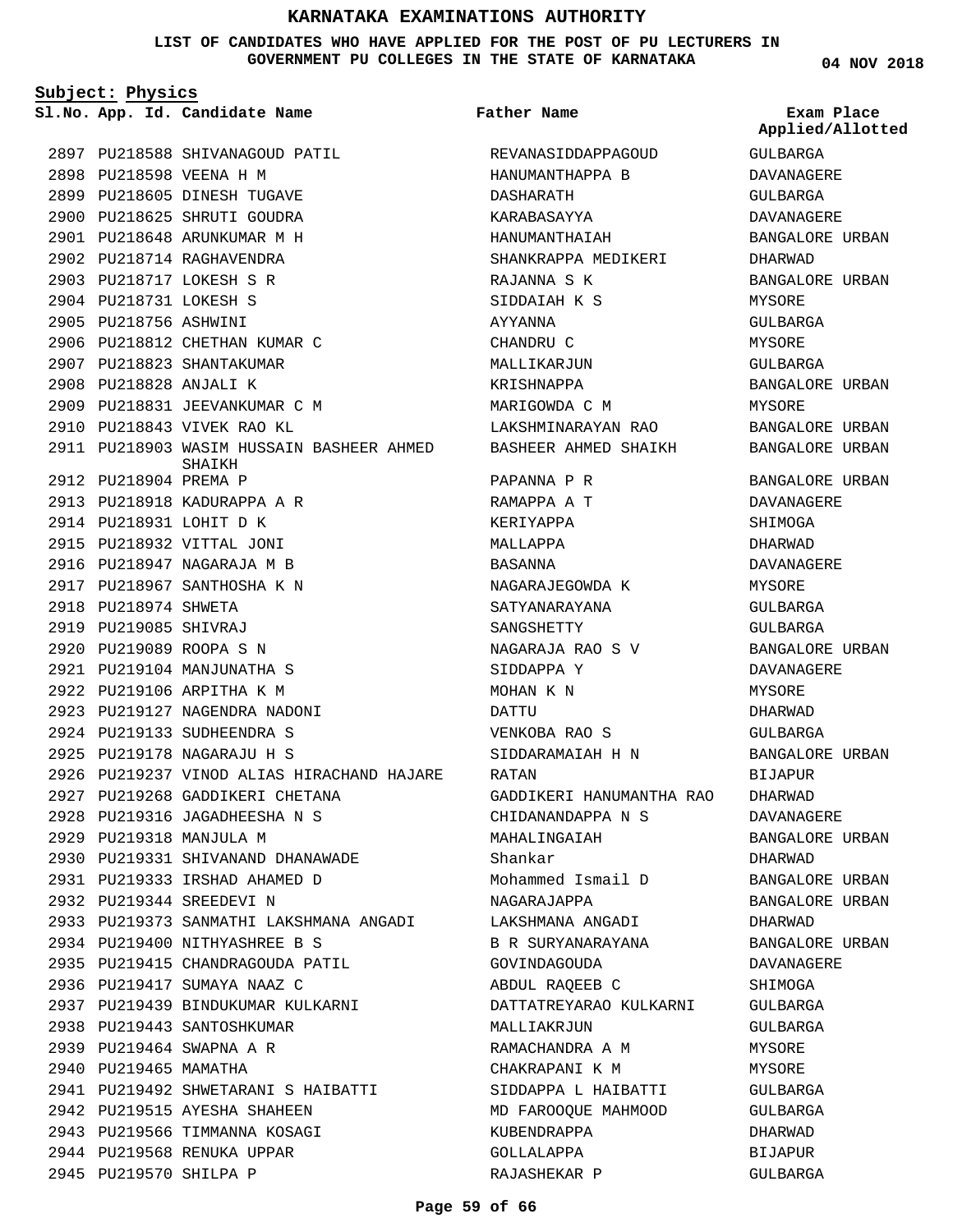**LIST OF CANDIDATES WHO HAVE APPLIED FOR THE POST OF PU LECTURERS IN GOVERNMENT PU COLLEGES IN THE STATE OF KARNATAKA**

NEMARAJA URS

**Father Name**

**Subject: Physics**

**App. Id. Candidate Name Sl.No. Exam Place**

2946 PU219579 RASHMI N 2947 PU219584 RENUKA SHETTY 2948 PU219589 RAMACHANDRA M J 2949 PU219672 RAMYA J 2950 PU219711 ANIL KUMAR H N 2951 PU219765 BANDENAWAZ 2952 PU219783 NAGARATNA VADIGERI 2953 PU219787 SYEDA SHAHEEN BEGUM 2954 PU219789 CARLOS C T 2955 PU219930 SUDHA K R PU219931 SREELAKSHMI S J 2956 2957 PU219945 DEEKSHA N 2958 PU219946 VIJAYKUMARI KATAGI 2959 PU219968 SHASHIKALA HIRE MATH 2960 PU219986 MD NIZAMUDDIN 2961 PU220000 LATHA K M 2962 PU220038 RAVI CR 2963 PU220057 VINUTHA G 2964 PU220070 GEETHA Y C 2965 PU220101 CHAITHRA N V 2966 PU220149 RANI RAJESHWARI D 2967 PU220185 PRATHIBHA 2968 PU220189 MALINI JV 2969 PU220204 BASAVANTHKUMAR M T PU220264 PRASHANTH KUMAR B S 2970 PU220312 UMA B BASARAKOD 2971 PU220317 HARISH K S 2972 2973 PU220335 GANAVI H V 2974 PU220376 DEEVITIGI JAYAPPA PU220390 AKSHATHARANI S V 2975 2976 PU220410 NANDEPPA LAMANI 2977 PU220487 SHIVARAJAKUMARA 2978 PU220493 PRANALI 2979 PU220517 JAYAPPA KADLASKAR 2980 PU220560 BOREGOWDA S PU220564 ROOPASHREE R N 2981 2982 PU220603 RAJAKUMAR GOUNAVAR 2983 PU220611 ROOPA M C 2984 PU220670 PRAVEEN KUMAR H P 2985 PU220671 UMA CHIKKALAKI 2986 PU220717 SHRUTI GOVIND DESHBHANDARI 2987 PU220762 BAGYALAXMI M C 2988 PU220776 HAFSA TARANNUM 2989 PU220781 SURESH 2990 PU220786 SWETHA R 2991 PU220812 VIJAYALAKSHMI R 2992 PU220816 SIDDESH R PU220817 CHITRADEEPA B L 2993 2994 PU220829 SURESH

SHRIDHARA SHETTY JAYANNA G JANARDHAN NARAYANAPPA GULAM MAHEMOOD GANGADHAR SYED SHAH HAMEEDPASHA QADARI THOMAS C R RAJGOPALA GOWDA K N JAGANNATH RAJ URS S Y HARIAPPA P MALLIKARJUN BASSAYYA HIREMATH SHAIK IMAMUDDIN MUDALAGIRI K V RAVALAIAH GANGADHARA NAIK M CHIKKADEVAIAH VEERAIAH B DASAPPA SANJEEVA KHARVI VENKATESHAPPA THIPPESWAMY N SOMASHEKAR B M BHIMAPPA SHASHIKUMAR K N K H HANUMANTHE GOWDA RAMAPPA VIJAYA KUMARA MANGALEPPA BASAVARAJA PRADEEP RAMACHANDRA YASHODAMMA NAGARAJU T MALAKARI MALAGAIAH D PAPANNA H K MALLAPPA GOVIND DESHBHANDARI CHANDRASHEKARAPPA M FAHMIDA KHATOON MALLAPPA RAMAPPASETTY P G RANGASWAMAIAH RUDRAPPA S BASAVARAJAPPA M D GUNDAPPA

**04 NOV 2018**

**Applied/Allotted**

MYSORE BANGALORE URBAN BANGALORE URBAN BANGALORE URBAN BANGALORE URBAN GULBARGA DHARWAD DHARWAD MYSORE BANGALORE URBAN MYSORE MANGALORE BIJAPUR DHARWAD GULBARGA BANGALORE URBAN BANGALORE URBAN DAVANAGERE MYSORE MYSORE BANGALORE URBAN MANGALORE BANGALORE URBAN DAVANAGERE MYSORE DHARWAD BANGALORE URBAN MYSORE DAVANAGERE BANGALORE URBAN DHARWAD GULBARGA GULBARGA DHARWAD BANGALORE URBAN MYSORE DHARWAD MYSORE SHIMOGA BIJAPUR DHARWAD DAVANAGERE DAVANAGERE DHARWAD BANGALORE URBAN BANGALORE URBAN BIJAPUR DHARWAD GULBARGA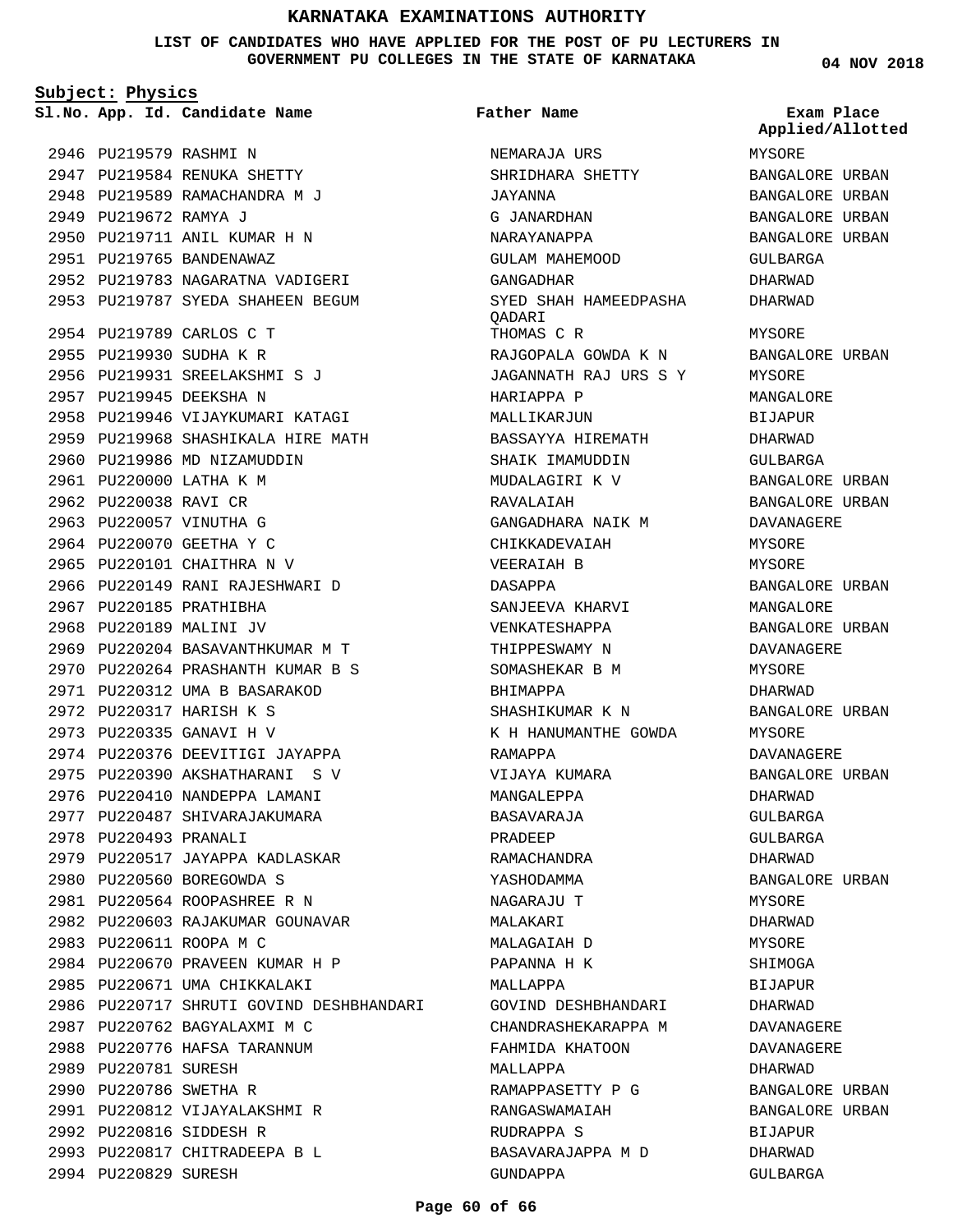### **LIST OF CANDIDATES WHO HAVE APPLIED FOR THE POST OF PU LECTURERS IN GOVERNMENT PU COLLEGES IN THE STATE OF KARNATAKA**

**Subject: Physics**

**App. Id. Candidate Name Sl.No. Exam Place**

2995 PU220844 BIBISUMIYA CHANEGAON 2996 PU220845 BASAVARAJ WARAD 2997 PU220850 NAZMEEN PATEL 2998 PU220854 ADARAHA L C 2999 PU220860 ERANNA MULIMANI 3000 PU220873 MANJUNATH H P PU220911 MAHEBOOBUNNISA BEGUM S 3001 3002 PU220980 DIVYA R 3003 PU220983 NANDINI H A 3004 PU220995 JAGADEESH KADABI 3005 PU220996 QUDSIYA ANJUM MAKANADAR 3006 PU221006 SHWETHA K R 3007 PU221032 MALLIKARJUN HOOGAR PU221034 SHRUTHI D G 3008 3009 PU221041 SAVITA 3010 PU221049 PANNAGA P K 3011 PU221075 KAVITHASHREE K PU221083 BASAVARAJ GURUSHETTI 3012 PU221123 ASHALATHA Y 3013 PU221146 ADISHESHA MURTHY B 3014 PU221147 SUNANDA P BIRADAR 3015 3016 PU221149 CHAITHRA K S 3017 PU221165 RAFEEKPATHAN 3018 PU221180 HANUMANTHRAYA BIRADAR 3019 PU221228 VASANTHA V PU221255 SHIVASHANKARA B R 3020 PU221279 LOHITH K 3021 PU221291 SHAHNAZ BEGUM 3022 3023 PU221316 KUSUMA GANAPATI PATGAR PU221332 RAGHAVENDRA R 3024 PU221364 MAHESH DEMBRE 3025 PU221373 FARIDA BANU H N 3026 PU221388 VRUSHANKA V 3027 3028 PU221397 BHUVANESHWARI 3029 PU221412 MANJUNATHA N N 3030 PU221421 PRIYA PUNEDAR V PU221455 SHIVARAMA M S 3031 PU221462 DIVYA A C 3032 PU221464 SNEHARAJ K R 3033 3034 PU221505 MALLIKARJUNASWAMY M R 3035 PU221515 RESHMA BEGUM 3036 PU221533 SANTHOSH BHARAMAPPA KIWADAGI 3037 PU221536 ENGI VADAKAJJA PU221541 PAVITHRA S P 3038 PU221567 RANJITH T 3039 3040 PU221595 SUREKHA KOLAVI 3041 PU221599 KHAJAMAINODDIN ANGADI 3042 PU221600 RUDRESHA A M 3043 PU221609 UJWALA S PATIL 3044 PU221616 SRINIVASA NAIK

MAHAMMADHANIF MADIVALAPPA MAHABOOBPATEL CHANDRASHEKAR K B HANUMANTHAPPA MULIMANI PRABHAKARA H SYED SAADAT PASHA RAJASHEKARA ASWATHAPPA H V GANGAPPA MAQBOOLSHAH RAJASHEKAR K M RAMAPPA GOVINDARAJU D T BHIMARAYA MIRJI KUMARSWAMY P KENJEDIYAPPA K SIDRAMAPPA RAMA MOOLYA T BASAVARAJU PARAPPA GOWDA BIRADAR SHIVAKUMARAIAH K C RAJAK SIDDAPPA BIRADAR ANJINAPPA V RAJU KHADRINARASIMHAIAH K LAL AHMED GANAPATI RAMA PATGAR RADHAKRISHNA RAO G BHUJANG NAYAZ AHAMED SRINIVASALU N MANJUNATHAGOUDA NAGAPPA B NANDIGAVI VIJAYAKUMAR P G SATHYANARAYANA M V CHANDRU S RAJASHEKARAIAH M RENUKASWAMY M KHATAL SAHEB BHARAMAPPA DURUGAPPA SHEKARAPPA K S SATHYAPRASAD T CHANDRAPPA RAJESAB MANJUNATHA A R SHANKARAGOUDA KRISHNA NAIK **Father Name**

**04 NOV 2018**

BIJAPUR DHARWAD BIJAPUR DAVANAGERE DHARWAD DAVANAGERE BANGALORE URBAN MYSORE MYSORE DHARWAD SHIMOGA SHIMOGA DHARWAD MYSORE GULBARGA MYSORE DAVANAGERE BIJAPUR MANGALORE MYSORE BIJAPUR BANGALORE URBAN BIJAPUR GULBARGA DAVANAGERE MYSORE BANGALORE URBAN GULBARGA MANGALORE BANGALORE URBAN BIJAPUR MYSORE BANGALORE URBAN GULBARGA DAVANAGERE BANGALORE URBAN BANGALORE URBAN MYSORE BANGALORE URBAN DAVANAGERE GULBARGA DHARWAD DAVANAGERE SHIMOGA MANGALORE DHARWAD DHARWAD MANGALORE DHARWAD **Applied/Allotted**

BANGALORE URBAN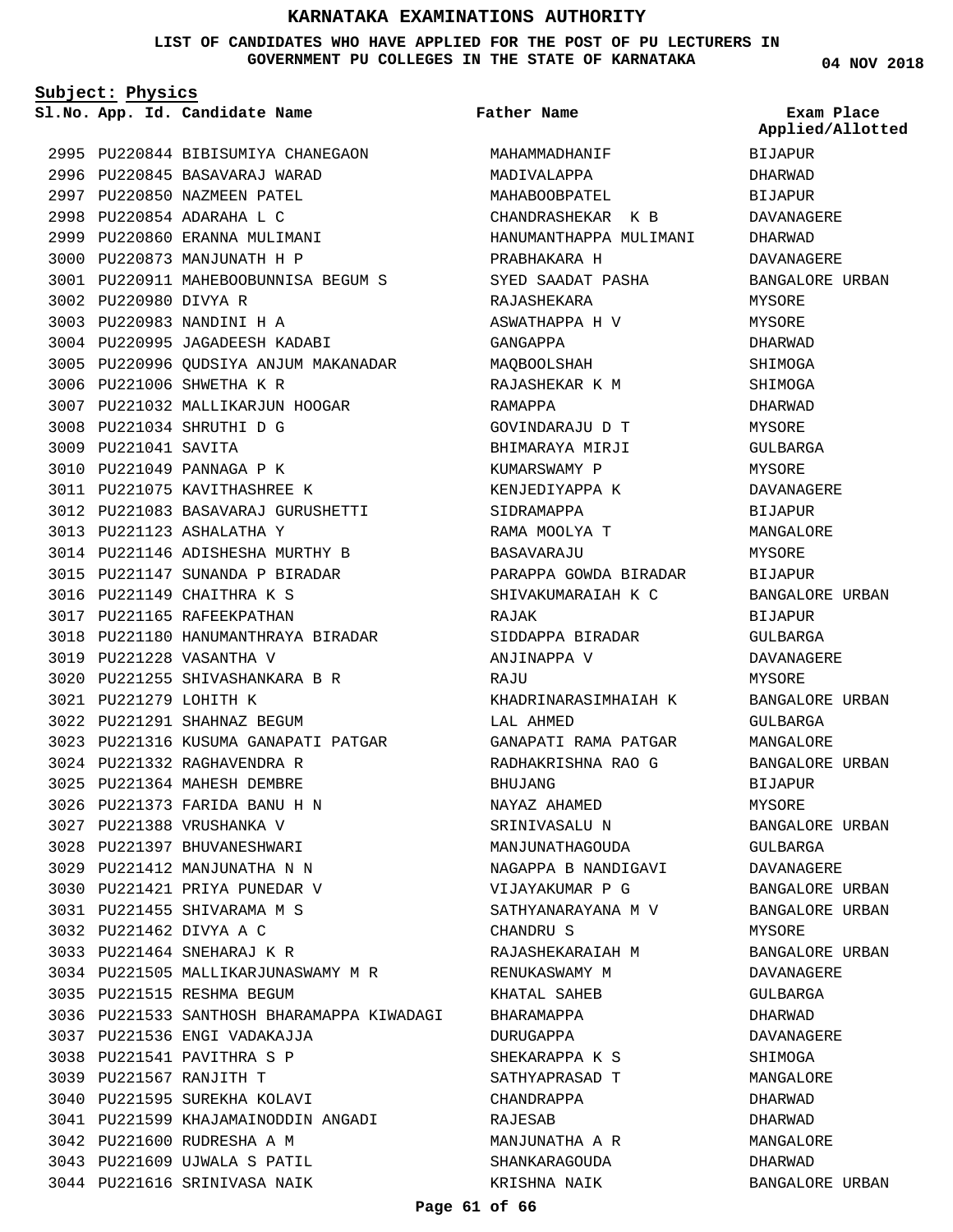**LIST OF CANDIDATES WHO HAVE APPLIED FOR THE POST OF PU LECTURERS IN GOVERNMENT PU COLLEGES IN THE STATE OF KARNATAKA**

**Subject: Physics**

**App. Id. Candidate Name Sl.No. Exam Place**

PU221715 RAMYA A N 3045

3046 PU221719 ANAND NADAGI PU221730 ANILKUMAR S S 3047 3048 PU221768 B N NALINA 3049 PU221770 VIDYASHREE BASARIKHODI 3050 PU221779 SRINIVAS S PU221816 MANJUNATHA BANAKARA 3051 PU221915 BHARATH Y C 3052 3053 PU221923 AMARESHA B 3054 PU221933 VENUGOPAL K R PU221943 GURUKUMAR PUJER V 3055 3056 PU221947 ANEES FATIMA 3057 PU221948 KAVANA L C PU221964 SUPREETHA B C 3058 3059 PU221979 HEJWALA G R 3060 PU221994 PRADEEP M PU222027 SIDDAGANGAPPA B R 3061 3062 PU222042 ASHWINI B V 3063 PU222080 SHRINIVAS 3064 PU222122 PRADEEP KUMAR H G 3065 PU222135 MD TAJODDIN 3066 PU222139 FAIYAZ HUSAIN 3067 PU222162 CHAITRA K R 3068 PU222178 PAVITHRA L S 3069 PU222181 MANJUNATH 3070 PU222184 SOWMYA K 3071 PU222196 MOHAN V PU222200 ABHILASHA M N 3072 PU222213 SHRUTHI ADIGA K S 3073 3074 PU222240 JYOTHI NAIK 3075 PU222256 SOUMYA ADIGA S K 3076 PU222305 VISHAL KARAMBALKAR 3077 PU222337 SNEHA JOSHI 3078 PU222340 MAMATHA U 3079 PU222351 VARSHA 3080 PU222354 MANSURSAB KALADAGI PU222357 PRIYANKA H V 3081 PU222424 KAVYA J V 3082 3083 PU222472 IRABASAPPA KARAKUN 3084 PU222528 SAHANA L K 3085 PU222553 TAMANNA 3086 PU222566 VIJAYA KUMAR D K PU222615 SWETHA H N 3087 3088 PU222651 GANAPATI KOLAR 3089 PU222656 GAYITHRIDEVI M B 3090 PU222657 RAVI KUMAR B G PU222676 SIDDALINGAKUMAR M P 3091 PU222760 SANDHYA RANI M N 3092 3093 PU222811 PAVITHRA R 3094 PU222812 NAGARAJ

NAGABHUSHANA A D MANTAPPA SHANIVARA REDDY B NARAYANAPPA SIDDAPPA SHIVANNA M MALLIKARJUNAPPA B CHIKKADEVAIAH MALLIKARJUNA B N RANGAIAH VIRUPAKSHAYYA ABDUL AZIZ CHANDRASHEKARA CHANNAVEERAPPA B S RAJANNA G MADANAYAKA RAMANNA VENKATESHA SIDRAMAPPA GOVINDARAJU H C MD SALAHUDDIN Ali Hasan RENUKAIAH K B SADASHIVAPPA DHULAPPA PUJARI KRISHNAMURTHY N VENKATESH NINGEGOWDA KUMARSWAMY ADIGA S DAMODAR KUMARASWAMY ADIGA S VITHAL NARAYANRAO UMASHANKARSWAMY C VASANTACHARYA JOSHI HUSENSAB VENUGOPAL H A JAGADEESHAPPA R MAHADEVAPPA KARAKUN KEMPEGOWDA ABDUL RAZAK KADIARAPPA NARASIMHAMURTHY KADAPPA MARUTHIRAO BHOSALE GOVINDA NAYAKA PANCHAKSHARAIAH M Narasimhaiah K K R RAJAPPA Rayanna **Father Name**

**04 NOV 2018**

SHIMOGA BIJAPUR BANGALORE URBAN BANGALORE URBAN BIJAPUR BANGALORE URBAN DHARWAD MYSORE DHARWAD BANGALORE URBAN DHARWAD GULBARGA BANGALORE URBAN DAVANAGERE DAVANAGERE MYSORE BANGALORE URBAN MYSORE BIJAPUR MYSORE GULBARGA BANGALORE URBAN BANGALORE URBAN SHIMOGA GULBARGA BANGALORE URBAN BANGALORE URBAN MYSORE DAVANAGERE BANGALORE URBAN DAVANAGERE DHARWAD BIJAPUR BANGALORE URBAN BANGALORE URBAN DHARWAD DAVANAGERE DAVANAGERE BIJAPUR MYSORE SHIMOGA BANGALORE URBAN BANGALORE URBAN **BIJAPUR SHIMOGA** MYSORE DHARWAD MYSORE MANGALORE GULBARGA **Applied/Allotted**

### **Page 62 of 66**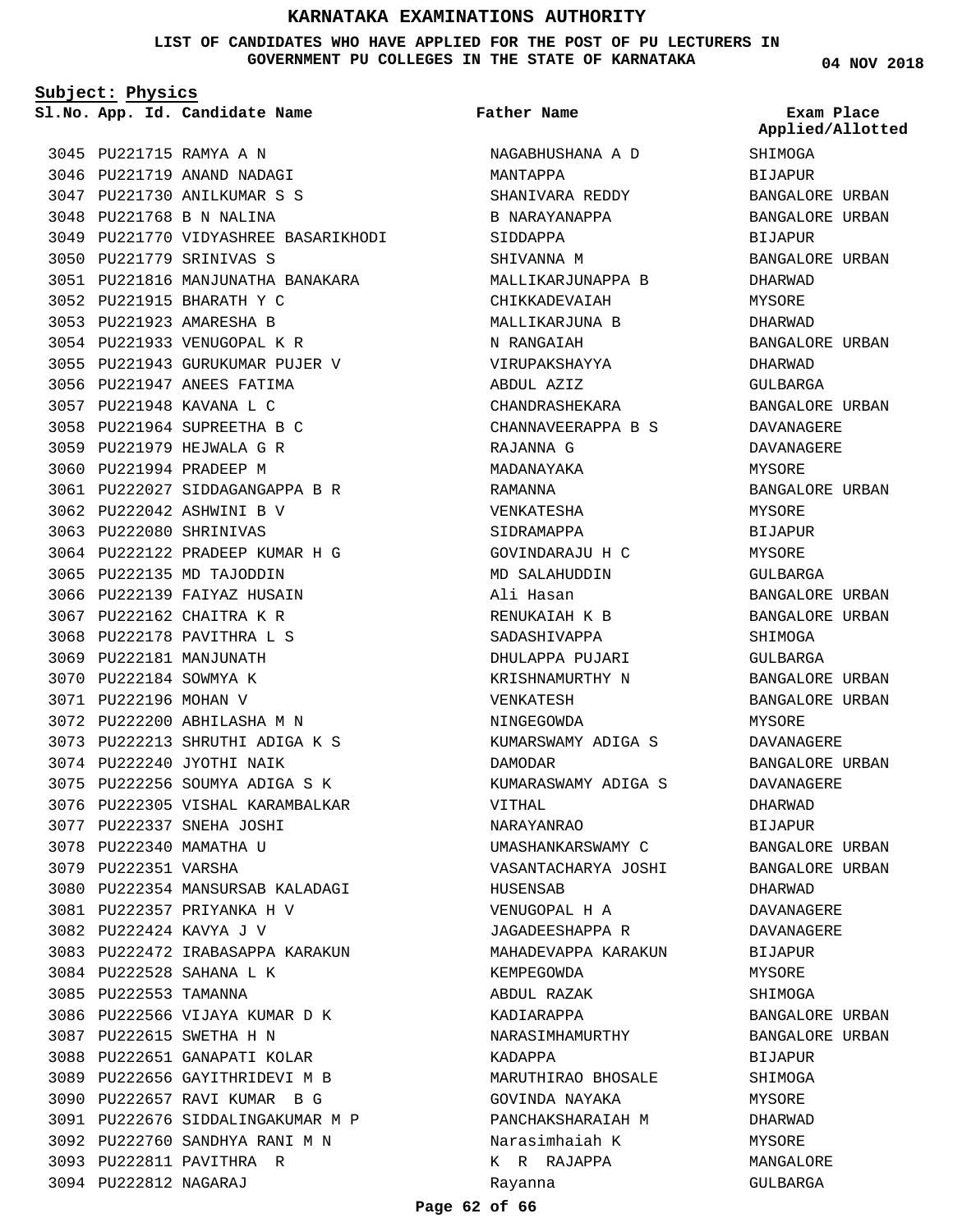**LIST OF CANDIDATES WHO HAVE APPLIED FOR THE POST OF PU LECTURERS IN GOVERNMENT PU COLLEGES IN THE STATE OF KARNATAKA**

**Subject: Physics**

**App. Id. Candidate Name Sl.No. Exam Place**

3095 PU222847 NANJAMANI D 3096 PU222871 SANTOSHKUMAR 3097 PU222878 THIPPESWAMY M 3098 PU222888 MANJUNATH GANAPAYYA GOUDA 3099 PU222898 NAGAMANI N R 3100 PU222909 RAVI BELOORAPPANVAR 3101 PU222919 PADMINI B V 3102 PU222922 PADMINI H V PU222950 PURNIMA S H V 3103 3104 PU222954 PALLAVI M 3105 PU222980 VIDYADHARA 3106 PU223031 SHABANAKOUSAR BANNIGOL 3107 PU223045 SHIVAKUMAR N 3108 PU223061 MARULASIDDAPPA D M 3109 PU223072 SHILPA R 3110 PU223089 RAGHAVENDRA P 3111 PU223117 ADITI 3112 PU223133 VINAY M S 3113 PU223192 SHIVARANJINI Y 3114 PU223206 KAVITHA H 3115 PU223209 PUSHPALATHA S N 3116 PU223223 MOHD TAJUDDIN 3117 PU223260 SOMASHEKHAR KUDA SOMANNAVAR 3118 PU223270 KAVITHA G C 3119 PU223278 MAILARAPPA HADAPAD PU223288 SAVITA BHARAMAGOUDRA 3120 PU223295 VEERENDRA T 3121 3122 PU223310 BASAVARAJA K M 3123 PU223315 ANITA 3124 PU223321 MANJUNATHA N G 3125 PU223325 SUGURESHWARI 3126 PU223390 SUKRITA PATIL PU223399 RAJINI D 3127 PU223406 ATHER SUHA 3128 PU223479 CHETAN H G 3129 PU223481 RASHMI JS 3130 PU223495 DEEPA H N 3131 PU223508 SATHEESHA 3132 3133 PU223553 KOMATHI P 3134 PU223571 ANASUYA PU223588 ASHWINI L S 3135 3136 PU223618 YERRISWAMY B 3137 PU223639 PRAMOD BEERAPPA SANNAKKI PU223661 SREEDEVI B S 3138 3139 PU223663 UMME SHAWAN PU223676 PRAVEEN KUMAR B T 3140 PU223711 RAGHAVENDRA RASHINGE 3141 3142 PU223716 BASAVARAJA U R 3143 PU223727 SYEDA FARHEEN ANJUM 3144 PU223731 ANURADHA K

### **Father Name**

DODDARANGAIAH SHRIMANTH MURUGENDRAPPA P GANAPAYYA MANJU GOUDA RAVEENDRANATHA S TERAPPA VENKATARAM B C VENKATARAMU VEERA HANUMAPPA H AROGYAPPA M SHIVARAJ HUSSAINSAB BANNIGOL NAGAIAH MAHESHWARAPPA D E REVANASIDDAPPA S N PUTTANNA J BHIMSAIN JOSHI SIDDAGANGAPPA YELLAPPA H HANUMANTHAPPA NATARAJ S MD ABDUL JAMEEL SAB ULAVAPPA KUDASOMANNAVAR CHIKKAVENKATAPPA BASAPPA SHIVANAGOUDA GURUBASAPPA T MANJAPPA K HANAMNTA PUJARI GOPALRAO EERANNA VENKANAGOUDA Dayal s MOHAMMED ANWAR GURUSIDDAPPA H N SIDDAMARI K NARAYANAPPA H CHANNAIAH Pattabiraman VENKATESH LAKSHMANA T BORANNA BEERAPPA SOMASHEKARACHARI RAFEEQ AHMED KHAN THIMMANAIK MALLAPPA RAMESH U V SYED LAL MOHAMMED USTAD RAGHAVENDRA K

**04 NOV 2018**

**Applied/Allotted**

BANGALORE URBAN GULBARGA DAVANAGERE DHARWAD BANGALORE URBAN DHARWAD MYSORE MYSORE DAVANAGERE GULBARGA GULBARGA GULBARGA MYSORE DAVANAGERE DAVANAGERE DAVANAGERE GULBARGA BANGALORE URBAN GULBARGA DAVANAGERE **MYSORE** GULBARGA DHARWAD BANGALORE URBAN DHARWAD DHARWAD DAVANAGERE SHIMOGA GULBARGA DHARWAD GULBARGA DHARWAD BANGALORE URBAN MANGALORE DAVANAGERE MYSORE BANGALORE URBAN MYSORE BANGALORE URBAN DHARWAD BANGALORE URBAN DHARWAD SHIMOGA SHIMOGA BANGALORE URBAN BANGALORE URBAN DHARWAD DAVANAGERE GULBARGA DHARWAD

**Page 63 of 66**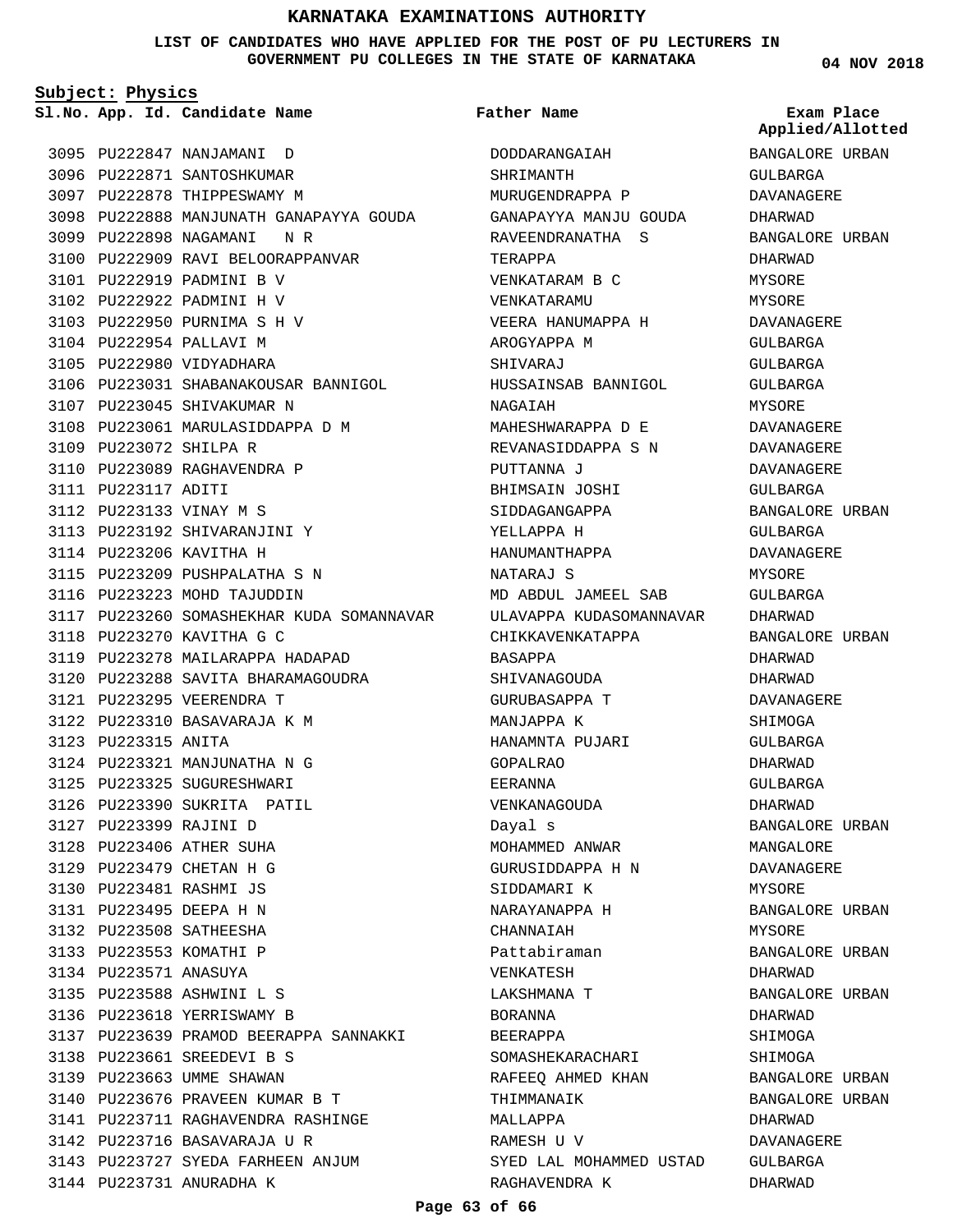**LIST OF CANDIDATES WHO HAVE APPLIED FOR THE POST OF PU LECTURERS IN GOVERNMENT PU COLLEGES IN THE STATE OF KARNATAKA**

**Subject: Physics**

**04 NOV 2018**

|                       | Sl.No. App. Id. Candidate Name                                        | Father Name                    | Exam Place<br>Applied/Allotted |
|-----------------------|-----------------------------------------------------------------------|--------------------------------|--------------------------------|
|                       | 3145 PU223762 BHAGYAJYOTI                                             | REVANASIDHA                    | GULBARGA                       |
|                       | 3146 PU223765 PAVANKUMAR JAGADEVAPPA MADHABHAVIJAGADEVAPPA MADHABHAVI |                                | BIJAPUR                        |
|                       | 3147 PU223767 LENITA PRIYA MORAS                                      | Cyril Moras                    | MANGALORE                      |
|                       | 3148 PU223770 GIRIDHAR KULKARNI                                       | RAMCHANDRA                     | BANGALORE URBAN                |
| 3149 PU223785 ARPITHA |                                                                       | KANTEPPA                       | DAVANAGERE                     |
|                       | 3150 PU223796 VISHWANATH PATIL                                        | BHARAMAGOUD                    | <b>DAVANAGERE</b>              |
|                       | 3151 PU223826 BHANUPRIYA V S                                          | Shivashankar V C               | MYSORE                         |
|                       | 3152 PU223830 KADESHI KARIJADAR                                       | karaveer                       | <b>BIJAPUR</b>                 |
|                       | 3153 PU223851 VIDYARANI S P                                           | PALAKSHACHAR A                 | BANGALORE URBAN                |
|                       | 3154 PU223875 SHIVAPRASAD                                             | RANGASWAMY                     | MYSORE                         |
|                       | 3155 PU223892 SOWMYA H M                                              | MANJEGOWDA H B                 | BANGALORE URBAN                |
|                       | 3156 PU223930 BABU REDDY L P                                          | PURANDARA REDDY L R            | DAVANAGERE                     |
|                       | 3157 PU223939 KAVITHA D                                               | SURYAPRAKASH                   | GULBARGA                       |
| 3158 PU224010 PRIYA N |                                                                       | NANJAMARI B                    | MYSORE                         |
|                       | 3159 PU224028 RUDRAPPA KILARI                                         | ARJUN                          | DHARWAD                        |
|                       | 3160 PU224036 ASHA P M                                                | MAHESHWARAPPA                  | BANGALORE URBAN                |
|                       | 3161 PU224047 WAQHAR ANJUM                                            | KHAZI DESTAGIR                 | MYSORE                         |
|                       | 3162 PU224056 PARIMALA                                                | NARASHIMA CHARYA               | GULBARGA                       |
|                       | 3163 PU224057 VISHALAKSHI NAVALAGUND                                  | MAHESHAKUMAR                   | DHARWAD                        |
|                       | 3164 PU224071 BHAGIRATI MALALI                                        | RAMESH                         | DHARWAD                        |
|                       | 3165 PU224083 SUNITA BHOJ                                             | BABU                           | DHARWAD                        |
|                       | 3166 PU224086 JYOTI KENCHARADDI                                       | SUDHAMARADDI                   | DAVANAGERE                     |
|                       | 3167 PU224102 AMBIKA M S                                              |                                |                                |
|                       | 3168 PU224168 SHIVALEELA                                              | SIDDARAMAPPA H<br>BAMANINGAPPA | DAVANAGERE                     |
| 3169 PU224210 NAGAMMA |                                                                       | BASAVE GOWDA                   | GULBARGA                       |
|                       | 3170 PU224227 RAVIKUMAR S                                             |                                | MYSORE                         |
|                       |                                                                       | VEERANNA S                     | DAVANAGERE                     |
|                       | 3171 PU224231 POORNIMA P                                              | PRAKASH R C                    | SHIMOGA                        |
| 3172 PU224245 RAVI M  | 3173 PU224282 KIRANA KUMAR HV                                         | KENCHAMARAIAH H                | BANGALORE URBAN                |
|                       | 3174 PU224350 LOKESHA C                                               | virupaxappa                    | BANGALORE URBAN                |
|                       |                                                                       | CHOWDAIAH                      | MYSORE                         |
|                       | 3175 PU224372 MANJUNATHA N<br>3176 PU224376 RAGHAVENDRA A             | NARAYANAPPA T                  | BANGALORE URBAN                |
|                       |                                                                       | SHANKARAPPA A                  | DAVANAGERE                     |
|                       | 3177 PU224427 SARVAMANGALA M<br>3178 PU224433 MAHANTESH M J           | Naqaraj Maski                  | BANGALORE URBAN                |
|                       |                                                                       | ЈАТТАРРА М М                   | SHIMOGA                        |
|                       | 3179 PU224460 MADHUSUDHANA H R                                        | RANGANATHA                     | DHARWAD                        |
|                       | 3180 PU224486 SHILPA M K                                              | KEMPADASAIAH T                 | MYSORE                         |
|                       | 3181 PU224500 RANGANATHA C                                            | CHIKKA RANGAPPA B T            | BANGALORE URBAN                |
|                       | 3182 PU224514 MAHALAXMI TADKAL                                        | NAGENDRAPPA A TADKAL           | GULBARGA                       |
|                       | 3183 PU224521 NINGAJJA                                                | sanjeevappa veerapur           | DHARWAD                        |
| 3184 PU224525 USHA T  |                                                                       | THIMMARAYAPPA T B              | DAVANAGERE                     |
|                       | 3185 PU224588 KHIZRA ROOHI                                            | ABDUL RAUF                     | GULBARGA                       |
|                       | 3186 PU224614 SHRIKANTREDDY                                           | SHANKARREDDY                   | GULBARGA                       |
|                       | 3187 PU224635 KHAJAPASHA                                              | AHMADASAB                      | GULBARGA                       |
| 3188 PU224649 ANIL M  |                                                                       | MAHADEVASWAMY N                | MYSORE                         |
| 3189 PU224655 PRAVEEN |                                                                       | ADIVEPPA GUDAGI                | DHARWAD                        |
|                       | 3190 PU224725 HAREESHA A                                              | NARAYANAPPA                    | BANGALORE URBAN                |
|                       | 3191 PU224745 ARPANA C K                                              | KARISIDDEGOWDA                 | BANGALORE URBAN                |
|                       | 3192 PU224753 K S REENA<br>3193 PU224769 MAHADEVA GOWDA               | SHRIPATI HEGDE                 | BANGALORE URBAN                |
|                       |                                                                       | GOVINDA GOWDA                  | MANGALORE                      |
|                       | 3194 PU224770 MAHAVEER                                                | MALLESH                        | GULBARGA                       |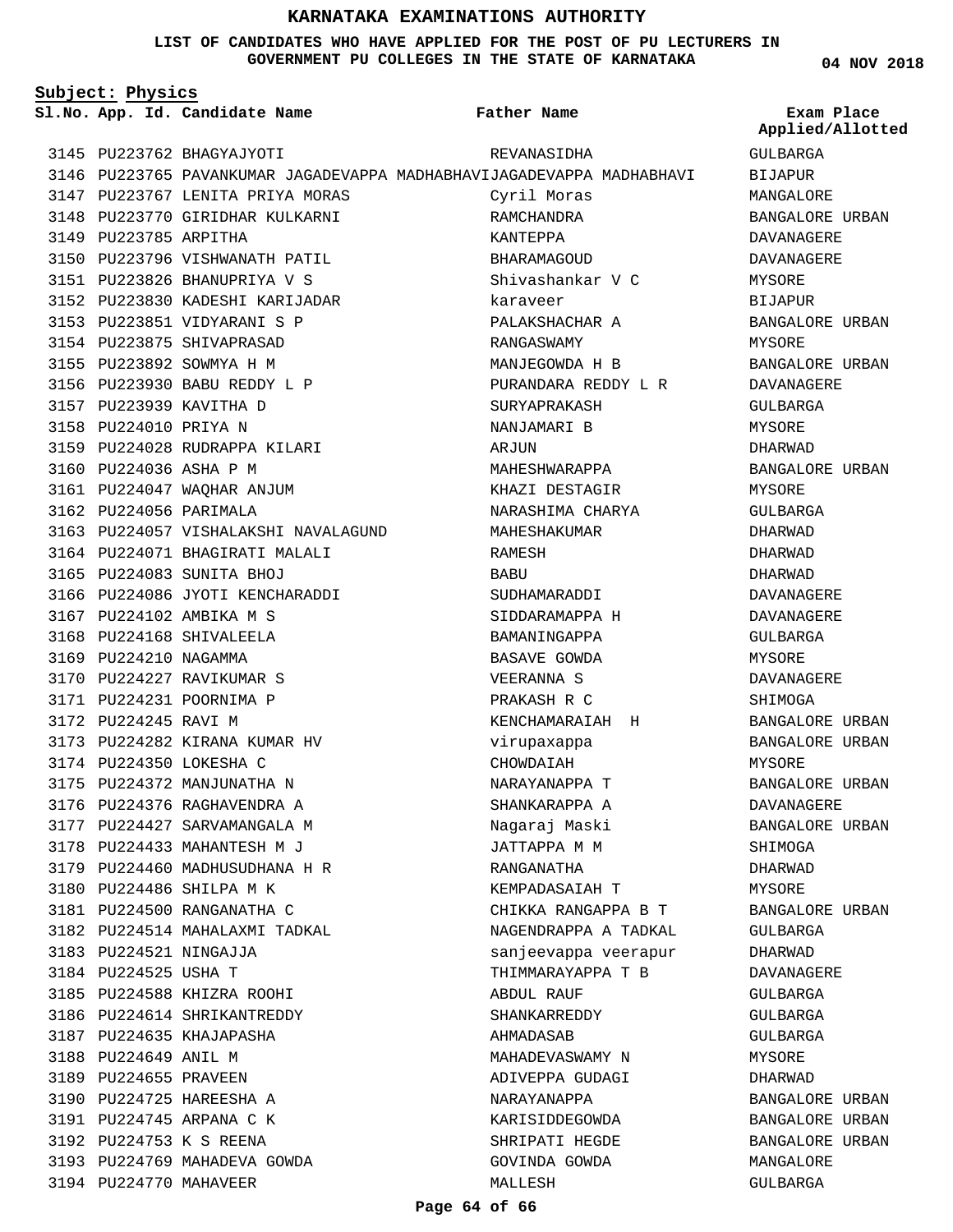**LIST OF CANDIDATES WHO HAVE APPLIED FOR THE POST OF PU LECTURERS IN GOVERNMENT PU COLLEGES IN THE STATE OF KARNATAKA**

**Subject: Physics**

**App. Id. Candidate Name Sl.No. Exam Place**

3195 PU224789 GURUPRASAD A

3197 PU224801 PRABHAVATHI A 3198 PU224805 G N MONISHA

3199 PU224831 ROYLIN PRIYA CASTELINO

PU224852 SHRIKANTA BASAPPA BELLIHAL 3202

3204 PU224879 AKSHATA PRAKASH SHIRGUPPE

3212 PU225044 DHAREPPA NYAMAGOUDAR

3216 PU225148 VIJAYAKUMAR NADUGERI

3218 PU225196 MOHAMMEDRAFEEK BAGALI

3226 PU225359 SANTOSH KUMAR RAO PAWAR

3217 PU225164 SANTOSH BIRADAR

3219 PU225212 SRINIVASAIAH S

3222 PU225256 SAVITA MEERAKHOR 3223 PU225257 THRIVENI K R 3224 PU225335 PUSHPA SHINTRI PU225355 MARUTHI T R 3225

PU225381 RAVIRAJ M K 3227 PU225394 VISHWAS REDDY 3228 PU225411 SUJATA A A 3229 PU225432 VENKATESH G N 3230 3231 PU225502 GOUSMOHIDDEEN

3232 PU225548 VEERESH 3233 PU225557 MD ATIF

3234 PU225566 SURESHBABU S 3235 PU225583 GANAPATI GONDA 3236 PU225624 DEVARAJA M N PU225632 KALAVATI Y 3237 3238 PU225635 SOUMYA

PU225657 RASHMASHREE 3241 PU225673 CHANNABASAYYA 3242 3243 PU225682 PRAVEENKUMAR N 3244 PU225697 SUSHMA J P

3239 PU225646 NAHIDAANJUM BAGALI 3240 PU225654 ASHADEVI CHANDRIKER

3220 PU225217 SWETA

3196 PU224800 VANI P

3200 PU224833 VEENA PU224847 SOWMYA R 3201

3203 PU224859 PRAJNA U M

PU224892 NITHIN D S 3205 3206 PU224903 RAGHU TG 3207 PU224925 SUKANYA M J 3208 PU224931 PRASHANTHKUMAR 3209 PU224955 ANANT M DEVADIGA 3210 PU224961 SANJEEVINI R 3211 PU224983 NAMRATADEVI

PU225064 SWETHA B N 3213 3214 PU225074 GIREESHA K PU225143 HARSHITHA B V 3215 **Father Name**

3221 PU225247 GOUSESAHEB MOHAMMEDISHAQ HIREKUDIMOHAMMEDISHAQ HIREKUDI AMARNARAYANASWAMY PAPANAYAKA D ARALAPPA Y A Nagabhushana Char JOHN CASTELINO Raghunathreddy RAVINDRACHARI BASAPPA MOHAN RAJ UR PRAKASH SHIRGUPPE SUNDARA MURTHY D S GANGADHARAPPA M S JAYARUDRASWAMY BASAVARAJ MANJAYYA R DEVADIGA RAVI NAIK T NINGANNA BIRADAR ANNAPPA NARASIMHA MOORTHY V KRUSHNAPPA Y VENKATEGOWDA KASHAPPA SHANTAPPA ISMAILSAHEB SRIRAMAPPA basavaraj SHIVASANGAPPA RUDRAPPA K YALLAPPA RANGAPPA T NEELAKANTA RAO PAWAR KUMARASWAMY T SRINIVAS REDDY ARJUNRAO NANARAO R KHAJAMOHIDDEEN YANKAPPA K MD IBRAHIM SHIVAPPA S G MASTI GONDA NEELAKANTAPPA BASAVARAJA Y dayananda NABISAB SHIVANAGOUDA SHIVANNA SHIVAKUMAR SWAMY NANJUNDAPPA T PRAKASH J M

**04 NOV 2018**

# **Applied/Allotted**

BANGALORE URBAN DAVANAGERE BANGALORE URBAN BANGALORE URBAN MANGALORE GULBARGA BANGALORE URBAN MANGALORE MYSORE DHARWAD MYSORE BANGALORE URBAN DAVANAGERE GULBARGA BIJAPUR DAVANAGERE GULBARGA GULBARGA BANGALORE URBAN BANGALORE URBAN MYSORE DHARWAD BIJAPUR BIJAPUR BANGALORE URBAN GULBARGA DHARWAD BIJAPUR DAVANAGERE DHARWAD DAVANAGERE GULBARGA BANGALORE URBAN BANGALORE URBAN GULBARGA BANGALORE URBAN GULBARGA BANGALORE URBAN GULBARGA BANGALORE URBAN DHARWAD MYSORE BANGALORE URBAN GULBARGA BIJAPUR DHARWAD BANGALORE URBAN BANGALORE URBAN DAVANAGERE MYSORE